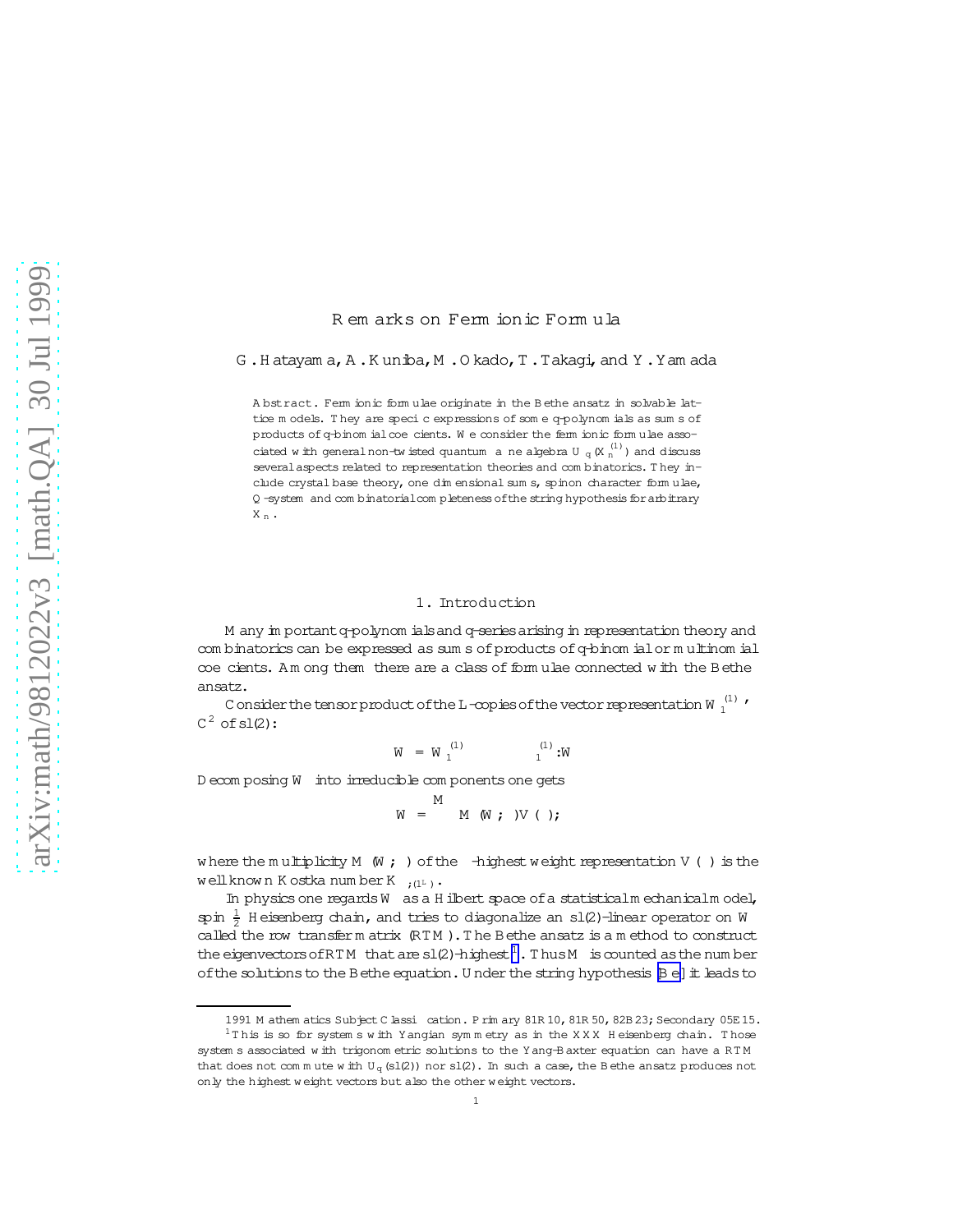Ferm ionic form ula: M  $(W; ) = M (W; q = 1)$  where

$$
M (W; q) = \begin{cases} X & \text{if } P_i + m_i \\ m g & \text{if } n \neq 0 \end{cases}
$$
  
\n
$$
C(fm g) = \begin{cases} X & X \\ m \text{ in } (i; j)m_i m_j & L \\ m_i + \frac{L(L-1)}{2}; \\ p_i = L - 2 & m \text{ in } (i; j)m_j: \end{cases}
$$

Here the fm g sum is taken over m  $\frac{1}{1}$  0 (i 1), such that 2 P  $\sum_{i=1}^{n} m_i = L$  k for corresponding to the  $(k + 1)$ -dim ensional representation. The q-analogue M (W ; ;q)<sup>2</sup> is counting the spectrum of the m om entum (cyclic lattice shift operator) which is a specialization of the RTM. The formula involves  $(q-)$ binom ial w ithout signs re ecting the \ferm ionic" nature of the counting in the Bethe ansatz. T he idea to apply the Bethe ansatz to representation theory and com binatorics has been initiated in  $[K R 1, K R 2]$  $[K R 1, K R 2]$  $[K R 1, K R 2]$  and has led to fruitful results. For exam ple, M  $(W; ; q)$  in the above turns out to be the K ostka-Foulkes polynom ial K  $_{(1^L)}(q)$ [M a](#page-47-0)]. See [[K i3](#page-47-0)] and reference therein.

On the other hand, there is another in portantidea from Baxter's comer transfer m atrix  $(CTM)$  m ethod  $[ABF, B]$  $[ABF, B]$  $[ABF, B]$ . It indicates that in the lim it L  $! 1$ , the space W has a structure of an integrable highest weight module over the quantum a ne algebra U  $_q$ ( $\Omega$ (2))<sup>3</sup>. To be m ore precise we invoke the crystal base theory of Kashiwara [[K as](#page-46-0)] and regard W  $_1^{(1)}$  as a U  $_q^0$  (\$1(2))-module, which has a perfect crystalB. Then in the  $\text{lim } t L$  ! 1, a subset of the sem i-in nite tensor product

B B turns out to be isom orphic to the crystalbase of the level 1 integrable highestweightmodule over U<sub>q</sub>( $\bigcircledast$ 1(2)) [[K M N 1](#page-46-0)]. M oreover B  $^{-{\rm L}}$  with nite L is isom orphic to the crystalbase ofa D em azure m odule [[K M O U](#page-47-0) ].By using the notion ofpath and energy function,one can dene O ne dim ensionalsum (1dsum ):

$$
X \ = \ \begin{matrix} X & \texttt{P} \ \texttt{L} \ \texttt{I} \ \texttt{I} \end{matrix} \texttt{(L)} \texttt{j} \texttt{H} \ \texttt{(b)} \ \texttt{b}_{j+1} \texttt{)},
$$

w here

H (1 1)= H (2 1)= H (2 2)= 1; H (1 2)= 0;

and the flog sum is taken over b<sub>j</sub> 2 f1;2g (1 j L), such that  $\frac{P}{j=1}$  (  $_{b_j,i}$  $b_{i,i2}$ ) 0 for 1 m L 1 and = k form = L. This is the branching  $\infty$  e cient of the  $(k + 1)$ -dim ensionalU<sub>q</sub>(sl(2))-m odule in the D em azure m odule, w hich is graded by the null  $\text{root}$  q = e  $\;$  . See X  $\;$  (B  $^{-1}$  ; ; q) in [\(3.1](#page-11-0)) for the generalde nition. W hen  $q = 1$ , both M and X give the m ultiplicity of the same representation in W. In q case, they are related to the spectrum of the RTM and CTM, respectively. Their spectra are dierent in generalalthough they are expected to be the sam e in the \C FT " lim it,w hich involvesL ! 1 at least.It is therefore rem arkable that

 $X = M$ 

<sup>&</sup>lt;sup>2</sup>M (W; ;q) here is  $q^{L(L-1)=2}$  times that in (4.3).

 $3$ H ere we have the q-deform ed X X Z chain in m ind rather than the X X X chain.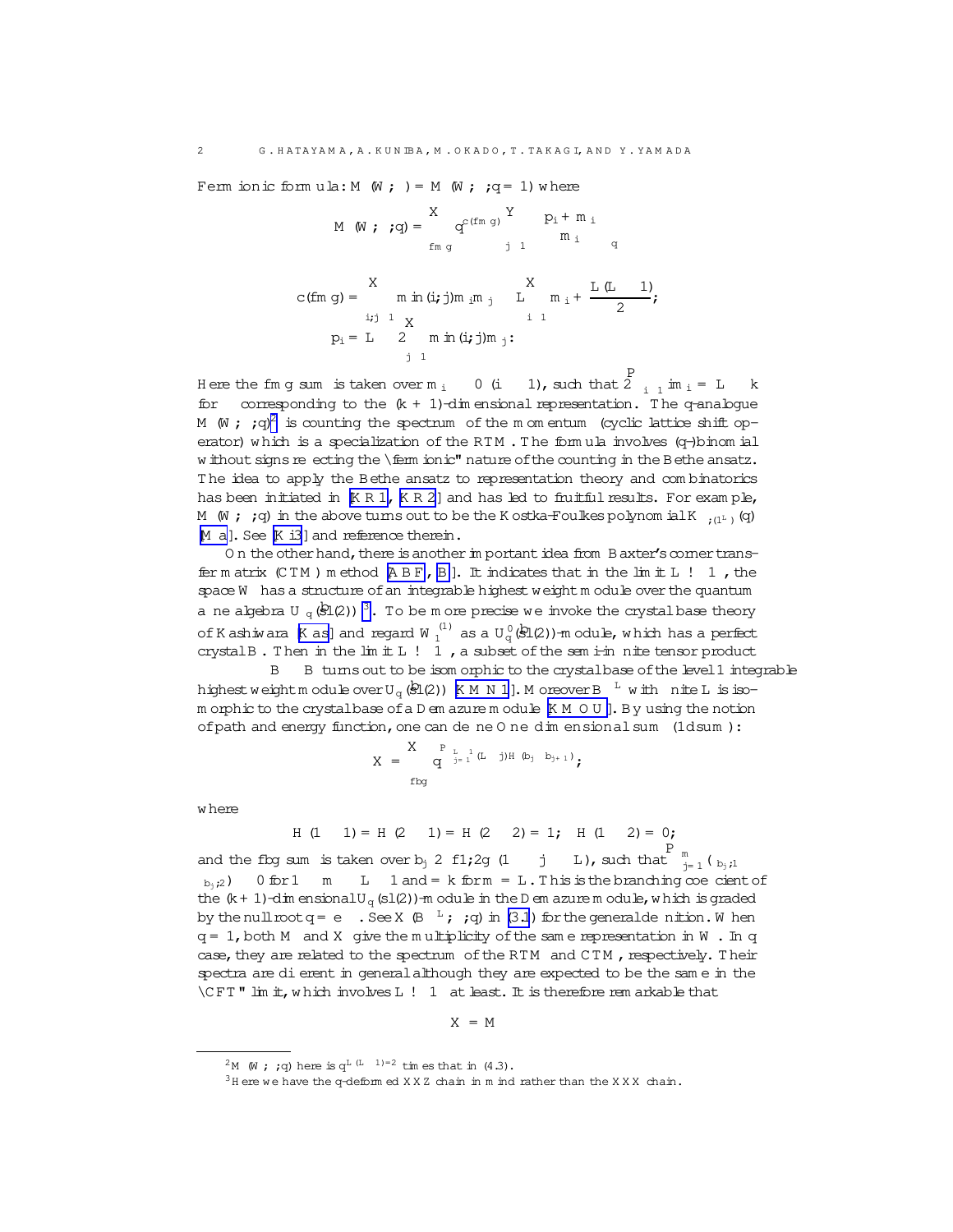is known to hold for  $n$  ite L<sup>4</sup>. Note here that the Bethe ansatz play a complem entary role with the CTM and the crystalbase theory. The latter provides a conceptualde nition of the 1dsum X, while the form ero ers a specic formula M which is fem ionic. This kind of phenom ena have been conjectured or proved for a variety of setting and a wide class of representations. There are in m ense literatures on this, see for example Ber, BM S, BM SW, BLS, DF, DKKMM, FLW, FOW, FS, Ge, HKKOTY, KM, Ki3, KR1, KSS, NRT, OPW, SW, Waland the reference therein. E specially there are extensive results on fractional level case of  $A_1^{(1)}$  cf.  $BM S$ , FLW ]. However, beyond the  $A_1^{(1)}$  or  $A_n^{(1)}$  case to which these literatures are mostly devoted, there are relatively few works concerning general  $X_n^{(1)}$  especially at higher level, cf.  $K R 2$ ,  $K N S$ ,  $Y$ ].

The aim of this paper is to treat all the non-tw isted quantum a ne algebra  $U_{\alpha}$  (X  $_{n}^{(1)}$ ) on an equal footing. We formulate a general X = M conjecture and discuss its several consequences and applications that generalize or unify many earlier results. Let us give an overview of them aligned in the sections 2 { 8 in the m ain text.

In section 2, we introduce a conjectural fam ily of crystals  $B^{r,s}$  of the nite dim ensional representation W  $_s^{(r)}$  of U<sub>G</sub>(X  $_n^{(1)}$ ) (1 r n; s 2 Z<sub>1</sub>). Its existence is suggested from the Bethe ansatz argum ent in  $K R 2$ ] for the Yangian Y  $(K_n)$  case. We propose a criterion telling whether B<sup>r;s</sup> is perfect or not according to r;s and the root data of<br>X  $_\mathrm{n}$  . W hen B  $^\mathrm{r;s}$  is perfect, the theory of<br>  $\mathbb K$  M  $\mathbb N$  1] applies and the  $^{\mathrm{r}\mathrm{,s}}$  B  $\mathrm{B}^{\mathrm{r}\mathrm{,s}}$  becomes isomorphic to the crystal sem i-in nite tensor product base of an integrable highest weight  $U_q(K_n^{(1)})$ -module. When B<sup>r<sub>is</sub></sup> is non-perfect,  $r$ <sup>15</sup> B B<sup>r</sup><sup>3</sup> is isom orphic to the crystal base of a certain we conjecture that tensor product module. This conjecture, indicated again from the Bethe ansatz Ku], has been proved in HKKOT] in some cases.

In section 3, the 1dsum s, either classically restricted one X  $(B; jq)$  or level restricted one X<sub>1</sub>(B; ; q), are de ned for arbitrary inhomogeneous B = B<sup>r<sub>1</sub>;s<sub>1</sub></sub></sup>

 $r_{L}$  is B. By de nition, the classically restricted one X (W ; ; q) at q = 1  $\sin^{(r_{\rm L})}$  Wregarded coincides with the multiplicity  $[M : ]ofV()$  in  $W = W_{s_1}^{(r_1)}$ as a  $U_{\alpha}$  (X<sub>n</sub>)-m odule. Relations of L! 1 lim it of the 1sum s (hom ogeneous case) to the branching functions are also stated including the non-perfect case. We shall also form ulate the conjecture  $X = M$ , where the denition of the ferm ionic form M is postponed to section 4.

In section 4, we de ne the fem ionic formula M  $(W; q)$  and its restricted version M  $_1$  (W ; q) for general inhomogeneous W = W  $_{s_1}^{(r_1)}$  $\int_{S_{\rm L}}^{(r_{\rm L})} W$  W e shall also introduce a modied one N<sub>1</sub>(W ; ; q), for which we allow negative \vacancy numbers"  $p_i^{(a)}$  in the Bethe ansatz term inology. This is a noteworthy di erence from M 's. N evertheless we conjecture that they are the same for in the dom inant chamber, see C on jecture 4.3. The N<sub>1</sub>  $\mathbb{W}$ ; 1) has a nice behaviour under the Weylgroup (cf. Remark 8.8, Conjecture 8.9) and plays an essential role in section 8.

One of the important advantages of the ferm ionic formulae is that we can derive the spinon character form ulae for the branching functions by taking the lim it L! 1 in M  $(W_s^{(r)}$   $\overline{\phantom{a}}$ ;  $q$ ). We do this in section 5, generalizing the calculations in [H K K O T Y ]. In general, the spinon character form ulae are related with the particle

 $4$ For q = 1 this was proved by Bethe  $\beta$  e] already in 1931.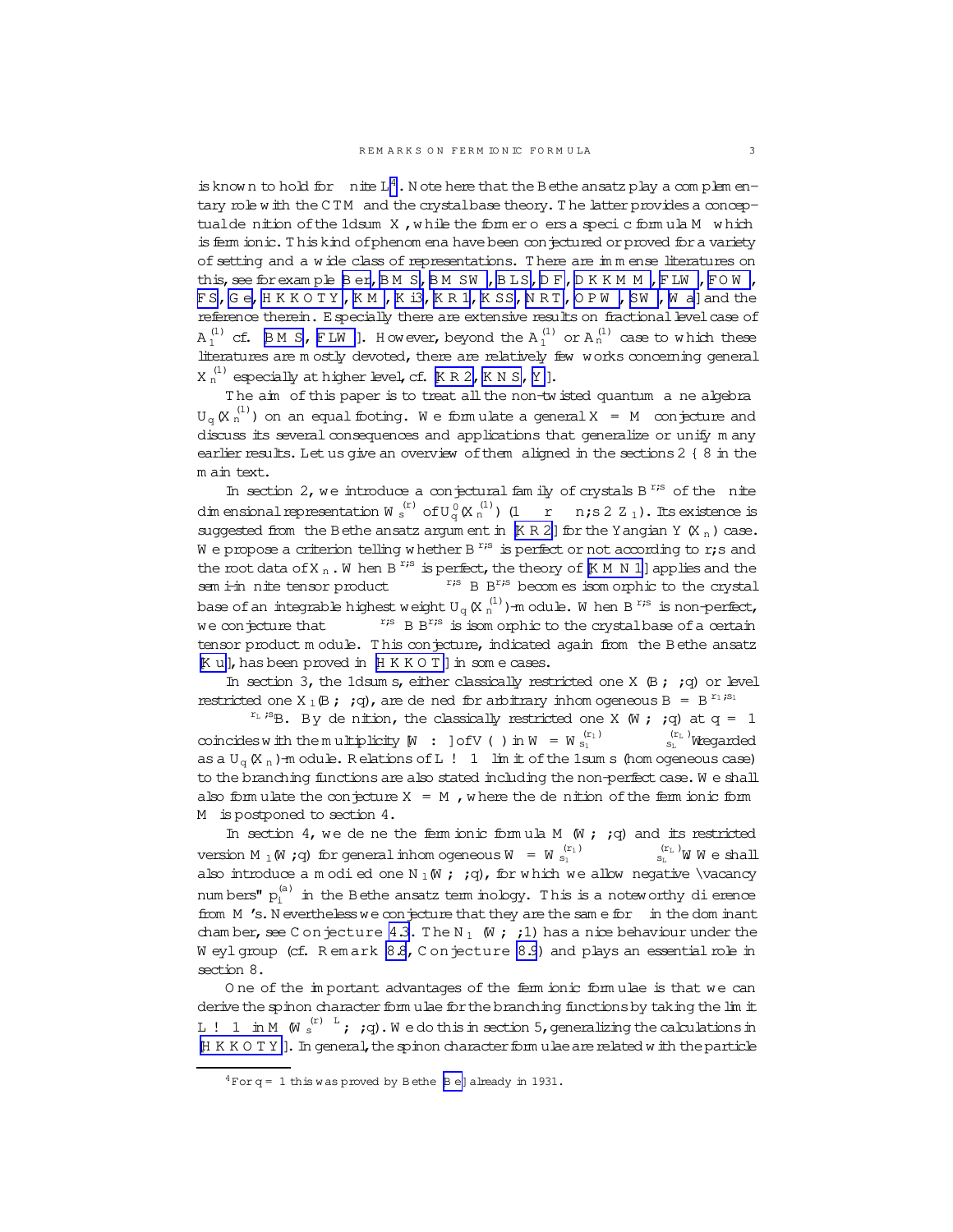structure of the m odel, or the dom ain wall description of the paths  $N Y 1$ ,  $N Y 2$ ,  $A N O T$ , BPS, BS, BLS]. For  $\sin p$  and  $X_n$ , the spinon character form ulae derived here are consistent w ith the conjectured particle structure of the m odel, i.e. for any level  $k$ , the particles are labeled by the fundam ental representations  $[FT]$ and their S-m atrices are the tensor products of those for U<sub>q</sub> (X  $_{\rm n}^{\rm (1)}$ ) and its R SO S analoques [R](#page-47-0) ].

In section 6, a recursion relation satis ed by the ferm ionic formulae is proved.

In section 7, we discuss closely related dierence equations among the characters  $Q_{S}^{(r)} =$  chW  $_{S}^{(r)}$  [K il , K R 2 ] (Q -system ). W e verify that the Q -system is indeed valid for  $A_n$ ; $B_n$ ; $C_n$  and  $D_n$  as announced in [[K R 2](#page-47-0)] and include a proof for  $B_n$  case. In addition we establish som e asymptotic property of the Q $_s^{\rm (r)}$ -functions needed in section 8.

Finally, in section 8, we form ulate and prove Theorem [8.1](#page-27-0) related to the com binatorial com pleteness of string hypothesis of the Bethe ansatz for arbitrary  $X_n$  and  $W = W_{s_1}^{(r_1)}$  $\left(\begin{smallmatrix} (r_L) \ s_L \end{smallmatrix}\right)$ W By combinatorial completeness it is usually m eant the equality  $[M : ] = M \times j$  ; q = 1), which is an indication (not a proof) that there are as m any solutions to the Bethe equation as the  $X_n$ -highest weight vectors in W . Instead of this, what our T heorem [8.1](#page-27-0) tells is that  $[M : ] =$ N<sub>1</sub> (W ;  $;q = 1$ ) is reduced to checking the Q-system and the asym ptotic property of the  $Q_s^{(r)}$ -functions<sup>5</sup>. This is a support of our X = M conjecture in a weak sense in that we restrict to  $q = 1$  and need C on jecture [4.3](#page-17-0) to replace M by N<sub>1</sub>.  $(X = W : ]$ holdsby de nition, cf. [\(3.3\)](#page-12-0).) The heart of our proof of the Theorem is to derive an integral representation of the ferm ionic form ulae by m eans of the Q -system. It is a generalization of the A<sub>n</sub> case in [[K i2](#page-47-0)], where not  $[M : ] = M$ but  $[M : ] = N_1$  was shown similarly.

String hypothesis is an origin of the ferm ionic form ulae. H owever we emphasize that our T heorem [8.1](#page-27-0) stands totally independent of it and elucidates the follow ing points w hich have not necessarily been recognized so evidently: (i) T he com binatorial com pleteness is reduced to the Q-system and asymptotic property of the  $Q_{s}^{(r)}$ -functions for general  $X_{n}$ . (ii) The relevant ferm ionic form is not M (W ; ;1) but N<sub>1</sub> (W ; ;1) w hich contains contributions from negative vacancy num bers. (iii) D espite the signi cant dierence in their denitions,  $M = N_1$  is valid (C onjecture [4.3](#page-17-0)).

A t present no explanation is available for the rem arkable coincidence of the two ferm ionic form s M and  $N_1$ . A lthough it is not \physical" to allow the negative vacancy numbers  $\bm{{\rm p}}_{\rm i}^{\rm (a)}$  in the Bethe ansatz context, N  $_1$  enjoys a nice symmetry under the W eylgroup. Compare [\(4.7\)](#page-15-0) and C onjecture [8.9.](#page-33-0)

In Appendix A, we list explicit examples of the ferm ionic form ulae M  $(W \mid s'$ ;  $(q^{-1})$ , which is a q-version of the list in [[K l](#page-47-0)]. Some of those data require a very long CPU tim e to be evaluated.

In A ppendix [B](#page-40-0) we illustrate the calculation of the 1dsum and the ferm ionic form with an example from  $C_2^{(1)}$ .

In A ppendix [C](#page-45-0) we give the explicit form of the  $Q$  -system for non-sim ply laced  $X_n$ .

<sup>&</sup>lt;sup>5</sup> In section 7 we have been able to establish these conditions for A<sub>n</sub>;B<sub>n</sub>;C<sub>n</sub> and D<sub>n</sub> only. But T heorem [8.1](#page-27-0) itself w orks also for E  $_{6,7,8}$ ; F<sub>4</sub> and G<sub>2</sub> once these conditions are guaranteed.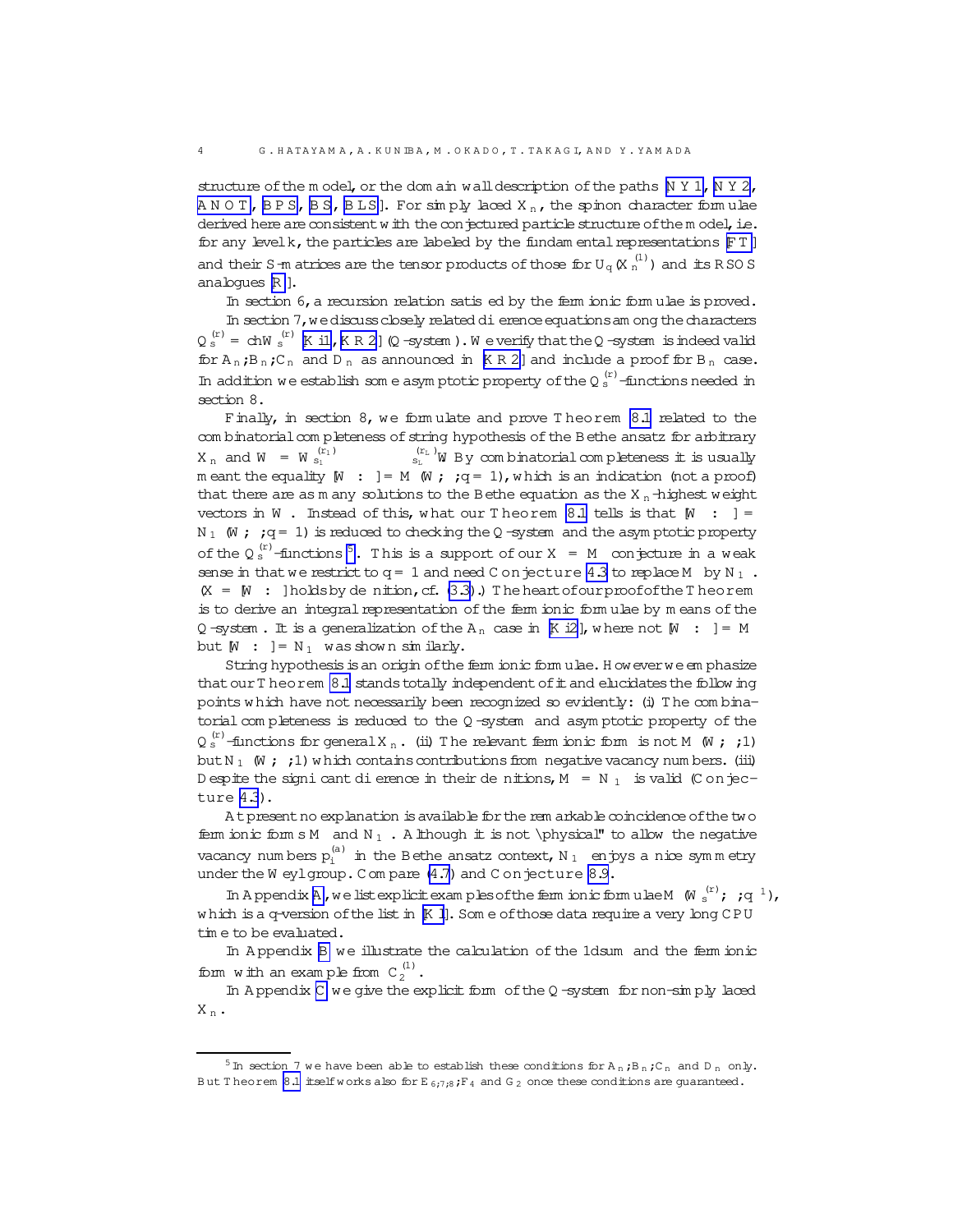<span id="page-4-0"></span>A cknow ledgem ents The authors thank K.A om oto, M.K ashiwara, A N.K irillov, Y.Koga, A.Lascoux, B.Leclerc, J.Lepowsky, T.M iwa, T.Nakanishi, M. Shim ozono and J.-Y . Thibon for valuable discussions and interest in this work. A . K.and M  $\Omega$ .thank N.Jing and K  $\mathcal{L}$ .M isra, organizers of the  $\setminus$ C on ference on A ne and Quantum A ne A kebras and Related Topics" held at North Carolina State University, Raleigh during M ay 21-24, 1998, for the invitation and warm hospitality.

### 2. A conjectural fam ily of crystals

2.1. P relim inaries. Let  $X_n$  denote one of the classical simple Lie algebra 4);  $E_{6:7:8}$ ;  $F_4$  and  $G_2$ , and let  $X_n^{(1)}$  be  $A_n$  (n  $1)$ ; $B_n$  (n  $2)$ ; $C_n$  (n  $2)$ ; D<sub>n</sub> (n the associated non-tw isted a ne Lie algebra. We recapitulate necessary facts and notations concerning the quantum a ne algebra  $U_q(K_n^{(1)})$ . Let  $i,h_i$ ;  $i$  (i 2 I = f0;1;::; ng) be the simple roots, simple coroots, fundamental weights of  $X_n^{(1)}$ . We enum erate the vertices of the D ynkin diagram as in Table 1, which is the same with TABLE Fin and A 1 in K ac].

Let ( j ) be the standard bilinear form normalized by<sub>i</sub> $j_i$ ) = 2 with  $i_i$  a long root. We shall write  $\dot{x}f$  to mean  $(x\dot{x})$ . Let and<sub>r</sub>c denote the null root and the canonical central element, respectively. Let P =  $\frac{1}{12}$  i  $\frac{1}{2}$  i  $\frac{1}{2}$  be the weight lattice. We dene the following subsets of P : P<sup>+</sup> =  $\frac{1}{12}$  I  $\frac{2}{12}$  0 i, P<sub>1</sub><sup>+</sup> = f 2 P<sup>+</sup> jh ;ci = lg,  $\overline{P}$  =  $\overline{P}$   $\frac{P}{i=1}$   $\overline{Z}$   $\frac{1}{i}$   $\overline{P}$  =  $\overline{P}$   $\frac{P}{i=1}$   $\overline{Z}$   $\frac{1}{i}$   $\overline{Z}$   $\frac{1}{i=1}$   $\overline{Z}$   $\frac{1}{i=1}$   $\overline{Z}$   $\frac{1}{i=1}$   $\overline{Z}$   $\frac{1}{i=1}$   $\overline{Z}$   $\frac{$ is the classical part of  $\frac{1}{1}$ . This m ap  $\frac{1}{1}$  is extended to a m ap on P so that it is Z-linear and  $= 0$ . To consider nite dim ensional  $U_0^0$  (X  $_0^{(1)}$ ) -m odules, the classical weight lattice  $P_{c1} = P = Z$  is also needed. In this paper we canonically identify  $P_{c1}$  $\underbrace{\text{with}}_{\text{L}}$   $i$   $i$   $\text{P}$ . For a precise treatm ent, see section 3.1 of [K M N 1]. We let  $\overline{Q} = \int_{i=1}^{n} Z_i$  denote the classical root lattice.

For later convenience we introduce a few m ore notations concerning the classical Lie algebra  $X_n$ .

 $\circ$ 

(2.1) 
$$
t_a = \frac{2}{(a \text{ j } a)} 2 \text{ f}1;2;3g; t = max_1 a_n t_a = \begin{cases} 2 & \text{if } a \neq 1 \\ \geq 2 & \text{if } a \neq 2 \end{cases}
$$
  
\n(2.2)  $C_{ab} = t_a (a \text{ j } b); C_{ab}^{-1} = t_a (\overline{a \text{ j } b}) 1 \text{ a;b } n;$   
\n(2.3)  $a = \begin{cases} x^n & \text{if } a \neq 1 \\ y = 1 \end{cases}$ 

C and C  $^{-1}$  are the C artan and the inverse C artan m atrices. We shall write a b to mean that  $C_{ab} < 0$ . The following explicit form will be of later use.

(2.4) 
$$
\overline{(\begin{array}{c}\n\overline{d} \text{ is } b}\n\end{array}) = K_{a,b}^{(n+1)} (\mathbb{A}_{n}); \frac{m \text{ in } (a,b)}{1 \text{ to } (b_{n})}; \frac{m \text{ in } (a,b)}{2} (\mathbb{C}_{n});
$$
\n
$$
\begin{array}{cccccc}\n2 & 3 & 2 & 1 \\
\frac{\mathbb{B}}{2} & 3 & 6 & 4 & 2 \\
\frac{\mathbb{B}}{2} & 4 & 3 & \frac{3}{2} & \mathbb{A} & (\mathbb{F}_{4}); & 2 & 1 \\
1 & 2 & \frac{3}{2} & 1 & 1\n\end{array}
$$
\n
$$
(G_{2});
$$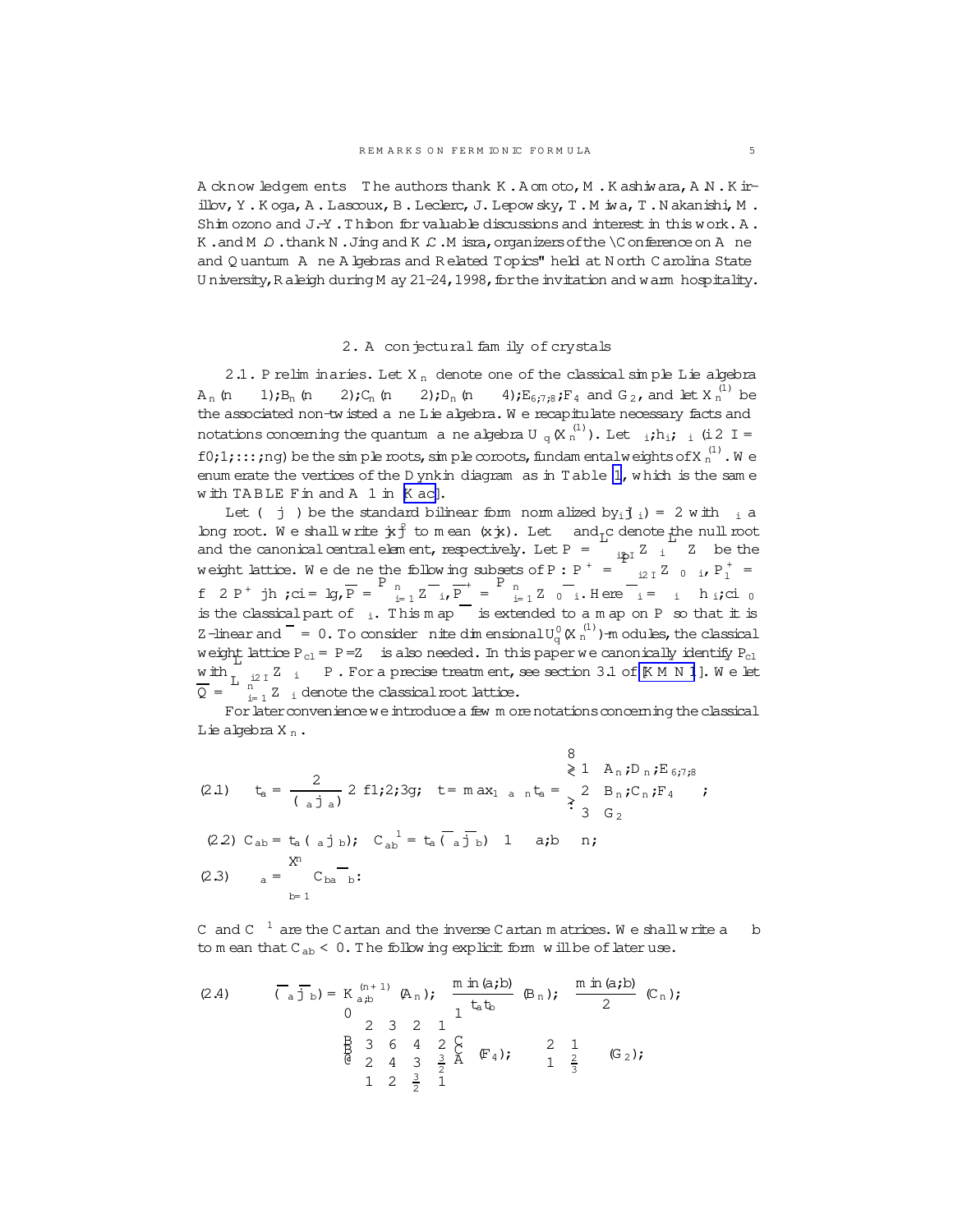<span id="page-5-0"></span>

Table 1. Dynkin diagram s

where  $K \frac{(n+1)}{a,b}$  is dened by

(2.5) 
$$
K_{i,j}^{(1)} = K_{1}^{(1)}_{i+1-j} = m \text{ in } (i,j) \quad \frac{i j}{1}
$$

To each non-simply laced algebra X<sub>n</sub> = B<sub>n</sub>;C<sub>n</sub>;F<sub>4</sub> and G<sub>2</sub>, we associate the two algebras  $Z_n$  and  $Y_n$  such that  $Z_n$   $X_n$   $Y_n$ .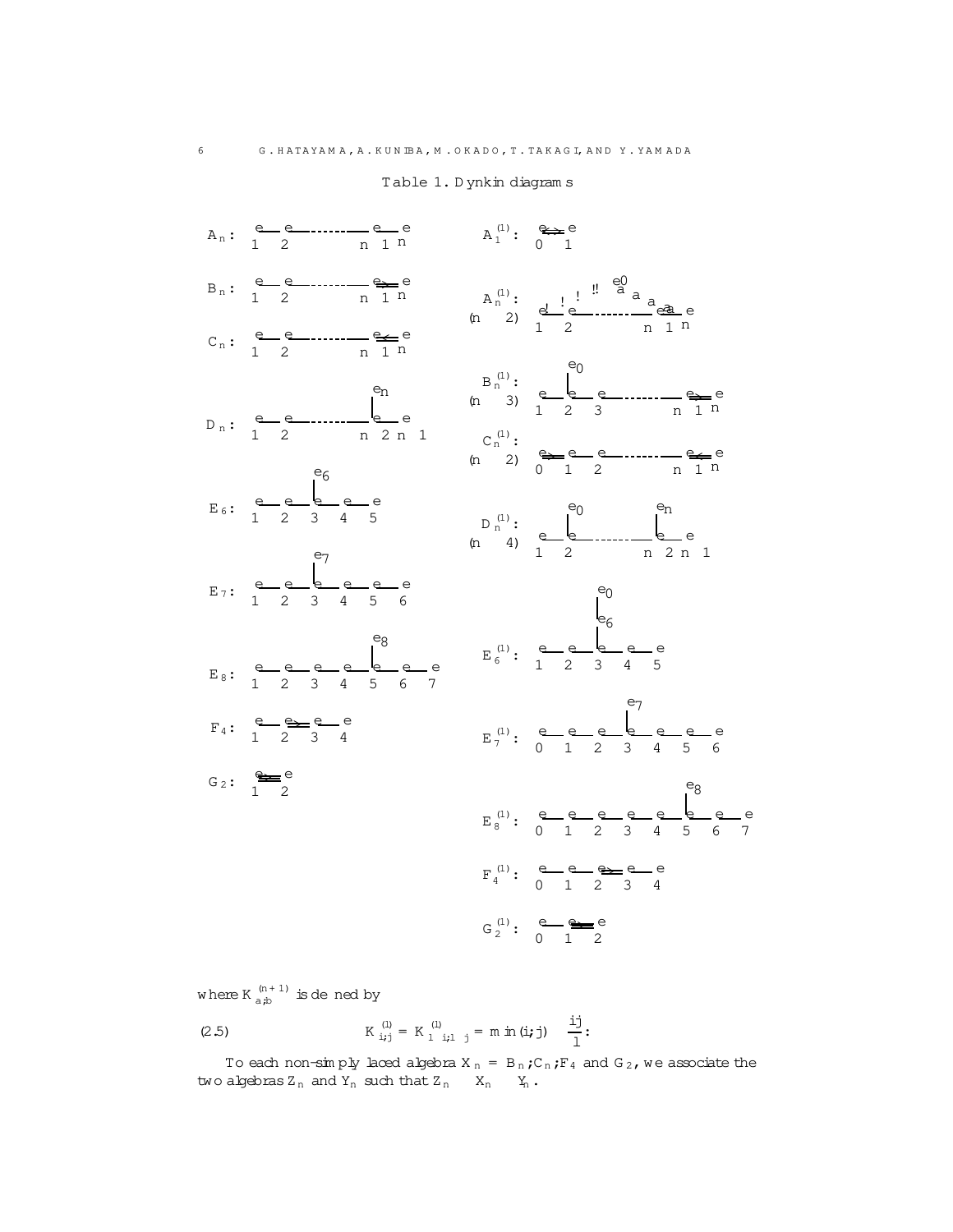### Table 2.

| $X_n$ $B_n$ | $C_n$ $F_4$ $G_2$                        |                |       |
|-------------|------------------------------------------|----------------|-------|
|             | $Y_n$ $D_{n+1}$ $A_{2n}$ $1$ $E_6$ $B_3$ |                |       |
|             | $Z_n$ $A_1$ $A_{n-1}$                    | A <sub>2</sub> | $A_1$ |

<span id="page-6-0"></span>Here  $Z_n$  is obtained from  $X_n$  by rem oving those vertices a with  $t_a = 1$  in the D ynkin diagram. The embedding X<sub>n</sub>, Y<sub>n</sub> is well known. Let  $D = (D_{ab})_{1}$  a<sub>j</sub>b  $n_{a}t_{a} = t_{b} = t$ be the Cartan matrix of the subalgebra  $Z_n$ . Then its inverse has the matrix elem ents

(2.6) 
$$
D_{ab}^{1} = \begin{cases} 8 & \frac{1}{2} \text{ an bn } B_n; \\ K_{ab}^{(n)} & C_n; \\ K_{a}^{(3)} & \frac{1}{2} \text{ a 2} \text{ b 2 } B_1; \\ \frac{1}{2} & \frac{1}{2} \text{ a 2} \text{ b 2 } G_2; \end{cases}
$$

G iven a positive integer  $l$  we consider the following subsets of  $Z = Z$ :

| (2.7) $H_1 = f(a; j) j1$ a n; 1 j altg; |                                                                                                   |
|-----------------------------------------|---------------------------------------------------------------------------------------------------|
|                                         | (2.8) $\overline{H}_1 = f(a; j) j1$ a n;1 j at 1g;                                                |
|                                         | (2.9) $H_1[i] = f(a;j) j1$ a $n \frac{t_a}{t_i} (i \ 1) < j \frac{t_a}{t_i} (j \ 1 \ 1)$ i tl+ 1: |

Thus  $H_1[L+1] =$ ; and  $H_1[I] = H_1$ . One can check

(2.10) 
$$
H_1[i] = H_1[i+1]t f(a; \frac{t_a}{t}i) j1 a \frac{t_a}{t}i2 zg
$$

2.2. Term inology for crystals. A crystal<br>baseB ofaU\_q (X\_n^i)) (U\_q (X\_n^i));<br>U\_q (X\_n))m odule can be regarded as a set of basis vectors of the m odule at  $q = 0.0$  n B one still has C hevalley-like generators

$$
e_i
$$
;  $f_i : B$  :  $B \tto f0q$ ;

which are sometimes called K ashiwara operators. For b2 B we set  $"_i(\phi) = m$  axfk 0 je<sup>k</sup>b  $\theta$  0g;'<sub>i</sub> (b) = m axfk 0 jf<sup>k</sup>b  $\theta$  0g. If B<sub>1</sub> and B<sub>2</sub> are crystals, the crystal structure on the tensor product  $B_1$   $B_2$  is given by

(2.11) 
$$
e_i \, b_1 \quad b_2 = \begin{cases} e_i b_1 & i \neq j \text{ if } i \, (b_1) \quad \text{if } b_2 \text{ is } \\ b_1 & e b_2 \text{ otherwise;} \end{cases}
$$

$$
D_1 \qquad \mathbf{q}_1 D_2 \qquad \text{otherwise}
$$

(2.12) 
$$
\mathbf{f}_i^{\cdot}(\mathbf{b}_1 \quad \mathbf{b}_2) = \begin{cases} \mathbf{f}_i^{\cdot} \mathbf{b}_1 & \mathbf{b}_2 \quad \text{if } \mathbf{f}_i^{\cdot}(\mathbf{b}_1) > \mathbf{I}_i^{\cdot}(\mathbf{b}_2); \\ b_1 & \mathbf{f}_i^{\cdot}(\mathbf{b}_2) \quad \text{otherwise:} \end{cases}
$$

We mainly use two categories of crystals. The rst one contains the crystal base B () of the irreducible integrable  $U_q(K_n^{(1)})$ -m odule L () with highest weight 2  $P^+$ . B () is a P-weighted crystal. The other one contains a crystal base B of a nite-dimensional  $U_q^0(K_n^{(1)})$ -module. As opposed to B(), B is a nite set. It is  $P_{cp}$  weighted. We shall call it a nite crystal. For a nite crystal B, we set  $\binom{n}{0} = \binom{n}{1} \binom{n}{0}$  is  $\binom{n}{0} = \binom{n}{1} \binom{n}{0}$  is  $\binom{n}{0} = \binom{n}{0}$   $\binom{n}{0}$ , and introduce the level ofB by

$$
levB = m \inf\{rc; "\phi\rangle i \exists b 2 B g:
$$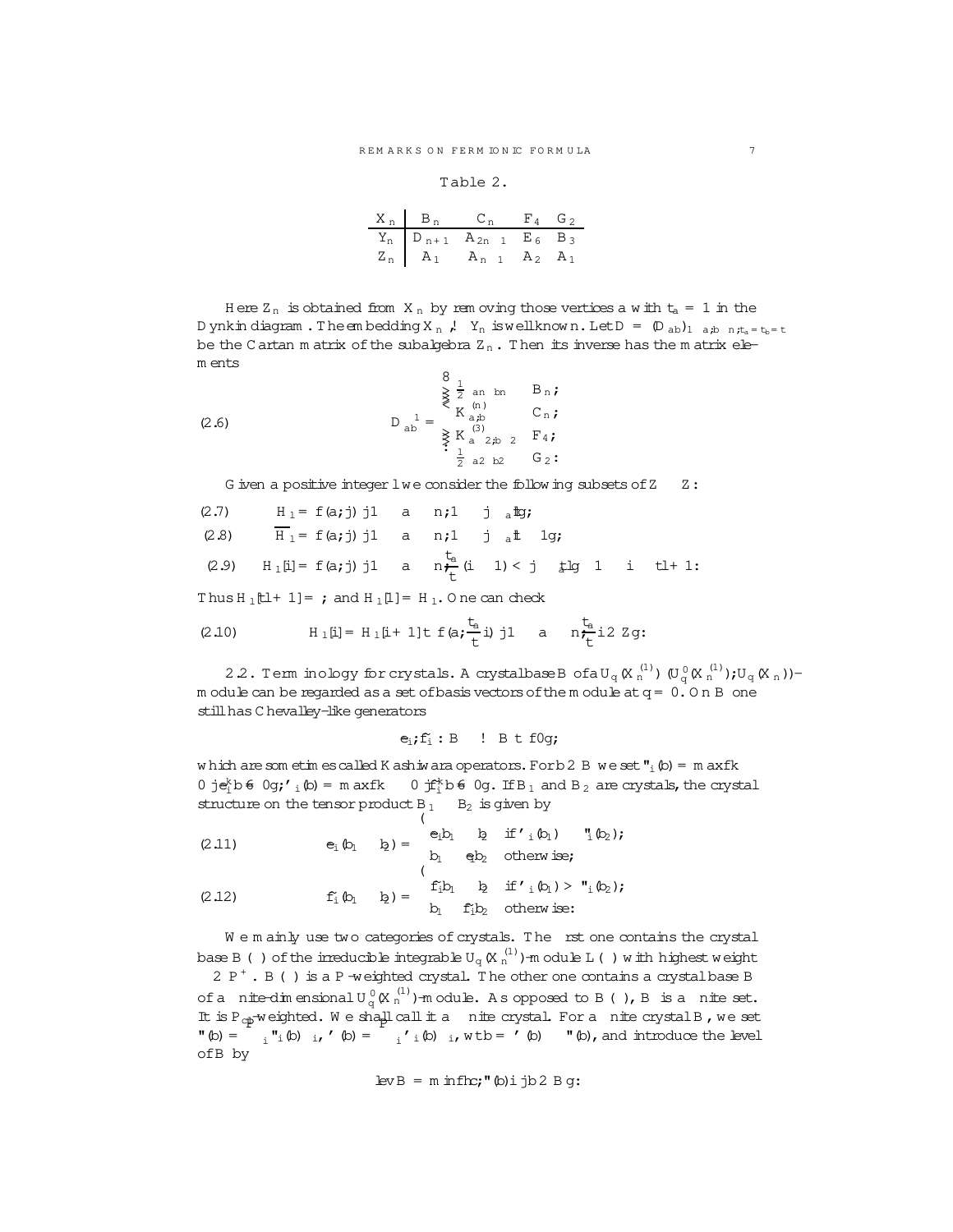We further set  $B_{m \text{ in}} = fD 2 B j h c;'' (D) i = Iev B g$ , and call an element of  $B_{m \text{ in}}$ m in in al. A  $U_q^0(X_n^{(1)})$ -m odule can be viewed as a  $U_q(X_n)$ -m odule. For the latter the irreducible representation with highest weight  $2\overline{P}^+$  will be denoted by V ().

2.3. Fam ily W  $_s^{(r)}$ . We shall present a conjectural fam ily of nite-dimensional  $U_{\alpha}^{0}(X_{n}^{(1)})$ -m odules having crystalbases. This is a revelation of the Bethe Ansatz.

Conjecture 2.1. For each  $(r; s)$  (1 r n;s 1), there exists an irreducible nite-dim ensional  $U_q^0$  (X  $_n^{(1)}$ )-m odule W  $_s^{(r)}$  having the following features:

- (1) W  $_s^{(r)}$  has a crystal base B<sup>r;s</sup>. B<sup>r;s</sup> is a nite crystal of level  $\frac{s}{r}$  <sup>6</sup>. M oreover, it is perfect if  $\frac{s}{t}$  is an integer, and not perfect if not an integer.
- (2) A s a U<sub>q</sub> (X <sub>n</sub>)-m odule, W  $_s^{(r)}$  decomposes itself into

$$
W_{s}^{(r)} = \bigcup_{s=1}^{r_1} M(W_{s}^{(r)}; ; s = 1) V(1);
$$

where M  $(W_s^{(r)}; jq)$  is dened in  $(4.3)$ .

(3) Set  $Q_s^{(r)} = chW_s^{(r)}$ , then  $Q_s^{(r)}$  satis es the Q-system (7.1).

From  $(4.3)$  the decomposition  $(2)$  of W s<sup>(r)</sup> has the form

$$
W_{s}^{(r)} = V (s_{r})
$$

contains irreducible modules with highest weights strictly lower than w here  $S_r$  only. For  $X_n = A_n$ ,  $W_s^{(r)} = V(S_r)$ , i.e. representation corresponding to a rectangular Young diagram. In the other cases, we need the part in general. (See [CP 1, KR 2] for the Y angian case.) A list of such decompositions is available in Appendix A (by setting  $q = 1$ ).

The notion of perfect crystals is introduced in K M N 1]. From a perfect crystal B we can construct a set of paths, which is isom orphic to the crystal of an irreducible integrable  $U_q(K_n^{(1)})$ -module. In [HKKOT] the denition of a set of paths is generalized to non-perfect crystals. A lso in this case, the set of paths is isom orphic to the crystal of an integrable module, but not necessarily irreducible as we will see next.

Remark 22. For v 2 C , let  $W_s^{(r)}$  (v) denote the pull back of  $W_s^{(r)}$  by the H opf algebra automorphism  $_{v}$  de ned on the D rinfel'd generators [C P 2]. Then we expect that W  $_s^{(r)}$  (v) is the irreducible  $U_q^0(K_n^{(1)})$ -m odule characterized by the D rinfel'd polynom ial P<sub>a</sub> (u) =  $(1 - q^{\frac{s}{a}} uv) (1 - q^{\frac{s}{a}} uv)$  (l<sup>s+1</sup> apv)  $(1 + q^{\frac{s+1}{a}})$  up to a nom alization of v.

Remark 2.3. To our know ledge, the follow ing crystals have been shown to be perfect for the non-twisted case so far.

> $[K\; M\; N\; 2]\ \ \, {\rm A}_n\; : {\rm B\;}^{r;s} \; ;\; {\rm B\; n}\; : {\rm B\;}^{1;s} \; ;\; {\rm C\; n}\; : {\rm B\;}^{n;s} \; ;\; {\rm D\; n}\; : {\rm B\;}^{1;s} {\rm B\;}^{n}\; \; ^{1;s} {\rm B\;}^{n,s} \; ;\;$  $[K K M]$   $C_n : B^{1,2s}$ ;  $\mathbf{B}_{\text{n}} : \mathbf{B}^{\text{r};t_{\text{r}}} \mathbin{\raisebox{0.2ex}{\textbf{,}}} \mathbf{C}_{\text{n}} : \mathbf{B}^{\text{r};2} \left( \mathbf{r} \in \text{n} \right) \mathbin{\raisebox{0.2ex}{\textbf{,}}} \mathbf{D}_{\text{n}} : \mathbf{B}^{\text{r};1} \left( \mathbf{r} \in \text{n} \right) \quad \mathbf{1;n} \right) \mathbin{\raisebox{0.2ex}{\textbf{,}}}$  $K$  o]  $G_2$  : B<sup>1;s</sup>:  $[Ya]$

 $6$ The symboldxe denotes the sm allest integer not less than x.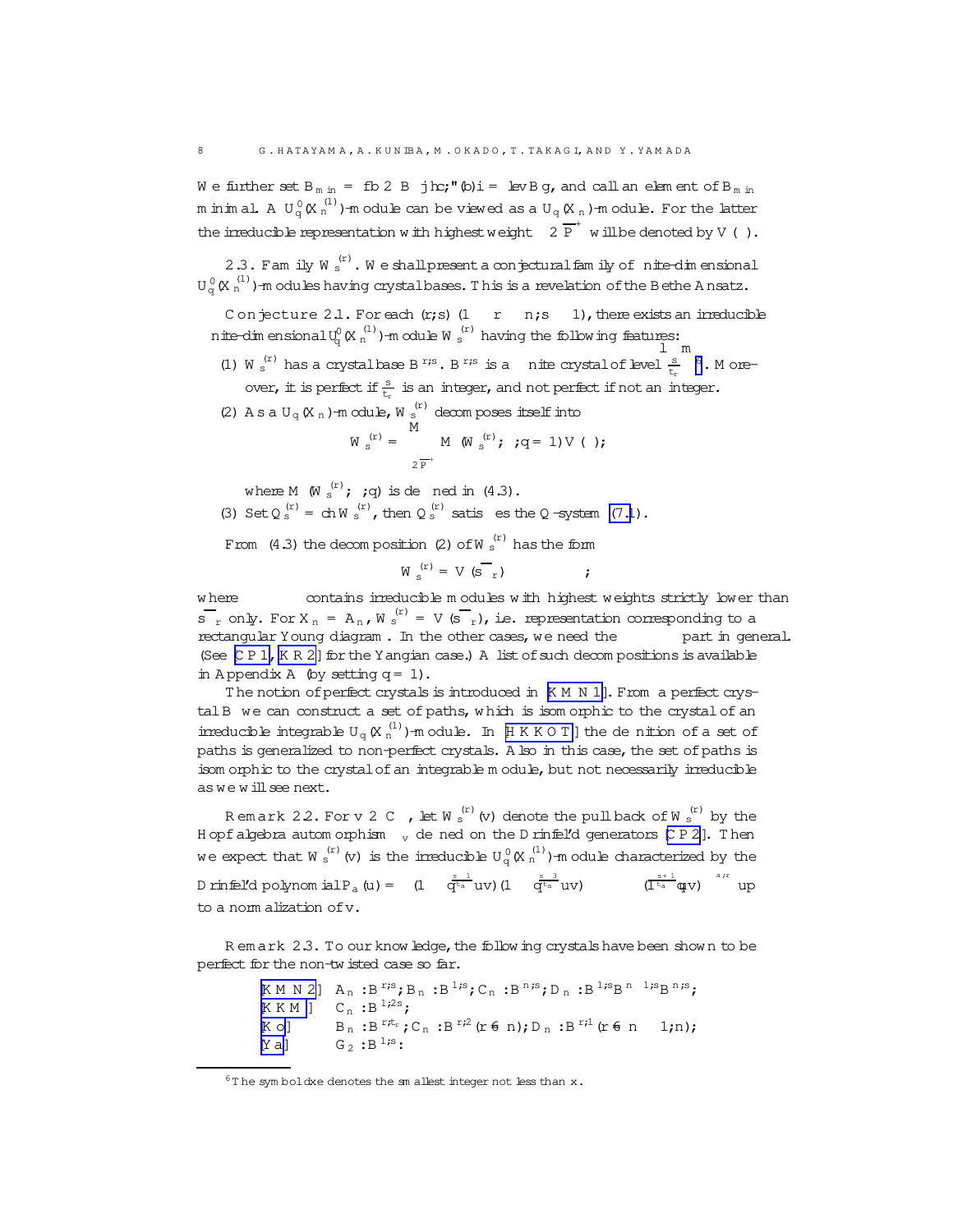$W$  e give som e examples of B<sup>r;s</sup>.

<span id="page-8-0"></span>Example 2.4. For  $X_n = A_n$ ,  $B^{1,s}$  is isomorphic to B  $(s_1)$  as a crystal for  $U_{\alpha}(\mathsf{A}_n)$ . As a set,

$$
B^{1,s} = f(x_1; \ldots; x_{n+1}) 2 Z^{n+1} jx_1 \t 0; \t x_1 = sg:
$$

The actions of  $e_i$ ,  $f_i$  and ";' are de ned as follows (cf. e.g.  $H K K O T Y$  ]): For b =  $(x_1; \ldots; x_{n+1})$  2 B<sup>1;s</sup>,

```
e_0b = (x_1 \t 1; x_2; \ldots; x_{n+1} + 1);f_0b = (x_1 + 1; x_2; ...; x_{n+1} 1);e_i b = (x_1; \ldots; x_i + 1; x_{i+1} \quad 1; \ldots; x_{n+1}) for i= 1; :::;n;
f_i b = (x_1; \ldots; x_i \quad 1; x_{i+1} + 1; \ldots; x_{n+1}) for i= 1; :::;n;
```
where the RHS is regarded as  $0$  if  $\pm$  is not an element of B<sup>1;s</sup>, and

$$
\mathbf{M}^{n}(x) = \begin{cases} X^{n} & X^{n} \\ X_{i+1} & i \end{cases}, \quad \mathbf{M}^{n}(x) = \mathbf{X}_{n+1} \quad \mathbf{M}^{n} = \begin{cases} X^{n} & X_{i+1} \\ X_{i+1} & X_{i+1} \end{cases}
$$

In this case, we have  $(B^{1,s})_{m \text{ in }} = B^{1,s}$ .  $B^{1,s}$  is perfect of levels.

Example 2.5. For  $X_n = C_n$ ,  $B^{1,s}$  is isomorphic to B  $(s_1)$  B  $((s_2)$  $\frac{1}{10}$ B o(rB (0)) as a crystal for U<sub>q</sub> (C<sub>n</sub>). As a set,

$$
B^{1,s} = f(x_1; \dots; x_n; x_n; \dots; x_1) 2 Z^{2n} jx_1; x_1 \t 0;
$$
  
\n
$$
X^n \t x_1 \t x_2 \t s; (x_1 + x_1) s; (x_1 + x_1) s; (m \text{ od } 2)g;
$$
  
\n
$$
i=1
$$

The actions of  $e_i$ ,  $f'_i$  and ";' are de ned as follows (cf.  $KKM$ ,  $HKKOT$ ): For b =  $(x_1; \cdots; x_n; x_n; \cdots; x_1)$  2 B<sup>1;s</sup>,

$$
\geqslant (x_1 \quad 2; x_2; \ldots; x_2; x_1) \quad \text{if } x_1 = x_1 + 1;
$$
\n
$$
e_0 b = \frac{}{}(x_1 \quad 1; x_2; \ldots; x_2; x_1 + 1) \quad \text{if } x_1 = x_1 + 1;
$$
\n
$$
\geqslant (x_1; x_2; \ldots; x_2; x_1 + 2) \quad \text{if } x_1 = x_1 + 1;
$$
\n
$$
\geqslant (x_1 + 2; x_2; \ldots; x_2; x_1) \quad \text{if } x_1 = x_1 \quad 1;
$$
\n
$$
f_0 b = \frac{}{}(x_1 + 1; x_2; \ldots; x_2; x_1 \quad 1) \quad \text{if } x_1 = x_1 \quad 1;
$$
\n
$$
\geqslant (x_1; x_2; \ldots; x_2; x_1 \quad 2) \quad \text{if } x_1 = x_1 \quad 1;
$$
\n
$$
e_1 b = \frac{((x_1; \ldots; x_1 + 1; x_{1+1} \quad 1; \ldots; x_1) \quad \text{if } x_{i+1} > x_{i+1} \quad \text{for } i = 1; \ldots; n \quad 1;
$$
\n
$$
\leqslant (x_1; \ldots; x_{i+1} + 1; x_i \quad 1; \ldots; x_1) \quad \text{if } x_{i+1} = x_{i+1} \quad \text{for } i = 1; \ldots; n \quad 1;
$$
\n
$$
f_1 b = \frac{(x_1; \ldots; x_i \quad 1; x_{i+1} + 1; \ldots; x_1) \quad \text{if } x_{i+1} < x_{i+1} \quad \text{for } i = 1; \ldots; n \quad 1;
$$
\n
$$
e_n b = (x_1; \ldots; x_n + 1; x_n \quad 1; \ldots; x_1);
$$
\n
$$
f_n b = (x_1; \ldots; x_n \quad 1; x_n + 1; \ldots; x_1);
$$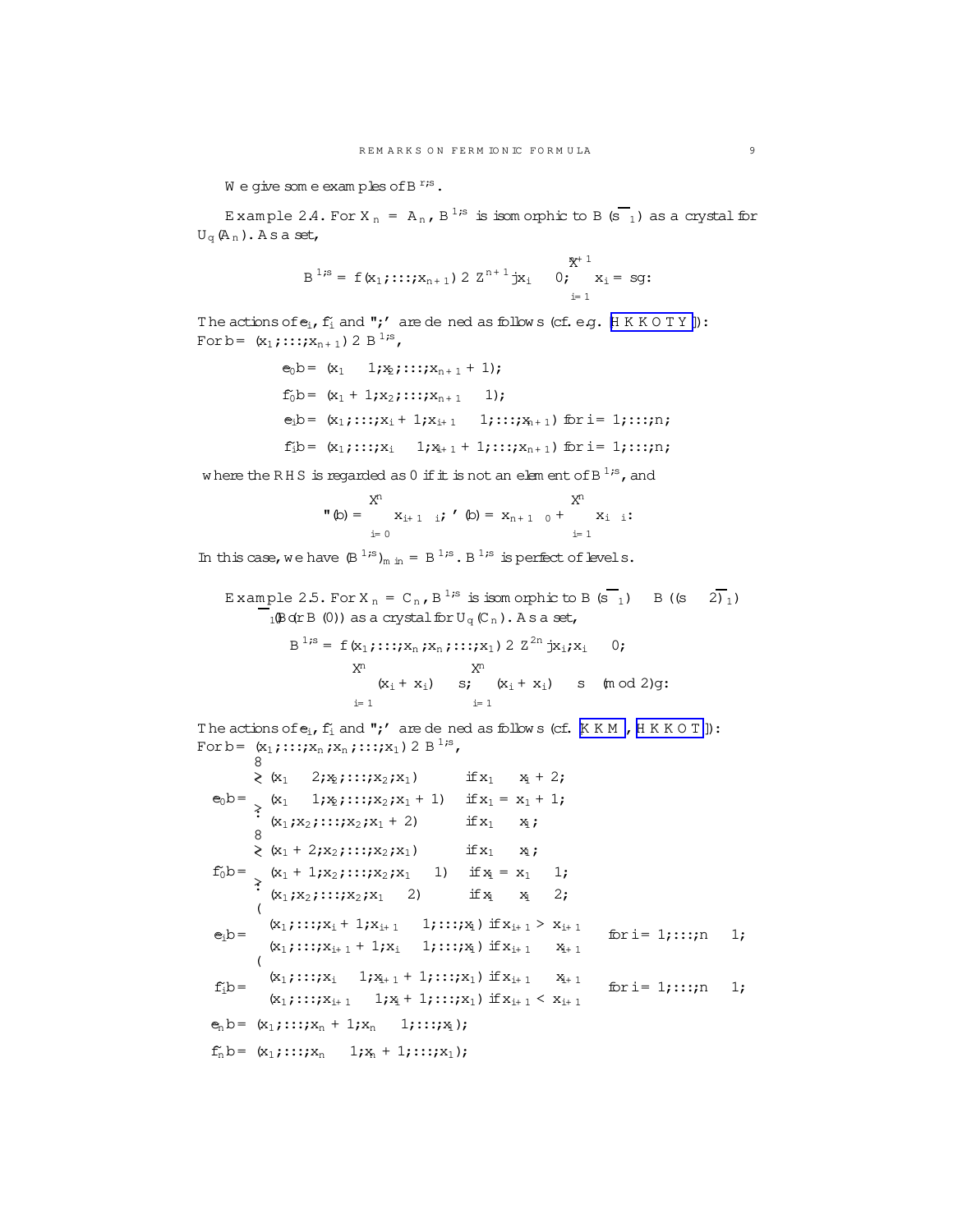where the RHS is regarded as 0 if  $\pm$  is not an element of B<sup>1;s</sup>, and

$$
\mathbf{M}(\mathbf{b}) = \frac{\mathbf{S} \quad \sum_{i=1}^{P} (\mathbf{x}_{i} + \mathbf{x}_{i})}{2} + (\mathbf{x}_{1} \quad \mathbf{x}_{1})_{+} \quad \mathbf{0} + \begin{array}{c} \mathbf{X}^{1} \\ (\mathbf{x}_{i} + (\mathbf{x}_{i+1} \quad \mathbf{x}_{i+1})_{+}) \quad i + \mathbf{x}_{n} \quad \mathbf{n}; \\ \sum_{i=1}^{P} \mathbf{N} \\ \mathbf{M}^{1} \quad \mathbf{X}_{i}^{1} + (\mathbf{x}_{i+1} \quad \mathbf{x}_{i+1})_{+}) \quad i + \mathbf{x}_{n} \quad \mathbf{n}; \\ \mathbf{M}^{2} \quad \mathbf{M}^{2} \quad \mathbf{M}^{3} \quad \mathbf{M}^{3} \quad \mathbf{M}^{4} \quad \mathbf{M}^{4} \quad \mathbf{M}^{4} \quad \mathbf{M}^{4} \quad \mathbf{M}^{4} \quad \mathbf{M}^{4} \quad \mathbf{M}^{4} \quad \mathbf{M}^{4} \quad \mathbf{M}^{4} \quad \mathbf{M}^{4} \quad \mathbf{M}^{4} \quad \mathbf{M}^{4} \quad \mathbf{M}^{4} \quad \mathbf{M}^{4} \quad \mathbf{M}^{4} \quad \mathbf{M}^{4} \quad \mathbf{M}^{4} \quad \mathbf{M}^{4} \quad \mathbf{M}^{4} \quad \mathbf{M}^{4} \quad \mathbf{M}^{4} \quad \mathbf{M}^{4} \quad \mathbf{M}^{4} \quad \mathbf{M}^{4} \quad \mathbf{M}^{4} \quad \mathbf{M}^{4} \quad \mathbf{M}^{4} \quad \mathbf{M}^{4} \quad \mathbf{M}^{4} \quad \mathbf{M}^{4} \quad \mathbf{M}^{4} \quad \mathbf{M}^{4} \quad \mathbf{M}^{4} \quad \mathbf{M}^{4} \quad \mathbf{M}^{4} \quad \mathbf{M}^{4} \quad \mathbf{M}^{4} \quad \mathbf{M}^{4} \quad \mathbf{M}^{4} \quad \mathbf{M}^{4} \quad \mathbf{M}^{4} \quad \mathbf{M}^{4} \quad \mathbf{M}^{4} \quad \mathbf{M}^{4} \quad \mathbf
$$

where  $(x)_+$  = m ax  $(x,0)$ . In this case, we have  $\geq$  f(x<sub>1</sub>;::;x<sub>n</sub>;x<sub>n</sub>;:::;x<sub>1</sub>) 2 B<sup>1;s</sup>g if s is even,  $_{m \text{ in }} =$   $_{\text{F}}$   $f(x_1; \dots; x_k; \dots; x_n; x_n; \dots; x_k$   $1; \dots; x_1)$  2 B<sup>1;s</sup> jk = 1; ...;ng  $B<sup>1</sup>$ <sub>is</sub> if s is odd.

 $B^{1,s}$  is perfect (level  $\frac{s}{2}$ ) if s is even, and non-perfect (level  $\frac{s+1}{2}$ ) if s is odd.

Example 2.6. For X<sub>n</sub> = C<sub>n</sub>, B<sup>r;1</sup> is isomorphic to B ( $\overline{r}$ ) as a crystal for  $U_{\alpha}(\mathbb{C}_{n})$ . As a set,

$$
B^{r_i l} = f(x_1; \dots; x_n; x_n; \dots; x_1) 2 Z^{2n} jx_i; x_i = 0 \text{ or } 1;
$$
  
\n
$$
X^{n}
$$
\n
$$
(x_i + x_i) = r; \text{ if } x_k = x_k = 1 \text{ then } \begin{cases} x^k \\ x_i + x_i \end{cases} \text{ kg:}
$$

The actions of  $e_i$  and  $f_i$  are dened as follows (cf.  $[A K]$ ): For b =  $(x_1; \dots; x_n; x_n; \dots; x_1)$  2 B<sup>r<sub>i</sub>1</sup>,

```
e_0 b = (x_1 \t 1; x_2; \ldots; x_2; x_1 + 1);f_0b= (x_1 + 1; x_2; ...; x_2; x_1 - 1);if (x_{i+1},x_i) = (0,1) and (x_i,x_{i+1}) \notin (1,0)e_i b = (x_1; \dots; x_i + 1; x_{i+1} \quad 1; \dots; x_1)\begin{picture}(120,110) \put(0,0){\line(1,0){15}} \put(15,0){\line(1,0){15}} \put(15,0){\line(1,0){15}} \put(15,0){\line(1,0){15}} \put(15,0){\line(1,0){15}} \put(15,0){\line(1,0){15}} \put(15,0){\line(1,0){15}} \put(15,0){\line(1,0){15}} \put(15,0){\line(1,0){15}} \put(15,0){\line(1,0){15}} \put(15,0){\line(1,0){15}} \put(15,0){\linefor i= 1;:::;n 1;
                      if (x_{i+1},x_i) \notin (0,1) and (x_i,x_{i+1}) = (0,1)o<br>
\begin{array}{ll}\n& \times & 1 \\ \n& \times & 1 \\ \n& \text{if } (x_1; x_{i+1}) = 0\n\end{array}if (x_i; x_{i+1}) = (1; 0) and (x_{i+1}; x_i) \notin (0; 1)(x_1; \ldots; x_{i+1} \quad 1; x_i + 1; \ldots; x_1)for i= 1;:::;n 1;
f_1b=
           AXXXXX
                        if (x_i; x_{i+1}) \in (1;0) and (x_{i+1}; x_i) = (1;0)0 otherwise
e_n b = (x_1; \ldots; x_n + 1; x_n \quad 1; \ldots; x_1);f_n b = (x_1; ...; x_n \t 1; x_n + 1; ...; x_1);
```
where the RHS is regarded as 0 if  $\pm$  is not an element of B<sup>r;1</sup>. B<sup>r;1</sup> is not perfect except when  $r = n$ . The level of B<sup> $r_i$ 1</sup> is 1.

<span id="page-9-0"></span>10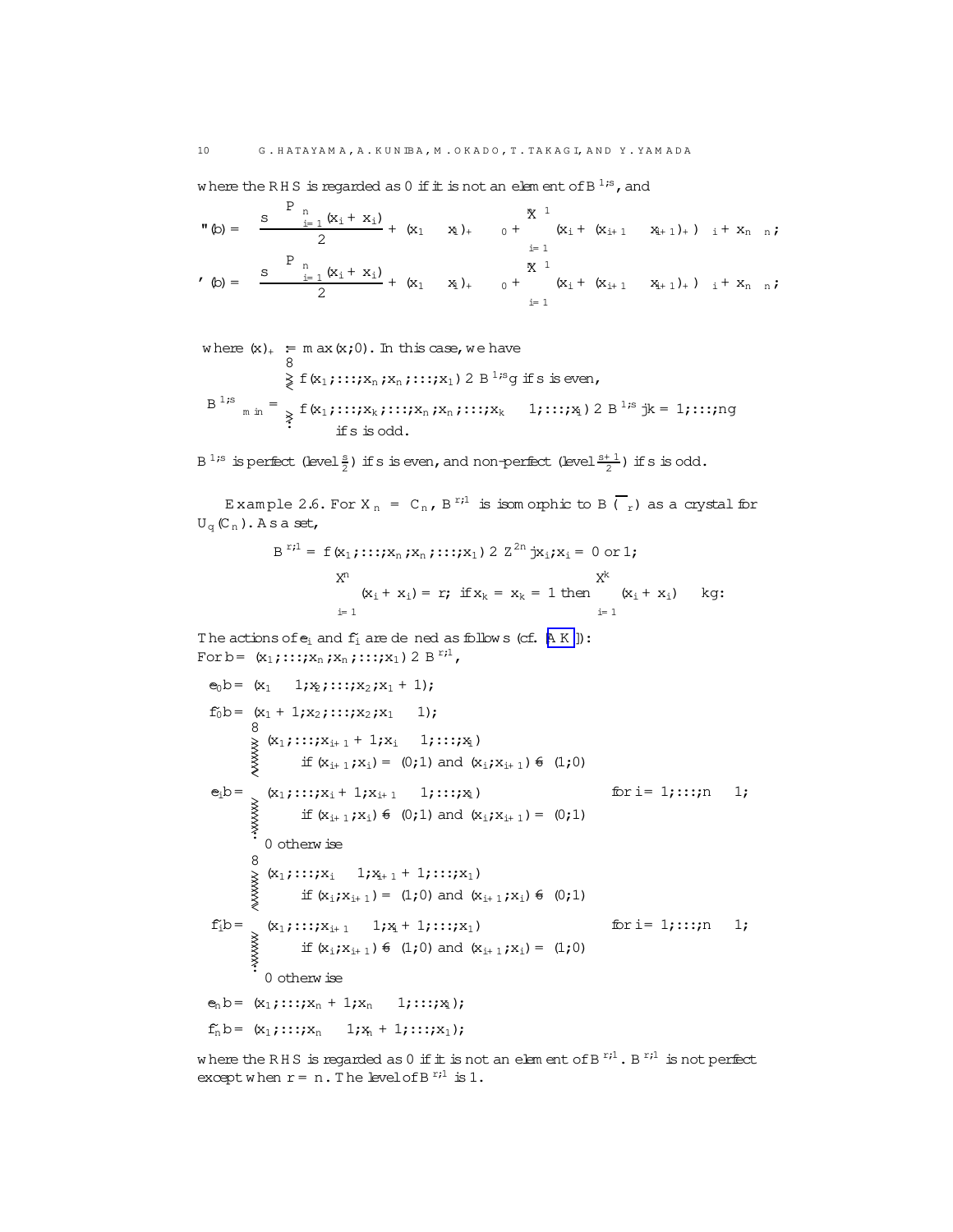<span id="page-10-0"></span>2.4. Set of paths. Let B be a nite crystal of levelk. From B we construct a subsetof B B called a set of paths. See also  $\mathbb H$  K K O T ]. Firstwe x a reference path  $p =$   $j \quad b \quad 2 \quad \text{ln} \cdot$  For any  $j \cdot \text{ln} \cdot (b_j)$  should have levelk, and satisfy

(2.13) 
$$
\mathbf{(b_{j+1})} = \mathbf{H}(\mathbf{b_j})
$$

Set

(2.14) 
$$
P(p;B) = fp =
$$
   
  $j$   $b$   $2$   $lpjb_j 2 B; b_J = b_J$   $for J$  1g:

A n elem ent ofP (p;B ) is called a path. To a path we can associate a weight in P. For this purpose we consider the energy function H : B B ! Z, which is determ ined up to constant dierence by the follow ing rule:

$$
H(e_1 (b_1 b_2)) = H (b_1 b_2) + 1 \text{ if } i = 0; '0 (b_1) '0 (b_2);
$$
  
= H (b<sub>1</sub> b<sub>2</sub>) 1 \text{ if } i = 0; '0 (b<sub>1</sub>) < "0 (b<sub>2</sub>);  
= H (b<sub>1</sub> b<sub>2</sub>) if if 0:

U sing this function we de ne the energy  $E$  (p) and weight w tp of p 2 P (p;B) by

$$
E(p) = \begin{cases} \frac{x^{j}}{j} & \text{if } (b_{j+1} \ b_{j+1} \ b_{j+1} \ b_{j})), \\ \frac{y^{j}}{j}} & \text{if } (b_{j+1} \ b_{j+1} \ b_{j})), \\ x^{k} & \text{if } (b_{j} \ w b_{j}) \ E(p) : \end{cases}
$$

N otice that they have nite values. To calculate the weight of an elem ent of B, we identify  $P_{c1}$  with  $\frac{1}{2}$  i.

Let us start with examining P  $(p;B)$  when B is perfect of levelk. Take 2  $P_k^+$ and choose a unique  $b_1$  such that  $'$   $(b_1)$  =  $\;$  . Then all  $b_j$  is uniquely xed from  $(2.13)$ . We denote this reference path by  $p^{(-)}$ . It is known in  $K$ M N 1] that we have the follow ing isom orphism of P -weighted crystals.

$$
P \varphi^{(1)}; B) \prime B()
$$
:

O f course, the actions of  $e_i$ ;  $f_i$  on the left hand side obey the tensor-product rule of crystals  $(2.11,2.12)$ . \Signature rule" is a good way to calculate the actions on  $m$  ultiple tensor products. See  $[K M O U]$  $[K M O U]$  $[K M O U]$  for that.

R em ark  $2.7$ . The set of paths P  $(p;B)$  adm its a natural ltration

$$
P_0(\mathbf{p};B) \qquad P_1(\mathbf{p};B) \qquad \qquad L(\mathbf{p};B) \qquad P_1(\mathbf{p};B);
$$
\n
$$
P_L(\mathbf{p};B) = fp \cdot 2 P(\mathbf{p};B) \text{ ib}_j = b_j \text{ for } j > Lg:
$$

If B is perfect and  $= k_0$ , the nite subset P<sub>L</sub>  $(p^{(1)};B)$  can be identied with the crystalbase corresponding to a D em azure m odule  $L_w$  ( ) for a specialane W eyl group elem entw. See  $K M O U$ ,  $K M O T U 1$  for details.

P <sub>n</sub> Example 2.8. We give examples of p<sup>( )</sup> = 
$$
\int_{j}^{( )}
$$
 b  $\int_{1}^{( )}$ . Set =  
For X<sub>n</sub> = A<sub>n</sub> and B = B<sup>1</sup>*is* (cf. Example 2.4),  

$$
b_{j}^{( )} = ( _{( j)}; _{( j+1) }; _{( j+1) }; ) 2 B_{j}^{1} =
$$

H ere (a) denotes the integer such that (a) a  $(m \circ d n + 1)$ , 0 (a) n.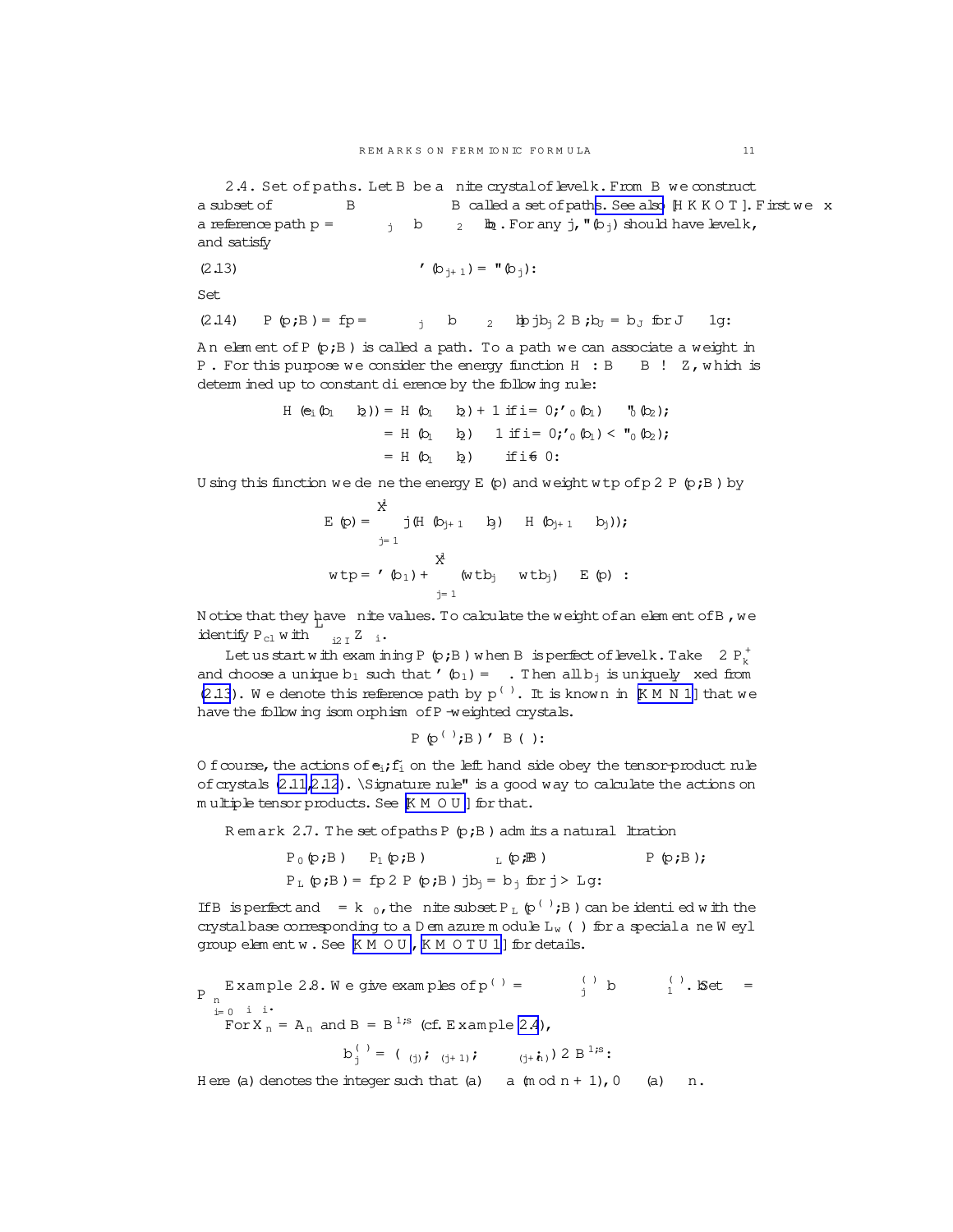For X<sub>n</sub> = C<sub>n</sub> and B = B<sup>1;s</sup> (s: even) (cf. Example [2.5](#page-8-0)),

$$
b_j^{(1)} = (1; \t n; i, i, j)
$$

N ext we consider the non-perfect case. A ssum e B is non-perfect and its level is k. Then even if we  $x b_1$ , the reference path is not unique. There are actually in nitely m any reference paths. Am ong them , we conjecture the existence of p<sup>(;)</sup> which is friendly to representation theory in the following sense. For B = B<sup>r;s</sup> set  $B^{Y} = B^{r}$ ; For our X<sub>n</sub> recall Y<sub>n</sub> in Table [2](#page-6-0). We take from  $P_{k-1}^{+}$  of X<sub>n</sub><sup>(1)</sup>, but

from  $P_1^+$  of  $Y_n^{(1)}$ . Then there exist reference paths  $p^{(+)}$  for B and  $p^{y(-)}$  for B  $^y$ and the follow ing isom orphism .

$$
P \varphi^{(+)}; B)' B() P \varphi^{y(-)}; B^{y};
$$

M oreover, at the character level, P (p<sup>y()</sup>;B<sup>y</sup>) can be identifed with the Y<sub>n</sub><sup>(1)</sup>m odule L  $^{\text{Y}}$  ( ) considered as an X  $_{\text{n}}^{(1)}$  -m odule through the naturalem bedding X  $_{\text{n}}^{(1)}$  ,!  $Y_n^{(1)}$ . This is proven for  $U_q^0(C_n^{(1)})$ -crystal B<sup>1;s</sup> (s: odd) in [HK K O T].

Example 2.9. In this U<sub>q</sub><sup>0</sup>(C<sub>n</sub><sup>(1)</sup>)-crystal B<sup>1</sup><sup>s</sup> (s: odd) case, p<sup>(*i*)</sup> =  
\nb<sub>j</sub><sup>(*i*)</sup> 
$$
\begin{bmatrix} p \\ p \\ p \end{bmatrix}^{\binom{s}{j}}
$$
 =  $\begin{bmatrix} y^{\binom{s}{j}} \\ y^{\binom{s}{j}} \end{bmatrix}$  =  $\begin{bmatrix} y^{\binom{s}{j}} \\ y^{\binom{s}{j}} \\ y^{\binom{s}{j}}$  =  $\begin{bmatrix} y^{\binom{s}{j}} \\ y^{\binom{s}{j}} \\ y^{\binom{s}{j}} \end{bmatrix}$  =  $\begin{bmatrix} y^{\binom{s}{j}} \\ y^{\binom{s}{j}} \\ y^{\binom{s}{j}} \end{bmatrix}$  =  $\begin{bmatrix} y^{\binom{s}{j}} \\ y^{\binom{s}{j}} \\ y^{\binom{s}{j}} \end{bmatrix}$  =  $\begin{bmatrix} y^{\binom{s}{j}} \\ y^{\binom{s}{j}} \\ y^{\binom{s}{j}} \end{bmatrix}$  =  $\begin{bmatrix} y^{\binom{s}{j}} \\ y^{\binom{s}{j}} \\ y^{\binom{s}{j}} \end{bmatrix}$  =  $\begin{bmatrix} y^{\binom{s}{j}} \\ y^{\binom{s}{j}} \end{bmatrix}$  =  $\begin{bmatrix} y^{\binom{s}{j}} \\ y^{\binom{s}{j}} \end{bmatrix}$  =  $\begin{bmatrix} y^{\binom{s}{j}} \\ y^{\binom{s}{j}} \end{bmatrix}$  =  $\begin{bmatrix} y^{\binom{s}{j}} \\ y^{\binom{s}{j}} \end{bmatrix}$  =  $\begin{bmatrix} y^{\binom{s}{j}} \\ y^{\binom{s}{j}} \end{bmatrix}$  =  $\begin{bmatrix} y^{\binom{s}{j}} \\ y^{\binom{s}{j}} \end{bmatrix}$  =  $\begin{bmatrix} y^{\binom{s}{j}} \\ y^{\binom{s}{j}} \end{bmatrix}$  =  $\begin{bmatrix} y^{\binom{s}{j}} \\ y^{\binom{s}{j}} \end{bmatrix}$  =  $\begin{bmatrix} y^{\binom{s}{j}} \\ y^{\binom{s}{j}} \end{bmatrix}$  =  $\begin{bmatrix} y^{\bin$ 

T hus we have the isom orphism

$$
\texttt{P} \ (\pmb{\mathfrak{p}}^{\left( \begin{array}{cc} i & 0 \end{array} \right)}; \texttt{B} \, \texttt{B}^{\, 1; \texttt{S}} \, ) \quad \texttt{B} \ (\ ) \quad \texttt{P} \ (\pmb{\mathfrak{p}}^{\texttt{y} \left( \begin{array}{c} 0 \\ \end{array} \right)}; \texttt{B} \, \texttt{B}^{\, 1; \texttt{1}});
$$

and the character of P  $(p^{y(-0)};B^{1;1})$  agrees with that of the A $_{2n-1}^{(1)}$  -module L<sup>Y</sup> ( $_{0}$ ) considered as a  $C_n^{(1)}$ -module.

### 3. O ne dim ensionalsum s

Fix any B =  $B^{r,s}$  and let k be the level of B. Take  $b_0$  2 B such that ' $(b_0)$  = k  $_0$  . In all known cases, such  $b_0$  is unique for B . For  $\overline{2\ \mathbb{P}}^+$  , we de ne

(3.1) 
$$
X \oplus L
$$
;  $q = \begin{cases} X & P_{L-1} (L-j)H & \text{by } b_{j+1} \\ q & \text{by } b_{j+1} \end{cases}$ 

w here the sum P is taken over all  $b_1$   $b_1$   $c_2$  B  $\frac{c_1}{c_1}$  satisfying  $\frac{c_1}{c_1}$  w t  $b_1$  = and

$$
e_i \ (b_1 \qquad \qquad \mathbf{b}_i \ ) = \mathbf{b} \quad \mathbf{8} \mathbf{i} \in \mathbf{0}.
$$

N ote that  $b_0$  is xed. (3.2) can be rew ritten as local conditions.

$$
e_i^{hh_1;W\,t\,b_1+}\qquad {}^{+W_jt\,b_1+1}b_j=\,0\quad \, \hbox{8i}\,\hbox{${\mathfrak G}$}\ \, 0\,;1\qquad j\qquad L:\qquad
$$

<span id="page-11-0"></span>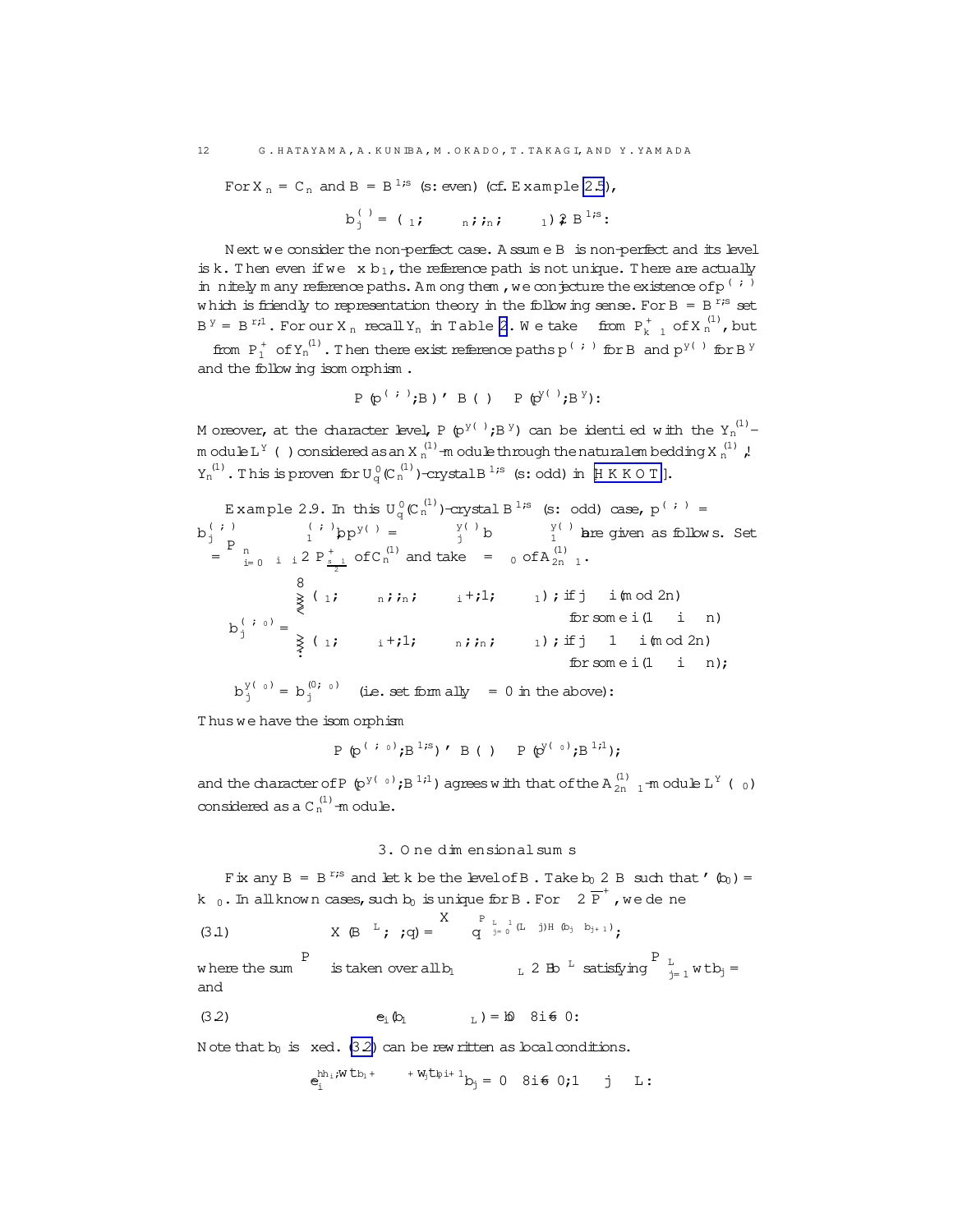<span id="page-12-0"></span> $(3.1)$  is introduced in  $K M O T U 2$ ] in more general setting  $(k_0$  not limited to the above one) and called \classically restricted 1dsum ". It is easy to see from the de nition that

(3.3) 
$$
X(B^{-L}; j!) = [N^{-L} : j]
$$

where W is the corresponding nite-dimensional  $U_{\alpha}^{0}(X_{n}^{(1)})$ -module of B and

(3.4) 
$$
M : ] = \dim C \ln 2 M
$$
  $jwtv = ;e_i v = 08i \text{ } 0i$ 

If B is perfect of level k, it is known  $[M \ 0 \ T \ U \ 2]$  that for  $2 \overline{P}^+$ ,

(3.5) 
$$
\lim_{\substack{L \uparrow 1 \\ L \text{ 0 mod}}} q^{c_L} X (\mathcal{B}^{-L}; q) = \sum_{i}^{A} [\mathcal{L}(k_0) : + k_0 \quad i] \, \dot{q}.
$$

Here  $c_L = \begin{bmatrix} P & L & 1 \ L & -1 & 0 \end{bmatrix}$  (L j) H (b<sub>j</sub> b<sub>j+1</sub>), b<sub>0</sub>; L alte the last L + 1 com ponents of  $p^{(k_0)}$  (read from left to right), and is the period of the sequence  $b_1$ ;  $b_2$ ; . Note that when L 0 m od , b agrees with the xed b<sub>0</sub>. Note also that in  $[L (k_0) : ]$ ,

is a weight in P as opposed to in  $(3.3)$  in P. The right hand side of  $(3.5)$ is called a branching function. If B is non-perfect, the conjecture in section  $2.4$ im plies

$$
(3.6) \lim_{\substack{L \text{ } 1 \text{ } 1 \\ L \text{ } 0 \text{ } m \text{ } odd}} q^{c_L} X \oplus {}^{L}; j q) = \sum_{i}^{A} \mu (k - 1)_{0} y L^{Y} (0) : + k_{0} i j q
$$

Here L<sup>Y</sup> (  $_0$  ) is the integrable Y<sub>n</sub><sup>(1)</sup> -m odule with highest weight  $_0$  regarded as an  $X_n^{(1)}$ -module.

 $W$  e are to state a conjecture for the expression of X.

C on jecture 3.1. Let B = B<sup>r<sub>i</sub>s</sup>, set k =  $\frac{s}{t_n}$  and take  $b_0$ ; b<sup>\</sup> 2 B such that  $(b_0) = k_0$ ; w tb<sup>\</sup> = s <sub>r</sub>. Then we have

X (B  $^{\perp}$ ; ; q) = q<sup>c</sup>M (W  $_{\circ}$ <sup>(r) L</sup>; ; q)

with  $c = \frac{L(L-1)}{2}H(\phi)$  b) + LH(b<sub>0</sub>b), where M is dened in (4.3) { (4.6).

Surprisingly, this conjecture admits \inhomogeneous" version. Consider the tensor product of crystals

> $B_0$   $B^{r_1}$   $s_1$  $r_L$   $s_{LR}$

H ere  $B_0 = B^{r_{i_1}}$  is  $s_{i_1}$  $r_{i_t}$ ;  $s_{iB}$  and  $(r_{i_1}, s_{i_1})$ ;  $i_t$ ;  $s_{iC}$  are mutually dis- $_L$  ; $\mathbf{s}$ (r)g. To explain the corresponding classically  $t$  inct elements of  $f(r_1;s_1);$ restricted 1dsum, one has to rede ne the energy function H due to inhomogeneity  $N$  Y 3, H K K O T Y ].

Suppose B<sub>1</sub> and B<sub>2</sub> are nite crystals, and b<sub>1</sub> b<sub>2</sub> B<sub>1</sub> B<sub>2</sub> m apped to b<sub>2</sub>  $\frac{1}{2}$ under the isomorphism  $B_1$   $B_2$   $B_2$   $B_1$ . The energy function H on  $B_1$   $B_2$  is de ned up to constant di erence by the following rule:

H (e<sub>1</sub>(b<sub>1</sub> b<sub>2</sub>)) = H (b<sub>1</sub> b<sub>2</sub>) + 1 if i = 0; '0 (b<sub>1</sub>) , "0 (b<sub>2</sub>); '0 (b<sub>2</sub>)' , "0 (b<sub>1</sub>");  
\n= H (b<sub>1</sub> b<sub>2</sub>) 1 if i = 0; '0 (b<sub>1</sub>) 
$$
\langle
$$
 "0 (b<sub>2</sub>); '0 (b<sub>2</sub><sup>0</sup>)  $\langle$  "0 (b<sub>1</sub><sup>0</sup>);  
\n= H (b<sub>1</sub> b<sub>2</sub>) otherwise: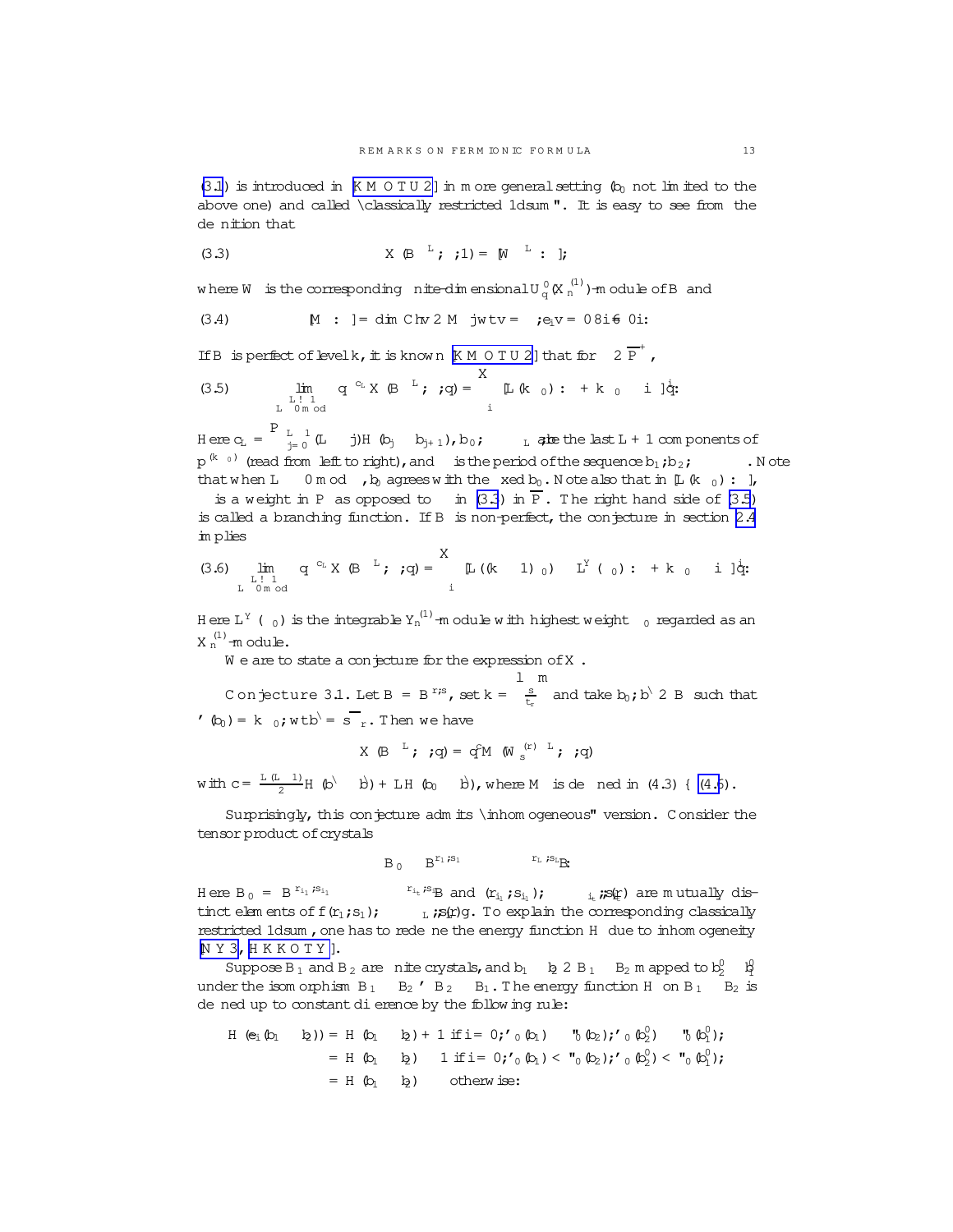N ext consider the tensor product of  $\,$  nite crystals B  $_{1}$   $\,$   $\,$   $\,$   $_{\rm L}$  . We de ne b $_{\rm j}^{\rm (i)}$  $(i < j)$  by

| $B_i$ | $j$ 1 B B <sub>j</sub> $\prime$ B <sub>i</sub> |       |                                                                                                                                       |                    |
|-------|------------------------------------------------|-------|---------------------------------------------------------------------------------------------------------------------------------------|--------------------|
| $b_i$ | $j_1$ bb $\bar{y}$                             | $b_i$ | $\begin{array}{ccc} & \text{j} & B_{\text{j}} & 1 \\ \text{(j 1)} & \text{b} & B_{\text{j 1}} & \text{Y} \\ \text{j} & & \end{array}$ |                    |
|       |                                                |       | $'$ j $BB_i$                                                                                                                          | $j$ 1 B            |
|       |                                                |       | $\mathcal{I}^{(i)}_j$ bl                                                                                                              | $\frac{0}{1}$ 1; b |

and set  $b_i^{(i)} = b_i$ .

Take som e  $b_0$  2 B<sub>0</sub>. The classically restricted 1dsum is de ned similarly.

$$
X \ \ (\textrm{B}^{\ r_1 \; \mathcal{B}_1} \qquad \qquad \ \ \, \text{I\hspace{-.6em}I} \; \; \mathcal{B}_L \; \ \textrm{I\hspace{-.6em}I} \; \; \text{I\hspace{-.6em}I} \; \; \text{I\hspace{-.6em}I} \; \; \text{I\hspace{-.6em}I} \; \; \text{I\hspace{-.6em}I} \; \; \text{I\hspace{-.6em}I} \; \; \text{I\hspace{-.6em}I} \; \; \text{I\hspace{-.6em}I} \; \; \text{I\hspace{-.6em}I} \; \; \text{I\hspace{-.6em}I} \; \; \text{I\hspace{-.6em}I} \; \; \text{I\hspace{-.6em}I} \; \; \text{I\hspace{-.6em}I} \; \; \text{I\hspace{-.6em}I} \; \; \text{I\hspace{-.6em}I} \; \; \text{I\hspace{-.6em}I} \; \; \text{I\hspace{-.6em}I} \; \; \text{I\hspace{-.6em}I} \; \; \text{I\hspace{-.6em}I} \; \; \text{I\hspace{-.6em}I} \; \; \text{I\hspace{-.6em}I} \; \; \text{I\hspace{-.6em}I} \; \; \text{I\hspace{-.6em}I} \; \; \text{I\hspace{-.6em}I} \; \; \text{I\hspace{-.6em}I} \; \; \text{I\hspace{-.6em}I} \; \; \text{I\hspace{-.6em}I} \; \; \text{I\hspace{-.6em}I} \; \; \text{I\hspace{-.6em}I} \; \; \text{I\hspace{-.6em}I} \; \; \text{I\hspace{-.6em}I} \; \; \text{I\hspace{-.6em}I} \; \; \text{I\hspace{-.6em}I} \; \; \text{I\hspace{-.6em}I} \; \; \text{I\hspace{-.6em}I} \; \; \text{I\hspace{-.6em}I} \; \; \text{I\hspace{-.6em}I} \; \; \text{I\hspace{-.6em}I} \; \; \text{I\hspace{
$$

N ote that  $b_0$  2 B  $_0$ ,  $b_j$  2 B  $r_j$ ;s<sub>j</sub> (1 j L) and X depends also on  $\beta$ . O fcourse, we have a similar formula to  $(3.3)$ .

Let  $b_0^{\setminus}$  =  $b_0$  2 B<sub>0</sub> and  $b_j^{\setminus}$  2 B<sup>r<sub>j</sub>, s<sub>j</sub> be the highest weight element for 1 j L.</sup>

C onjecture 3.2. Set  $k = \text{levB}_0$ . There exists an elem ent  $b_0$  2 B<sub>0</sub> such that  $(b_0) = k_{0}$ , and we have

 $X \in B$ <sup>r<sub>1</sub>;s<sub>1</sub></sup>  $\begin{array}{ccccc} \mathbf{r}_{\text{\tiny L}} & \mathbf{r}_{\text{\tiny S}_\text{\tiny L}}\mathbf{g} & \mathbf{r}_{\text{\tiny Q}} \end{array} \hspace{.25cm} \hspace{.25cm} \mathbf{r}_{\text{\tiny S}_\text{\tiny L}} \leftarrow \mathbf{r}_{\text{\tiny S}_\text{\tiny L}} \mathbf{g} \mathbf{g} \mathbf{g} \mathbf{g} \mathbf{g} \mathbf{g} \mathbf{g} \mathbf{g} \mathbf{g} \mathbf{g} \mathbf{g} \mathbf{g} \mathbf{g} \mathbf{g} \mathbf{g} \mathbf{g} \mathbf{$ with  $c=$ P  $_{0}$  <sub>ikj L</sub> H  $\left(\mathbb{b}_{i}^{k}\right)$  ( $\left(\mathbb{b}_{i}^{(i+1)}\right)$ . Here M is dened in (4.3) { [\(4.6](#page-14-0)).

The authors are informed  $K$  SS] that this conjecture is proved for  $X_n = A_n$ . In this case, if all  $r_i = 1$ , the conjecture has already been proved com bining the results of  $[K R 1]$  $[K R 1]$  $[K R 1]$  and  $[N Y 3]$  $[N Y 3]$  $[N Y 3]$ .

Let us give the \level restricted" version of C on jecture 32. For  $2\overline{P}^+$  and a positive integer 1, de ne

$$
X_1 \oplus \overset{r_1, s_1}{\longrightarrow} \overset{r_L, s_L}{\longrightarrow} ; q) = \overset{X \quad Y \quad P}{\longrightarrow} \overset{P}{q} \circ \overset{1 \leq j \quad L \quad H \quad (b_i \quad b_j^{(i+1)})}{\longrightarrow} ;
$$
\n
$$
y \text{ here the sum } \overset{P \quad y}{\longrightarrow} \text{ is taken over all } b_l \qquad \qquad L \quad 2 \quad Bb^{r_1, s_1} \qquad \qquad \overset{r_L, s_L}{\longrightarrow} \text{ satisfying}
$$

 $P L L$ <br> $L_{j=1}$  w tb<sub>j</sub> = and

 $e^{\mathrm{hh}_{\textrm{i}}\cdot \textrm{i} \textrm{l} \phantom{1} \textrm{0} \textrm{i} \textrm{i} \textrm{i} \phantom{1} \textrm{l} \phantom{1} \textrm{1}}_{\textrm{i}} \, \, \textrm{0}$  $_{\text{L}}$  ) = 10 8i:

N ote that the above condition is the same as  $(3.2)$  except i = 0. Thus it is clear that  $X_1 = X$  for suciently large 1.

C on jecture  $3.3.$  W ith the same assumptions and c as in C on jecture  $3.2$ , we have

$$
X\, \, \mathop{\perp}\limits_{1} \, \mathop{\mathcal{B}}\limits^{r_1\, \mathop{\mathcal{B}}\limits_{1}} \qquad \qquad ^{r_L}\, \mathop{\perp}\limits^{s_{\Sigma}} \, B\, \mathop{\mathcal{O}}\limits_{\mathop{\bf y}}\nolimits(q) \, = \, \, q^{\mathop{\mathcal{C}}\limits_{M}} \, \, \mathop{\perp}\limits_{M} \, \bigl( \mathop{\mathcal{W}}\limits_{s_1}^{(r_1)} \bigr) \qquad \qquad \qquad \ \, \mathop{\llcorner}\limits_{s_L}^{(r_L)} \, \mathop{\mathsf{W}}\nolimits(q) \, \mathop{\rm ;}\nolimits
$$

where  $M_1$  is dened in  $(4.8)$  {  $(4.12)$ .

For  $X_n = A_n$  there are several proven cases. See e.g. [B er, FO W , [W a](#page-47-0)].

R em ark  $3.4$ . In the hom ogeneous case, there is a similar result to  $(3.5)$ . If B is perfect of level k (  $1$ ), it is known that for  $2\overline{P}^+$ ,

(3.7)

$$
\lim_{\substack{\mathbf{L} \uparrow 1 \\ \mathbf{L} \text{ on } \mathbf{C} \\ \mathbf{L} \text{ on } \mathbf{C} }} q^{-C_{\mathbf{L}}} X_{1} (\mathbf{B}^{-\mathbf{L}}; q) = \sum_{i}^{X} [\mathbf{L}((1 \quad k)_{0}) \quad \mathbf{L}(k_{0}) : + 1_{0} \quad i ]] \dot{q}_{i}
$$

<span id="page-13-0"></span>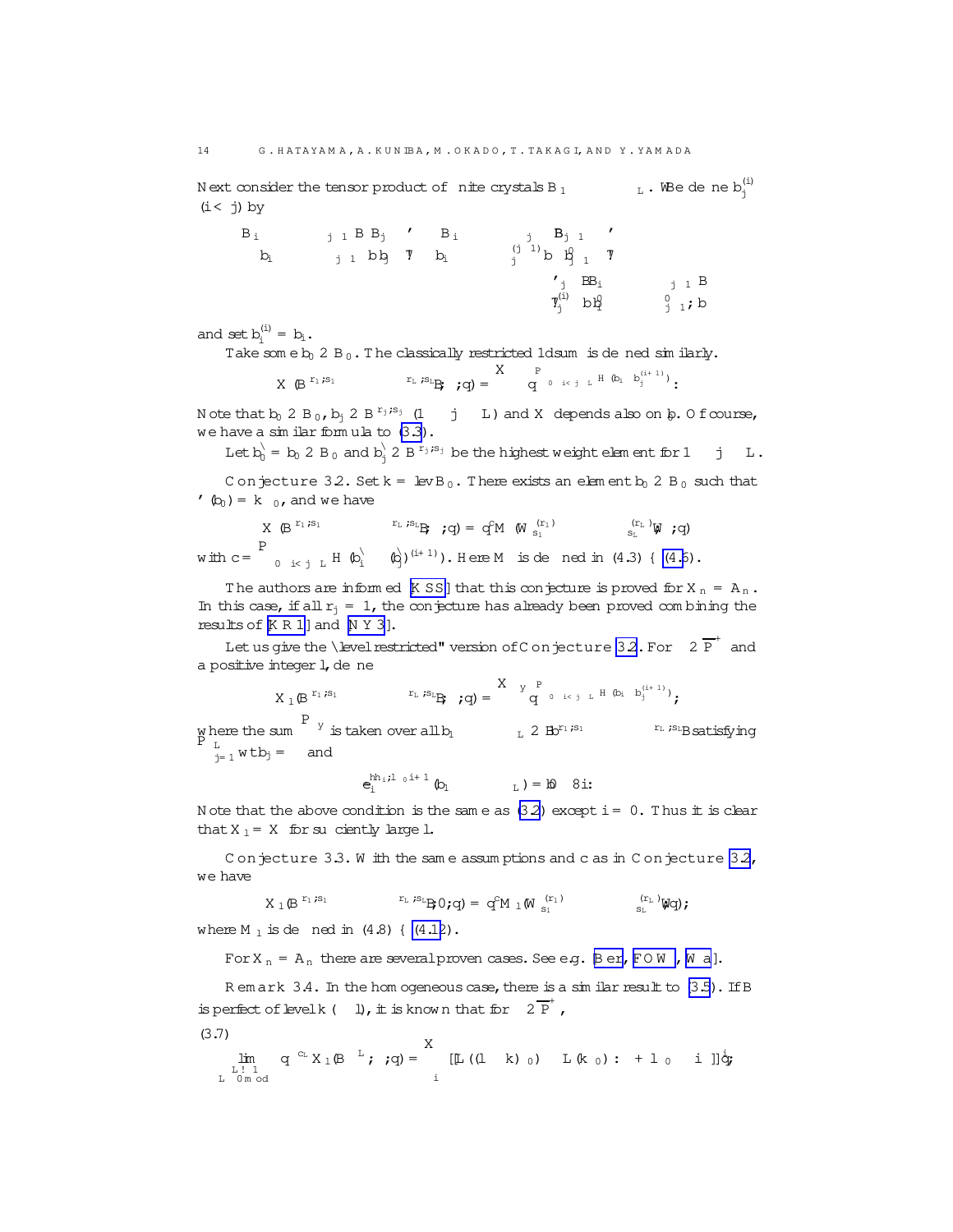<span id="page-14-0"></span>w here

(3.8) 
$$
[M : ]] = \dim \text{Chv 2 } M \text{ jwtv} = ; e_i v = 08 \text{ii}:
$$

N ote the dierence between  $(3.4)$  and  $(3.8)$ . The RHS of  $(3.7)$  is called a coset branching function. If B is non-perfect and levelk, we conjecture (cf. [[K u](#page-47-0)], p230)

lim<br>L!l<br>L 0 m od q  $c_L$  X<sub>1</sub>(B  $L$  ; ;q) = X i  $[\mathbb{L}((1 \ k) _0) \ L((k \ 1) _0) \ L^Y(_0): + 1 _0 \ i ]]_q^i;$ 

4. Ferm ionic form s

Form  $2Z_0$  and  $pZZ$ , we dene

(4.1)  
\n
$$
\begin{array}{ccc}\n & p+m \\
 & m \\
 & q\n \end{array}\n = \frac{(q^{p+1})_1 (q^{m+1})_1}{(q)_1 (q^{p+m+1})_1};
$$
\n
$$
\begin{array}{ccc}\n & p+m \\
 & g(1) & q^{p+m+1} \text{ for } p \\
 & \geq 0\n \end{array}
$$
\n(4.2)  
\n
$$
\begin{array}{ccc}\n & p+m \\
 & m \\
 & q\n \end{array}\n = \begin{array}{ccc}\n & p+m \\
 & m \\
 & q\n \end{array}\n = \begin{array}{ccc}\n & p+m \\
 & \geq 0 \\
 & q\n \end{array}
$$
\n(4.2)  
\n
$$
\begin{array}{ccc}\n & p+m \\
 & m \\
 & q\n \end{array}\n = \begin{array}{ccc}\n & p+m \\
 & q\n \end{array}
$$

where  $(x)_1 = \begin{bmatrix} 0 & 1 \ - & 0 & 1 \end{bmatrix}$  (1 xq'). (4.2) is the usualq-binom ialcoe cient. (4.1) is an extended version, w hich vanishes only for  $m$  p  $1$  and has non-zero value  $(\frac{p}{q} + (m + 1) = 2)$ <sup>m</sup> p 1  $\frac{p}{m}$  for pm 1. In the q! 1 lim it they become p+ m

$$
\frac{p+m}{m} = \frac{(p+m+1)}{(p+1) (m+1)}; \qquad \frac{p+m}{m} = \frac{p+m}{m} ;
$$

We shall also use the notation  $(q)_k = (q)_1 = (q^{k+1})_1$  for k 2 Z  $_0$ . N

Given any f  $_{j}^{(a)}$  2  $Z$  0 jj 1;1 a ng, we set W =  $_{a}^{N}$ a= 1 j 1  $\overline{W}$  (a) (a ) <sup>j</sup> . Foreach  $1$  a n we shallalways assume that  $_j^{({\rm a})}$  's are non-zero only for nitely m any j's. Let  $2\bar{P}$ . We de ne the ferm ionic form M (W ; ;q) by

(4.3) M (W; 
$$
;q
$$
) =  $\begin{array}{ccc} X & Y & P_1^{(a)} + m_1^{(a)} & Y \\ \text{fm g} & 1 & m_1^{(a)} & q \end{array}$ ;  
\n(4.4) C(fm g) =  $\frac{1}{2}$   $\begin{array}{ccc} X & X & \text{m in (tb)}t_{\text{t}} & k \text{ m }^{(a)} & q \end{array}$ 

$$
\begin{array}{llll}\n\text{(Lm g)} - \frac{1}{2} & \text{(a) b} & \text{m m (b) } \text{J} \text{ (a) m} \\
\text{(b) } \text{J} \text{ (a) m} & \text{m k} \\
\text{(c) } & \text{(d) m} \\
\text{A} & \text{B} & \text{C} \\
\text{A} & \text{A} & \text{D} \\
\text{A} & \text{A} & \text{A} \\
\text{B} & \text{A} & \text{A} \\
\text{C} & \text{A} & \text{A} \\
\text{D} & \text{A} & \text{A} \\
\text{D} & \text{A} & \text{A} \\
\text{E} & \text{A} & \text{A} \\
\text{D} & \text{A} & \text{A} \\
\text{E} & \text{A} & \text{A} \\
\text{E} & \text{A} & \text{A} \\
\text{E} & \text{A} & \text{A} \\
\text{E} & \text{A} & \text{A} \\
\text{E} & \text{A} & \text{A} \\
\text{E} & \text{A} & \text{A} \\
\text{E} & \text{A} & \text{A} \\
\text{E} & \text{A} & \text{A} \\
\text{E} & \text{A} & \text{A} \\
\text{E} & \text{A} & \text{A} \\
\text{E} & \text{A} & \text{A} \\
\text{E} & \text{A} & \text{A} \\
\text{E} & \text{A} & \text{A} \\
\text{E} & \text{A} & \text{A} \\
\text{E} & \text{A} & \text{A} \\
\text{E} & \text{A} & \text{A} \\
\text{E} & \text{A} & \text{A} \\
\text{E} & \text{A} & \text{A} \\
\text{E} & \text{A} & \text{A} \\
\text{E} & \text{A} & \text{A} \\
\text{E} & \text{A} &
$$

$$
\int_{a=1 \, j,k}^{(a)} \ln \ln (j;k) m_k^{(a)};
$$

(b)

(4.5) 
$$
p_i^{(a)} = \begin{cases} X & \text{on } i \\ j & \text{on } i \end{cases} (a) p_i^{(a)} p_i^{(b)} p_i^{(b)} p_i^{(c)} p_i^{(c)} p_i^{(c)} p_i^{(c)} p_i^{(c)} p_i^{(c)} p_i^{(c)} p_i^{(c)} p_i^{(c)} p_i^{(c)} p_i^{(c)} p_i^{(c)} p_i^{(c)} p_i^{(c)} p_i^{(c)} p_i^{(c)} p_i^{(c)} p_i^{(c)} p_i^{(c)} p_i^{(c)} p_i^{(c)} p_i^{(c)} p_i^{(c)} p_i^{(c)} p_i^{(c)} p_i^{(c)} p_i^{(c)} p_i^{(c)} p_i^{(c)} p_i^{(c)} p_i^{(c)} p_i^{(c)} p_i^{(c)} p_i^{(c)} p_i^{(c)} p_i^{(c)} p_i^{(c)} p_i^{(c)} p_i^{(c)} p_i^{(c)} p_i^{(c)} p_i^{(c)} p_i^{(c)} p_i^{(c)} p_i^{(c)} p_i^{(c)} p_i^{(c)} p_i^{(c)} p_i^{(c)} p_i^{(c)} p_i^{(c)} p_i^{(c)} p_i^{(c)} p_i^{(c)} p_i^{(c)} p_i^{(c)} p_i^{(c)} p_i^{(c)} p_i^{(c)} p_i^{(c)} p_i^{(c)} p_i^{(c)} p_i^{(c)} p_i^{(c)} p_i^{(c)} p_i^{(c)} p_i^{(c)} p_i^{(c)} p_i^{(c)} p_i^{(c)} p_i^{(c)} p_i^{(c)} p_i^{(c)} p_i^{(c)} p_i^{(c)} p_i^{(c)} p_i^{(c)} p_i^{(c)} p_i^{(c)} p_i^{(c)} p_i^{(c)} p_i^{(c)} p_i^{(c)} p_i^{(c)} p_i^{(c)} p_i^{(c)} p_i^{(c)} p_i^{(c)} p_i^{(c)} p_i^{(c)} p_i^{(c)} p_i^{(c)} p_i^{(c)} p_i^{(c)} p_i^{(c)} p_i^{(c)} p_i^{(c)} p_i^{(c)} p_i^{(c)} p_i^{(c)} p_i^{(c)} p_i^{(c)} p_i^{(c)} p_i^{(c)} p_i^{(c)} p_i^{(c)} p_i^{(c)} p_i^{(c)} p_i^{(c)} p_i^{(c)} p_i^{(c)} p_i^{(c)} p_i^{(c)} p_i^{(c)} p_i^{(c)} p_i^{(c)} p_i^{
$$

w here the sum P  $_{\rm fm~g}$  is taken over fm  $_{\rm i}^{\rm (a)}$  2 Z  $_{\rm 0}$  j1 a  $_{\rm n,i}$  ig satisfying  $p_i^{(a)}$  $0$  for  $1$  a n;i 1, and

(4.6) 
$$
\lim_{a=1 \text{ i } 1}^{x^{n}} \lim_{a=1 \text{ i } 1}^{x^{n}} = \lim_{a=1 \text{ i } 1}^{x^{n}} \lim_{a=1 \text{ i } 1}^{x^{n}} \lim_{a=1 \text{ i } 1}^{x^{n}} \lim_{a=1 \text{ i } 1}^{x^{n}} \lim_{a=1 \text{ i } 1}^{x^{n}} \lim_{a=1 \text{ i } 1}^{x^{n}} \lim_{a=1 \text{ i } 1}^{x^{n}} \lim_{a=1 \text{ i } 1}^{x^{n}} \lim_{a=1 \text{ i } 1}^{x^{n}} \lim_{a=1 \text{ i } 1}^{x^{n}} \lim_{a=1 \text{ i } 1}^{x^{n}} \lim_{a=1 \text{ i } 1}^{x^{n}} \lim_{a=1 \text{ i } 1}^{x^{n}} \lim_{a=1}^{x^{n}} \lim_{a \to a}^{x^{n}} \lim_{a \to a}^{x^{n}} \lim_{a \to a}^{x^{n}} \lim_{a \to a}^{x^{n}} \lim_{a \to a}^{x^{n}} \lim_{a \to a}^{x^{n}} \lim_{a \to a}^{x^{n}} \lim_{a \to a}^{x^{n}} \lim_{a \to a}^{x^{n}} \lim_{a \to a}^{x^{n}} \lim_{a \to a}^{x^{n}} \lim_{a \to a}^{x^{n}} \lim_{a \to a}^{x^{n}} \lim_{a \to a}^{x^{n}} \lim_{a \to a}^{x^{n}} \lim_{a \to a}^{x^{n}} \lim_{a \to a}^{x^{n}} \lim_{a \to a}^{x^{n}} \lim_{a \to a}^{x^{n}} \lim_{a \to a}^{x^{n}} \lim_{a \to a}^{x^{n}} \lim_{a \to a}^{x^{n}} \lim_{a \to a}^{x^{n}} \lim_{a \to a}^{x^{n}} \lim_{a \to a}^{x^{n}} \lim_{a \to a}^{x^{n}} \lim_{a \to a}^{x^{n}} \lim_{a \to a}^{x^{n}} \lim_{a \to a}^{x^{n}} \lim_{a \to a}^{x^{n}} \lim_{a \to a}^{x^{n}} \lim_{a \to a}^{x^{n}} \lim_{a \to a}^{x^{n}} \lim_{a \to a}^{x^{n}} \lim_{a \to a}^{x^{n}} \lim
$$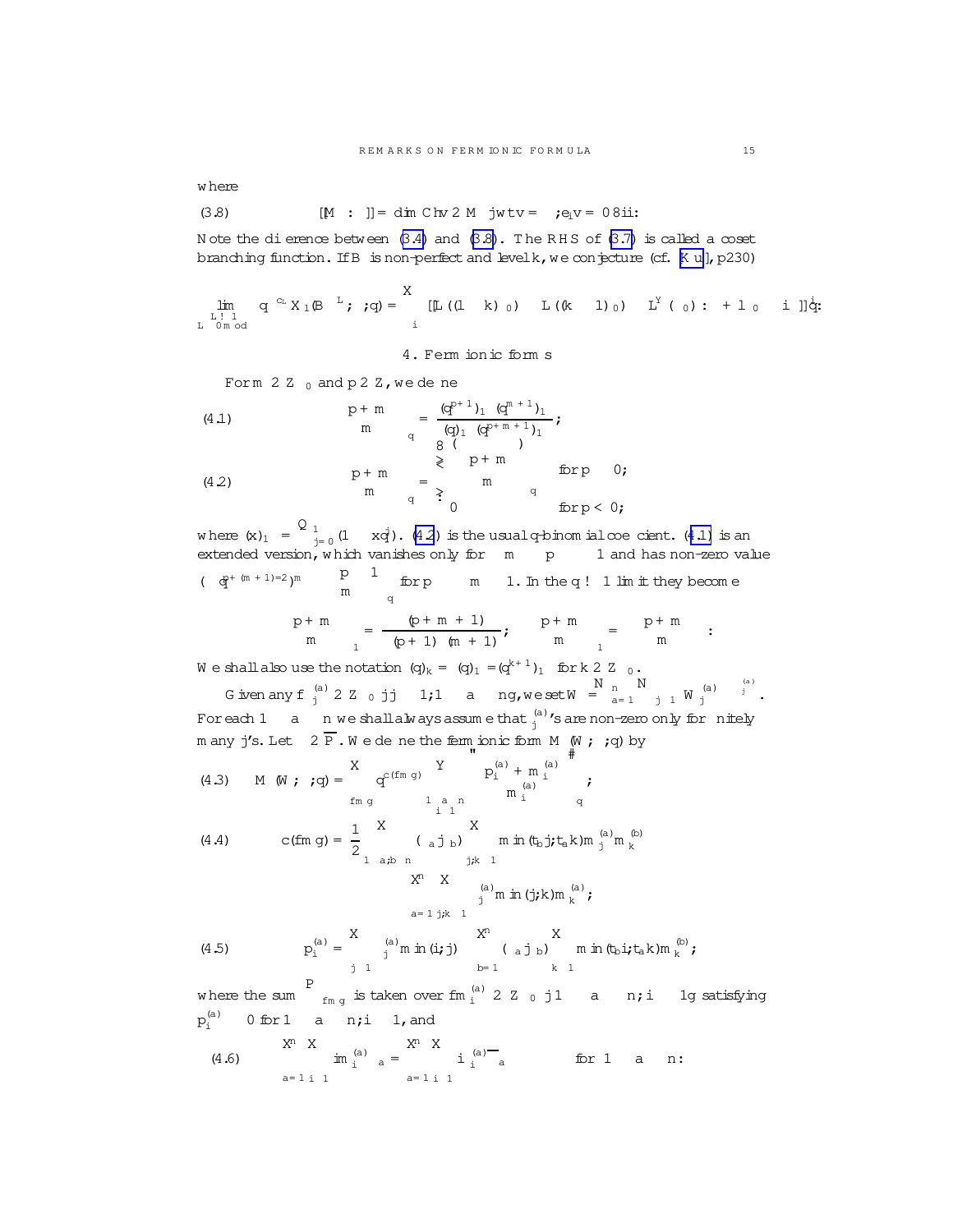<span id="page-15-0"></span>By de nition M (W ; ;q) = 0 if the RHS of [\(4.6\)](#page-14-0) does not belong to  $\begin{bmatrix} P & n \ n_{a=1} & Z & 0 & a \end{bmatrix}$ . M ore strictly we have

(4.7) M (W;;q) = 0 unless 
$$
2\sum_{a=1 \text{ i } 1}^{X^n} \frac{X}{a} \cdot \frac{1}{a} \cdot \frac{1}{a} \cdot \frac{1}{a} \cdot \frac{1}{a} \cdot \frac{1}{a} \cdot \frac{1}{a} \cdot \frac{1}{a} \cdot \frac{1}{a} \cdot \frac{1}{a} \cdot \frac{1}{a} \cdot \frac{1}{a} \cdot \frac{1}{a} \cdot \frac{1}{a} \cdot \frac{1}{a} \cdot \frac{1}{a} \cdot \frac{1}{a} \cdot \frac{1}{a} \cdot \frac{1}{a} \cdot \frac{1}{a} \cdot \frac{1}{a} \cdot \frac{1}{a} \cdot \frac{1}{a} \cdot \frac{1}{a} \cdot \frac{1}{a} \cdot \frac{1}{a} \cdot \frac{1}{a} \cdot \frac{1}{a} \cdot \frac{1}{a} \cdot \frac{1}{a} \cdot \frac{1}{a} \cdot \frac{1}{a} \cdot \frac{1}{a} \cdot \frac{1}{a} \cdot \frac{1}{a} \cdot \frac{1}{a} \cdot \frac{1}{a} \cdot \frac{1}{a} \cdot \frac{1}{a} \cdot \frac{1}{a} \cdot \frac{1}{a} \cdot \frac{1}{a} \cdot \frac{1}{a} \cdot \frac{1}{a} \cdot \frac{1}{a} \cdot \frac{1}{a} \cdot \frac{1}{a} \cdot \frac{1}{a} \cdot \frac{1}{a} \cdot \frac{1}{a} \cdot \frac{1}{a} \cdot \frac{1}{a} \cdot \frac{1}{a} \cdot \frac{1}{a} \cdot \frac{1}{a} \cdot \frac{1}{a} \cdot \frac{1}{a} \cdot \frac{1}{a} \cdot \frac{1}{a} \cdot \frac{1}{a} \cdot \frac{1}{a} \cdot \frac{1}{a} \cdot \frac{1}{a} \cdot \frac{1}{a} \cdot \frac{1}{a} \cdot \frac{1}{a} \cdot \frac{1}{a} \cdot \frac{1}{a} \cdot \frac{1}{a} \cdot \frac{1}{a} \cdot \frac{1}{a} \cdot \frac{1}{a} \cdot \frac{1}{a} \cdot \frac{1}{a} \cdot \frac{1}{a} \cdot \frac{1}{a} \cdot \frac{1}{a} \cdot \frac{1}{a} \cdot \frac{1}{a} \cdot \frac{1}{a} \cdot \frac{1}{a} \
$$

To see this, compare (4.5) and [\(4.6\)](#page-14-0), which leads to  $p_1^{(a)} = (t_{a-a} j)$ . Thus the above property  $(4.7)$  holds because of  $(4.2)$  $(4.2)$ . It is easy to see

M (W ; ;q) 2 Z 
$$
_{0}
$$
 [q<sup>1</sup>]:

N ote that  $p_i^{(a)} = \frac{\theta c (f m g)}{a m^{(a)}}$  $\frac{c(f_m g)}{g_{m_i}^{(a)}}$  from (4.4) and (4.5), regarding all  $m_i^{(a)}$  as independent continuous variables. Sim ilar relations are valid also between  $c_1$  (fm g) and  $p_i^{(a)}$  's in the later equations  $(4.9)-(4.10)$  and  $(4.14)-(4.15)$ .

To introduce a \restricted version" of M  $(W; q)$ , we x a positive integer l. For $W =$ N (a;j)2 H  $_{\rm l}$  W  $_{\rm j}^{\rm (a)}$ j  $\overset{\text{\tiny (a)}}{j}$  we de ne

(4.8) 
$$
M_1(W; q) = \begin{cases} X & Y \\ \text{fmg} & Q^{C_1(fm q)} \end{cases} \begin{cases} Y & P_1^{(a)} + m_1^{(a)} \\ m_1^{(a)} & Q_1^{(a)} \end{cases}
$$
  
(4.9)  $C_1(fm q) = \frac{1}{2} \begin{cases} X & (a, j)_D \text{ in } (t_b, j, t_a, k) m_1^{(a)} \\ m_1^{(a)} & Q_1^{(b)} \end{cases}$ 

(4.10) 
$$
X = \begin{cases} \frac{x}{2} & \text{if } (a)_{m} \text{ in } (j,k) \text{ in } {a \choose k} \text{ and } \\ \frac{x}{2} & \text{if } (a,j) \geq 0 \text{ if } x \in (a, j) \text{ if } (b, j) \neq 0 \text{ if } (b, j) \neq 0 \text{ if } (b, j) \neq 0 \text{ if } (b, j) \neq 0 \text{ if } (b, j) \neq 0 \text{ if } (b, j) \neq 0 \text{ if } (b, j) \neq 0 \text{ if } (b, j) \neq 0 \text{ if } (b, j) \neq 0 \text{ if } (b, j) \neq 0 \text{ if } (b, j) \neq 0 \text{ if } (b, j) \neq 0 \text{ if } (b, j) \neq 0 \text{ if } (b, j) \neq 0 \text{ if } (b, j) \neq 0 \text{ if } (b, j) \neq 0 \text{ if } (b, j) \neq 0 \text{ if } (b, j) \neq 0 \text{ if } (b, j) \neq 0 \text{ if } (b, j) \neq 0 \text{ if } (b, j) \neq 0 \text{ if } (b, j) \neq 0 \text{ if } (b, j) \neq 0 \text{ if } (b, j) \neq 0 \text{ if } (b, j) \neq 0 \text{ if } (b, j) \neq 0 \text{ if } (b, j) \neq 0 \text{ if } (b, j) \neq 0 \text{ if } (b, j) \neq 0 \text{ if } (b, j) \neq 0 \text{ if } (b, j) \neq 0 \text{ if } (b, j) \neq 0 \text{ if } (b, j) \neq 0 \text{ if } (b, j) \neq 0 \text{ if } (b, j) \neq 0 \text{ if } (b, j) \neq 0 \text{ if } (b, j) \neq 0 \text{ if } (b, j) \neq 0 \text{ if } (b, j) \neq 0 \text{ if } (b, j) \neq 0 \text{ if } (b, j) \neq 0 \text{ if } (b, j) \neq 0 \text{ if } (b, j) \neq 0 \text{ if } (b, j) \neq 0 \text{ if } (b,
$$

w here the sum P  $_{\rm fm~g}$  is taken over fm  $_{\rm i}^{\rm (a)}$  2 Z  $_{\rm 0}$  j (a; i) 2 H  $_{\rm i}$ g satisfying  $\rm p_{i}^{\rm (a)}$  0 for  $(a; i)$  2 H<sub>1</sub>, and

(4.11) 
$$
X
$$
  $\lim_{a \to 1/2 H_1}^{(a)} = X$   $i^{(a)}_i$   $\lim_{a \to 1/2 H_1}^{(a)} = x$  for 1 a n;

orequivalently,

(4.12) 
$$
\lim_{k=1}^{x} \lim_{k=1}^{(a)} = \lim_{(b;i) \geq H_1} C_{ab}^{1} i \lim_{k=1}^{(b)} \text{ for } 1 \text{ a } n:
$$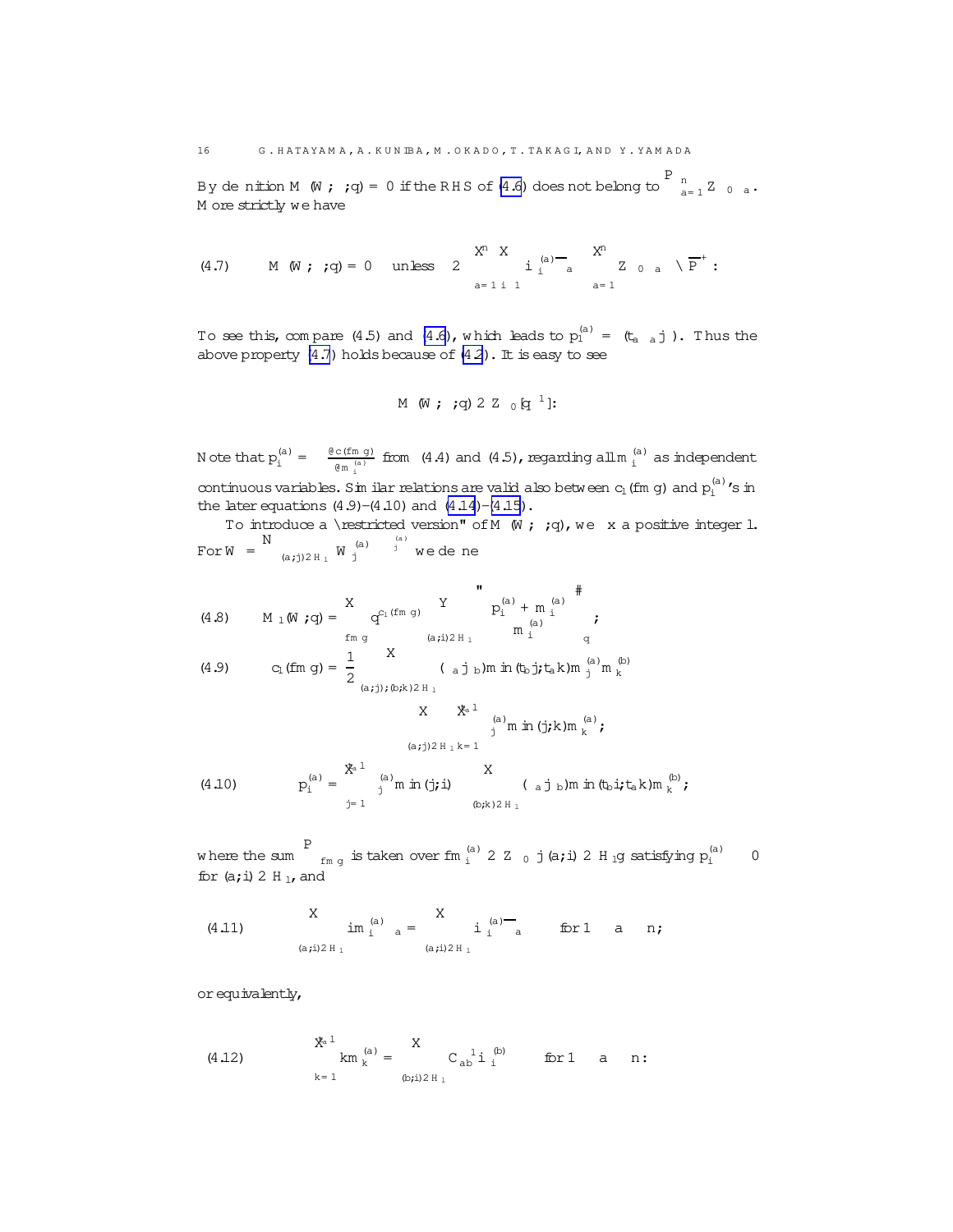N otice that [\(4.11](#page-15-0)) is equivalent to  $p_{t-1}^{(a)}$  $t_a(t_a)$  = 0. Elim inating m  $t_a$  l  $_{\mathrm{t_{a}}1}^{(\mathrm{a})}$  (1 a n) from  $(4.12)$  $(4.12)$  one can rew rite  $(4.8)$  {  $(4.11)$  as follow s.

(4.13) 
$$
M_1(\mathbf{W}; \mathbf{q}) = \begin{cases} X & Y \\ q^{C_1(fm g)} & Y \\ \text{fm g} & (a, j) \geq \overline{H}_1 \end{cases} \begin{cases} \mathbf{W}^{(a)} & \text{if } a \neq j \\ \mathbf{W}^{(a)} & \text{if } a \neq j \\ \mathbf{W}^{(a)} & \text{if } a \neq j \end{cases}
$$
  
\n(4.14)  $C_1(fm g) = \frac{1}{2} \begin{cases} X & (a, j, b)K \left(\frac{t_a}{t_b} \frac{1}{j} t_a \right) m \left(\frac{a}{b}\right) m \left(\frac{b}{b} \right) \mathbf{W}^{(a)} \\ \text{for } a \neq j \end{cases}$   
\n $X \begin{cases} \mathbf{W}^{1} & \text{if } a \neq j \\ \mathbf{W}^{1} & \text{if } a \neq j \end{cases}$   
\n(4.15)  $P_1^{(a)} = \begin{cases} \mathbf{W}^{1} & \text{if } a \neq j \\ \mathbf{W}^{1} & \text{if } a \neq j \\ \mathbf{W}^{1} & \text{if } a \neq j \end{cases}$   
\n $P_1^{(a)} = \begin{cases} \mathbf{W}^{1} & \text{if } a \neq j \\ \mathbf{W}^{1} & \text{if } a \neq j \\ \mathbf{W}^{1} & \text{if } a \neq j \end{cases}$   
\n $P_2^{(a)} = \begin{cases} \mathbf{W}^{1} & \text{if } a \neq j \\ \mathbf{W}^{1} & \text{if } a \neq j \\ \mathbf{W}^{1} & \text{if } a \neq j \end{cases}$   
\n $P_3^{(a)} = \begin{cases} \mathbf{W}^{1} & \text{if } a \neq j \\ \mathbf{W}^{1} & \text{if } a \neq j \end{cases}$   
\n $P_4^{(a)} = \begin{cases} \mathbf{W}^{1} & \text{if } a \neq j \\ \mathbf{W}^{1} & \text{if } a \neq j \end{cases}$ 

H ere the sum P  $_{\rm fm~g}$  is taken over fm  $_{\rm i}^{\rm (a)}$  2 Z  $_{\rm 0}$  j(a;i) 2  $\overline{\rm H}$  <sub>1</sub>g satisfying  $\rm p_{\rm i}^{\rm (a)}$  0 for (a; i) 2  $\overline{H}_{1}$ , and m  $_{t=1}^{(a)}$  $t_{\rm a}^{(a)}$  de ned by [\(4.12\)](#page-15-0) is a non-negative integer for 1 a n.

R em ark  $4.1$ . The two ferm ionic form  $sM$  and  $M_1$  are related by

 $M(W; 0; q) = M_1(W; q)$ :

In the RHS, the  $\text{lim } \pm 1!$  1 poses no subtlety.

 $R$  em ark  $4.2.$  ForW = N (a;i)2 H  $_{\rm l}$   $\,$  W  $_{\rm j}^{\rm (a)}$ j  $\stackrel{\scriptscriptstyle(\mathrm{a})}{\rule{0pt}{0pt}}$  , set<br>M  $_{1}$  (W  $\,$  ;<br>q) =  $\,\mathrm{q}^{\mathrm{j}}$   $\,$   $\stackrel{\scriptscriptstyle\mathrm{j}}{\rule{0pt}{0pt}}$   $\,$   $\,$   $\mathrm{q}$  ),  $\,$  $=$ P  $_{(a,j)2 H_1}$  j  $_j^{(a)}$  a, which corresponds to dropping the last term in  $(4.14)$ . For sim ply laced X<sub>n</sub>,  $H_{l=1}$  [\(2.8](#page-6-0)) is em pty and therefore from [\(4.13](#page-15-0)),

$$
\overline{\mathbf{M}}_1 \mathbf{W} ; \mathbf{q} = 1 \quad \text{for } \mathbf{A}_n; \mathbf{D}_n; \mathbf{E}_{6,7,8}:
$$

On the other hand for non-simply laced  $X_n$ ,  $\overline{H}_1$  is bijective to  $\overline{H}_t$  of  $Z_n$  given in Table [2.](#page-6-0)  $(t > 1$  here is the one for  $X_n$  and not for  $Z_n$ .) M oreover a simple m anipulation tells that

$$
\overline{M}_1(W; q)
$$
 for  $X_n = \overline{M}_t(W^0; q)$  for  $Z_n$ ;

where  $W^0 = \frac{N}{N}$ (a;i)2 H<sub>t</sub>  $W_j^{(a)}$ j  $(a)$ <sup>0</sup> is specied by  $(H_t$  and W  $j^{(a)^0}$  here denote those for  $Z_n$ .)

$$
B_{n}: \begin{pmatrix} 1^{0} \\ 1 \end{pmatrix} = \begin{pmatrix} n \\ 1 \end{pmatrix}; \quad \begin{pmatrix} 1^{0} \\ 2 \end{pmatrix} = \begin{pmatrix} 8 & 1 \\ 1 & 1 \end{pmatrix} + \frac{n}{2} \begin{pmatrix} 1 \\ 1 \end{pmatrix} + n \begin{pmatrix} n \\ 2 \end{pmatrix};
$$
  
\n
$$
C_{n}: \begin{pmatrix} a^{0} \\ 1 \end{pmatrix} = \begin{pmatrix} a \\ 1 \end{pmatrix}; \quad \begin{pmatrix} a^{0} \\ 2 \end{pmatrix} = \begin{pmatrix} a \\ 2 \end{pmatrix} + \frac{a_{1}n}{2} \begin{pmatrix} 8 & 1 \\ 1 & 1 \end{pmatrix} + n \begin{pmatrix} a \\ 1 \end{pmatrix} + n \begin{pmatrix} a \\ 1 \end{pmatrix} + n \begin{pmatrix} 1 \\ 1 \end{pmatrix} = \begin{pmatrix} a + 2 \\ 1 \end{pmatrix};
$$
  
\n
$$
F_{1}: \begin{pmatrix} a^{0} \\ 1 \end{pmatrix} = \begin{pmatrix} a + 2 \\ 1 \end{pmatrix} \quad \text{a}; \quad 2 \text{ except } \begin{pmatrix} 1^{0} \\ 2 \end{pmatrix} = 3 \begin{pmatrix} 1 \\ 1 \end{pmatrix} + 6 \begin{pmatrix} 2 \\ 1 \end{pmatrix} + 4 \begin{pmatrix} 3 \\ 1 \end{pmatrix} + 9 \begin{pmatrix} 3 \\ 2 \end{pmatrix} + 2 \begin{pmatrix} 4 \\ 1 \end{pmatrix} + 4 \begin{pmatrix} 4 \\ 2 \end{pmatrix};
$$
  
\n
$$
G_{2}: \begin{pmatrix} 1^{0} \\ 1 \end{pmatrix} = \begin{pmatrix} 2 \\ 1 \end{pmatrix} \quad \text{j} \quad 2; \quad \begin{pmatrix} 1^{0} \\ 2 \end{pmatrix} = 2 \begin{pmatrix} 1 \\ 1 \end{pmatrix} + \begin{pmatrix} 2 \\ 2 \end{pmatrix} + n \begin{pmatrix} 1^{0} \\ 2 \end{pmatrix} + n \begin{pmatrix} 1^{0} \\ 2^{0} \end{pmatrix} + n \begin{pmatrix} 1^{0} \\ 2^{0} \end{pmatrix} + n \begin{pmatrix} 1^{0} \\ 2^{0} \end{
$$

In the above the condition [\(4.12](#page-15-0)) 2 Z ensures 8  $j^{(a)^0}$  2 Z.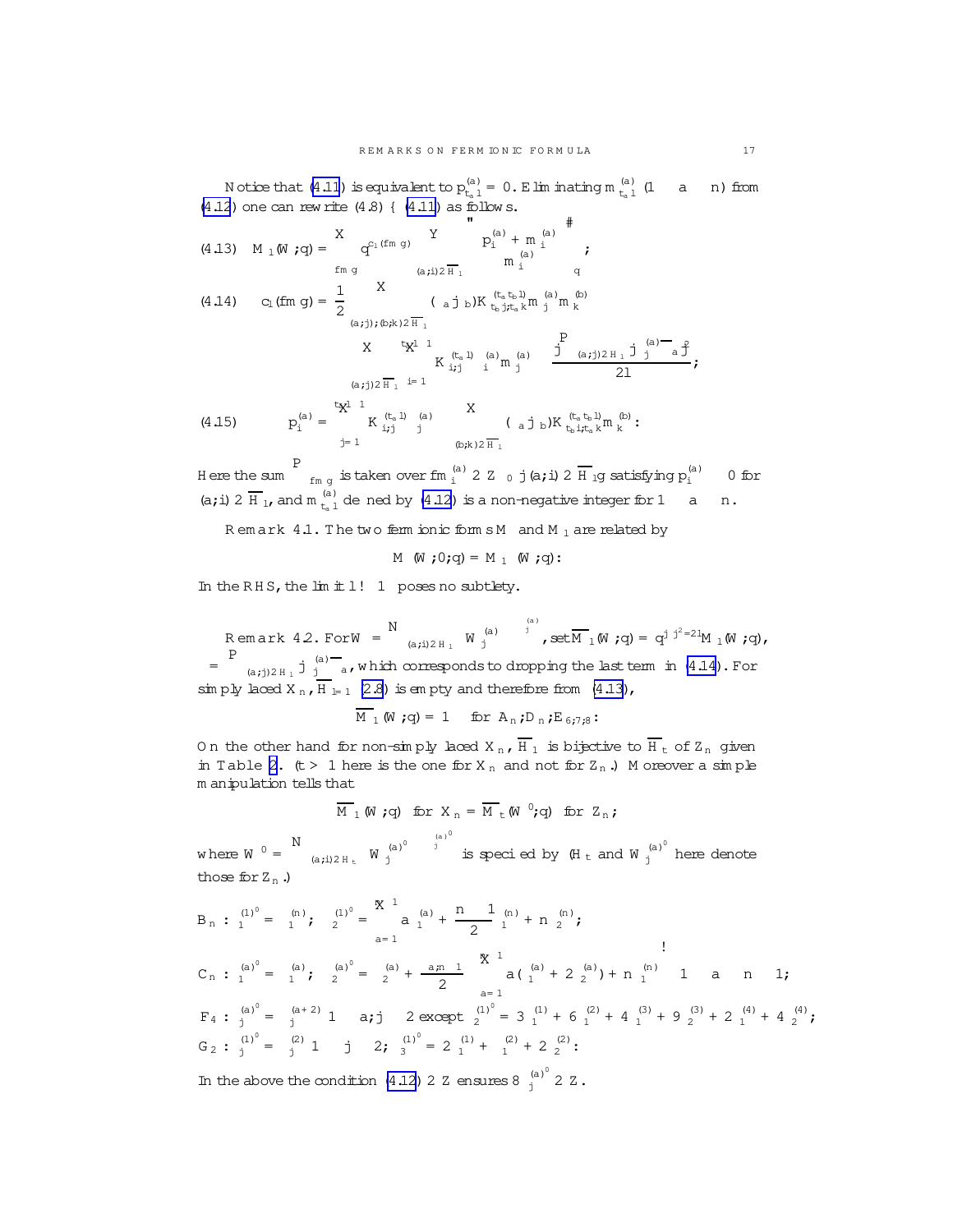<span id="page-17-0"></span>The above ferm ionic form s are de ned in term s of the usual q-binom ial [\(4.2\)](#page-14-0). H owever we shall also concern those involving [\(4.1](#page-14-0)). G iven 12 Z  $_{1}$ , =  $_{1}$  +

 $_{n}$  +<sub>n</sub> 2 P and W = N (a;j)2 H<sub>1</sub> W  $j^{(a)}$  $j^{(a)}$  , we introduce the third ferm ionic form

(4.16) 
$$
N_1(W; q) = \begin{cases} X & Y \\ \text{if } q \text{ is odd} \end{cases} \begin{cases} Y & Y \\ \text{if } p_i^{(a)} + m_i^{(a)} \\ \text{if } p_i^{(a)} \text{ is odd} \end{cases}
$$

where  $c_{\rm l}$  (fm g) and  $\rm p^{(a)}_{\rm b}$  are de ned by the same form ulae as (4.9) and (4.10), respectively. T he sum P  $_{\rm fm~g}$  is taken over fm  $_{\rm i}^{\rm (a)}$  2 Z  $_{\rm 0}$  j (a;i) 2 H  $_{\rm 1}$ g not bounded by the restriction  $p_i^{(a)}=0$  for (a;i) 2  $H_1$ , but only subject to the condition

(4.17) 
$$
\lim_{(a,i) \geq H_1}^{(a)} a = \sum_{(a,i) \geq H_1}^{(a)} i_i^{(a)} - \text{for } 1 \quad a \quad n:
$$

By introducing

(4.18) 
$$
\int_{j}^{(a)} = \int_{k=1}^{x} \int_{k}^{(a)} m \text{ in } (j,k); \quad a = \int_{1}^{(a)} a;
$$

one can rew rite  $(4.17)$  and  $p_i^{(a)}$   $(4.10)$  as

(4.19)  
\n
$$
a = \n\begin{array}{cc}\nX & C_{ab}km_{k}^{(b)}; \\
\text{(b,k)}2H_{1} & \\
\text{(4.20)} & P_{1}^{(a)} = \n\end{array}
$$
\n
$$
R^{(a)} = \n\begin{array}{cc}\n\text{(a)} & X \\
\text{(b,k)} & \text{(c,k)} \\
\text{(d,k)} & \text{(d,k)} \\
\text{(e,k)} & \text{(f,k)} \\
\text{(e,k)} & \text{(f,k)} \\
\text{(g,k)} & \text{(h,k)} \\
\text{(h,k)} & \text{(h,k)} \\
\text{(i)} & \text{(j)}\n\end{array}
$$

(4.20) 
$$
p_i^{(a)} = i \t a + C_{ab} \t b = 1 \t b \t b \t t_a \t b \t b \t b
$$

Although N  $_1$  (W  $_{\rm p}$ ; ;q) is de ned for all  $\,$  2  $\overline{\mathrm{P}}$  , it is vanishing unless  $_{{\rm i}}^{{\rm (a)}}$  's and are A lunough  $N_1$  ( $N_{\rm pl}$  )  $\frac{n}{N_1}$  $_{\rm b=1}^{\rm n}$  C<sub>ab</sub>  $_{\rm b}$  2 Z  $_{\rm 0}$  for all 1 a n.

In contrast with M and M<sub>1</sub>, the above ferm ionic form contains, in general, non-zero contributions with possibly negative signs from  $p_i^{(a)} \leftarrow m_i^{(a)}$  cases. See the rem arks after  $(4.2)$ . N evertheless our com puter experim ents suggest

Conjecture 4.3.

(4.21)  $M(W; q) = N_1(W; q)$  for  $2\overline{P}^+;$ 

(4.22) 
$$
M_{\perp}(\mathbf{W}; \mathbf{q}) = N_{\perp}(\mathbf{W}; 0; \mathbf{q})
$$
:

The conjecturem eansthat those \unphysical" contributions in the Bethe ansatz context cancel out totally. So far we have checked it for m ost of the fundam ental representations  $W = W_1^{(a)}$ . (The case  $X_n = A_1$ ;  $\int_1^{(1)} dx = L_{j,1}$  is exceptional in that the \unphysicalcontributions" are absent also in N  $_1$  (W  $\,$  ;  $\,$  ;q) because  $\rm p_{\rm l}^{(1)}$   $\,$   $\,$   $\rm p_{\rm l}^{(2)}$ (1) 2

 $\binom{(1)}{1}$  = p (1) = p( 1j) 0 for  $2\overline{P}^+$ .) On the contrary, for  $\overline{B} \overline{P}^+$  the two ferm ionic form sM and  $N_1$  are signi cantly dierent. C om pare [\(4.7\)](#page-15-0) and C on jecture [8.9.](#page-33-0) O ne can de ne M  $_1$  (W ; ;q) by restricting the sum m ands in N  $_1$  (W ; ;q) to those satisfying  $8p_i^{(a)}$  0. However  $M_1(W;;q)$   $\in$   $N_1(W;;q)$  in general for  $\epsilon$  0 as opposed to (4.22).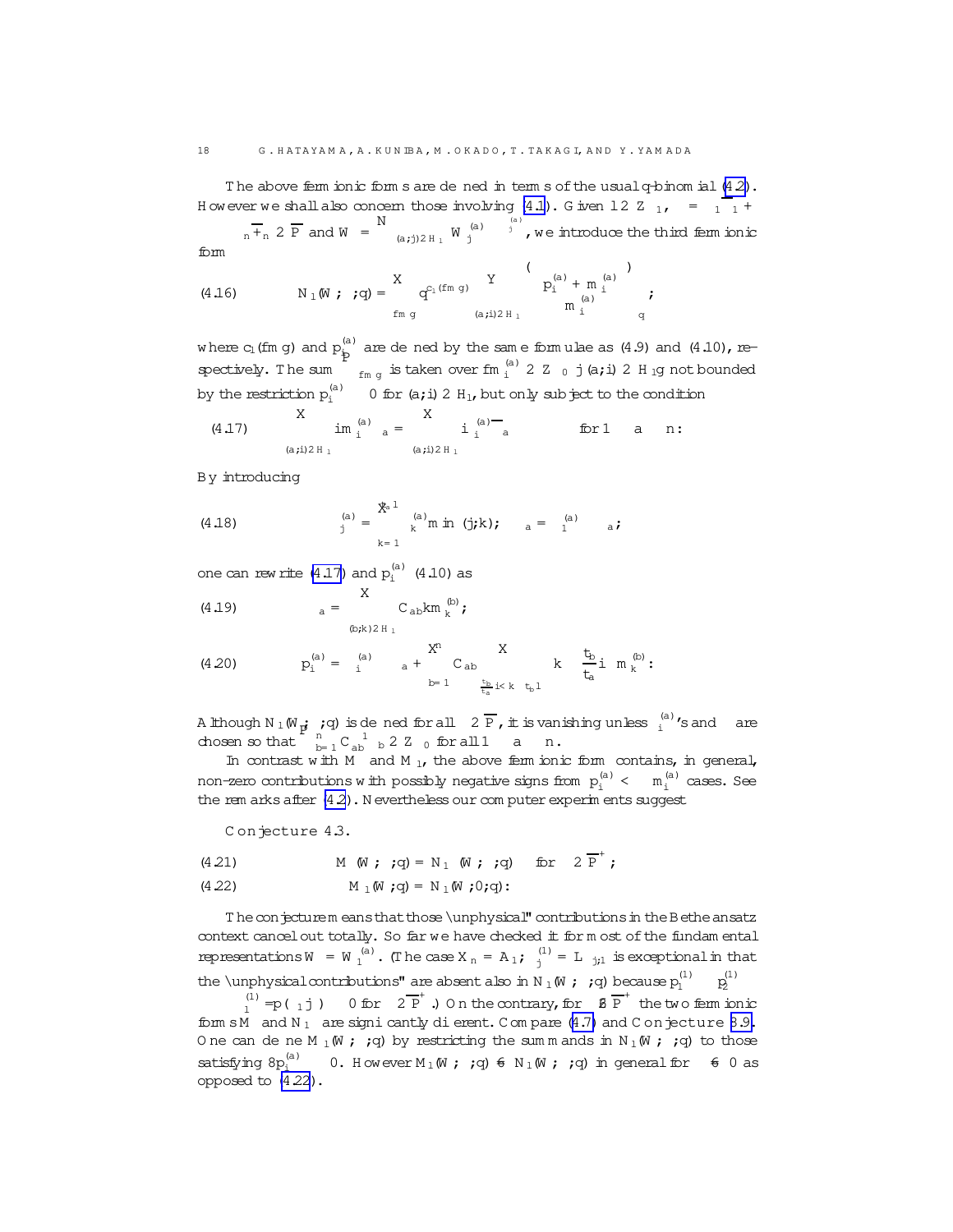5. G eneralized spinon character form ula

<span id="page-18-0"></span>In this section we concentrate on the ferm ionic form  $M$   $(W \stackrel{(r)}{\circ}^L; jq)$  for the hom ogeneous quantum  $\sec W = W_s^{(r)}$  and its lim it L ! 1 such that Ls  $\frac{1}{r}$  2  $\overline{Q}$ . Due to [\(3.5\)](#page-12-0){[\(3.6](#page-12-0)) and C onjecture [3.1,](#page-12-0) it yields explicit formulae for the branching functions. The result turns out to be a generalization of the spinon character form ulae [[N Y 1, N Y 2,](#page-47-0) [A N O T ,](#page-45-0) [B P S, B S](#page-46-0), [B LS](#page-46-0)]. Such a connection between the spinon character form ula and the lim it of the ferm ionic form was rst shown in  $\mathbb {H}$  K K O T Y ] for A  $^{(1)}_{\rm n}$  .

Firstwe seek the m inimum point of the quadratic form c(fm g) (4.4) for  $\int_{j}^{(a)}$  = L  $_{a,r}$  js. The solution of the linear equation  $\frac{\theta \text{ c (fm g)}}{\theta m \frac{\text{(a)}}{j}} = 0$  is given by

Lemma 5.1. The simultaneous equation

(5.1) 
$$
X^{n} X
$$

$$
(a j_b) m \text{ in } (t_b j_t t_a k) m_{k,0}^{(b)} = L_{a,t} m \text{ in } (s, j)
$$

$$
b = 1 k 1
$$

for 1 a  $n; j$  1 is satis ed by

$$
\mathfrak{m}^{(a)}_{j\mathfrak{j}0} = \mathbb{L} C_{\rm ra}^{1}{}_{j\mathfrak{j}^{\rm ta}_{\rm tr} s}
$$

for any X<sub>n</sub> provided that  $\frac{s}{t_r}$  2 Z. In case  $\frac{s}{t_r}$  **8** Z, (5.1) holds for (

$$
B_{n}: m_{j0}^{(a)} = \frac{\sum_{a}^{L} \left( \frac{1}{j_{j}s} \frac{1}{2} + \frac{1}{j_{j}s+1} \right)}{\sum_{a}^{L} \left( \frac{1}{a} \right) \left( \frac{1}{j_{j}s} \frac{1}{2} + \frac{1}{j_{j}s+1} \right) + 2 \frac{1}{j_{j}s} \quad a = n;
$$
\n
$$
C_{n}: m_{j0}^{(a)} = \frac{Lar}{2n} \left( \frac{1}{j_{j}s} \frac{t_{a}}{2} (s + 1) + \frac{1}{j_{j}s} \frac{t_{a}}{2} (s + 1) \right) + L \left( m \frac{1}{a} \right) \frac{1}{n} \frac{1}{j_{j} \frac{t_{a}}{2} s};
$$
\n
$$
F_{4}: m_{j0}^{(a)} = \frac{L}{3} \left( 2 r_{j3} + r_{j4} \right) C_{a2}^{-1} \left( \frac{1}{j_{j} \frac{t_{a}}{2} (s + 1)} + \frac{1}{j_{j} \frac{t_{a}}{2} (s + 1)} \right) + a_{j3} \frac{1}{j_{j}s}
$$
\n
$$
+ \frac{L}{3} \left( r_{j3} + 2 r_{j4} \right) a_{j4} \frac{1}{j_{j}s};
$$

where the inverse Cartan m atrix of  $F_4$  is given by  $(2.2)$  and  $(2.4)$ .

$$
G_2: m_{j,0}^{(1)} = \begin{cases} L(2_{j,\frac{s-1}{3}} + j,\frac{s+2}{3}) & S(2) \cdot 3Z + 1; \\ L(\frac{s-2}{3}, \frac{s-1}{3}) & S(2) \cdot 3Z + 2; \\ m_{j,0}^{(2)} = \begin{cases} L(j,s_1 + \frac{1}{2}, j,s + \frac{1}{2}, j,s+2) & S(2) \cdot 3Z + 1; \\ L(\frac{1}{2}, j,s_2 + \frac{1}{2}, j,s + j,s+1) & S(2) \cdot 3Z + 2; \end{cases} \end{cases}
$$

R em ark 52. In all the cases in Lemma 5.1, one has

$$
X^{n} X \t{m} \t{a} \t{a} = L S_{r}.
$$
  
a=1 j 1

When s=tr 2 Z,m  $_{\rm i;0}^{\rm (a)}$  is an integer i LsC  $_{\rm ra}^{-1}$  2 Z.When s=tr B Z, it is so i  $B_n$  1 2 2 2 (n : odd); L 2 4 2(n : even);  $C_n$  :L 2 2nZ;  $F_4$  : 2 3Z;  $G_2$  1 2 2 2 :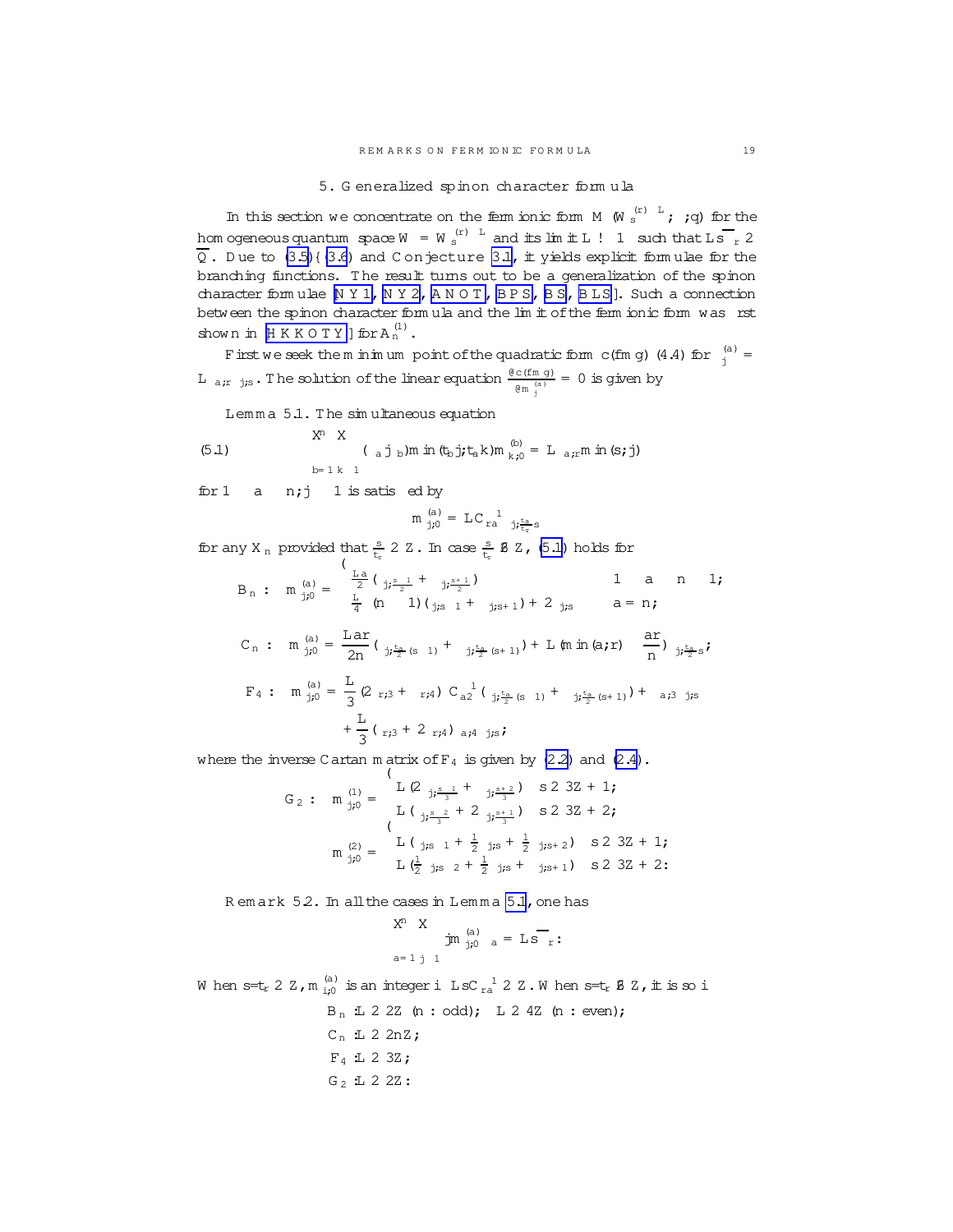For such L we have Ls  $_{r}$  2  $_{Q}$ .

\n
$$
\text{Remark } 5.3. \, \text{m} \, \text{cm} \, \text{cm} \, \text{cm} \, \text{cm} \, \text{cm} \, \text{cm} \, \text{cm} \, \text{cm} \, \text{cm} \, \text{cm} \, \text{cm} \, \text{cm} \, \text{cm} \, \text{cm} \, \text{cm} \, \text{cm} \, \text{cm} \, \text{cm} \, \text{cm} \, \text{cm} \, \text{cm} \, \text{cm} \, \text{cm} \, \text{cm} \, \text{cm} \, \text{cm} \, \text{cm} \, \text{cm} \, \text{cm} \, \text{cm} \, \text{cm} \, \text{cm} \, \text{cm} \, \text{cm} \, \text{cm} \, \text{cm} \, \text{cm} \, \text{cm} \, \text{cm} \, \text{cm} \, \text{cm} \, \text{cm} \, \text{cm} \, \text{cm} \, \text{cm} \, \text{cm} \, \text{cm} \, \text{cm} \, \text{cm} \, \text{cm} \, \text{cm} \, \text{cm} \, \text{cm} \, \text{cm} \, \text{cm} \, \text{cm} \, \text{cm} \, \text{cm} \, \text{cm} \, \text{cm} \, \text{cm} \, \text{cm} \, \text{cm} \, \text{cm} \, \text{cm} \, \text{cm} \, \text{cm} \, \text{cm} \, \text{cm} \, \text{cm} \, \text{cm} \, \text{cm} \, \text{cm} \, \text{cm} \, \text{cm} \, \text{cm} \, \text{cm} \, \text{cm} \, \text{cm} \, \text{cm} \, \text{cm} \, \text{cm} \, \text{cm} \, \text{cm} \, \text{cm} \, \text{cm} \, \text{cm} \, \text{cm} \, \text{cm} \, \text{cm} \, \text{cm} \, \text{cm} \, \text{cm} \, \text{cm} \, \text{cm} \, \text{cm} \, \text{cm} \, \text{cm} \, \text{cm} \, \text{cm} \, \text{cm} \, \text{cm} \, \text{cm} \, \text{cm} \, \text{cm} \, \text{cm} \
$$

where  $s_0$  smod  $\sharp$  z and 1  $s_0$   $\sharp$  1. This is essentially the same with (3.5b) in [K u ], which appeared in the Bethe ansatz analysis. It corresponds to the physical picture that the ground state in \regim e III-like" region is a D irac sea of color a length j-strings for those  $(a, j)$  such that  $m_{j;0}^{(a)}$  ! 1 as L ! 1. The value  $m_{i;0}^{(a)}$  should coincide with the 0-th Fourier component of the ground state density function of the (a; j)-string.

As in Lemma 5.1 the limit of M  $(W_s^{(r)}$  is considerably complicated if  $s=t_r \mathcal{B}$  Z. We therefore treat the case  $s=t_r \; 2 \; Z$  rst.

Theorem 5.4. A ssum e that s=t, 2 Z. Then

(5.2) 
$$
\lim_{x \to 0} q^{c(fm \frac{(a)}{i\,0}g)} M \left( W \frac{(r)}{s} \right) + q = \frac{X M (W (1); q^{1})M \frac{s}{t_r} (W (1); q^{1})}{(q) \left( Q \right) \left( 1 - \frac{1}{t_r} \right)}
$$
  
\n(5.3)  $W (1) = \frac{Q^n}{t_r} W \frac{(a)}{t_r}$ 

Here the limit L ! 1 is taken so that  $LC_{ra}^{-1}$  2 Z for 1 a n.  $C(fm_{1,0}^{(a)}g)$  =  $L^2 sC_{rr}^{-1}$  = 2 Z Z. The sum is taken over  $1$ , :::;  $n$  2 Z 0 such that =  $\frac{P_{n}^{(a)} - 2P_{n-1}^{(b)}}{a-1}$  a 2  $\overline{O}$ .

Proof. We start with the expression (4.3) { (4.6). The lim it is to be expanded from them in in um  $m_i^{(a)} = m_{i;0}^{(a)}$  of c(fm g) determined in Lemma 5.1. The non-zero m  $^{(a)}_{i\neq 0}$ 's are proportional to L. Thus under the identication  $a = p_{\frac{st_a}{t_r}}^{(a)}$ , the factor  $Q_n$   $p_{st_a = t_r}^{(a)} + m_{st_a = t_r}^{(a)}$  in (4.3) gives rise to ((q)  $n$   $Nq^{\frac{1}{J}}$  as L ! 1.

A fter the shift  $m_i^{(a)}$ !  $m_i^{(a)}$  +  $m_{i\prime}^{(a)}$ , the relation (4.5) and its i=  $\frac{s t_a}{t_r}$  case become

(5.4) 
$$
p_{i}^{(a)} = \begin{cases} X^{i} & X \\ \sum_{b=1}^{N} (a_{a} \mathbf{j}_{b}) & m \text{ in } (\mathbf{t}_{b} \mathbf{i} ; \mathbf{t}_{a} \mathbf{k}) m_{k}^{(b)} \end{cases}
$$

(5.5) 
$$
\sum_{h=1}^{X^{H}} C_{ab}^{-1} b = \sum_{k=1}^{X} m \ln(\frac{t_{a}S}{t_{r}}; k) m_{k}^{(a)}:
$$

E lim inating  $m \frac{a}{t_a s}$  with  $(5.5)$ , one rew rites  $(5.4)$  as

$$
p_i^{(a)} \; = \; \begin{array}{ccc} 8 & P_{n} & P_{k > \frac{t_{b} s}{t_{r}}} \min(t_b \, (i - \frac{t_a s}{t_r}) ) t_a \, (k - \frac{t_b s}{t_r}) m_{k}^{(b)} & i > \frac{t_a s}{t_r} \\ \vdots & \, & \, & \, \\ K_{1, \frac{t_{a} s}{t_r}} & 1 & P_{n} & P_{t_{b} s} & 1 \\ \end{array} \left( \begin{array}{cc} 1 & \frac{t_b s}{t_r} & 1 \\ \frac{t_b s}{t_r} & 1 & \frac{t_a t_b s}{t_r} \\ \end{array} \right) m_{k}^{(b)} \qquad \begin{array}{ccc} i > \frac{t_a s}{t_r} \\ \vdots & \, \\ i < \frac{t_a s}{t_r} \end{array} \; : \;
$$

<span id="page-19-0"></span>20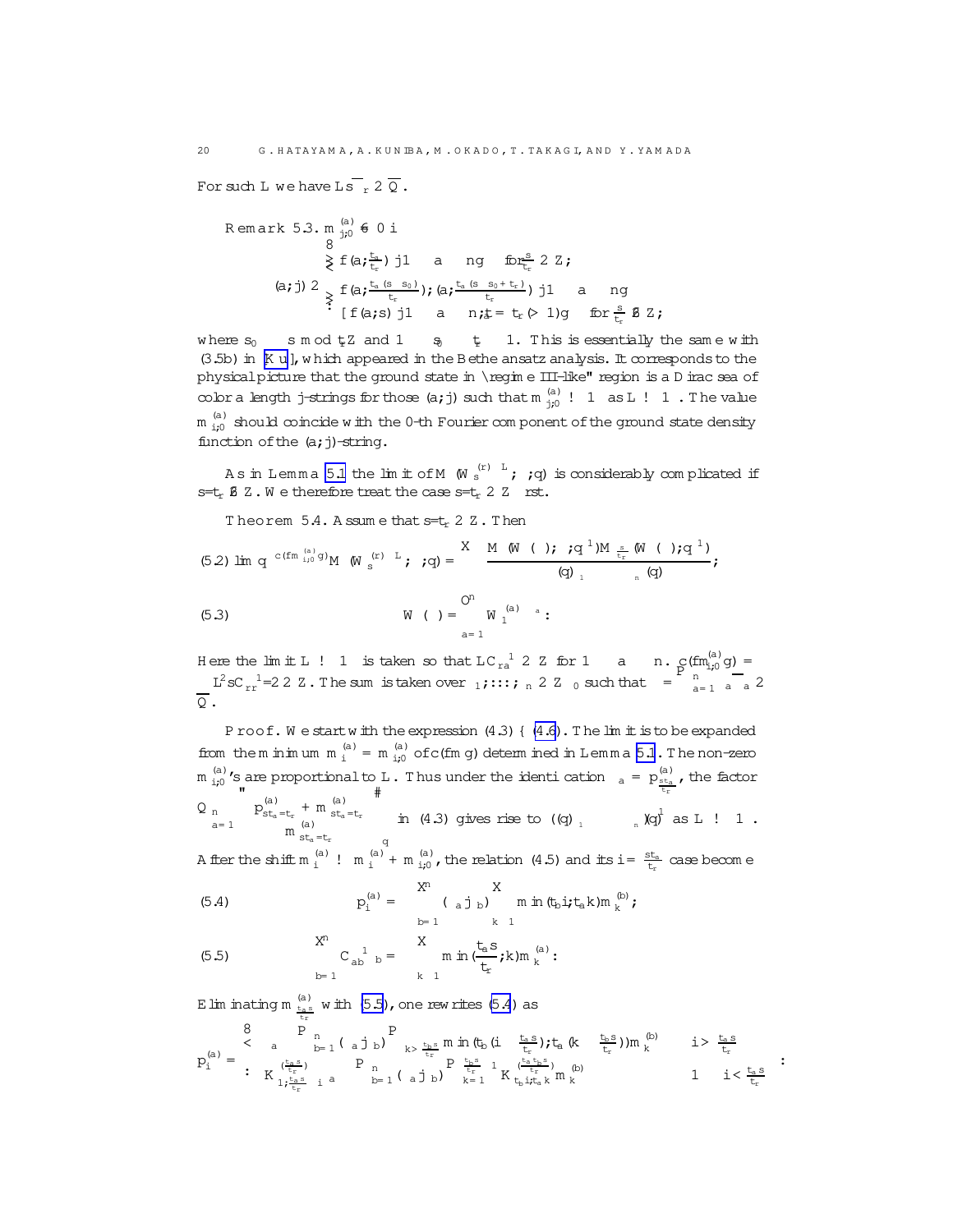<span id="page-20-0"></span>By setting  $p_i^{(a)} = p_i^{(a)}$  $\int_{i}^{(a)} \frac{t_{a} s}{t_{a}}$  and  $m \int_{i}^{(a)} = m \int_{i}^{(a)}$  $t_r$   $t_r$  $\int_{\frac{t_a s}{t_c}}^{(a)} t f(x) dx$  is case in the above becomes the relation (4.5) between  $\hat{p}_i^{(a)}$  and  $\hat{m}_i^{(a)}$  for M ( ); ;q <sup>1</sup>). Sim ilarly, by setting  $p_i^{(a)} = p_{\frac{t_{a}a}{t_x}}^{(a)}$  and  $m_i^{(a)} = m_{\frac{t_{a}a}{t_x}}^{(a)}$  is  $i < \frac{t_{a}s}{t_x}$  case becomes the relation [\(4.15\)](#page-15-0) between  $p_i^{(a)}$  and  $m_i^{(a)}$  for  $M_{\frac{s}{t_r}}$  (W ( ); q<sup>1</sup>). Thus in the product Thus in the product  $\begin{bmatrix} 1 & a & n,i & 1 \ 0 & 0 & 1 \end{bmatrix}$  of  $(4.3)$ , we are to extract M (W ( );  $;q^1$ ) from  $\frac{1}{q}$  a n  $\frac{1}{q}$  is  $\frac{1}{q}$  part and M  $\frac{1}{q}$  ( );q <sup>1</sup>) from Q (a,i)2  $\frac{1}{H}$  s part. See [\(2.8\)](#page-6-0) for the denition of H  $\frac{s}{t_r}$ . A ctually, the decomposition

$$
= \begin{array}{cccccc} c(fm_{ij0}^{(a)}g) + c(fm_{i}^{(a)} ! & m_{i}^{(a)} + m_{ij0}^{(a)}g) \\ X & & \mbox{if} & \mbox{if} & \mbox{if} \\ m_{i}^{(a)}p_{i}^{(a)} & c(fm\mbox{if}) & m_{i}^{(a)}p_{i}^{(a)} \\ 1 & a & n \mbox{if} & 1 & (a \mbox{if}) & \mbox{if} \\ \end{array} \hspace{0.25cm} \begin{array}{cccc} c_{ij} & & c_{ij} & c_{ij} \\ r_{ij} & & r_{ij}^{(a)} & r_{ij}^{(a)} \\ r_{ij} & & r_{ij}^{(a)} & r_{ij}^{(a)} \end{array}
$$

is valid am ong the quadratic form  $s(4.4)$  and  $(4.14)$ . The rst (resp. last) two term s on the RHS yield the quadratic form in the variables fino  $\lim_{i}^{(a)}$  g (resp. fino  $\lim_{i}^{(a)}$  g) for M (W ( );  $;q^1$ ) (resp. M  $_{\frac{s}{t_r}}$  (W ( ); $q^1$ )). It rem ainsto establish that the sum over fm  $_j^{(a)}$  j1 a n;j 1g is properly translated into the sum sover fm<sup>(a)</sup> j1 a n;j 1g, $f_a$  j1 a ng and  $f_{m_j}^{(a)}$  j(a;j) 2  $\overline{H}_1$ g. For this it suces to check (i)  $P \begin{matrix} P & -3/4 & -9/4 & -9/4 \\ 0 & 0 & -1/4 & -9/4 \\ 0 & 0 & 0 & -1/4 \end{matrix}$   $P \begin{matrix} P & -1/4 & -1/4 \\ 0 & 0 & -1/4 \\ 0 & 0 & -1/4 \end{matrix}$ P  $\lim_{i \to 1}$  in  $\lim_{i}$  a = (see [\(4.6](#page-14-0))). (iii) m  $\lim_{i \to \infty}$ tr determ ined from  $P_{t_r}$ <sub>t<sub>r</sub></sub> km <sup>(a)</sup><br> $R = 1$  km <sup>(a)</sup>  $\binom{a}{k} = \begin{bmatrix} P & n \\ p \end{bmatrix}$  $\frac{n}{\epsilon}$  1 C  $\frac{1}{\epsilon}$  b (see [\(4.12\)](#page-15-0)) is a non-negative integer. (i) D ue to  $(5.5)$ ,  $P_{n}^{k=1}$  $\frac{1}{a=1}$  a a =  $\mathbb{P}^1_n$ a= 1 P  $_{k-1}$  m in  $(\frac{t_{a}s}{t_{r}};k)$ m  $_{k}^{(a)}$  a 2  $\overline{Q}$  holds. (ii) Making the shift  $m_i^{(a)}$ !  $m_i^{(a)}$  +  $m_{i\mu}^{(a)}$  in [\(4.6\)](#page-14-0) and applying Remark 52, we have  $=\frac{p}{p}$   $\frac{p}{n}$ a= 1  $\bar{P}$  $\begin{bmatrix} 1 & k \\ k & 1 \end{bmatrix}$   $\begin{bmatrix} 1 & k \\ k & k \end{bmatrix}$  a. Combining this with the above we have  $P_{n}$ a= 1 a a  $=$   $P_{n}$ a= 1 P  $\frac{t_{a.s}}{t_{r}}$  (k  $\frac{t_{a.s}}{t_{r}}$  )m  $\frac{f(a)}{k}$  a. (iii) Replace the RHS of  $P \begin{array}{c} t_{\text{a} s} \\ t_{\text{r}} \\ k=1 \end{array}$  km  $\begin{array}{c} (a) \\ k \end{array}$  $k^{(a)} =$ P n  $C_{ab}$  b w ith that of [\(5.5](#page-19-0)), leading to  $m \frac{a}{t_{\text{r}}s} = \frac{t_r}{t_{\text{a}}s}$ P  $n$ <sub>b= 1</sub> C  $n$ <sub>b</sub> b  $P_{i_{r}} \tfrac{t_{a} s}{t_{r}} 1_{(\frac{t_{a} s}{t_{r}})} 1_{(\frac{t}{t_{r}})}$  i)m<sup>(a)</sup> = P  $\lim_{n \to \infty} \frac{a}{2}$  2 Z. Thus we are left to verify  $m \frac{a}{t_r}$  0. Setting i =  $t$  in [\(5.4\)](#page-19-0) we have P  $_{\mathrm{k}$   $_{1}$  m in (t<sub>a</sub> ; k)m  $_{\mathrm{k}}^{(\mathrm{a})}$  $\binom{a}{k} = \begin{bmatrix} P & n \\ n & b \end{bmatrix}$  $\frac{1}{b-1}C\frac{1}{ab}p_{t_b}^{(b)}$  0. This tells that  $\mathfrak{m}_{\frac{t_a\cdot s}{a}}^{(a)}$  0 indeed holds if  $t_a = 1$ . Henceforth we assume that  $t_a > 1$  and use [\(5.4](#page-19-0)) again for i = 1, which reads  $p_1^{(a)} = \begin{bmatrix} P_n \\ P_n \\ P_n \end{bmatrix}$  $_{b=1}^{n}$  C<sub>ba</sub> P  $k$  1 m  $(k)$  $\frac{f_{\text{in}}}{k}$ . From the above expression of  $\pi$   $\frac{f_{\text{in}}}{t_{\text{tr}}}$ , we rew rite this as X X

(5.6) 
$$
\sum_{\substack{b=1 \ b \ n \neq b > 1}}^{X} C_{ba} m \frac{1}{t} \frac{1}{t} p_1^{(a)} \sum_{\substack{b=1 \ b \ n \neq b = 1}}^{X} C_{ba} m \frac{1}{t} \frac{1}{t} \sum_{\substack{b=1 \ b \ n \neq b = 1}}^{X} i
$$

which is valid for each 1 a n such that  $\sharp$  > 1 For  $t_b$  = 1 we have already show n that  $m \frac{f_{\text{b}} s}{f_{\text{b}} s}$ 0, and m oreover  $C_{ba}$  0 because  $t_a > 1 = t_b$ . Therefore the RHS of (5.6) is non-negative. The coe cients (C  $_{ba}$ )<sub>ta it<sub>b</sub>> 1</sub> form a symmetric subm atrix, which is the Cartan matrix of the algebra  $Z_n$  in Table [2.](#page-6-0) (Simply laced  $X_n$  is out of question here.) Thus all the elem ents D  $^{-1}_{ab}$  [\(2.6\)](#page-6-0) of their inverse are positive, w hich com pletes the proof. п

The above proof is a straightforward generalization of the one for X  $_n = A_n$ given in  $\mathbb H K K O T Y$  $\mathbb H K K O T Y$  ]. Next we proceed to the case s=t<sub>r</sub> 2 Z +  $\frac{1}{2}$ .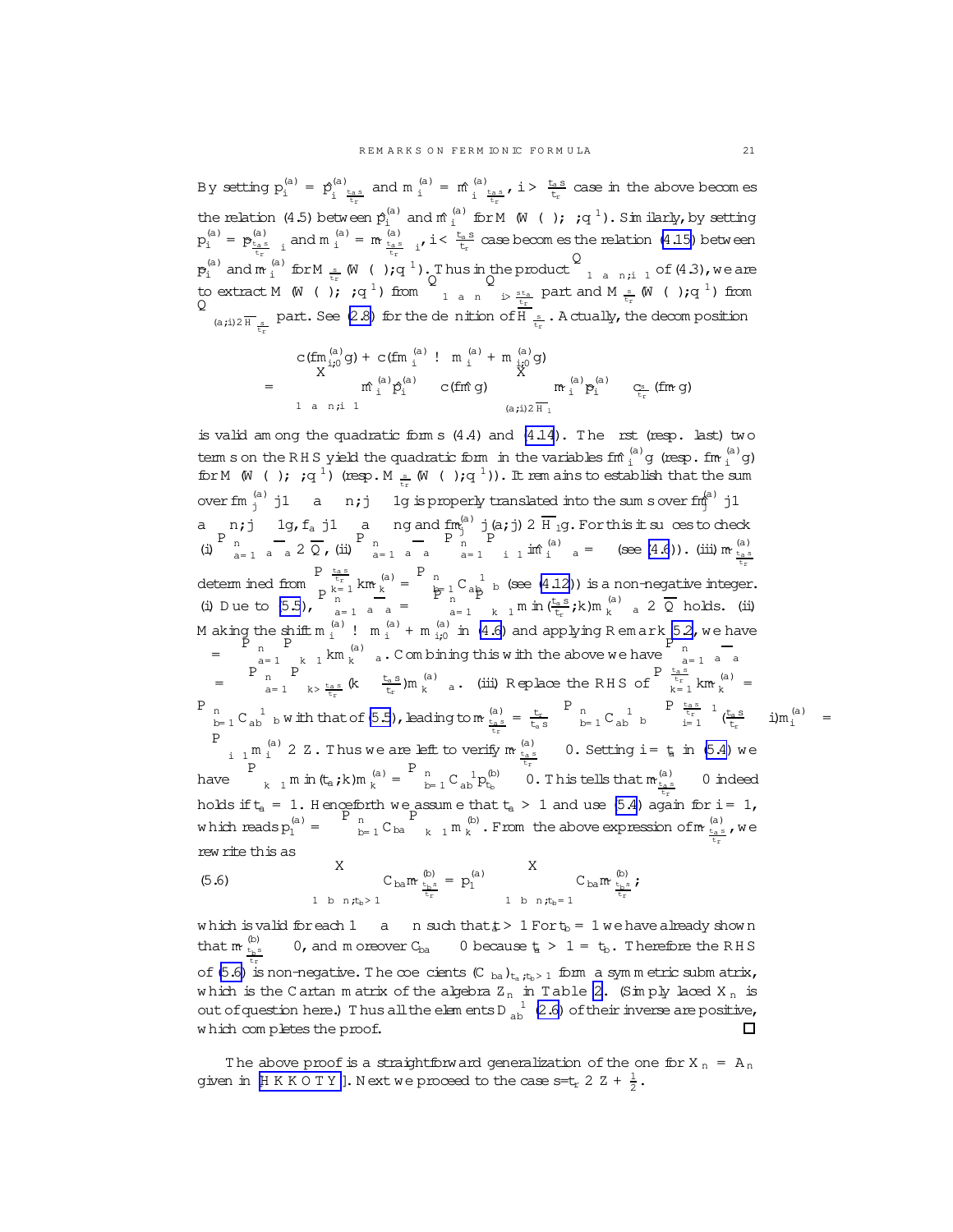Theorem 5.5. Let  $X_n = B_n$ ;  $C_n$ ;  $F_4$  and assume that  $t_r = 2$ , s 2 2Z + 1. Then we have

(5.7) 
$$
\lim_{x \to 0} q^{c(fm \frac{(a)}{10}g)} M \left(\text{W s}^{(r)}\right)^{T}; i q
$$
)  
\n
$$
= \frac{X}{Q} \frac{q M \left(\text{W (} \right); i q^{1}) M \frac{s}{2}}{Q}
$$
\n
$$
; i \quad 1 \text{ a } n \left(\text{Q}\right)_{a} \left(\text{Q}\right)_{a} \quad 1 \text{ a } n \left(t_{a} = 2 \left(\text{Q}\right)_{a}\right)
$$
\n(5.8)  $\text{W (} \right) = \text{W 1}^{(a)} \quad \text{if} \quad \text{W (} \right) = \text{W 1}^{(a)} \quad \text{if} \quad \text{and} \quad \text{if} \quad \text{if} \quad \text{if} \quad \text{if} \quad \text{if} \quad \text{if} \quad \text{if} \quad \text{if} \quad \text{if} \quad \text{if} \quad \text{if} \quad \text{if} \quad \text{if} \quad \text{if} \quad \text{if} \quad \text{if} \quad \text{if} \quad \text{if} \quad \text{if} \quad \text{if} \quad \text{if} \quad \text{if} \quad \text{if} \quad \text{if} \quad \text{if} \quad \text{if} \quad \text{if} \quad \text{if} \quad \text{if} \quad \text{if} \quad \text{if} \quad \text{if} \quad \text{if} \quad \text{if} \quad \text{if} \quad \text{if} \quad \text{if} \quad \text{if} \quad \text{if} \quad \text{if} \quad \text{if} \quad \text{if} \quad \text{if} \quad \text{if} \quad \text{if} \quad \text{if} \quad \text{if} \quad \text{if} \quad \text{if} \quad \text{if} \quad \text{if} \quad \text{if} \quad \text{if} \quad \text{if} \quad \text{if} \quad \text{if} \quad \text{if} \quad \text{if} \quad \text{if} \quad \text{if} \quad \text{if} \quad \text{if} \quad \text{if} \quad \text{if} \quad \text{if} \quad \text{if} \quad \text{if} \quad \text{if} \quad \text{if} \quad \text{if} \quad \text{if} \quad \text{if} \quad \$ 

1 a;b n<br> $t_a = t_b = 2$ where D  $^{-1}$  has been de ned in [\(2.6](#page-6-0)). The lim it L ! 1 is taken under the condition in R em ark [5.2](#page-18-0). The sum runs over non-negative integers  $\frac{1}{a}i$  a (1 a n) and

$$
B_{n}: \text{ n}; \text{ n}; \text{ n}^{+} \text{ a}(\text{a} + \text{a}) + \frac{n}{2}(\text{b} + \text{b})22Z;
$$
\n
$$
C_{n}: \text{ a}^{+} \text{ a}^{+} \text{ a}^{+} \text{ a}^{+} \text{ a}^{+} \text{ a}^{+} \text{ a}^{+} \text{ a}^{+} \text{ a}^{+} \text{ a}^{+} \text{ a}^{+} \text{ a}^{+} \text{ a}^{+} \text{ a}^{+} \text{ a}^{+} \text{ a}^{+} \text{ a}^{+} \text{ a}^{+} \text{ a}^{+} \text{ a}^{+} \text{ a}^{+} \text{ a}^{+} \text{ a}^{+} \text{ a}^{+} \text{ a}^{+} \text{ a}^{+} \text{ a}^{+} \text{ a}^{+} \text{ a}^{+} \text{ a}^{+} \text{ a}^{+} \text{ a}^{+} \text{ a}^{+} \text{ a}^{+} \text{ a}^{+} \text{ a}^{+} \text{ a}^{+} \text{ a}^{+} \text{ a}^{+} \text{ a}^{+} \text{ a}^{+} \text{ a}^{+} \text{ a}^{+} \text{ a}^{+} \text{ a}^{+} \text{ a}^{+} \text{ a}^{+} \text{ a}^{+} \text{ a}^{+} \text{ a}^{+} \text{ a}^{+} \text{ a}^{+} \text{ a}^{+} \text{ a}^{+} \text{ a}^{+} \text{ a}^{+} \text{ a}^{+} \text{ a}^{+} \text{ a}^{+} \text{ a}^{+} \text{ a}^{+} \text{ a}^{+} \text{ a}^{+} \text{ a}^{+} \text{ a}^{+} \text{ a}^{+} \text{ a}^{+} \text{ a}^{+} \text{ a}^{+} \text{ a}^{+} \text{ a}^{+} \text{ a}^{+} \text{ a}^{+} \text{ a}^{+} \text{ a}^{+} \text{ a}^{+} \text{ a}^{+} \text{ a}^{+} \text{ a}^{+} \text{ a}^{+} \text{ a}^{+} \text{ a}^{+} \text{ a}^{+} \text{ a}^{+} \text{ a}^{+} \text{ a}^{
$$

Finally we consider s=t<sub>r</sub> 2 Z  $\frac{1}{3}$  case.

a (1 a  $n; t = 2$ ) satisfying the constraints

Theorem 5.6. Let  $X_n = G_2$  and  $r = 2$  hence  $t_r = 3$ . A ssum e that s 2 3Z + 1 or  $3Z + 2$ , for which  $s_0 = 1$  or 2, respectively as in R em ark [5.3](#page-19-0). Then we have

lim q c(fm (a ) i;0 <sup>g</sup>)M (W (2) <sup>L</sup> (5.10) <sup>s</sup> ;;q) = X ; ; ;m q M (W ( );;q <sup>1</sup>)M <sup>s</sup> <sup>s</sup><sup>0</sup> 3 (W ( );q <sup>1</sup>) Q 1 a 2 (q) <sup>a</sup> (q)<sup>a</sup> (q) ; W ( )= 2 O a= 1 W (a) <sup>a</sup> <sup>1</sup> ; W ( )= 2 O a= 1 W (a) <sup>a</sup> (5.11) <sup>1</sup> ;

(5.12) 
$$
= \frac{1}{2} \int_{a=1}^{X^2} (a + a)^{-1} a \int_{a}^{b} + \frac{m^2}{2} + \frac{3}{8} \qquad \frac{S_0 \quad 2 + (3 \quad \textcircled{3}) \quad 2}{3};
$$

(5.13) 
$$
= \frac{1}{2}( + (2 \ 8)_{2} + (s_{0} \ 1)_{2}) \n m
$$

H ere the  $\text{lim } L$  ! 1 is taken so that L 2 2Z as in R em ark 52. The sum runs over non-negative integers  $_{a}$ ;  $_{a}$  (1 a 2); and m satisfying

+ (2 
$$
\binom{3}{2}
$$
 + (s<sub>0</sub> 1)  $\binom{2}{2}$  m +  $\frac{(3 \binom{3}{2}) \binom{2}{2} + 3 \binom{2}{2} + \binom{3}{2}}{2}$  22:

O ur proofs of T heorem [5.5](#page-20-0) and 5.6 are essentially the sam e w ith that for Theorem [5.4](#page-19-0). Here we shallonly m ention a few key points. From Lemma [5.1,](#page-18-0) the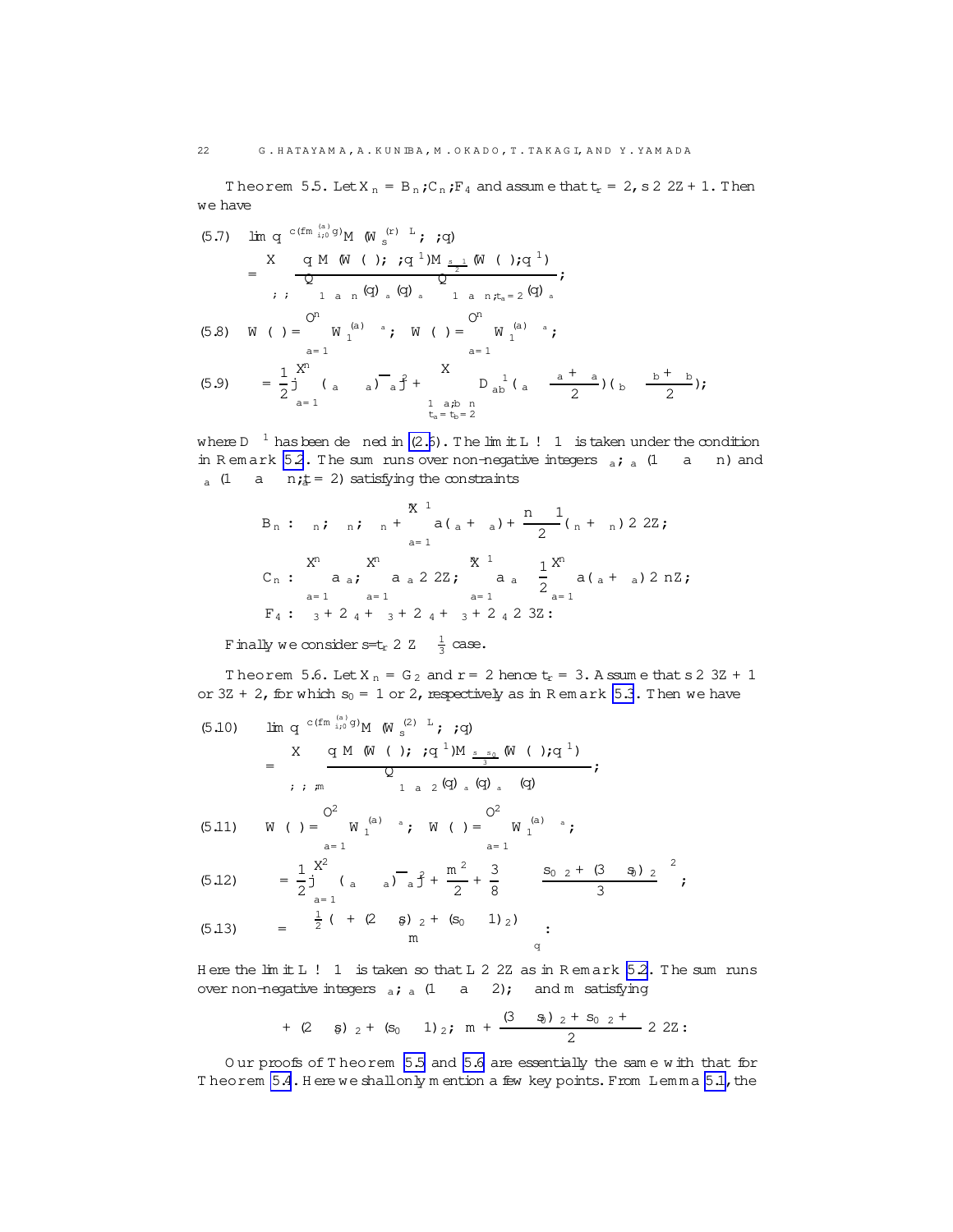<span id="page-22-0"></span>variablesm  $_{\rm j}^{\rm (a)}$  with those (a; j) in R em ark [5.3](#page-19-0) are tending to in nity. Correspondingly we have set  $_{a} = p_{\frac{1}{t_{\infty}}(s-s_{0})}^{(a)}$ ;  $_{a} = p_{\frac{1}{t_{\infty}}(s-s_{0}+t_{r})}^{(a)}$  and  $_{a} = p_{s}^{(a)}$  (t<sub>a</sub> = t<sub>r</sub>). For  $t_r$  (5 50)  $t_r$  $G_2$ ,  $_2$  is simply denoted by and is in fact equal to "  $p_{s+3}^{(2)}$   $_{2s_0}$  + m  $_{s+3}^{(2)}$   $_{2s_0}$  $m_{s+3-2s_0}^{(2)}$ # q . The congruence conditions am ong the variables ; ; (and m for  $G_2$ ) are equivalent to the condition that the follow ing quantities are integers for all 1 a n ; P  $_{\text{b}=1}$  C<sub>ab</sub>  $_{\text{b}}$ ; P  $_{\text{b=1}}$  C  $_{\text{ab}}$   $_{\text{b}}$ ;  $_{\text{m}}$   $_{\frac{\text{t}_a}{\text{t}_r}$  (s  $_{\text{s}_0}$ );  $_{\text{m}}$   $_{\frac{\text{t}_a}{\text{t}_r}}$  (s  $_{\text{s}_0+\text{t}_r}$ );  $_{\text{m}}$  s (t<sub>a</sub> = t<sub>r</sub>). From the condition, 2 Z follow s easily.

## 6. R ecursion relation of ferm ionic form s

The ferm ionic form obeys a recursion relation compatible with the  $Q$  -system discussed in the next section.

Theorem 6.1. Fix 1  $\qquad$  and  $j$  2  $\rm Z_{1}$  arbitrarily. Given any 2  $\overline{P}^{+}$ and  $W =$  $\bar{\rm N}$ 1 a n .<br>N  $j$  1  $(\text{W}^{(a)}_j)$  <sup>(a)</sup>, set

$$
W_1 = W_{j_0}^{(a_0)} W_{j_0}^{(a_0)} W;
$$
  
\n
$$
W_2 = W_{j_0+1}^{(a_0)} W_{j_0}^{(a_0)} W;
$$
  
\n
$$
W_3 = \begin{bmatrix} 0 & C_{0^{0b}} & 1 \\ 0 & W_{0^{0b}} & 0 \\ 0 & 0 & K-0 \end{bmatrix}
$$

where the sym bol  $[x]$  denotes the largest integer not exceeding  $x$ . Then we have

(6.1) 
$$
M(W_1; q) = M(W_2; q) + q M(W_3; q);
$$

(6.2) 
$$
M_{1}(W_{1};q) = M_{1}(W_{2};q) + q M_{1}(W_{3};q);
$$

(6.3) 
$$
N_1(W_1; q) = N_1(W_2; q) + q N_1(W_3; q);
$$

(6.4) 
$$
= \mathbf{j} + \begin{pmatrix} a_0 \\ k \end{pmatrix} \text{ min } (\mathbf{j}_0; \mathbf{k});
$$

where in (6.2) and (6.3) we assume  $0$   $\quad$  j  $\quad$   $\sharp$ l for all W  $_{\rm j}^{(\rm a)}$  's contained in W  $_{\rm 1}$  ;W  $_{\rm 2}$ and  $W_3$ .

When  $\mathbf{j}_0 = 1$  we understand that W  $_2 = W_2^{(a_0)}$  W and similarly for W  $_3$  .

Proof. We prove (6.1). (6.2) and (6.3) are 
$$
\sin \theta
$$
. By  $m = \cos \theta$  the properties  $p + m$  and  $p + m$  is  $p + m$  and  $p + m$  is  $p + m$  and  $p + m$  is  $p + m$  and  $p + m$  is  $p + m$  and  $p + m$  is  $p + m$  and  $p + m$  is  $p + m$  and  $p + m$  is  $p + m$  and  $p + m$  is  $p + m$  and  $p + m$  is  $p + m$  and  $p + m$  is  $p + m$  and  $p + m$  is  $p + m$  and  $p + m$  is  $p + m$  and  $p + m$  is  $p + m$  and  $p + m$  is  $p + m$  and  $p + m$  is  $p + m$  and  $p + m$  is  $p + m$  and  $p + m$  is  $p + m$  and  $p + m$  is  $p + m$  and  $p + m$  is  $p + m$  and  $p + m$  is  $p + m$  and  $p + m$  is  $p + m$  and  $p + m$  is  $p + m$  and  $p + m$  is  $p + m$  and  $p + m$  is  $p + m$  and  $p + m$  is  $p + m$  and  $p + m$  is  $p + m$  and  $p + m$  is  $p + m$  and  $p + m$  is  $p + m$  and  $p + m$  is  $p + m$  and  $p + m$  is  $p + m$  and  $p + m$  is  $p + m$  and  $p + m$  is  $p + m$  and  $p + m$  is  $p + m$  and  $p + m$  is  $p + m$  and  $p + m$  is  $p + m$  and  $p + m$  is  $p + m$  and  $p + m$  is  $p + m$  and  $p + m$  is  $p + m$  and  $p + m$  is  $p + m$  and  $p + m$  is <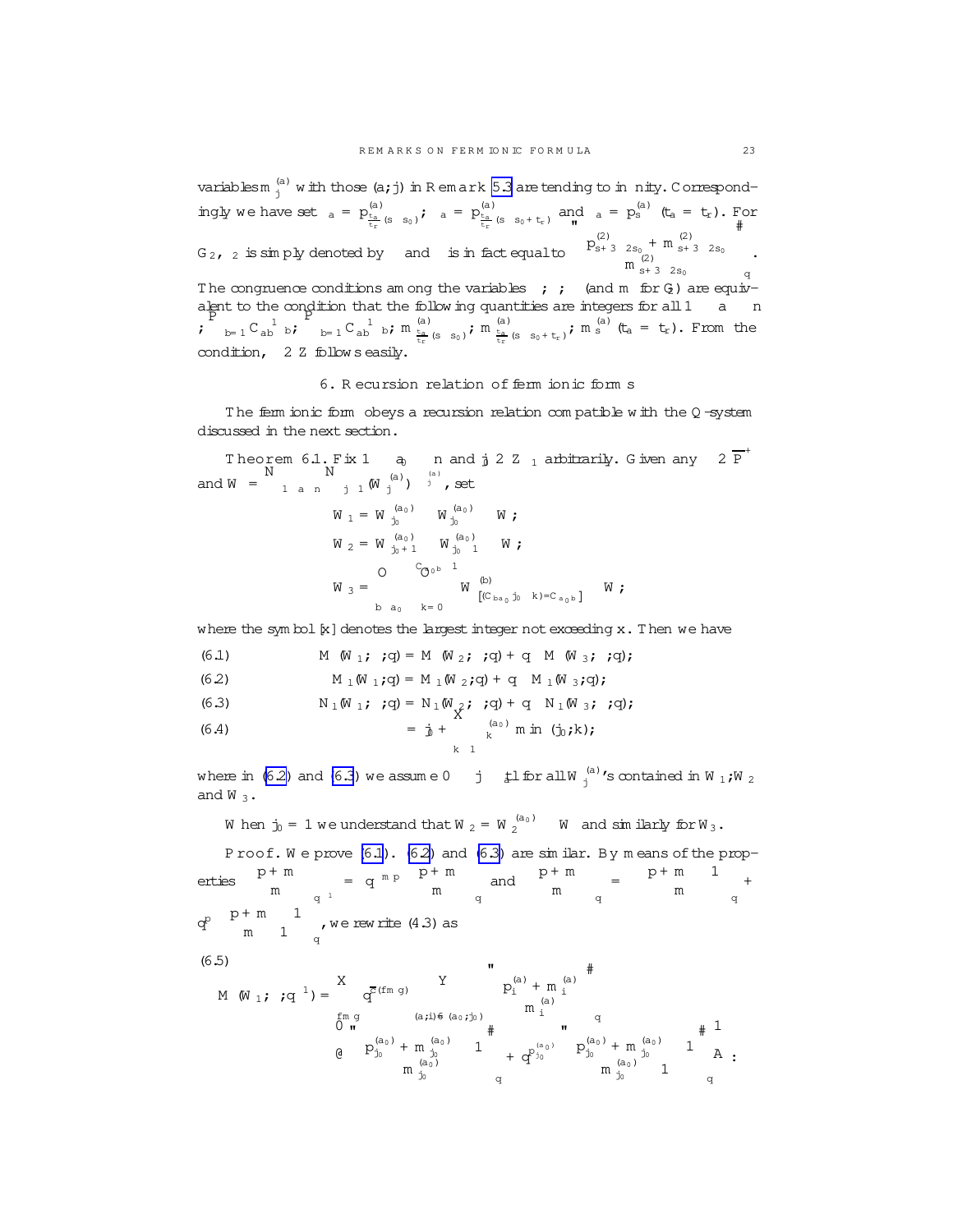<span id="page-23-0"></span>H ere  $\overline{c}$ (fm g) =  $\frac{1}{2}$ P  $_{1 \text{ a,b} \text{ n}}$  (ajb) P  $j; k$  1 m in  $(t_b j; t_a k)$ m  $\binom{a}{j}$ m  $\binom{b}{k}$  $k^{(D)}$ , which does not contain  $\int_{j}^{(a)}$  's explicitly as opposed to  $(4.4)$ . Let us w rite  $(4.5)$  as  $p_i^{(a)}$  (W ; fm g) to exhibit the dependence on  $W =$ N  $\sigma_{a,j}$  (W  $j^{(a)}$ )  $j^{(a)}$  and fm  $g =$  fm  $_k^{(b)}$  $k^{(D)}$ g. Similarly, [\(4.6](#page-14-0)) is denoted by  $(4.6)_W$ . Then  $p_i^{(a)} = p_i^{(a)}$  (W<sub>1</sub>; fm g) for all (a; i) in [\(6.5\)](#page-22-0). Suppose fm g obey  $(4.6)_{W_1}$ , and set m  $_k^{(b)}$  $\binom{b}{k}^{\binom{b}{k}}$  = m  $\binom{b}{k}$  b;a<sub>0</sub> k;j<sub>0</sub>. Then it is easy to see

$$
p_i^{(a)} \text{ (W } _2; fm \text{ g)} = p_i^{(a)} \text{ (W } _1; fm \text{ g)} \quad \text{a}_{i a_0 i j_0 j} \text{ (m } g \text{ obeys (4.6)} \text{ W } _2; \text{)}
$$
\n
$$
p_i^{(a)} \text{ (W } _3; fm \text{ ^0g)} = p_i^{(a)} \text{ (W } _1; fm \text{ g)}; \quad \text{ fm } ^0g \text{ obeys (4.6)} \text{ W } _3; \text{ }
$$
\n
$$
\overline{C} \text{ (fm } g) = \overline{C} \text{ (fm } ^0g) \quad p_i^{(a_0)} \text{ (W } _1; fm \text{ g)} + \text{ : }
$$

Thus in the expansion  $(6.5)$ , the rst and the second term s on the RHS yield M (W <sub>2</sub>; ;q<sup>1</sup>) and q M (W <sub>3</sub>; ;q<sup>1</sup>), respectively up to boundary eects. By boundary e ectswem ean that the above expansion should not be applied if  $p_{j_0}^{(a_0)}$  (W  $_1$  ; fm g) =  $m_{j_0}^{(a_0)} = 0$ , because it am ounts to allow ing  $p_{j_0}^{(a_0)}$  (W  $_2$ ; fm g) = 1 or  $m_{j_0}^{(a_0)^0}$  $j_0$  = 1 in either interpretation  $\frac{1}{2}$  $0$ q  $= 1 \text{ or } 1$  $\frac{1}{1}$  = 1. In fact  $p_{j_0}^{(a_0)}$  $\int_{j_0}^{(a_0)} W_1$ ; fm g) =  $m_{j_0}^{(a_0)} = 0$  does not hold for any summand in M  $(W_{1};q^{-1})$ . This can be guaranteed by combining (4.5) for  $p_j^{(a)} = p_j^{(a)}$  (W 1; fm g) as

p (a) <sup>j</sup>+ 1 2p (a) <sup>j</sup> + p (a) <sup>j</sup> <sup>1</sup> = (a) <sup>j</sup> 2a;a<sup>0</sup> j;j<sup>0</sup> + 2m (a) j + X b a Cab tb ta m (b) tb ta j + <sup>t</sup><sup>b</sup> <sup>1</sup> X i= 1 (t<sup>b</sup> i)(m (b) <sup>t</sup>b<sup>j</sup> <sup>i</sup> + m (b) <sup>t</sup>bj<sup>+</sup> <sup>i</sup>) ! ;

where we interpret  $m_k^{(b)}$ (b) = 0 w henever k **8** Z. Thus  $p_{j_0}^{(a_0)} = m_{j_0}^{(a_0)} = 0$  contradicts (a; j) =  $(a_0; j_0)$  case of the above since  $8m_j^{(a)}$ ;  $p_j^{(a)}$  0 and  $C_{ab}$  < 0 for b a.

For  $X_n = A_n$  a sim ilar observation has been m ade also in [[SW](#page-47-0) ].

# 7. Q -system

Let  $x_a = e^a$  be a complex variable. We shall use the notationse  $a$  and e , etc  $\frac{1}{2}$  to stand for  $\frac{1}{2}$  h  $\sum_{b=1}^{n} x_b^{C_{ba}}$  and  $\sum_{b}^{n}$  $\frac{n}{b=1}$  **x**<sub>b</sub>, etc. For any 2  $\overline{P}^+$  the character chV ( ) of the associated irreducible nite dim ensionalX  $_n$  -m odule belongs to Z  $\kappa_1^{-1}$ ;:::; $x_n^{-1}$ ].

Let fQ  $_{\rm j}^{\rm (a)}$  j1 a n;j2 Z  $_{\rm 0}$ g be the functions satisfying Q  $_{\rm 0}^{\rm (a)}$  = 1 and

$$
(7.1) \tQ^{(a)^2}_{j} = Q^{(a)}_{j+1}Q^{(a)}_{j-1} + \tY^{Q^{a_{b}-1}}_{b-a-k=0}Q^{n^{(b)}_{C_{ba}j-k}}_{C_{ab}i} \tj 1:
$$

We shall call (7.1) Q -system of type  $X_n$ . It rst appeared in  $[K R 2]$  $[K R 2]$  $[K R 2]$  for  $X_n$  =  $A_n$ ; $B_n$ ; $C_n$  and  $D_n$  and in [[K i1](#page-47-0)] for the exceptional case. For the simply laced case  $X_n = A_n$ ;  $D_n$ ;  $E_{6:7:8}$ ,  $\pm$  has the sim ple form

$$
Q_j^{(a)^2} = Q_{j+1}^{(a)} Q_{j-1}^{(a)} + \sum_{b=a}^{Y} Q_j^{(b)};
$$

where the symbolb a is dened before  $(2.4)$ . We have listed the explicit form s for the non-sim ply laced case in A ppendix [C](#page-45-0) .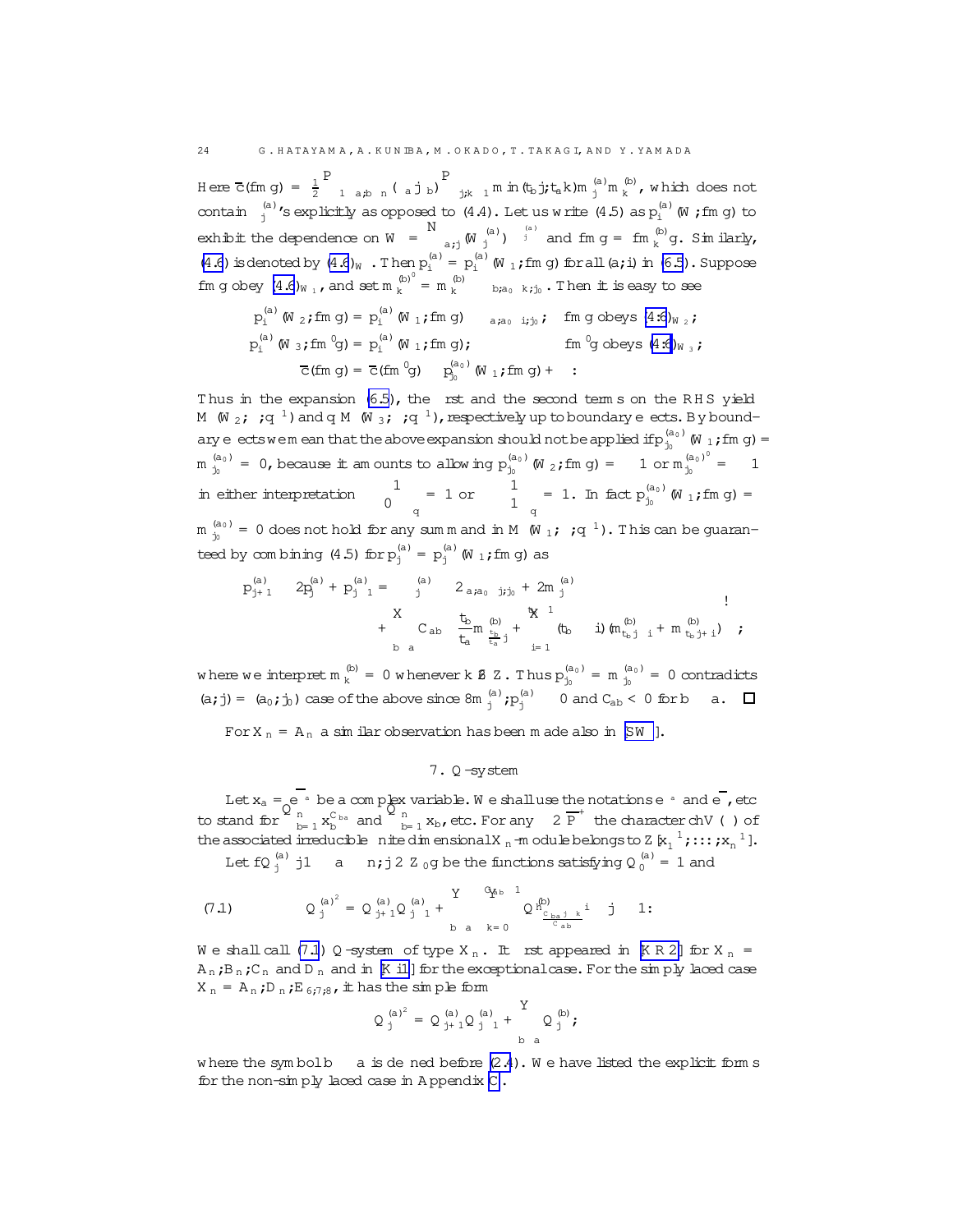<span id="page-24-0"></span>The rest of this section is devoted to a solution of  $(7.1)$  for the classical algebras  $X_n = A_n$ ; $B_n$ ; $C_n$  and  $D_n$ . Let us introduce the functions

(7.2) 
$$
A_n : j^{(a)} = chV (j^{-}_{a})
$$
;  
\n(7.3)  $C_n : j^{(a)} = chV (k_1^{-}_{11} + k_2^{-}_{22} + a^{+}_{a}k)$  1 a n 1;  
\n(7.4)  $B_n : D_n : j^{(a)} = chV (k_{a_0}^{-}_{a_0} + k_{a_0+2}^{-}_{a_0+2} + a^{+}_{a}k)$  1 a n;  
\n(7.4)  $B_n : D_n : j^{(a)} = chV (k_{a_0}^{-}_{a_0} + k_{a_0+2}^{-}_{a_0+2} + a^{+}_{a}k)$  1 a n;  
\n(7.4)  $B_n : D_n : j^{(a)} = chV (j^{-}_{a})$  2 for D<sub>n</sub>;  
\n(8)  $a = n$  1; n only for D<sub>n</sub>:

H ere  $\overline{0} = 0$  and chV () denotes the irreducible X<sub>n</sub> character w ith highest weight . The sum in (7.3) is taken over non-negative integers  $k_1$ ;::; $k_a$  that satisfy  $k_1$  +  $a + kj$ ; $k_b$   $j_{a,b}$  m od 2 for all 1 b a. The sum in (7.4) extends over non-negative integers  $k_{a_0}$ ;  $k_{a_0 + 2}$ ;:::;  $k_a$  obeying the constraint  $t_a$   $(k_{a_0} + k_{a_0 + 2} + +$  $k_{a}$   $_2$ ) +  $k_{a}$  = j. If one depicts the highest weights in the sum (7.3) (resp. (7.4)) by the Young diagram sasusual, they correspond to those obtained from the a j rectangular one by successively rem oving  $1 \quad 2$  (resp.  $2 \quad 1$ ) dom inoes. (For B<sub>n</sub> w ith  $a = n$ , one needs to say a bit m ore precisely, see [A](#page-33-0) ppendix A.) Now we have

Theorem 7.1. Let  $X_n = A_n$ ; $B_n$ ; $C_n$  or  $D_n$ . Then,

(A) 
$$
p_{\text{J}_{n}}^{(a)} = \sum_{\substack{p=1 \ p \text{ odd}}}^{P} f(p_{\text{J}} \text{ch } V(r)) \text{ch } 2 \text{ C}; d_{\text{J}_{n}} = 1, d = 0 \text{ unless } 2 \text{ J}_{a}
$$
  
\n(B)  $Q_{\text{J}}^{(a)} = \int_{\text{J}_{n}}^{(a)} g(p_{\text{J}}) \text{d} p_{\text{J}}^{(a)} = x_{a}^{1}$  in the domain  $\dot{p}^{1} \dot{y} \text{th}; \dot{p}^{n} \dot{y} > 1$ .

 $(A)$  is trivially true. The functions and  $(7.2)$ - $(7.4)$  were rst introduced in  $K R 2$ , where the statem ent that they satisfy the Q -system was also announced. H ow ever as they did not present a proof, we prove the property (B) for the typical case X  $_n$  = B  $_n$ . (A  $_n$  case is too m uch straightforward.) The property (C) is needed in section [8,](#page-27-0) for w hich we also sketch a proof.

P roof. (Theorem 7.1  $(B)$  for B<sub>n</sub>.) G ive a partition =  $(1,2);:::$  with any length  $l$  ( ), de ne

(7.5) 
$$
Q( ) = \det_{\text{1 } i j j l} ( Q^{(1)}_{i} {}_{i+j} )
$$
;

where we understand that  $Q_i^{(1)} = 0$  for i< 0.

Lemma 72. For  $j2$  Z  $_0$  the following solves the Q -system (see A ppendix C for  $X_n = B_n$  ) in the polynom ial ring of in nitely many variables  $Q_1^{(n)}$  ; Q  $_1^{(1)}$  ; Q  $_2^{(1)}$  ; :::.

 $\ddot{x}$ 

(7.6) 
$$
Q_{t_a j}^{(a)} = Q((j^a)) 1 a n;
$$

(7.7) 
$$
Q_{2j+1}^{(n)} = Q_1^{(n)} \xrightarrow[k=0]{}^{X^j}
$$
 (  $1^k Q \tbinom{n-1}{j} k$ 

This follows as a corollary of Theorem  $5.1$  in  $K \circ S$  by dropping the spectral param eter dependence. (To get (7.7) one needs to expand the determ inant therein.)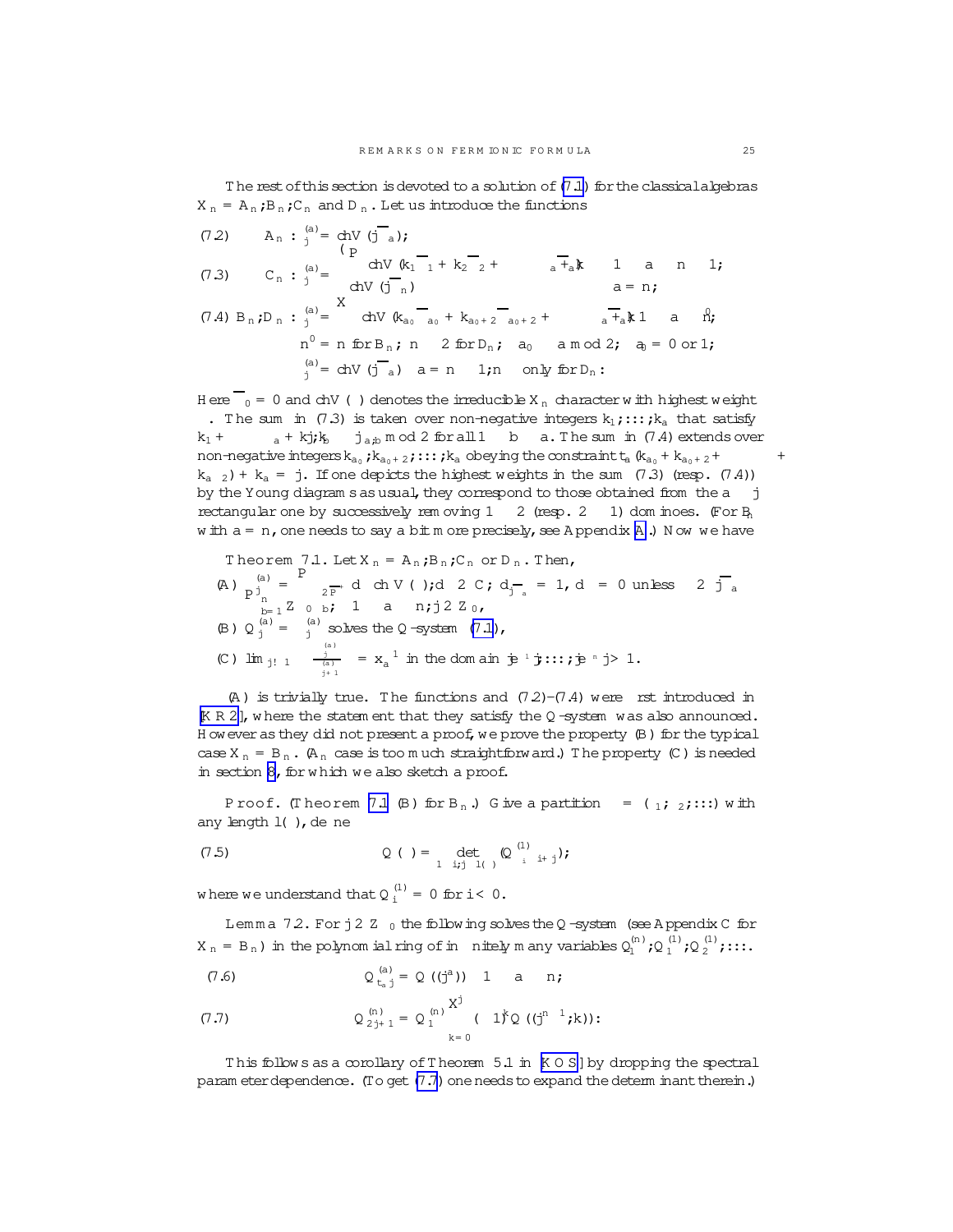<span id="page-25-0"></span>Thus it su ces to show

(7.8) RHS of (7.6), (7.7) under the substitution 
$$
Q_1^{(n)}
$$
!  $\begin{array}{ccc} & \text{(n)} & \text{(2)} & \text{(3)} \\ & & \text{(4)} & \text{(5)} \\ & & = \text{RHS of (7.4)} \end{array}$ 

In the rem ainder of this section we always assume this substitution for  $Q( )$  in  $(7.5)$ . A partition =  $(1; 2; \ldots)$  is identi ed with the Young diagram in the usual way. We denote by  $0$  its transpose, j j=  $1 + 2 +$ and  $2 \frac{1}{2}$  ;  $\mathbb{Z}_2$  ; :::). Let s be the Schur function of  $gl_n$  associated with the partition  $\,$  . We denote by LR  $\,$  , the Littlew ood-Richardson coe cient, i.e.,  $s =$  LR, s. It is well known that LR  $: = 0$  unless  $j j = j j + j j$ . (cf. M a])

Lemma 7.3. For a partition with  $l( )$  n,  $Q( )$  decomposes into the irreducible  $B_n$  characters as

(7.9) 
$$
Q( ) = \n\begin{cases} \nX & \text{LR}_{(2)}^{\circ} \text{ chV} \n\end{cases}
$$

Here the ; sum s run over all partitions such that  $(2 \tcdot)^0$ ; . The partition =  $\binom{1}{1}$  2;:::; n) is identi ed with the B<sub>n</sub> highest weight  $\binom{1}{1}$  2)  $\binom{1}{1}$  +  $+$  $\binom{n}{1}$   $\binom{n}{n}$   $\binom{n}{1}$  + 2  $\binom{n}{n}$ 

(7.8) follows from Lemma 7.3. To see this for (7.6), one only has to notice that any non-zero LR  $\binom{3^a}{2^b}$ , is 1 exactly when is obtained from  $\binom{3^a}{1^a}$  by rem oving  $(2^a)^0$ m ade of 2 1 dom inoes. A sim ilar argum ent tells that

$$
X^{j} (1)^{k} Q ((j^{n-1}; k)) = \n\begin{array}{c}\nX \\
\left(1\right)^{n j} \n\end{array} (1)^{n^{j}} \n\text{ch}V (1):
$$

C om bining this with  $\binom{n}{1}$  = chV  $\binom{n}{n}$  and

chV 
$$
\binom{n}{n}
$$
chV  $\binom{n}{n}$   
=  $\binom{X}{1}$ chV  $\binom{n}{1}$   $\binom{n}{2}$   $\binom{n}{1}$   $\binom{n}{2}$   $\binom{n}{1}$   $\binom{n}{1}$   $\binom{n}{1}$   $\binom{n}{1}$   $\binom{n}{1}$   $\binom{n}{1}$   $\binom{n}{1}$ 

(cf.  $(5.1.15)$  in N ]), one can verify  $(7.8)$  for  $(7.7)$ . It rem ains to show Lemma 7.3. For this purpose we introduce generating functions of characters:

$$
\frac{1}{(z)} = \frac{1 + z}{\frac{n}{z - 1} (1 - x^2)(1 - x^2)} = \frac{x}{\frac{1}{z - 0}} \quad \frac{1}{(1 - z^2)(1 - x^2)} = \frac{x}{\frac{1}{z - 0}} = \frac{1}{\frac{1}{z - 0}} = \frac{1}{\frac{1}{z - 0}} = \frac{1}{\frac{1}{z - 0}} = \frac{1}{\frac{1}{z - 0}} = \frac{1}{\frac{1}{z - 0}} = \frac{1}{\frac{1}{z - 0}} = \frac{1}{\frac{1}{z - 0}} = \frac{1}{\frac{1}{z - 0}} = \frac{1}{\frac{1}{z - 0}} = \frac{1}{\frac{1}{z - 0}} = \frac{1}{\frac{1}{z - 0}} = \frac{1}{\frac{1}{z - 0}} = \frac{1}{\frac{1}{z - 0}} = \frac{1}{\frac{1}{z - 0}} = \frac{1}{\frac{1}{z - 0}} = \frac{1}{\frac{1}{z - 0}} = \frac{1}{\frac{1}{z - 0}} = \frac{1}{\frac{1}{z - 0}} = \frac{1}{\frac{1}{z - 0}} = \frac{1}{\frac{1}{z - 0}} = \frac{1}{\frac{1}{z - 0}} = \frac{1}{\frac{1}{z - 0}} = \frac{1}{\frac{1}{z - 0}} = \frac{1}{\frac{1}{z - 0}} = \frac{1}{\frac{1}{z - 0}} = \frac{1}{\frac{1}{z - 0}} = \frac{1}{\frac{1}{z - 0}} = \frac{1}{\frac{1}{z - 0}} = \frac{1}{\frac{1}{z - 0}} = \frac{1}{\frac{1}{z - 0}} = \frac{1}{\frac{1}{z - 0}} = \frac{1}{\frac{1}{z - 0}} = \frac{1}{\frac{1}{z - 0}} = \frac{1}{\frac{1}{z - 0}} = \frac{1}{\frac{1}{z - 0}} = \frac{1}{\frac{1}{z - 0}} = \frac{1}{\frac{1}{z - 0}} = \frac{1}{\frac{1}{z - 0}} = \frac{1}{\frac{1}{z - 0}} = \frac{1}{\frac{1}{z - 0}} = \frac{1}{\frac{1}{z - 0}} = \frac{1}{\frac{1}{z - 0}}
$$

where  $y_i = x_1^{t_i} = x_{i-1} (1 \quad i \quad n_i y_i = 1)$ . Here  $\frac{1}{i} = \text{chV}(\overline{1})$  is an irreducible  $B_n$  character while  $p_j$  is a reducible one in general.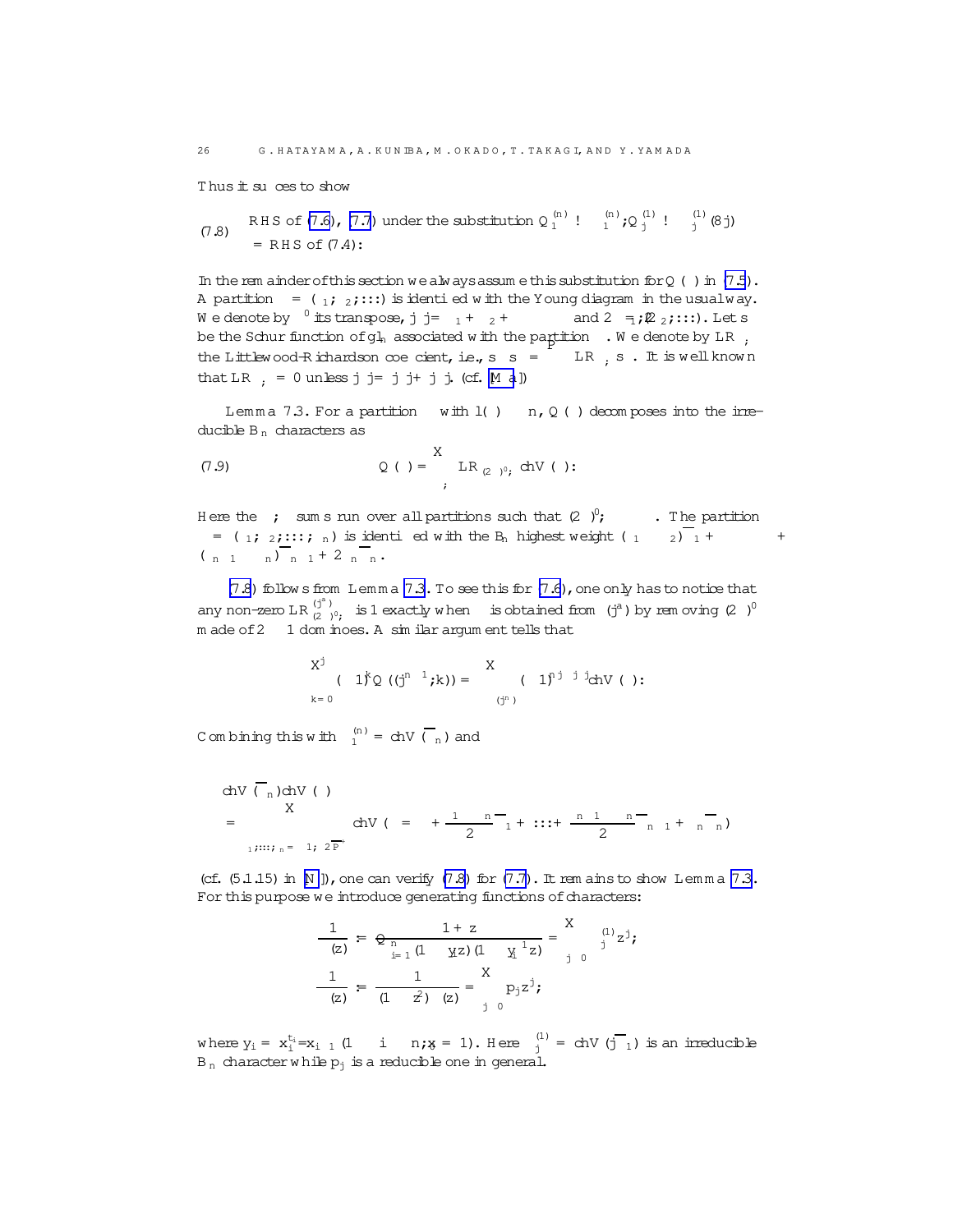Lemma  $7.4.$ 

(7.10) 
$$
\frac{1}{(z_1)} = \sum_{n=1}^{X} Q(\zeta) s(z);
$$

(7.11) 
$$
\frac{1}{(z_1)_{n}} = \frac{1}{z_{n}^{1} + (z_{n}^{1})_{n}} = \frac{1}{(z_{n}^{1} + (z_{n}^{1})_{n})^{2}};
$$

(7.12) 
$$
\frac{1}{2 \pm i \ln (1 - 2z_i)} = \sum_{z = 2i}^{x} s_{(2-i)^0}(z);
$$

where (resp. ) sum extends over all the partitions with  $l($  )  $n$  (resp.  $l(2 \n})$ n).

Q ( ) and chV ( ) are characters of  $B_n$  hence the functions of  $y_1$ ;:::; $y_n$  only. Thus Lemma [7.3](#page-25-0) immediately follows from Lemma [7.4](#page-25-0).  $(7.12)$  is eq.(11.9;2) in [[L](#page-47-0)]or Exam ple 5(b) on p77 of [[M a](#page-47-0)]. Let us verify (7.11). Below we w rite any n n determ inant det<sub>ijn</sub> (A<sub>ij</sub>) simply as  $\lambda_{ij}$ j. Due to factorization of the Vanderm onde type determ inant  $\dot{\mathcal{F}}_i^{n-j}$   $\bar{q}_i^{n+j}$  j= Q 1 i j n  $(1 \t z_1)$ Q 1 i< j n  $(z_i)$  $z_i$ ), we have

$$
\frac{Q}{(z_1)} \frac{(1 - z_1)(z_1 - z_1)}{(z_1)(z_1 - z_1)} = \frac{z_1^{n-1} - z_1^{n+1} - z_1^{n+1} - z_1^{n+1} - z_1^{n+1} - z_1^{n+1} - z_1^{n+1} - z_1^{n+1} - z_1^{n+1} - z_1^{n+1} - z_1^{n+1} - z_1^{n+1} - z_1^{n+1} - z_1^{n+1} - z_1^{n+1} - z_1^{n+1} - z_1^{n+1} - z_1^{n+1} - z_1^{n+1} - z_1^{n+1} - z_1^{n+1} - z_1^{n+1} - z_1^{n+1} - z_1^{n+1} - z_1^{n+1} - z_1^{n+1} - z_1^{n+1} - z_1^{n+1} - z_1^{n+1} - z_1^{n+1} - z_1^{n+1} - z_1^{n+1} - z_1^{n+1} - z_1^{n+1} - z_1^{n+1} - z_1^{n+1} - z_1^{n+1} - z_1^{n+1} - z_1^{n+1} - z_1^{n+1} - z_1^{n+1} - z_1^{n+1} - z_1^{n+1} - z_1^{n+1} - z_1^{n+1} - z_1^{n+1} - z_1^{n+1} - z_1^{n+1} - z_1^{n+1} - z_1^{n+1} - z_1^{n+1} - z_1^{n+1} - z_1^{n+1} - z_1^{n+1} - z_1^{n+1} - z_1^{n+1} - z_1^{n+1} - z_1^{n+1} - z_1^{n+1} - z_1^{n+1} - z_1^{n+1} - z_1^{n+1} - z_1^{n+1} - z_1^{n+1} - z_1^{n+1} - z_1^{n+1} - z_1^{n+1} - z_1^{n+1} - z_1^{n+1} - z_1^{n+1} - z_1^{n+1} - z_1^{n+1} - z_1^{n+1} - z_1^{n+1} - z_1^{n+1} - z_1^{n+1} - z_1^{n+1} - z_1^{n+1} - z_1^{n+1} - z_1^{n
$$

Setting  $l_i = n$  i + j<sub>i</sub> this equals P  $\mathbf{p}_1, \ldots, \mathbf{p}_n$   $\mathbf{p}_1$   $\mathbf{n} + \mathbf{j}$   $\mathbf{p}_1$   $\mathbf{n}$   $\mathbf{j} + \mathbf{j}$   $\mathbf{k}_1$   $\mathbf{n}$   $\mathbf{n}$   $\mathbf{n}$   $\mathbf{n}$   $\mathbf{n}$   $\mathbf{n}$ of the anti-sym m etry under the interchange of  $l_1$ ;:::;  $l_n$ , we set  $l_i = i+n$  i and rew rite this as a sum over partitions =  $(1;::::;n)$ :

$$
\begin{array}{ccc}\nX & & & \\
\dot{\mathbf{P}}_{i} & \text{if} & \mathbf{P}_{i} & \text{if} & \mathbf{j}\dot{\mathbf{E}}_{j}^{i+n-1}\dot{\mathbf{j}} \\
\text{if} & & \text{if} & \mathbf{P}_{i}^{i} \\
\end{array}
$$

Q Thus (7.11) follow sfrom the well known character formulae  $\dot{\text{z}}_j$ <sup> $i+n-i$ </sup> j= s (z)  $i< j$  ( $z_i$  $z_j$ ) and  $\dot{p}_i$   $i+j$   $p_i$   $i$   $j=$  chV ( ) (cf. eq.(9.13) in [[W](#page-47-0) ]). (7.10) can be proved sim ilarly by starting with  $\dot{\mathcal{F}}_i^{n-j} \dot{\mathcal{F}}(z_1)$   $\ldots$  n)) (z П

P roof. (Theorem  $7.1$  (C) for B<sub>n</sub>.) Let us rst assume  $a < n$ . If a is even  $(resp.odd)$   $(7.4) reads$ 

$$
P_{m}^{(a)} = \sum_{k}^{X} chV (k_{a} - {}_{a} + k_{a} - {}_{2} - {}_{a} - {}_{2} + {}_{2} - {}_{2} + {}_{2}kresp. k_{1} - {}_{1}));
$$

w here the sum m ation is taken over the set of non-negative integers  $k_a$ ; $k_a$  2;::: such that  $k_a + k_{a}$   $_2 +$   $_2 + km$  (resp.  $k_a + k_{a}$   $_2 +$   $_1 + km$ ). The B<sub>n</sub> character w ith highest weight =  $(l_1 \quad \frac{1}{2} \quad 1)_{1} + \cdots +_1 (l_1 \quad \frac{1}{n} \quad 1)_{n} + (2l_n \quad 1)_{n}$  is  $\overline{\mathbf{v}}$ 

D 
$$
dN
$$
 ( ) =  $\text{sgn}( )_1$   $_n Y_1^{11}$   $^{n1}N$   $Y_2^{n}$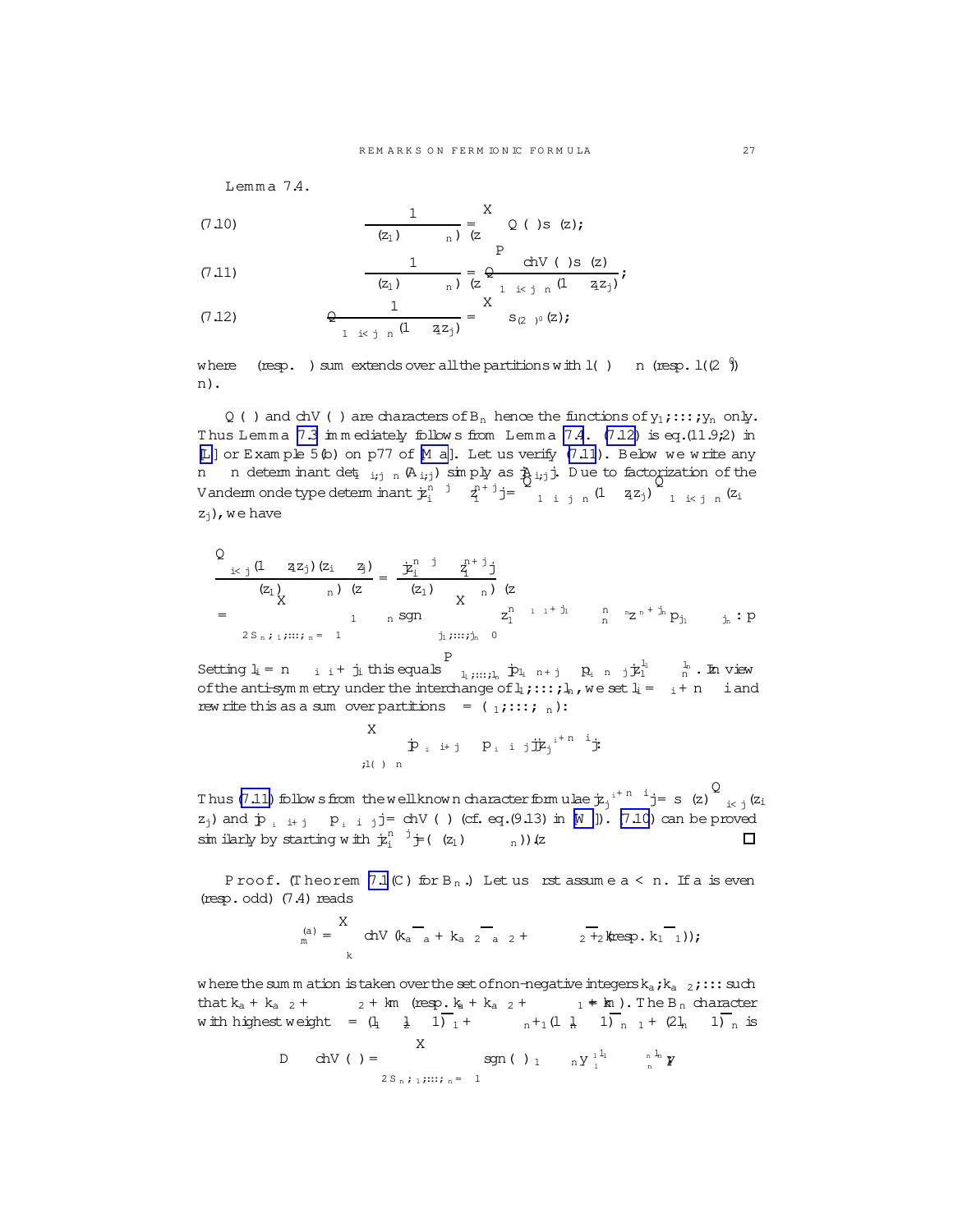<span id="page-27-0"></span>where D is the W eyl denom inator independent of . First let us prove the case a even, for which we have

D 
$$
_{m}^{(a)} = \begin{cases} 8 & - (y_1 y_2)^{k_2} (y_1 y_2 y_3 y_4)^{k_4} \\ k & 1 (y_a)^{k_a} y_4 \end{cases}
$$
  
\n(bther term s given by  $y_i : y_i^1$ :

Owing to the formula (7.13) explained later, this expression can be recast into

D 
$$
{}_{m}^{(a)} = e^{-} C_{2} (y_{1}y_{2})^{m} + C_{4} (y_{1}y_{2}y_{3}y_{4})^{m} + a^{4}y^{c} a)^{m} y + \frac{1}{(1 + y_{1}y_{2})} (1 + y_{a}) y
$$
\n(other term s given by y  $1 y_{1}^{1}$ );

where the coe cients C  $_i$ 's have no dependence on  $m$ . Recall that the assumption of the property  $(C)$ ,  $\neq$   $\frac{1}{2}$ :::;  $\neq$   $\frac{1}{2}$  ) 1, now reads as  $\frac{1}{2}$   $\Rightarrow$   $\frac{1}{2}$   $\Rightarrow$   $\frac{1}{2}$   $\Rightarrow$   $\frac{1}{2}$   $\Rightarrow$   $\frac{1}{2}$   $\Rightarrow$   $\frac{1}{2}$   $\Rightarrow$   $\frac{1}{2}$ in them  $! 1$   $\lim$   $\lim$   $\lim$  we have  $\vee$ 

D 
$$
_{m}^{(a)} = (y_{1} \t a)^{m} \oint_{a}^{m} (1) (Q_{a}e^{m}) + O(m))
$$
; j  $i < 1$ :

Here the sum is taken over those  $2 S_n$  such that  $y_n$  $_{a}$  =yy<sub>1</sub>  $_{a}$ . @ ction of is the natural permutation of the y-variables.) As the leading term does not vanish we get  $\binom{a}{m} = \binom{a}{m+1}$ !  $(y_1 \qquad a) \quad y = e^{-a}$  in this lim it.

In the case a odd the sam e estimation is obtained by taking the k-sum via

$$
\begin{array}{cccc}\n & e^{-}(y_1)^{k_1} (y_1 y_2 y_3)^{k_3} & 1 & (y_a)^{k_a} y \\
 & \downarrow & \\
 & = & e^{-} C_1 (y_1)^m + C_3 (y_1 y_2 y_3)^m + C_a(y_1 - a)^m y; \n\end{array}
$$

where the coe cients  $C_i$ 's again have no dependence on m. The key here is an elem entary identity

(7.13) 
$$
\begin{array}{ccc} X & \text{in} & X^s & \text{in} \\ 1 & \text{in} & \text{in} \\ 1 & \text{in} & \text{in} \\ 1 & \text{in} & \text{in} \end{array} \bigoplus_{i=1}^{N^s} \frac{\text{in}}{k-1, (k \in \text{in})} (1 - k = i) \bigoplus_{i=1}^{N^s} k
$$

where the sum in the left is taken over the non-negative integers  $j_1$ ;::;;  $j_s$  such  $s \neq \text{in}$ . (For even a we have used this with one of the variables that  $j_1$  + equal to  $1$ .)

 $_{\rm a}$  )<sup>k</sup>a yin the above is replaced by  $\,_{1}$ F inally when  $a = n$ , the factor  $(y_1$  $n)^{k_n} \bar{y}^2$ . The k-sum is taken under the condition  $k_n + 2(k_{n-2} +$  $2$ <sup>+</sup> k m (resp.  $_1$  +  $\pm$  m ) if n is even (resp. odd). Following the simi $k_n$  + 2  $(k_{n}$  <sub>2</sub> + lar argum ent to the above, one gets the leading m -dependence proportional to  $\lim_{n} \overline{y}^2 = e^{m}$   $\lim_{n}$ , hence the desired result.  $(y_1$  $\Box$ 

8. Combinatorial completeness for  $X_n$ 

8.1. M ain theorem. Our goal in this section is to prove

Theorem 8.1. Suppose that a linear combination of characters

$$
Q_j^{(a)} = \begin{cases} 1 & \text{if } a \in \mathbb{R}^n \\ 2^{\frac{1}{p}} & \text{if } a \in \mathbb{R}^n \end{cases}
$$

possesses the properties: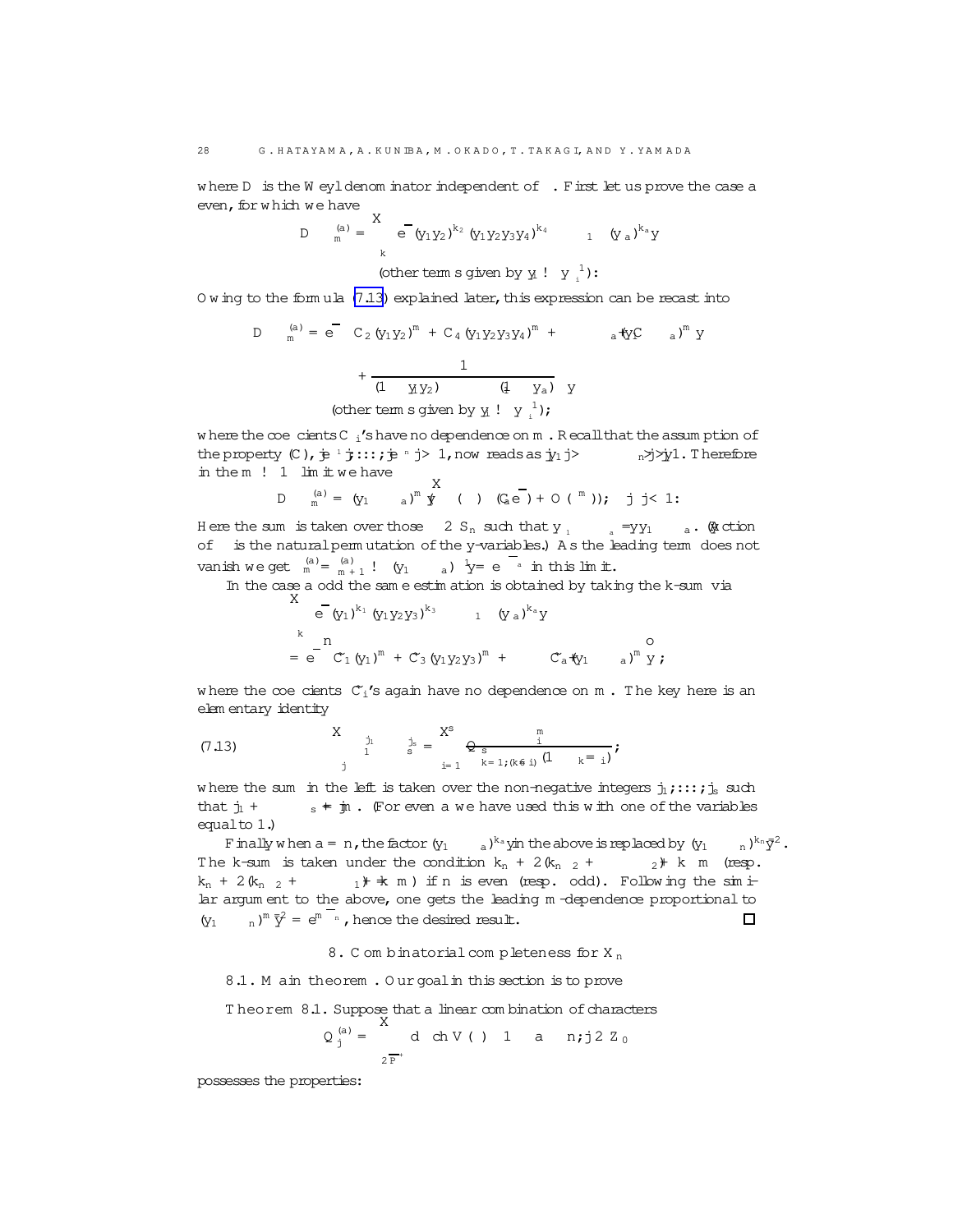<span id="page-28-0"></span>(A) d 2 C; 
$$
d_{j_a} = 1
$$
, d = 0 unless 2  $j_a$ <sup>1</sup> n<sub>b=1</sub> Z 0 b,  
\n(B) fQ  $\int_{j}^{(a)} g$  satisfy the Q-system (7.1),  
\n(C)  $\lim_{j! 1} \frac{Q_{j+1}^{(a)}}{Q_{j+1}^{(a)}} = x_a^{-1}$  in the dom air  $\dot{p}^{-1} \dot{y}...$ ;  $\dot{p}^{-n} \dot{y} > 1$ .  
\nThen for arbitrary  $\int_{j}^{(a)} 2 Z_0$ 's we have  
\n
$$
\begin{array}{ccc}\n\text{Y} & \text{Y} & \text{Y} \\
\end{array}
$$
\n
$$
\begin{array}{ccc}\n\text{(a)} & \text{X} \\
\end{array}
$$
\n
$$
\begin{array}{ccc}\n\text{(b)} & \text{Y} & \text{Y} \\
\end{array}
$$
\n
$$
\begin{array}{ccc}\n\text{(c)} & \text{Y} & \text{Y} \\
\end{array}
$$
\n
$$
\begin{array}{ccc}\n\text{(d)} & \text{Y} & \text{Y} \\
\end{array}
$$
\n
$$
\begin{array}{ccc}\n\text{(e)} & \text{Y} & \text{Y} \\
\end{array}
$$
\n
$$
\begin{array}{ccc}\n\text{(f)} & \text{Y} & \text{Y} \\
\end{array}
$$
\n
$$
\begin{array}{ccc}\n\text{(g)} & \text{Y} & \text{Y} \\
\end{array}
$$
\n
$$
\begin{array}{ccc}\n\text{(h)} & \text{Y} & \text{Y} \\
\end{array}
$$

 $a=1 j 1$ 

for  $W = \begin{pmatrix} N & N \\ n-1 & j & N \end{pmatrix}$  (a)  $\begin{pmatrix} a \\ n \end{pmatrix}$  a) The sum P muns over 2  $\begin{pmatrix} P & n \\ n-1 & 1 \end{pmatrix}$  a)  $\frac{n}{k-1}Z_{0b}$  b)  $\sqrt{P}^+$ . (See (4.18) for the dention of  $\frac{1}{1}$ .)

We shall denote the LHS of (8.1) by chW . Before entering the proof in section 82, several rem arks are in order.

Suppose conversely that (8.1) holds for any  $\binom{a}{i}$ 's. Then, for the function  $\overline{D}$  $N_1$  ( $\mathbb{N}_i^{(a)}$ ; ;1)chV (), one can derive (A) and (B). The form er is clear from the denition (4.16) { (4.17) of N<sub>1</sub> (W<sub>i</sub><sup>(a)</sup>; ;1). The latter follows from Theorem 6.1 (6.3) with 1! 1  $;q = 1$ .

Theorem 8.1 asserts the uniqueness of fQ  $_1^{(a)}$ g satisfying  $(A)$  {  $(C)$ , but does not assure the existence, i.e. it does not guarantee the functions  $\int_{1}^{F} N_1(W_i^{(a)}; j) dN$  ()g ful  $\mathbb{I}$  (B) and (C). (They do (A).) In this paper we have veri ed the existence in Theorem 7.1 for  $X_n = A_n$ ;  $B_n$ ;  $C_n$  and  $D_n$ . Namely the choice  $Q_n^{(a)} = \frac{a}{n}$  in  $(72)$  {  $(7.4)$  indeed fill lls  $(A)$  {  $(C)$ . For the exceptional X <sub>n</sub>, our T heorem 8.1 also works once the conditions  $(A)$  {  $(C)$  are shown.

By combinatorial completeness of the string hypothesis it is usually meant that

$$
(8.2) \quad \text{d}W = \begin{array}{c} X \\ M \\ W \\ i \end{array} ; 1) \text{d}V \\ (i)
$$

where the sum ranges over the same domain as in (8.1). Note the gap between  $(8.2)$  and  $(8.1)$  has been left as C on jecture 4.3  $(4.21)$  in general. Our proof of Theorem 8.1 is a generalization of  $K$  i2], where not (8.2) but (8.1) was shown sim ilarly for  $X_n = A_n$ . So far the above m entioned gap has been lled only by combinatorialm eans for  $X_n = A_n$ ;  $\int_{j}^{(a)} = A_{n}$  [KR 1] and  $\int_{j}^{(a)}$  general [KSS]. A lthough it is not \physical" to allow negative vacancy numbers, the ferm ionic form  $N_1$  (W ; ; q) is not less interesting than M (W ; ; q) in view of the rem arkable symmetry in Remark 8.8 and Conjecture 8.9. Of course there is another gap between the combinatorial completeness and the completeness in the literal sense. To discuss it is beyond the scope of this paper. See for example EKS, UD, LS,  $[T V]$  and the references therein.

String hypothesis is an origin of the ferm ionic formulae. However it should be emphasized that our Theorem 8.1 stands totally independent of it; it is based purely on the  $Q$ -system (B) and the properties of the  $Q$ -functions (A) and (C). In a sense the  $Q$ -system encodes the essential aspects of the string hypothesis as far as the combinatoral completeness is concerned.

8.2. Proof of Theorem 8.1.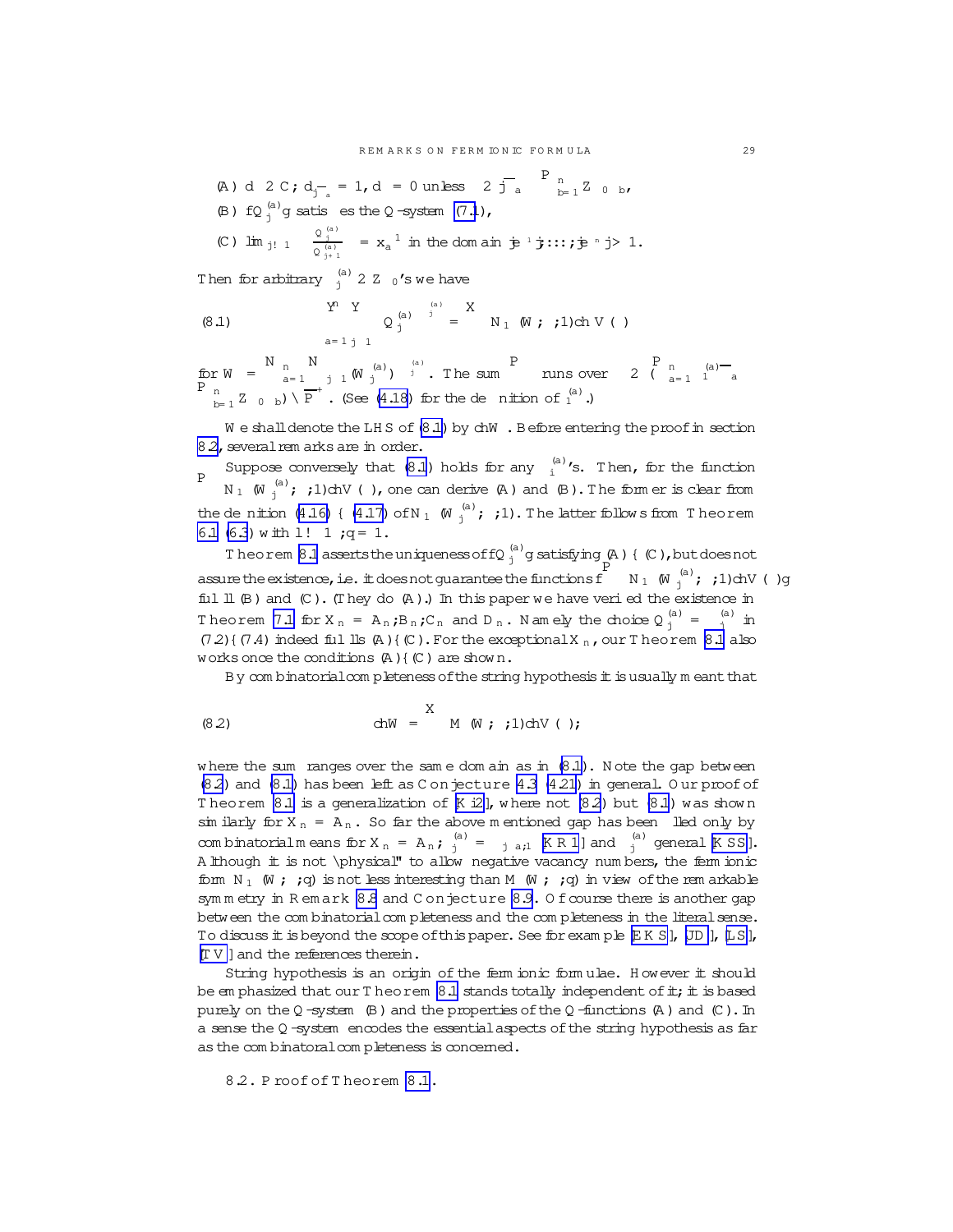82.1. De nition of  $_i$ . For 1 i tl+ 1, let  $\frac{7}{4}$  denote the set of variables (8.3)  $Z_i = fz_{j,i}^{(a)} + j(a,j) 2 H_1[i]g = fz_{j,i}^{(a)} + j\frac{t_a}{t} (i - 1) < j \frac{t}{t}l, 1$  $\overline{a}$ ng:

See (2.1) for the denition of t. By denition  $Z_{tl+1} = j$ . Suppose the variables are related by

(8.4) 
$$
z_{j;i}^{(a)} = z_{j;i}^{(a)} \n\begin{array}{ccc}\n1 & x_{i}^{(b)} & & \n\end{array}\n\begin{array}{ccc}\n & & & & \n\text{C}_{ba} \left( j \right) & \frac{t_a}{t} i \\
 & & & \n\end{array}\n\begin{array}{ccc}\n & & & \n\text{C}_{ba} \left( j \right) & \frac{t_a}{t} i \\
 & & \n\end{array}\n\begin{array}{ccc}\n & & & \n\text{(a; j) 2 H_1[i + 1]}\n\end{array}
$$

for 1 i tl 1. We assume that  $\frac{p}{2}$  ii  $1 = 0$  unless  $\frac{t_0}{t}$  i2 Z, for which the power  $C_{ba}$  (j  $\frac{t_a}{t}$  i) is an integer. Note that  $z_{i,i}^{(a)}$  2  $Z_{i+1}$  in the LHS while all the variables appearing in the RHS belong to  $Z_i$ . Thus we have the relation

(8.5) 
$$
C = C (Z_{t1+1}) C (Z_{t1})
$$
 1)  $C (Z$ 

am ong the elds of rational functions in  $Z_i$ .

For 1 i 
$$
t l + 1
$$
 we de ne the function  $i$  by  $t l + 1 = 1$  and

(8.6) 
$$
i = \begin{array}{ccccc} Y & 1 & z_{i}^{(a)} & (a) & a+1 \\ & 1 & z_{j, \frac{t}{t_a}j}^{(a)} & 1 & 1 & i & t \end{array}
$$

which involves  $\frac{a}{i}$  and a specied in (4.18) as integer parameters.

Proposition 82.

<span id="page-29-0"></span>30

(8.7) 
$$
i = i+1 \t\t \t 1 \t\t \t 1 \t\t \t 1 \t\t \t (i) \t\t \t (i) \t\t \t (j) \t\t \t (k) \t\t \t (k) \t\t \t (k) \t\t \t (k) \t\t \t (k) \t\t \t (k) \t\t \t (k) \t\t \t (k) \t\t \t (k) \t\t \t (k) \t\t \t (k) \t\t \t (k) \t\t \t (k) \t\t \t (k) \t\t \t (k) \t\t \t (k) \t\t \t (k) \t\t \t (k) \t\t \t (k) \t\t \t (k) \t\t \t (k) \t\t \t (k) \t\t \t (k) \t\t \t (k) \t\t \t (k) \t\t \t (k) \t\t \t (k) \t\t \t (k) \t\t \t (k) \t\t \t (k) \t\t \t (k) \t\t \t (k) \t\t \t (k) \t\t \t (k) \t\t \t (k) \t\t \t (k) \t\t \t (k) \t\t \t (k) \t\t \t (k) \t\t \t (k) \t\t \t (k) \t\t \t (k) \t\t \t (k) \t\t \t (k) \t\t \t (k) \t\t \t (k) \t\t \t (k) \t\t \t (k) \t\t \t (k) \t\t \t (k) \t\t \t (k) \t\t \t (k) \t\t \t (k) \t\t \t (k) \t\t \t (k) \t\t \t (k) \t\t \t (k) \t\t \t (k) \t\t \t (k) \t\t \t (k) \t\t \t (k) \t\t \t (k) \t\t \t (k) \t\t \t (k) \t\t \t (k) \t\t \t (k) \t\t \t (k) \t\t \t (k) \t\t \t (k) \t\t \t (k) \t\t \t (k) \t\t \t (k) \t\t \t (k) \t\t \t (k) \t\t \t (k) \t\t \t (k) \t\t \t (k) \t\t \t (k) \t\t \t (k) \t\t \t (k) \t\t \t (k) \t\t \t (k) \t\t \t (k) \t\t \t (k) \t\t \t (k) \t\t \t (k) \t\t \t (k) \t\t \t (k)
$$

$$
(8.8) \t i 2 C (Z_i) 1 i t l + 1:
$$

For 
$$
\frac{t_a}{t}
$$
 if  $z$ ,  $\frac{a}{t_{\frac{a}{t}}}$  is not needed since  $z_{\frac{t_a}{t}$  if  $1 = 0$ .

Proof. (8.7) is immediate by applying the decomposition (2.10) to (8.6). We show  $(8.8)$  by induction with respect to i. It is trivially true for i= tl+ 1. By virtue of (8.5) and (8.7) we only have to check  $z_{\frac{t_0}{2}+i\frac{1}{2}}^{(a)}$  2  $\overline{z}_i$  (8.3), which is obvious.  $\Box$ 

822. Series expansion of i.

Proposition 8.3. As a form al power series in the variables Z<sub>i</sub>, the function  $\pm$  (1 i tl+ 1) has the expansion

Here the sum ranges over fm  $_1^{(a)}$  2 Z  $_0$  j(a; j) 2 H<sub>1</sub>[i]g and  $p_1^{(a)}$  is given by (4.20).

Proof. We again invoke induction with respect to i. The case  $i = t1 + 1$  is trivially valid. Suppose (8.9) is valid for  $_{i+1}$ . Substituting it into (8.7) we get

$$
i = \begin{matrix} \Sigma^n & & & & (a) & & (b) & & \\ 1 & & Z_{\frac{a}{t}}(a) & & (b) & & \\ & & \Sigma_{\frac{a}{t}}(a) & & \\ & & & \Sigma_{\frac{a}{t}}(a) & \\ & & & & \Sigma_{\frac{a}{t}}(a) & \\ & & & & & \Sigma_{\frac{a}{t}}(a) & \\ & & & & & \Sigma_{\frac{a}{t}}(a) & \\ & & & & & \Sigma_{\frac{a}{t}}(a) & \\ & & & & & \Sigma_{\frac{a}{t}}(a) & \\ & & & & & \Sigma_{\frac{a}{t}}(a) & \\ & & & & & & \Sigma_{\frac{a}{t}}(a) & \\ & & & & & & \Sigma_{\frac{a}{t}}(a) & \\ & & & & & & \Sigma_{\frac{a}{t}}(a) & \\ & & & & & & \Sigma_{\frac{a}{t}}(a) & \\ & & & & & & \Sigma_{\frac{a}{t}}(a) & \\ & & & & & & & \Sigma_{\frac{a}{t}}(a) & \\ & & & & & & & \Sigma_{\frac{a}{t}}(a) & \\ & & & & & & & \Sigma_{\frac{a}{t}}(a) & \\ & & & & & & & \Sigma_{\frac{a}{t}}(a) & \\ & & & & & & & \Sigma_{\frac{a}{t}}(a) & \\ & & & & & & & \Sigma_{\frac{a}{t}}(a) & \\ & & & & & & & \Sigma_{\frac{a}{t}}(a) & \\ & & & & & & & \Sigma_{\frac{a}{t}}(a) & \\ & & & & & & & \Sigma_{\frac{a}{t}}(a) & \\ & & & & & & & \Sigma_{\frac{a}{t}}(a) & \\ & & & & & & & \Sigma_{\frac{a}{t}}(a) & \\ & & & & & & & \Sigma_{\frac{a}{t}}(a) & \\ & & & & & & & \Sigma_{\frac{a}{t}}(a) & \\ & & & & & & & \Sigma_{\frac{a}{t}}(a) & \\ & & & & & & & \Sigma_{\frac{a}{t}}(a) & \\ & & & & & & & \Sigma_{\frac{a}{t}}(a) & \\ & & & & & & & \Sigma_{\frac{a}{t}}(a) & \\ & & & & & & & \Sigma_{\frac{a}{t}}(a) & \\ & & & & & & & \Sigma_{\frac{a}{t}}(a) & \\ & & & & & & & & \Sigma_{\frac{a}{t}}(a) & \\ & & & & & & & & \
$$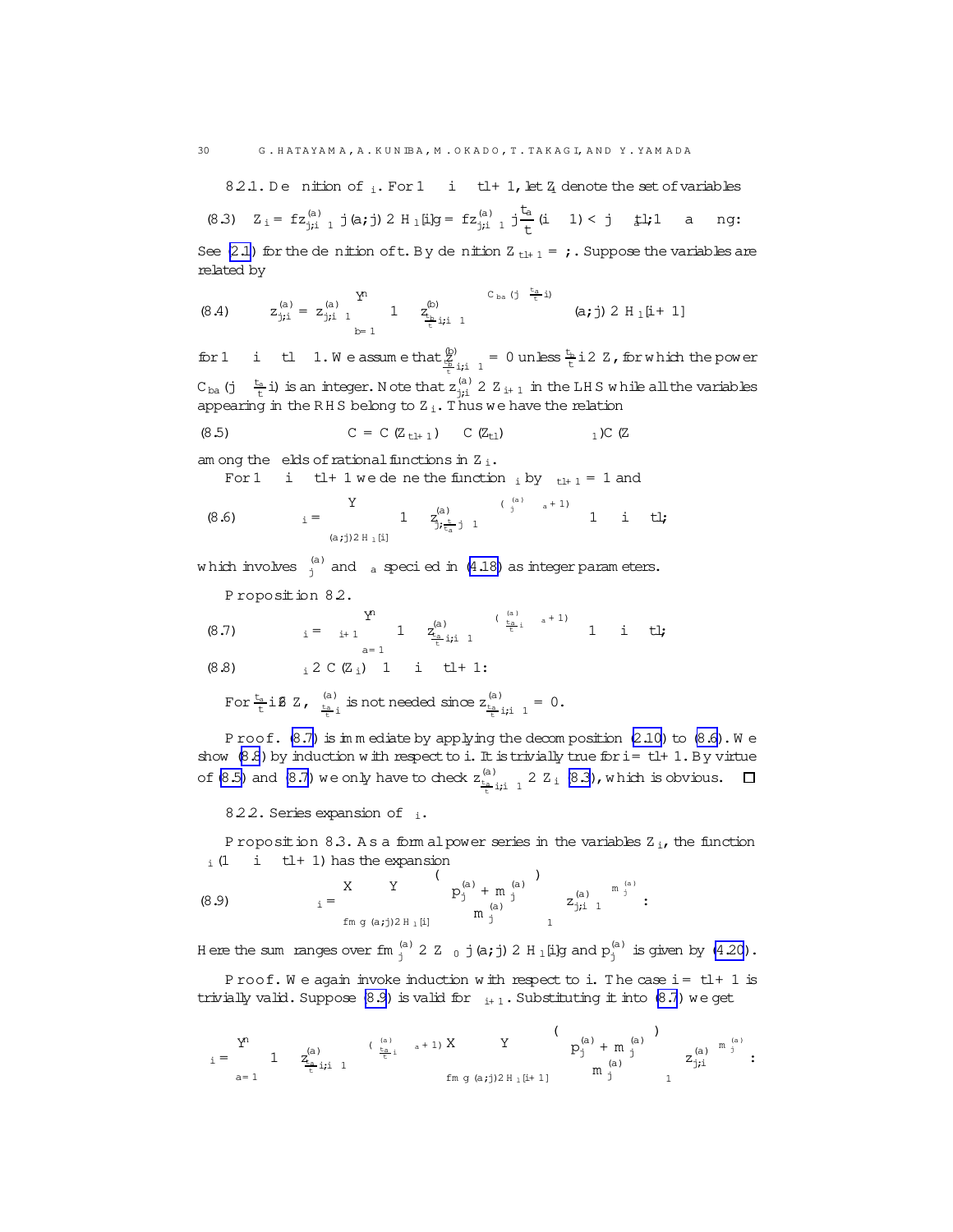<span id="page-30-0"></span>By further substituting [\(8.4\)](#page-29-0) to express  $\rm z_{j;i}^{(a)}$  in term s of Z  $\rm _i$  variables, the RHS becom es

$$
\begin{array}{ccccccccc} X & Y^n & & & & & \mathbb{P}^{(a)}_{\frac{r_a}{t} & 1} & Y & & \left( \begin{array}{cc} p_j^{(a)} & 1 & Y & & \left( \begin{array}{c} p_j^{(a)} & 1 & 1 \end{array} \right) & & & & \mathbb{P}^{(a)}_{j} & \left( \begin{array}{c} p_j^{(a)} & 1 & 1 \end{array} \right) & & & & \mathbb{P}^{(a)}_{j} & & \mathbb{P}^{(a)}_{j} & & \mathbb{P}^{(a)}_{j} & \mathbb{P}^{(a)}_{j} & & \mathbb{P}^{(a)}_{j} & \mathbb{P}^{(a)}_{j} & & \mathbb{P}^{(a)}_{j} & & \mathbb{P}^{(a)}_{j} & & \mathbb{P}^{(a)}_{j} & & \mathbb{P}^{(a)}_{j} & & \mathbb{P}^{(a)}_{j} & & \mathbb{P}^{(a)}_{j} & & \mathbb{P}^{(a)}_{j} & & \mathbb{P}^{(a)}_{j} & & \mathbb{P}^{(a)}_{j} & & \mathbb{P}^{(a)}_{j} & & \mathbb{P}^{(a)}_{j} & & \mathbb{P}^{(a)}_{j} & & \mathbb{P}^{(a)}_{j} & & \mathbb{P}^{(a)}_{j} & & \mathbb{P}^{(a)}_{j} & & \mathbb{P}^{(a)}_{j} & & \mathbb{P}^{(a)}_{j} & & \mathbb{P}^{(a)}_{j} & & \mathbb{P}^{(a)}_{j} & & \mathbb{P}^{(a)}_{j} & & \mathbb{P}^{(a)}_{j} & & \mathbb{P}^{(a)}_{j} & & \mathbb{P}^{(a)}_{j} & & \mathbb{P}^{(a)}_{j} & & \mathbb{P}^{(a)}_{j} & & \mathbb{P}^{(a)}_{j} & & \mathbb{P}^{(a)}_{j} & & \mathbb{P}^{(a)}_{j} & & \mathbb{P}^{(a)}_{j} & & \mathbb{P}^{(a)}_{j} & & \mathbb{P}^{(a)}_{j} & & \mathbb{P}^{(a)}_{j} & & \mathbb{P}^{(a)}_{j} & & \mathbb{P}^{(a)}_{j} & & \mathbb{P}^{(a)}_{j
$$

w ith the help of  $(4.20)$  $(4.20)$ . Expanding the rst factor by m eans of  $\ddot{x}$ 

(8.10) 
$$
(1 \t z)^{p-1} = \begin{matrix} x & p+m \\ m & m \end{matrix} \text{ or } z^m \text{ for any } p \ 2 \ 2;
$$

and using  $(2.10)$ , we obtain  $(8.9)$ .

8.2.3. Specialization of  $_1.$  1 is a rational function of  $Z_1 = f z_{j;0}^{(a)}$  j (a; j) 2 H 1g. Now we begin specializing these variables to a certain combination of the Q -functions.

Lemma 8.4. Suppose  $fQ_j^{(a)}g$  satis es the Q-system [\(7.1](#page-23-0)) with  $Q_0^{(a)} = 1$ . Then the recursion relation [\(8.4](#page-29-0)) has a solution

$$
(8.11) \qquad \qquad z_{j;i}^{(a)} = \sum_{b=1}^{Y^1} \quad Q_{i_b}^{(b) \, j} \quad \stackrel{\frac{t_a}{t_b} \, (i_b+1)}{t_b} \, Q_{i_b+1}^{(b) \quad j+\frac{t_a}{t_b} \, i_b} \qquad \stackrel{C_{b a}}{\longleftarrow} \qquad \qquad i_b = \quad \frac{t_b}{t} \, i
$$

for  $(a; j) 2 H_1[i+1]$  and  $0 \t i \t l 1$ .

Proof. For  $\frac{t_{a}}{t}$  i 2  $\frac{t}{t}$  is straightforward (though tedious) to check that  $z_{\frac{t_a}{t}i,j}^{(a)}$  1 given by (8.11) satis es

(8.12) 
$$
1 \t z_{\frac{t_a}{t}i j}^{(a)} = \frac{Q_{\frac{t_a}{t}i}^{(a)} 1^{Q_{\frac{t_a}{t}i+1}}}{Q_{\frac{t_a}{t}i}^{(a)2}}
$$

by using the Q-system . Upon substituting  $(8.11)$  and  $(8.12)$ , both sides of  $(8.4)$  can be cast into products of Q -functions, which turn out to be equal.  $\Box$ 

W hen  $i = 0$  (8.11) reads

(8.13) 
$$
z_{j;0}^{(a)} = \sum_{b=1}^{Y^n} Q_1^{(b)} {j c_{ba} \atop 1} 1 j t l
$$

for the  $Z_1$  variables. A s said in  $(B)$  we assume the Q-system and set

(8.14) = 
$$
1 \dot{J}_{(8:13)} 2 \text{ C} \text{ (Q}^{(1)}_1; \dots; Q^{(n)}_1);
$$

which depends on the integer parameters  $\frac{1}{1}$  and  $\frac{1}{1}$  m [\(4.17](#page-17-0)) { [\(4.18](#page-17-0)) as well. Based on the results in sections  $8.2.1$  and  $8.2.2$ , it is easy to express either as a product or a power series.

 $\Box$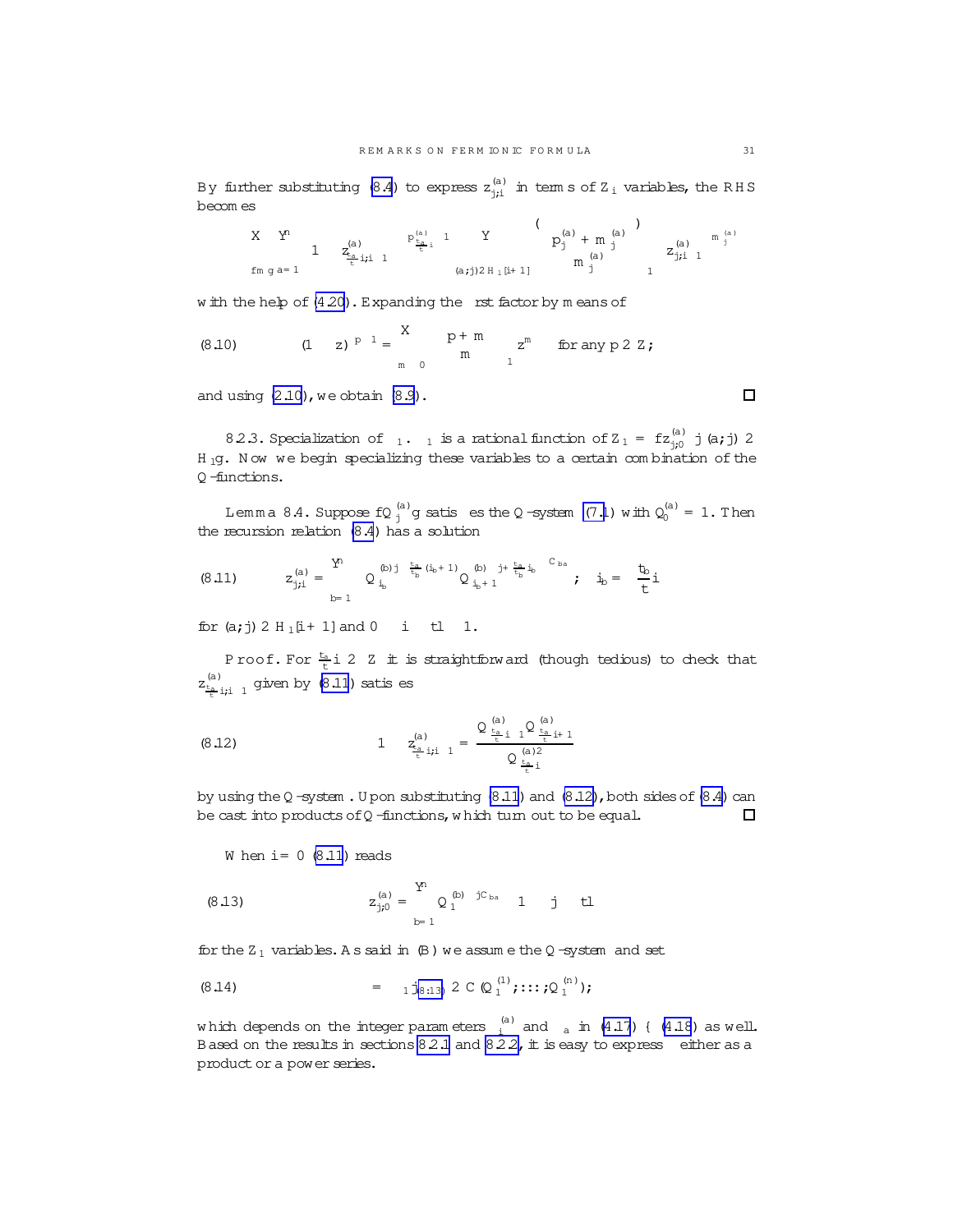<span id="page-31-0"></span>Proposition 8.5. Letch $W = \begin{bmatrix} 0 & n \ n \end{bmatrix}$ a= 1 Q j 1  $Q_j^{(a)}$  $j^{(a)}$  be the LHS of  $(8.1)$  $(8.1)$ . We have

(8.15) = chW 
$$
\begin{array}{c} Y^n \ Q_1^{(a)} \ a+1 \end{array} \begin{array}{c} Q_{t_a 1}^{(a)} \end{array}
$$
  $\begin{array}{c} \vdots \ 1 \end{array}$   
\n
$$
(8.16) = \begin{array}{c} X \ Q_1^{(a)} \end{array} \begin{array}{c} \vdots \ 0 \end{array}
$$
  
\n
$$
= \begin{array}{c} \begin{array}{c} 0 \ 0 \end{array} \end{array}
$$
  
\n
$$
\begin{array}{c} \begin{array}{c} 0 \ \text{if} \ 0 \end{array} \end{array}
$$
  
\n
$$
= \begin{array}{c} \begin{array}{c} 0 \ 0 \end{array} \end{array}
$$
  
\n
$$
\begin{array}{c} \begin{array}{c} 0 \ \text{if} \ 0 \end{array} \end{array}
$$
  
\n
$$
\begin{array}{c} \begin{array}{c} 0 \ \text{if} \ 0 \end{array} \end{array}
$$
  
\n
$$
\begin{array}{c} \begin{array}{c} \begin{array}{c} 0 \ \text{if} \ 0 \end{array} \end{array}
$$
  
\n
$$
\begin{array}{c} \begin{array}{c} \begin{array}{c} 0 \ \text{if} \ 0 \end{array} \end{array}
$$
  
\n
$$
\begin{array}{c} \begin{array}{c} \begin{array}{c} 0 \ \text{if} \ 0 \end{array} \end{array}
$$
  
\n
$$
\begin{array}{c} \begin{array}{c} \begin{array}{c} 0 \ \text{if} \ 0 \end{array} \end{array}
$$
  
\n
$$
\begin{array}{c} \begin{array}{c} \begin{array}{c} 0 \ \text{if} \ 0 \end{array} \end{array}
$$
  
\n
$$
\begin{array}{c} \begin{array}{c} \begin{array}{c} \text{if} \ 0 \end{array} \end{array}
$$
  
\n
$$
\begin{array}{c} \begin{array}{c} \begin{array}{c} \text{if} \ 0 \end{array} \end{array}
$$
  
\n
$$
\begin{array}{c} \begin{array}{c} \text{if} \ 0 \end{array} \end{array}
$$
  
\n<math display="block</p>

H ere the sum P<br>
<sub>fug</sub> extends over fu<sub>a</sub> 2 <sup>z</sup> 0 j1 a ng and the sum fm g does over fm  $_{j}^{(a)}$  2  $Z$  0 j (a; j) 2 H <sub>1</sub>g obeying the constraint  $\sum_{k=1}^{p}$  t<sub>a</sub> l km  $_{k}^{(a)}$  = u<sub>a</sub> for a n.

P roof. To show  $(8.15)$  apply  $(8.12)$  to  $(8.6)$  w ith i= 1 and use the identity

$$
\begin{array}{ccccc}\n(a) & & & (a) & & (a) & & (a) \\
\vdots & 1 & & 2 & \vdots & \vdots & \vdots & \vdots \\
 & & & (a) & & (a) & & (a) \\
\end{array}
$$

for 1 j  $\sharp$ 1 ( $_0^{(a)} = 0$ ). The result reads

$$
=\text{ chW}\qquad \begin{array}{c} Y^n\\ \vartriangle\end{array}\qquad {}_a+1\frac{Q\stackrel{(a)}{t_a\stackrel{1}{t_a\stackrel{(a)}{t_a\stackrel{1}{t_a\stackrel{1}{t_a\stackrel{1}{t_a\stackrel{1}{t_a\stackrel{1}{t_a\stackrel{1}{t_a\stackrel{1}{t_a\stackrel{1}{t_a\stackrel{1}{t_a\stackrel{1}{t_a\stackrel{1}{t_a\stackrel{1}{t_a\stackrel{1}{t_a\stackrel{1}{t_a\stackrel{1}{t_a\stackrel{1}{t_a\stackrel{1}{t_a\stackrel{1}{t_a\stackrel{1}{t_a\stackrel{1}{t_a\stackrel{1}{t_a\stackrel{1}{t_a\stackrel{1}{t_a\stackrel{1}{t_a\stackrel{1}{t_a\stackrel{1}{t_a\stackrel{1}{t_a\stackrel{1}{t_a\stackrel{1}{t_a\stackrel{1}{t_a\stackrel{1}{t_a\stackrel{1}{t_a\stackrel{1}{t_a\stackrel{1}{t_a\stackrel{1}{t_a\stackrel{1}{t_a\stackrel{1}{t_a\stackrel{1}{t_a\stackrel{1}{t_a\stackrel{1}{t_a\stackrel{1}{t_a\stackrel{1}{t_a\stackrel{1}{t_a\stackrel{1}{t_a\stackrel{1}{t_a\stackrel{1}{t_a\stackrel{1}{t_a\stackrel{1}{t_a\stackrel{1}{t_a\stackrel{1}{t_a\stackrel{1}{t_a\stackrel{1}{t_a\stackrel{1}{t_a\stackrel{1}{t_a\stackrel{1}{t_a\stackrel{1}{t_a\stackrel{1}{t_a\stackrel{1}{t_a\stackrel{1}{t_a\stackrel{1}{t_a\stackrel{1}{t_a\stackrel{1}{t_a\stackrel{1}{t_a\stackrel{1}{t_a\stackrel{1}{t_a\stackrel{1}{t_a\stackrel{1}{t_a\stackrel{1}{t_a\stackrel{1}{t_a\stackrel{1}{t_a\stackrel{1}{t_a\stackrel{1}{t_a\stackrel{1}{t_a\stackrel{1}{t_a\stackrel{1}{t_a\stackrel{1}{t_a\stackrel{1}{t_a\stackrel{1}{t_a\stackrel{1}{t_a\stackrel{1}{t_a\stackrel{1}{t_a\stackrel{1}{t_a\stackrel{1}{t_a\stackrel{1}{t_a\stackrel{1}{t_a\stackrel{1}{t_a\stackrel{1}{t_a
$$

From [\(4.18\)](#page-17-0) it follows that  $\begin{pmatrix} a \\ t_a + 1 \end{pmatrix}$   $a + 1 = \begin{pmatrix} a \\ t_a 1 \end{pmatrix}$   $a + 1 = \begin{pmatrix} a + 1 \\ a + 1 \end{pmatrix}$  hence (8.15). To show (8.16) substitute [\(8.13\)](#page-30-0) into [\(8.9](#page-29-0)) w ith i= 1 and set  $u_a = \sum_{k=1}^{n} \tan \left( \frac{a}{k} \right)$ .

8.2.4. Integral representation of N<sub>1</sub>(W ; ;1). A nticipating the change of variables from  $fQ_1^{(1)}$ ;:::; $Q_1^{(n)}$ g to fx<sub>1</sub>;:::;x<sub>n</sub>g,we rstprepare

Lemma 8.6.

(8.17) 
$$
\det_{a \text{ ab } n} \frac{\theta Q_1^{(a)}}{\theta x_b} = \begin{cases} Y \\ (1 \quad e) \end{cases}
$$

where the RHS denotes the product over all positive roots of  $X_n$ .

P roof. Under the action of the simple reection  $w_a = w_a$  (a = 1;:::;n) in the W eylgroup, the variablese  $a$  and  $x_a = e^a$  transform s as

$$
w_a(e^{b}) = e^{b+C_{ab}a}
$$
;  $w_a(x_b) = x_b e^{ab}.$ 

M oreover  $w_a$  (  $_a$  ) =  $a$  and other positive roots are transform ed w ith each other. The RHS of the equation

$$
= \begin{array}{ccc} Y & & \\ & (1 & e) \end{array}
$$

has an expansion =  $1 + 0$  (e ) and has a transform ation property such as,

$$
w_a()
$$
 = ( e a) :

On the other hand, the Jacobian J in the LHS

$$
J = \frac{\theta(\mathbb{Q}_1^{(1)}; \dots; \mathbb{Q}_1^{(n)})}{\theta(x_1; \dots; x_n)}
$$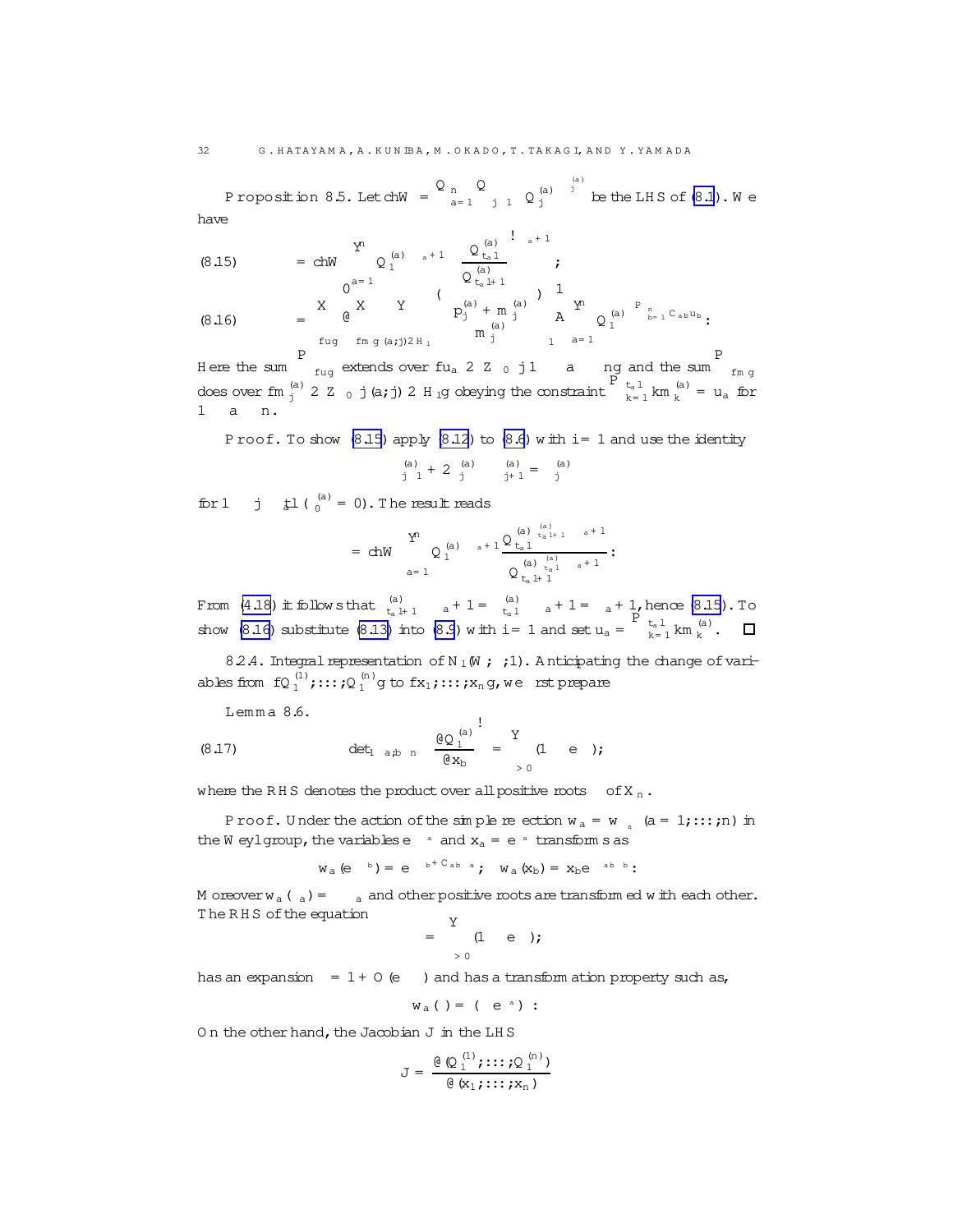<span id="page-32-0"></span>transform s in the same m anner as , i.e.  $w_a(J) = e^a J$ , since the Laurent polynom ials Q  $_1^\text{(a)}$  (a = 1;:::;n) are W eylgroup invariants and the volume form transform sas follow s

$$
w_a (dx_1 \wedge \t n') dx dx_1 \wedge \t n' dx dx_1 \wedge \t n' dx dx_2 \wedge dx_3)
$$

Hence, the ratio J=  $\,$  is a W eylgroup invariant. Since the polynom ials Q  $_1^{(a)}$  have the expansion  $Q_1^{(a)} = x_a (1 + 0 (e))$  ow ing to  $(A)$ , the invariant J= has an expansion  $J = 1 + 0$  (e) and hence  $\pm$  m ust be 1.  $\Box$ 

P roposition 8.7. Suppose W = N (a;j)2 H<sub>1</sub> W  $j^{(a)}$  $j^{(a)}$  and =  $\frac{1}{1}$  + +  $n = \frac{1}{p}$  are chosen so that a in [\(4.18](#page-17-0)) has the property  $\frac{p}{p}$   $\frac{1}{p}$   $\frac{1}{p}$  b 2 Z 0. Then we have

$$
(8.18)
$$

$$
N_{1}(\mathsf{N}; i) = \frac{I \t\t dQ_{1}^{(1)} \wedge \t\t \frac{A^{(n)}Q_{0}}{1}d\mathsf{N}}{2 i J^{n}} \t\t chW \t\t \frac{Q_{t_{a}1}^{(a)}}{1} e^{2 i J^{n}} \t\t chW \t\t \frac{Q_{t_{a}1}^{(a)}}{1} e^{2 i J^{n}} \t\t ChW \t\t \frac{1}{2} e^{2 i J^{n}} \t\t ChW \t\t \frac{Q_{t_{a}1}^{(a)}}{1} e^{2 i J^{n}} \t\t ChW \t\t \frac{Q_{t_{a}1}^{(a)}}{1} e^{2 i J^{n}} \t\t ChW \t\t \frac{Q_{t_{a}1}^{(a)}}{1} e^{2 i J^{n}} \t\t ChW \t\t \frac{Q_{t_{a}1}^{(a)}}{1} e^{2 i J^{n}} \t\t ChW \t\t \frac{Q_{t_{a}1}^{(a)}}{1} e^{2 i J^{n}} \t\t ChW \t\t \frac{Q_{t_{a}1}^{(a)}}{1} e^{2 i J^{n}} \t\t ChW \t\t \frac{Q_{t_{a}1}^{(a)}}{1} e^{2 i J^{n}} \t\t ChW \t\t \frac{Q_{t_{a}1}^{(a)}}{1} e^{2 i J^{n}} \t\t ChW \t\t \frac{Q_{t_{a}1}^{(a)}}{1} e^{2 i J^{n}} \t\t ChW \t\t \frac{Q_{t_{a}1}^{(a)}}{1} e^{2 i J^{n}} \t\t ChW \t\t \frac{Q_{t_{a}1}^{(a)}}{1} e^{2 i J^{n}} \t\t ChW \t\t \frac{Q_{t_{a}1}^{(a)}}{1} e^{2 i J^{n}} \t\t ChW \t\t \frac{Q_{t_{a}1}^{(a)}}{1} e^{2 i J^{n}} \t\t ChW \t\t \frac{Q_{t_{a}1}^{(a)}}{1} e^{2 i J^{n}} \t\t ChW \t\t \frac{Q_{t_{a}1}^{(a)}}{1} e^{2 i J^{n}} \t\t ChW \t\t \frac{Q_{t_{a}1}^{(a)}}{1} e^{2 i J^{n}} \t\t ChW \t\t \frac{Q_{t_{a}1}^{(a)}}{1} e^{2 i J^{n}} \t\t ChW \t\t \frac{Q_{t_{a}1}^{(a)}}{1}
$$

H ere the integrand in (8.18) (resp. (8.19)) is regarded as an elem ent in C (Q  $\frac{1}{1Q}$ ;::;;Q  $\frac{1}{1Q}$ (resp. C( $x_1$ ;::: $x_n$ )) and the integration contours encircle 1 in the dom ain  $\sum_{b=1}^Q \hat{D}_1^{(b)} f^{ba}$ 1 (resp.  $\dot{p}$  a j=  $\sum_{b=1}^{\infty} \dot{x}_b f^{ba}$  1) for 1 a n.

Proof. By comparing  $(8.16)$  and  $(4.16)$  {  $(4.19)$  with  $q = 1$ , we nd that  $N_1(W;;1) = \infty$  cient of  $\sum_{a=1}^{n} Q_1^{(a)}$  and  $\sum_{a=1}^{n} N_1(W;;1)$  is picking the coecient up as a m ulti-dim ensional residue from  $\dot{m}$  (8[.15\).](#page-31-0) In view of (8[.16\)](#page-31-0)  $\vec{Q}$  $_{b=1}$   $\mathfrak{D}_1^{(b)}$  f the cycles of the integrals are to be taken in the dom ain  $1.$  It follow sfrom this inequality that  $\mathfrak{D}_1^{(a)}$  j 1 for all 1 a n. (8.19) can be derived from  $(8.18)$  by changing variables w ith the aid of Lemma [8.6](#page-31-0). W hen  $8\dot{\text{p}}$  a j 1,  $8\overline{e}^a$  j 1 also holds. Thus the dom ain of fQ  $_1^{(a)}$  g-integrals m atches that for fx<sub>a</sub>gintegrals because  $Q_1^{(a)} = x_a (1 + 0 (e^{-a}))$  ow ing to  $(A)$ . Note that such a dom ain indeed exists, for example, the vicinity of  $\dot{\mathbf{y}}_a$  j=  $e^{y(a\pi)}$  with y 0.  $\Box$ 

825. Ferm ionic form  $N_1$  (W ; ;1) as branching coe cient. De nethebranching  $\infty$ e cient  $\mathbb{M}$  :!] 2 C by

(8.20) 
$$
\text{ch } W = \bigwedge^X W : ! \text{ch } V (!);
$$

where, due to  $(A)$ , the sum is actually limited to ! 2 ( $\frac{P}{A}$ a= 1 (a)  $\begin{bmatrix} P & P \\ 1 & 2 \end{bmatrix}$  a  $\begin{bmatrix} P & P \\ 2 & 0 \end{bmatrix}$  $\overline{\mathrm{P}}^+$  . Now we are ready to nish the proof of Theorem [8.1,](#page-27-0) namely, to establish

(8.21) 
$$
[N : ] = N_1 (N ; ; 1) \text{ for } 2 \overline{P}^+ :
$$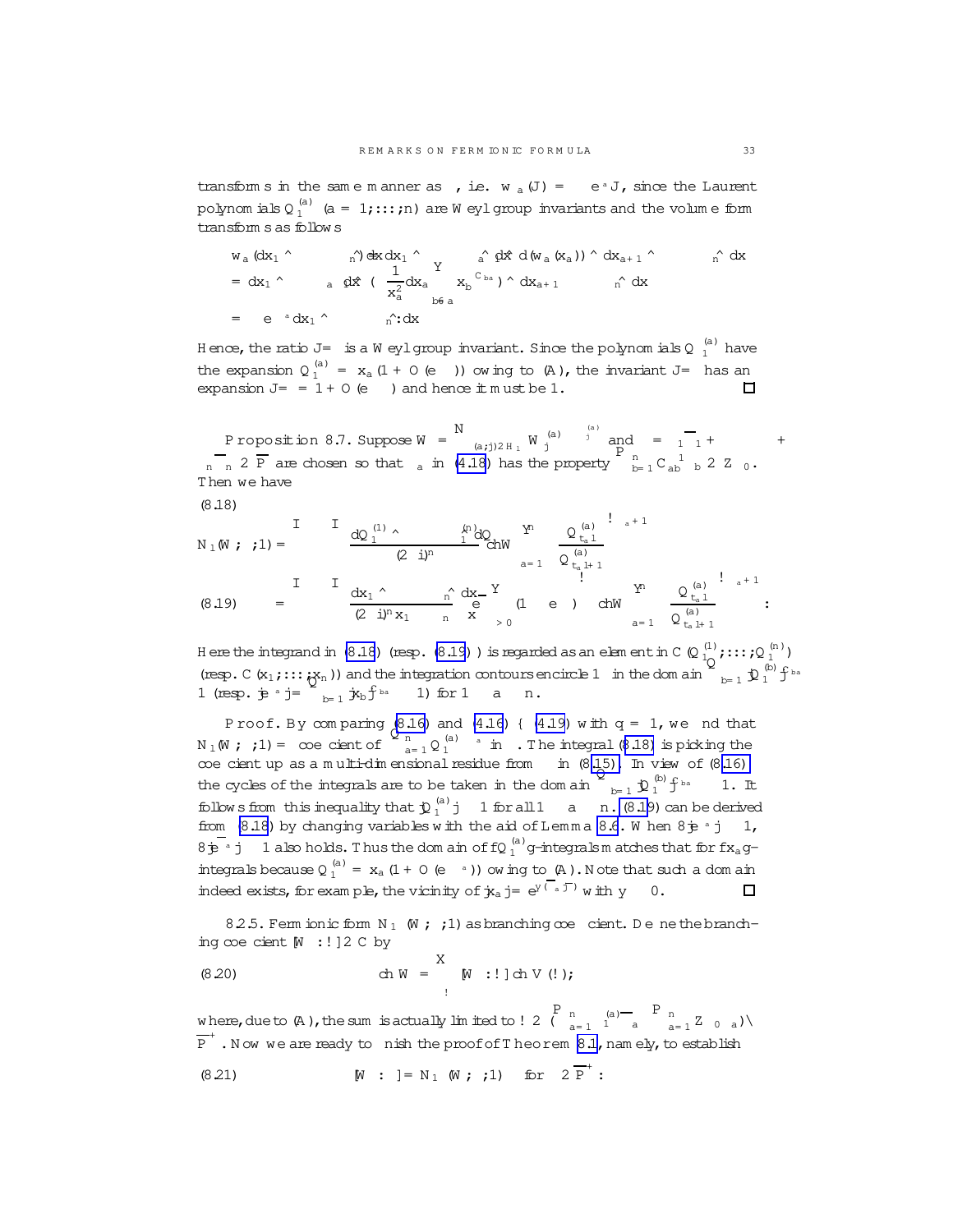<span id="page-33-0"></span>Consider the  $\text{Im } t \perp !$  1 in (8.19). Thanks to the assumption (C), we may replace  $Q_n$   $Q_{n+1}^{(a)}$   $a+1$   $Q_n$  $\frac{1}{1}$   $\frac{1}{1}$   $\frac{1}{1}$   $\frac{1}{1}$   $\frac{1}{1}$   $\frac{1}{1}$   $\frac{1}{1}$   $\frac{1}{1}$   $\frac{1}{1}$   $\frac{1}{1}$   $\frac{1}{1}$   $\frac{1}{1}$   $\frac{1}{1}$   $\frac{1}{1}$   $\frac{1}{1}$   $\frac{1}{1}$   $\frac{1}{1}$   $\frac{1}{1}$   $\frac{1}{1}$   $\frac{1}{1}$   $\frac{1}{1}$   $\frac{1}{1}$ 

$$
a=1 \quad \overline{Q_{t_a}^{(a)}} \qquad \text{by} \qquad a=1 X_a \qquad e \qquad \text{, leading to}
$$
\n
$$
(8.22) \quad N_1 \quad (W; \quad ; 1) = \qquad \frac{1}{(2 i)^n X_1} \qquad \frac{1}{N} \quad \frac{d}{d} X - \frac{Y}{d} \qquad (1 \quad e \quad) \quad e \qquad \text{ch } W:
$$

Substitute  $(8.20)$  into the RHS and express chV (!) via the W eyl-K ac character fomula. The result reads

$$
(8.23)
$$

23)  
\n
$$
N_1
$$
 (W; ; 1) =  $\begin{array}{ccc} X & I & I \\ W & : \end{array}$  $\frac{dx_1}{2^{n}x_1} + \frac{x}{n} \begin{array}{ccc} 0 & x \\ e & x \\ w & w \end{array}$  $\frac{dx}{2}$  $\frac{dx}{2}$  $\frac{dx}{2}$  $\frac{dx}{2}$  $\frac{dx}{2}$ 

where  $\int_a^b$  denotes the sum over the W eyl group of X<sub>n</sub>. Since ; ! 2  $\overline{P}^+$ , the integral equals  $\frac{1}{2}$  ... Thus we have (8.21), and thereby complete the proof of Theorem 8.1.

Remark 8.8. From (8.23) it follows that

 $N_1$  (W;w ( + -) -;1) = detw N (W; ;1)

for any  $2 \overline{P}$  and any W eylgroup element w. In particular, N<sub>1</sub> (W; ; 1) = 0 if there is a root such that  $\mathbf{h}$ ;  $\mathbf{f} = 0$ . In fact our computer experiments indicate

Conjecture 8.9.

$$
N_1
$$
 (W;w (+<sup>-</sup>) -;q) = detw N (W; ;q) for any  $2\overline{P}$ :

Remark 8.10. The integral representations (8.18), (8.19) and (8.22) of the fem ionic form s are valid for arbitrary  $\frac{1}{j}$  2 C and 2 C  $\frac{1}{1}$  +  $\frac{1}{n}$  As long as  $=\begin{bmatrix} P & 1 & 1 \ a_{i,j} & j & a \end{bmatrix}$  is kept in Z<sub>1</sub> +  $\frac{1}{2}$  Th such a case  $p_i^{(a)}$  2 C in general, and (8.22) for exam ple should read as  $\begin{pmatrix} 1 & 0 & 0 \\ 0 & 1 & 0 \\ 0 & 0 & 0 \end{pmatrix}$ 

$$
A \t I \t p_i^{(\alpha)} + m_i^{(\alpha)}
$$
  
\n
$$
f_{m g 1 a n} \t m_i^{(\alpha)}
$$
  
\n
$$
I \t I \t d x_1^{\wedge} \t n_i^{\wedge} d x^{\vee}
$$
  
\n
$$
= \t d x_1^{\wedge} \t n_i^{\wedge} d x^{\vee}
$$
  
\n
$$
Z \t j^n x_1 \t n_i^{\wedge} x > 0
$$
  
\n
$$
A = 1 j 1
$$
  
\n
$$
A = 1 j 1
$$

where the sum in LHS is taken over all m  $^{(a)}$  2 Z 0 such that  $\begin{bmatrix} P & P \\ a-1 & j & 1 \end{bmatrix}$  in  $^{(a)}$  a = . In particular, the above holds as  $0 = 0$  when  $8$  Z  $_{0}$   $_1$  +

Appendix A. List of M  $(\mathbb{N}^{\text{(r)}}; \mathbb{N}^1)$ 

Consider a form al linear combination

$$
W_{s}^{(r)} = \bigwedge_{2 \, \overline{P}^{+}}^{A} M \, (W_{s}^{(r)}; \,;q^{1}) V \, ( ) :
$$

In this section, we give a list of W  $_s^{(r)}$  for X  $_n$  = A<sub>n</sub>;B<sub>n</sub>;C<sub>n</sub>;D<sub>n</sub> and W  $_1^{(r)}$  (W  $_2^{(r)}$ or a conjecture for W  $_8^{(r)}$  in some cases) for X  $_n = E_{6:7:8}$  ;  $F_4$  ; G<sub>2</sub>. Some conjectures here have arisen from the calculation using the e cient algorithm in [K 1]. W hen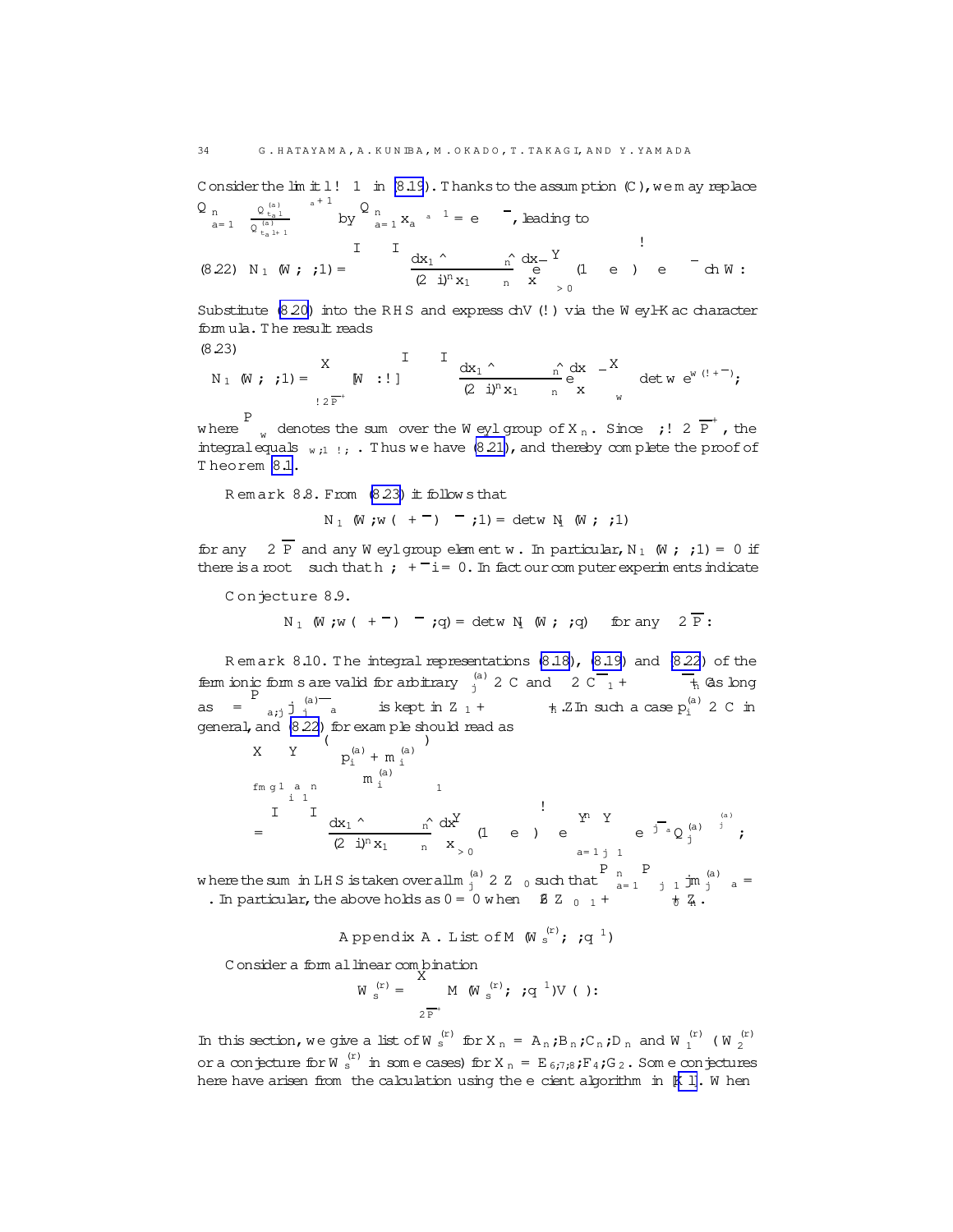$X_n = A_n$ :

$$
W_{s}^{(r)} = V(S_{r})
$$
:

 $X_n = B_n$ :

$$
W\ _{\mathrm{s}}^{\ (r)}=\begin{matrix} X&\\&q^{\overbrace{(\phantom{a},\phantom{b},\phantom{b},\phantom{b},\phantom{b},\phantom{b},}}\\&\ddots&\ddots&\ddots \end{matrix}\qquad \ \ \, V\ (\ )\ ;
$$

w here the sum P  $\frac{1}{\pi}$  is taken over 2 fk<sub>r<sub>0</sub></sub> + k<sub>r<sub>0</sub> + 2 r<sub>0</sub> + 2<sup>+</sup> r<sub>+</sub>k<sup>2</sup> P<sup>+</sup> jt<sub>r</sub> (k<sub>r<sub>0</sub></sub> +</sub>  $k_{r_0+2}$  +  $r_1 + 2$   $k + k_r =$  sg w ith  $r_0 = 0$  and  $r_0 = r$  (m od 2);  $r_0 = 0$  or 1. In the com putation of M  $(W \stackrel{(r)}{s}$ ;  $k_{r_0}r_{r_0} + k_{r_0+2}r_{r_0+2} + \cdots + k_{r}r_{r}$ ; the only choice of fm  $_j^{(a)}$  g such that  $8p_i^{(a)}$  0 is the following: if  $r = 2u$  is even, then 8 >< >:  $m_j^{(2a-1)} = \frac{P}{D} m \ln(a 1,u)$ mm(a 1;u)<br>b= 1 j;l<sub>b</sub> +  $P_{m \text{ in (a,u)}}$  $\sum_{b=1}^{m \ln(a,u)}$  j;  $l_b$  (a 1; 2a 1 n 1; j 1)  $\begin{pmatrix} m & j \\ m & (2a) \\ j & 0 \end{pmatrix} = 2 \begin{pmatrix} P & p=1 \\ m & m(a,u) \\ b=1 \end{pmatrix}$  $\sum_{b=1}^{m \ln(a,u)}$  j; l<sub>b</sub> (a 1; 2a n 1; j 1)  $\sum_{j=1}^{m}$   $\sum_{j=1}^{m}$   $\sum_{j=1}^{m}$  $b=1$  j;2l<sub>b</sub> (j 1) ; and if  $r = 2u + 1$  is odd, then  $8$ >>>>< >>>>:  $m_j^{(1)} = 0$  (j 1)  $m_j^{(2a)} = \n\begin{bmatrix}\nP & m & m(a & 1,u) \\
b & -1 & \n\end{bmatrix}$ <sup>b</sup>= 1 j;l<sup>b</sup> +  $P_{m \text{ in (a,u)}}$  $\sum_{b=1}^{m} \frac{m(a,u)}{j}$  (a 1;2a n 1;j 1)  $\begin{pmatrix} \n\cdots & \vdots \\
m & \cdots & \vdots \\
m & \cdots & \vdots \\
m & \cdots & \cdots \\
n & \cdots & \cdots & \vdots \\
n & \cdots & \cdots & \vdots \\
n & \cdots & \cdots & \vdots \\
n & \cdots & \cdots & \vdots \\
n & \cdots & \cdots & \vdots \\
n & \cdots & \cdots & \vdots \\
n & \cdots & \cdots & \vdots \\
n & \cdots & \cdots & \vdots \\
n & \cdots & \cdots & \vdots \\
n & \cdots & \cdots & \vdots \\
n & \cdots & \cdots & \vdots \\
n & \cdots & \cdots & \vdots \\
n & \cdots &$  $\sum_{b=1}^{m \ln(a,u)}$  j; l<sub>b</sub> (a 1; 2a + 1 n 1; j 1)  $m_j^{(n)} = \begin{bmatrix} P \\ u \\ v \end{bmatrix}$  $b=1$  j;  $2l_b$  (j 1) ;

where  $l_b = \frac{1}{t_r}$  $\frac{1}{k_{\text{r}}}$  (s  $k_{\text{r}}$ )  $k_{\text{r}}$   $_2 + k_{\text{r}}$   $_4 + 2b \pm k_{\text{r}}$ ) for the both cases.

 $X_n = C_n$ :

$$
W_{s}^{(r)} = \begin{cases} P & Q^{(\overline{r}_{n} \overline{p} - \overline{r}_{r})} \\ V & (s - \overline{r}_{n}) \end{cases} \qquad (V \ ( \ ) \ (1 \quad r \quad n \quad 1)
$$
\n
$$
(r = n)
$$

w here the sum P is taken over  $2 \text{ fk}_1 \overline{1} + \overline{r} + k \overline{p} + k_1 + \cdots + k_n$  $s; k_a$  s<sub>ar</sub> (m od 2)g. In the computation of M  $(W \stackrel{(r)}{s}; k_1^-$  +  $r^+$ <sub>r</sub> $kq^{-1}$ ), the only choice of fm  $j^{(a)}_j$ g such that  $8p_i^{(a)}$  0 is the following:

$$
\begin{array}{ccccc}\n\binom{a}{n} &=& P_{m \text{ in } (a \, ;r)} \\
m \text{ in } & & & \\ \n m \text{ in } & & & \\ \n m \text{ in } & & & \\ \n m \text{ in } & & & \\ \n m \text{ in } & & & \\ \n m \text{ in } & & & \\ \n m \text{ in } & & & \\ \n m \text{ in } & & & \\ \n m \text{ in } & & & \\ \n m \text{ in } & & & \\ \n m \text{ in } & & & \\ \n m \text{ in } & & & \\ \n m \text{ in } & & & \\ \n m \text{ in } & & & \\ \n m \text{ in } & & & \\ \n m \text{ in } & & & \\ \n m \text{ in } & & & \\ \n m \text{ in } & & & \\ \n m \text{ in } & & & \\ \n m \text{ in } & & & \\ \n m \text{ in } & & & \\ \n m \text{ in } & & & \\ \n m \text{ in } & & & \\ \n m \text{ in } & & & \\ \n m \text{ in } & & & \\ \n m \text{ in } & & & \\ \n m \text{ in } & & & \\ \n m \text{ in } & & & \\ \n m \text{ in } & & & \\ \n m \text{ in } & & & \\ \n m \text{ in } & & & \\ \n m \text{ in } & & & \\ \n m \text{ in } & & & \\ \n m \text{ in } & & & \\ \n m \text{ in } & & & \\ \n m \text{ in } & & & \\ \n m \text{ in } & & & \\ \n m \text{ in } & & & \\ \n m \text{ in } & & & \\ \n m \text{ in } & & & \\ \n m
$$

where  $l_{\text{b}} = \frac{1}{2}$  (s  $(l_{\text{b}} + k_{\text{b+ 1}} + r)$ ), k

 $X_n = D_n$ :

$$
W_{s}^{(r)} = \begin{cases} P & \frac{q^{r} (r + 3)^{-r}}{s} \\ V & (s - r) \end{cases} \qquad V \quad (1 \quad r \quad n \quad 2) \qquad (r = n \quad 1; n)
$$

where the sum P is taken over  $2 f k_{r_0} r_0 + k_{r_0+2} r_{r_0+2} + \cdots + k_{r+1} k \overline{P}^+ j k_{r_0} +$  $k_{r_0+2}$  +  $r \neq k$ sg w ith  $\overline{0} = 0$  and  $r_0$  r (m od 2);  $r_0 = 0$  or 1. In the com putation of M  $(W \stackrel{(r)}{s}$ ;  $k_{r_0}r_{r_0} + k_{r_0+2}r_{r_0+2} + \cdots + k_{r}r_r$  kq<sup>-1</sup>), the only choice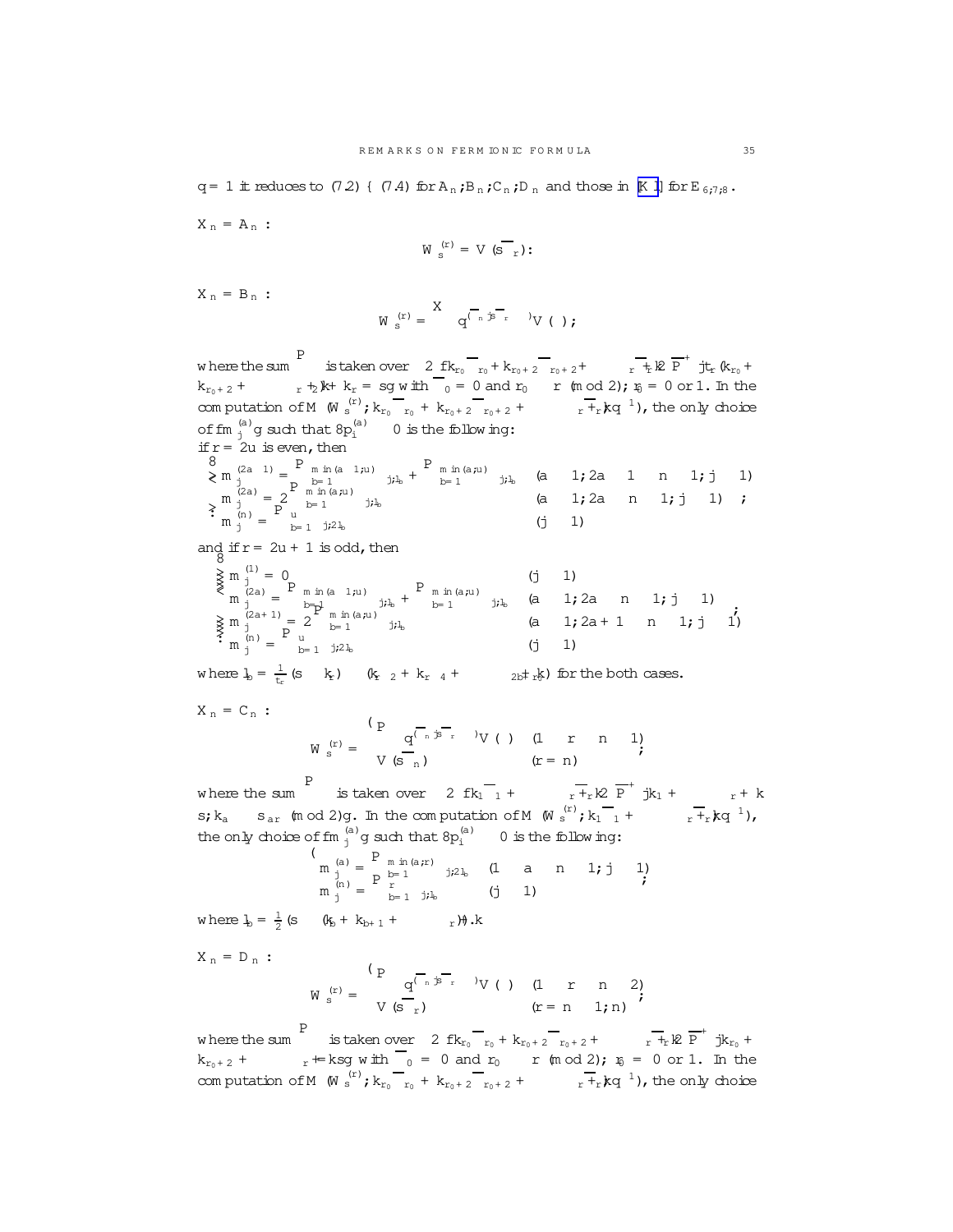of fm  $_{j}^{(a)}$ g such that  $8p_{i}^{(a)}$ 0 is the following: if  $r = 2u$  is even, then 8 >< >:  $m_j^{(2a-1)} = \frac{P}{D} m \ln(a 1;u)$ mm(a 1;u)<br>b= 1 j;l<sub>b</sub> +  $P_{m \text{ in (a,u)}}$  $\sum_{b=1}^{m} \sum_{j \in I_b}$  (a 1;2a 1 n 2;j 1)  $\begin{array}{c} m \ j \ m \end{array}$  = 2 $\begin{array}{c} p \ \text{m in (a,u)} \\ p=1 \ \text{p} \end{array}$  $b=1$   $b=1$   $j,k$  (a 1; 2a n 2; j 1)  $m_{j}^{(n)} = m_{j}^{(n)} = \begin{bmatrix} 1 & 1 & 1 \\ 0 & 1 & 1 \\ 0 & 1 & 1 \end{bmatrix}$  =  $\begin{bmatrix} 1 & 1 & 1 \\ 0 & 1 & 1 \\ 0 & 1 & 1 \end{bmatrix}$ ;

and if  $r = 2u + 1$  is odd, then  $8$ 8

>>>>< >>>>:  $m_j^{(1)} = 0$  (j 1)  $m_j^{(2a)} = \n\begin{bmatrix}\nP & m & m(a_1;u) \\
b & -1\n\end{bmatrix}$ m. m. (d. 1;u)<br>b= 1,lb +  $P_{m \text{ in (a,u)}}$  $j_i l_b$  (a 1;2a n 2; j 1)  $\begin{pmatrix} m & j \\ 2a+1 & j \\ j & 2 \end{pmatrix} = 2 \begin{pmatrix} b-p \\ m & m(a,u) \\ b=1_D \end{pmatrix}$  $\lim_{b=1}$   $\lim_{j\to b}$   $\lim_{b=1}$   $\lim_{j\to b}$   $(a + j)a + 1$  n 2; j 1)<br>  $\lim_{b=1}$   $\lim_{b \to 1}$   $\lim_{b \to 1}$  $\begin{pmatrix} m & j \\ m & m \\ j \end{pmatrix} = m \begin{pmatrix} m & j \\ m & j \end{pmatrix} = \begin{pmatrix} b-1 \\ m & j \end{pmatrix}$   $\begin{pmatrix} b & j \\ b & j \end{pmatrix}$  (j 1)

where  $l_b = s$   $(k_r + k_{r2} + 2k_{r1}k)$  for the both cases.

In C<sub>n</sub> (1 r n 1) (resp.  $\frac{1}{2}$  (1 r n 1);  $\frac{1}{2}$  (1 r n 2)) case,  $\overline{(-n 5r}$  ) is the num ber of 1 2 (resp. 2 1) dom inoes to be rem oved from r s rectangle Young diagram to obtain . In  $B_n$ ;  $r = n$  case, we consider Young diagram s consisting of size  $1-\frac{1}{2}$  elem entary pieces. Then the highest weights  $= k_n - k_{n-2} - k_{n-2}$  +  $= k_{2}$  are  $\frac{1}{2}$  are  $\frac{1}{2}$  or  $\frac{1}{2}$  if  $N$  s correspond to those diagram s obtained from  $n = \frac{s}{2}$  shape by rem oving 2 1 blocks (m ade of 4 elem entary pieces). The quantity  $\begin{pmatrix} 1 & -1 \\ 0 & \frac{1}{2} \end{pmatrix}$  is the num ber of the rem oved 2 1 blocks to obtain.

$$
X_{n} = E_{6} : \nW_{1}^{(1)} = V(\overline{1}); \nW_{1}^{(2)} = V(\overline{2}) + qV(\overline{5}); \nW_{1}^{(3)} = q^{3}V(0) + qV(\overline{1} + \overline{5}) + V(\overline{3}) + q + q^{2}V(\overline{6}); \nW_{1}^{(4)} = qV(\overline{1}) + V(\overline{4}); \nW_{1}^{(5)} = V(\overline{5}); \nW_{1}^{(6)} = qV(0) + V(\overline{6}):
$$

In addition we have a conjecture for  $W_s^{(r)}$ :

$$
W_s^{(1)} = V (s_{1});
$$
\n
$$
W_s^{(2)} = \begin{cases} X^s & \text{if } s = 0 \\ Y & \text{if } s = 0 \\ Y & \text{if } s = 1 \end{cases}
$$
\n
$$
W_s^{(3)} = \begin{cases} X^s & \text{if } s = 1 \\ Y & \text{if } s = 1 \\ Y^s & \text{if } s = 1 \\ Y^s & \text{if } s = 1 \end{cases}
$$
\n
$$
W_s^{(3)} = \begin{cases} Y^s & \text{if } s = 1 \\ Y^s & \text{if } s = 1 \\ Y^s & \text{if } s = 1 \end{cases}
$$
\n
$$
W_s^{(4)} = \begin{cases} X^s & \text{if } s = 0 \\ Y^s & \text{if } s = 1 \end{cases}
$$
\n
$$
W_s^{(5)} = V (s_{5});
$$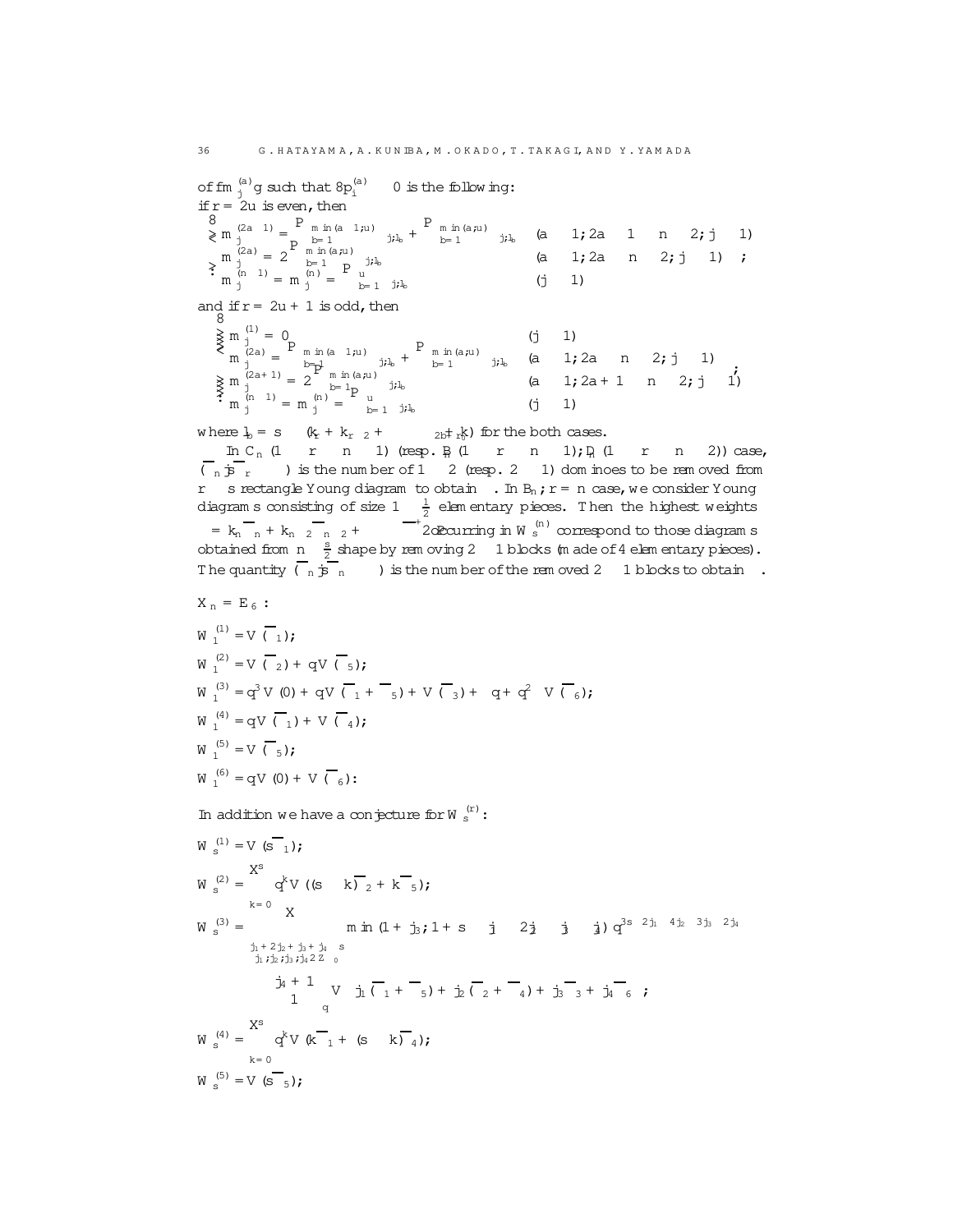$$
W_s^{(6)}=\sum_{k=0}^{X^S}q^{s-k}V(k_{6})\colon
$$

The conjecture for W  $_{\rm s}^{(3)}$  has been checked for 1 s  $-7$ .

$$
X_{n} = E_{7}
$$
:  
\n
$$
W_{1}^{(1)} = qV(0) + V(\overline{1});
$$
  
\n
$$
W_{1}^{(2)} = q^{2}V(0) + q + q^{2} V(\overline{1}) + V(\overline{2}) + qV(\overline{5});
$$
  
\n
$$
W_{1}^{(3)} = q^{4} + q^{5} V(0) + q^{2} V(2\overline{1}) + q^{3} V(2\overline{6}) + 2q^{3} + q^{4} + q^{5} V(\overline{1}) + qV(\overline{1} + \overline{5})
$$
  
\n
$$
+ q + q^{2} + q^{3} V(\overline{2}) + V(\overline{3}) + 2q^{2} + q^{3} + q^{4} V(\overline{5}) + q + q^{2} V(\overline{6} + \overline{7})
$$
  
\n
$$
W_{2}^{(3)} = q^{2} + q^{10} + q^{22} V(0) + 2q^{7} + q^{2} + 3q^{2} + q^{10} + q^{11} V(\overline{1})
$$
  
\n
$$
+ 4q^{6} + 2q^{7} + 4q^{4} + q^{5} + q^{4} V(2\overline{1}) + 2q^{5} + q^{6} + q^{7} V(3\overline{1})
$$
  
\n
$$
+ q^{3} + q^{4} + q^{5} V(2\overline{1} + \overline{2}) + 2q^{4} + 5q^{5} + 5q^{5} + 3q^{7} + q^{8} V(\overline{1} + \overline{2})
$$
  
\n
$$
+ q^{3} + q^{4} + q^{5} V(2\overline{1} + \overline{2}) + 2q^{4} + 3q^{5} + 7q^{6} + 2q^{7} + q^{8} V(\overline{1} + \overline{2})
$$
  
\n
$$
+ V(2\overline{3}) + 3q^{3} + 3q^{4} + 3q^{5} V(\overline{1} + \overline{3}) + q^{5} V(2\overline{1} + \overline{3})
$$
  
\n
$$
+ q^{4} + 2q^{5} + 4q^{6} + q^{7} + q^{8} V(2\overline{3}) + 5q^{
$$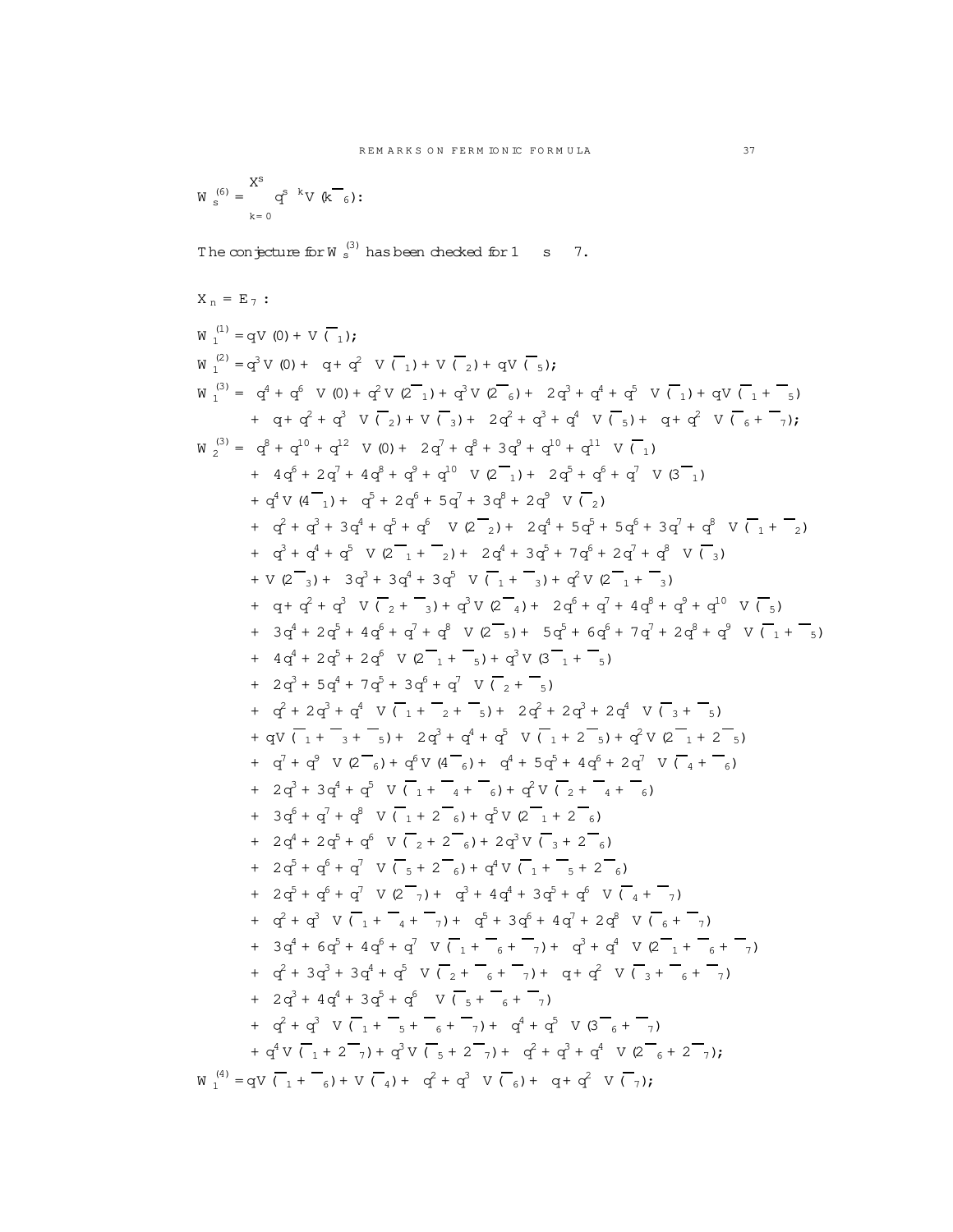$$
W_1^{(5)} = q^2 V (0) + qV (\overline{1}) + V (\overline{5});
$$
  
\n
$$
W_1^{(6)} = V (\overline{6});
$$
  
\n
$$
W_1^{(7)} = qV (\overline{6}) + V (\overline{7});
$$

In addition we have a conjecture for W  $_s^{(r)}$  (r = 1;2;4;5;6;7):

$$
W_s^{(1)} = \begin{cases} X^s & \text{if } (K_{-1}) \text{ and } X \text{ is the } 0 \text{ and } X \text{ is the } 0 \text{ and } X \text{ is the } 0 \text{ and } X \text{ is the } 0 \text{ and } X \text{ is the } 0 \text{ and } X \text{ is the } 0 \text{ and } X \text{ is the } 0 \text{ and } X \text{ is the } 0 \text{ and } X \text{ is the } 0 \text{ and } X \text{ is the } 0 \text{ and } X \text{ is the } 0 \text{ and } X \text{ is the } 0 \text{ and } X \text{ is the } 0 \text{ and } X \text{ is the } 0 \text{ and } X \text{ is the } 0 \text{ and } X \text{ is the } 0 \text{ and } X \text{ is the } 0 \text{ and } X \text{ is the } 0 \text{ and } X \text{ is the } 0 \text{ and } X \text{ is the } 0 \text{ and } X \text{ is the } 0 \text{ and } X \text{ is the } 0 \text{ and } X \text{ is the } 0 \text{ and } X \text{ is the } 0 \text{ and } X \text{ is the } 0 \text{ and } X \text{ is the } 0 \text{ and } X \text{ is the } 0 \text{ and } X \text{ is the } 0 \text{ and } X \text{ is the } 0 \text{ and } X \text{ is the } 0 \text{ and } X \text{ is the } 0 \text{ and } X \text{ is the } 0 \text{ and } X \text{ is the } 0 \text{ and } X \text{ is the } 0 \text{ and } X \text{ is the } 0 \text{ and } X \text{ is the } 0 \text{ and } X \text{ is the } 0 \text{ and } X \text{ is the } 0 \text{ and } X \text{ is the } 0 \text{ and } X \text{ is the } 0 \text{ and } X \text{ is the } 0 \text{ and } X \text{ is the } 0 \text{ and } X \text{ is the } 0 \text{ and } X \text{ is the } 0 \text{ and } X \text{ is the } 0 \text{ and } X \text{ is the } 0 \text{ and } X \text{ is the } 0 \text{ and } X \text{ is the } 0 \text{ and } X \text{ is the } 0 \text{ and } X \text{ is the } 0 \text{ and } X \text{ is the } 0 \text{ and } X \text{ is the } 0 \text{ and
$$

$$
W_1^{(1)} = qV(0) + V(\overline{t}_1);
$$
  
\n
$$
W_1^{(2)} = q^3V(0) + q + q^2V(\overline{t}_1) + V(\overline{t}_2) + qV(\overline{t}_1);
$$
  
\n
$$
W_1^{(3)} = q^4 + q^6V(0) + q^2V(2\overline{t}_1) + 2q^3 + q^4 + q^5V(\overline{t}_1) + qV(\overline{t}_1 + \overline{t}_1)
$$
  
\n
$$
+ q + q^2 + q^3V(\overline{t}_2) + V(\overline{t}_3) + 2q^2 + q^3 + q^4V(\overline{t}_1) + q + q^2V(\overline{t}_8);
$$
  
\n
$$
W_1^{(4)} = q^6 + q^7 + q^8 + q^{10}V(0) + q^3 + 2q^4 + q^5 + q^6V(2\overline{t}_1) + q^2V(2\overline{t}_1)
$$
  
\n
$$
+ q^4 + 3q^5 + 3q^6 + 2q^7 + q^8 + q^9V(\overline{t}_1) + q^2 + q^3V(\overline{t}_1 + \overline{t}_2)
$$
  
\n
$$
+ 2q^2 + 3q^3 + 2q^4 + q^5V(\overline{t}_1 + \overline{t}_1) + q + q^2V(\overline{t}_1 + \overline{t}_2)
$$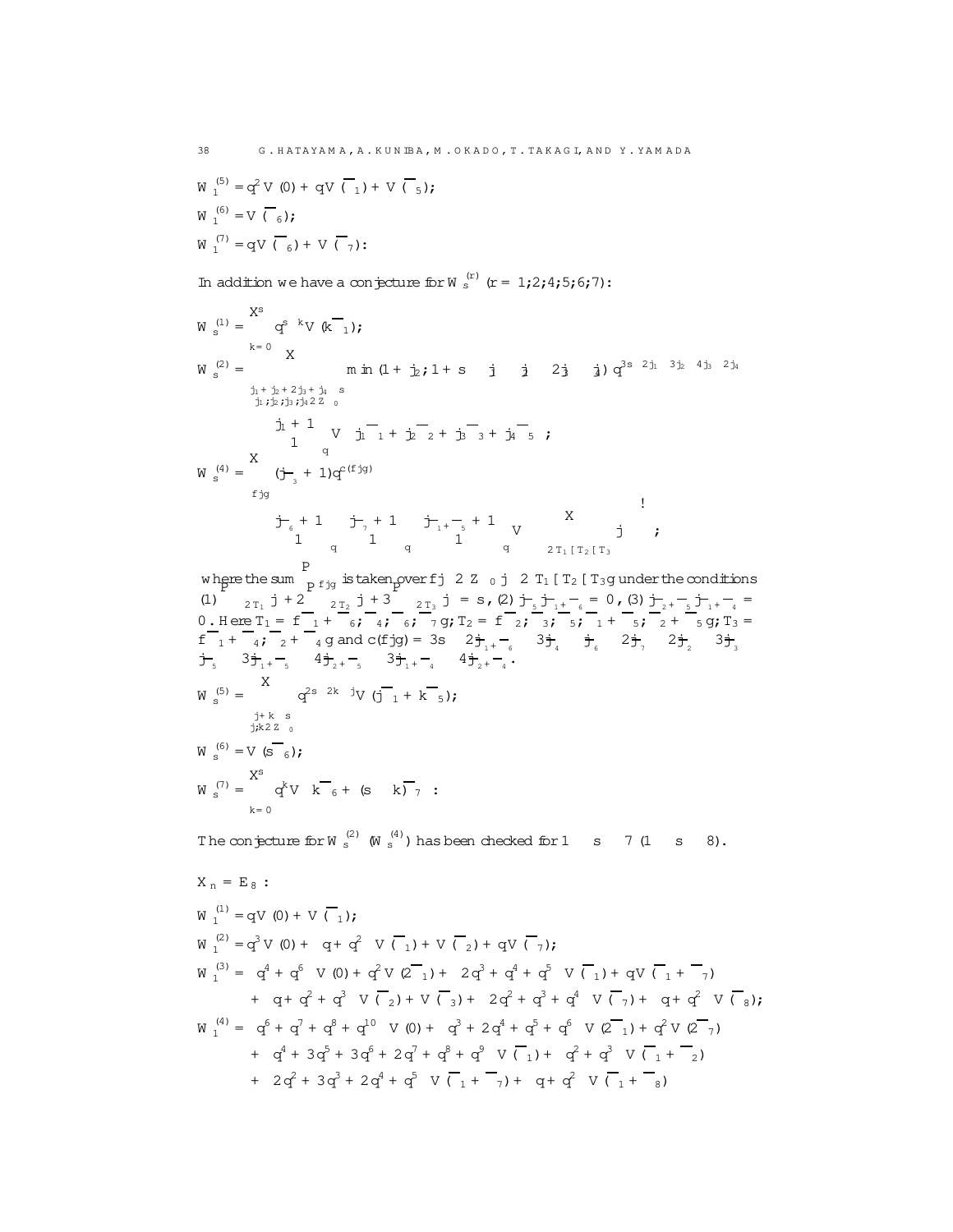+ 3q <sup>3</sup> + 3q <sup>4</sup> + 3q <sup>5</sup> + q <sup>6</sup> + q <sup>7</sup> V ( <sup>2</sup>)+ qV ( <sup>2</sup> + <sup>7</sup>) + q+ 2q + q + q V ( <sup>3</sup>)+ V ( <sup>4</sup>)+ q+ q + q V ( <sup>6</sup>) + q + 4q + 3q + 2q + q + q V ( <sup>7</sup>)+ 2q + 3q + 2q + q + q V ( <sup>8</sup>); W (5) = q + 3q + q + 2q + q + q + q V (0) + 5q + 4q + 6q + 3q + 3q + q + q V (2 <sup>1</sup>) + 2q + q + q V (2 <sup>1</sup> + <sup>7</sup>)+ q V (2 <sup>2</sup>) + 3q + 2q + 3q + q + q V (2 <sup>7</sup>)+ q + q V (3 <sup>1</sup>) + 4q + 5q + 8q + 5q + 5q + 3q + 2q + q + q V ( <sup>1</sup>) + q V ( <sup>1</sup> + 2 <sup>7</sup>)+ 2q + 5q + 5q + 3q + 2q + q V ( <sup>1</sup> + <sup>2</sup>) + 2q + q + q V ( <sup>1</sup> + <sup>3</sup>)+ q+ q + q V ( <sup>1</sup> + <sup>6</sup>) + 2q + 9q + 10q + 10q + 6q + 4q + 2q + q V ( <sup>1</sup> + <sup>7</sup>) + 2q + 5q + 5q + 3q + 2q + q V ( <sup>1</sup> + <sup>8</sup>) + 3q + 6q + 11q + 8q + 7q + 4q + 3q + q + q V ( <sup>2</sup>) + 3q + 4q + 4q + 2q + q V ( <sup>2</sup> + <sup>7</sup>)+ q+ q V ( <sup>2</sup> + <sup>8</sup>) + 5q + 5q + 7q + 4q + 3q + q + q V ( <sup>3</sup>)+ qV ( <sup>3</sup> + <sup>7</sup>) + q+ 2q + 2q + q + q V ( <sup>4</sup>)+ V ( <sup>5</sup>) + 2q + 4q + 6q + 4q + 3q + q + q V ( <sup>6</sup>) + 5q + 6q + 9q + 6q + 6q + 3q + 2q + q + q V ( <sup>7</sup>) + q+ 2q + 2q + q V ( <sup>7</sup> + <sup>8</sup>) + q + 5q + 8q + 7q + 6q + 4q + 2q + q + q V ( <sup>8</sup>); W (6) = q + q V (0)+ q V (2 <sup>1</sup>)+ q + 2q + q + q V ( <sup>1</sup>)+ q+ q V ( <sup>1</sup> + <sup>7</sup>) + 2q + q + q V ( <sup>2</sup>)+ qV ( <sup>3</sup>)+ V ( <sup>6</sup>)+ q + 2q + q + q V ( <sup>7</sup>) + q+ q + q V ( <sup>8</sup>); W (7) = q V (0)+ qV ( <sup>1</sup>)+ V ( <sup>7</sup>); W (8) = q V (0)+ q + q V ( <sup>1</sup>)+ qV ( <sup>2</sup>)+ q+ q V ( <sup>7</sup>)+ V ( <sup>8</sup>): In addition we have a conjecture forW (r) <sup>s</sup> (r = 1;2;7): W (1) <sup>s</sup> = Xs k= 0 q <sup>s</sup> <sup>k</sup>V (k <sup>1</sup>); W (2) <sup>s</sup> = X j<sup>1</sup> + j<sup>2</sup> + 2j<sup>3</sup> + j<sup>4</sup> s j<sup>1</sup> ;j<sup>2</sup> ;j<sup>3</sup> ;j<sup>4</sup> 2 Z <sup>0</sup> m in (1 + j2;1 + s j<sup>1</sup> j<sup>2</sup> 2j<sup>3</sup> j4)q s 2j<sup>1</sup> 3j<sup>2</sup> 4j<sup>3</sup> 2j<sup>4</sup> j<sup>1</sup> + 1 <sup>q</sup> V j<sup>1</sup> <sup>1</sup> + j<sup>2</sup> <sup>2</sup> + j<sup>3</sup> <sup>3</sup> + j<sup>4</sup> <sup>7</sup> ; W (7) <sup>s</sup> = X q <sup>2</sup><sup>s</sup> <sup>2</sup><sup>k</sup> <sup>j</sup>V (j <sup>1</sup> + k <sup>7</sup>):

j+ k s j;k2 Z <sup>0</sup>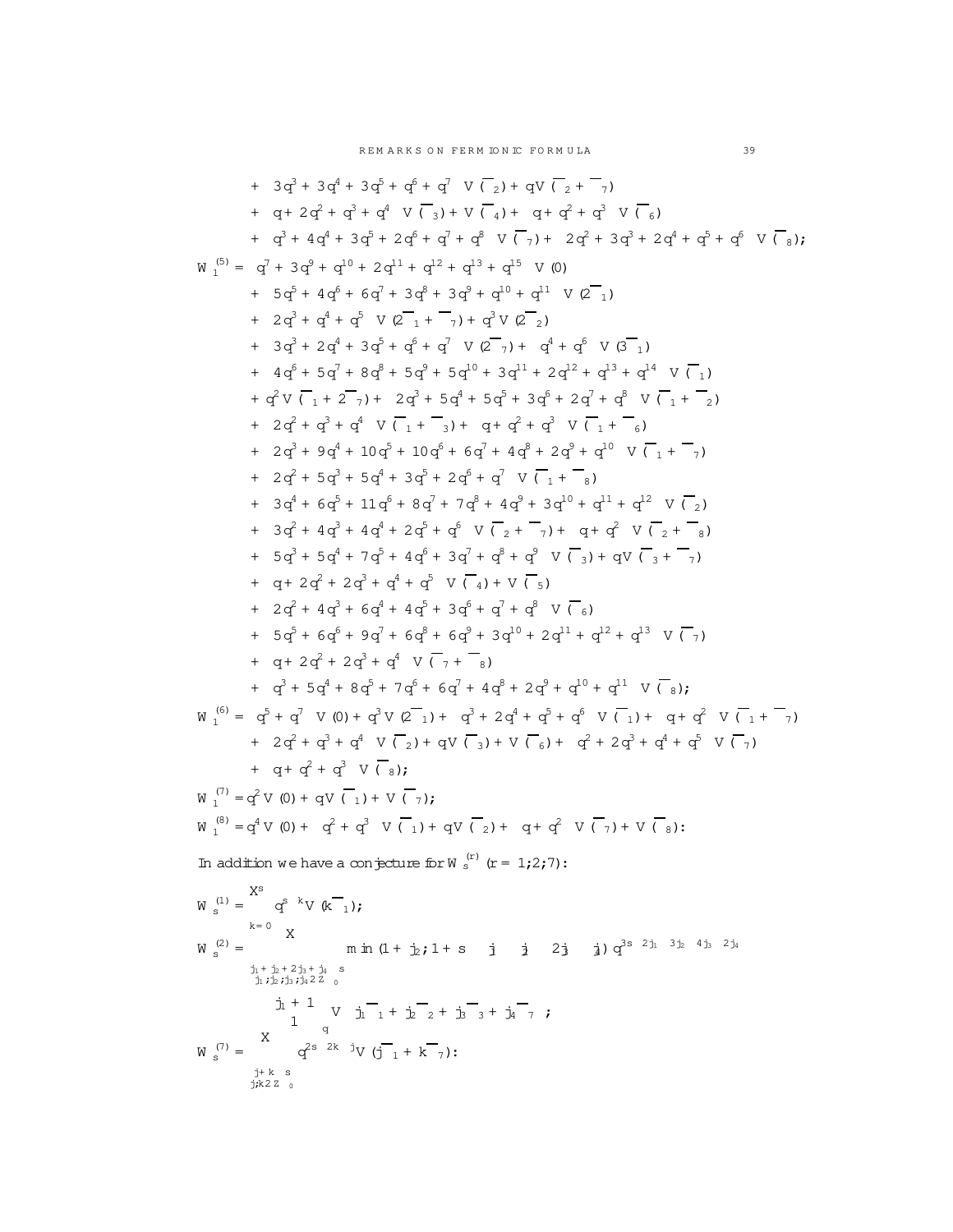The conjecture for W  $_{\rm s}^{(2)}$  has been checked for 1 s 7.

$$
X_{n} = F_{4} :
$$
\n
$$
W_{1}^{(1)} = qV(0) + V(T_{1});
$$
\n
$$
W_{1}^{(2)} = q^{3}V(0) + q + q^{2}V(T_{1}) + V(T_{2}) + qV(2_{4});
$$
\n
$$
W_{1}^{(3)} = V(T_{3}) + qV(T_{4});
$$
\n
$$
W_{2}^{(3)} = q^{4} + q^{6}V(0) + 2q^{3} + q^{4} + q^{5}V(T_{1}) + q^{2}V(2_{1}) + q + q^{2} + q^{3}V(T_{2}) + q^{3}V(T_{3}) + V(2_{3}) + 2q^{2} + q^{3} + q^{4}V(2_{4}) + q + q^{2}V(T_{3} + q) + qV(T_{1} + 2_{4});
$$
\n
$$
W_{1}^{(4)} = V(T_{4}):
$$

In addition we have a conjecture for W  $_s^{\text{(r)}}$  (r = 1;2;4):

$$
W_s^{(1)} = \begin{cases} X^s & \text{if } x = 0 \\ x & \text{if } x = 0 \\ \frac{1}{2}x + \frac{1}{2}x + \frac{1}{2}x + \frac{1}{2}x + \frac{1}{2}x + \frac{1}{2}x + \frac{1}{2}x + \frac{1}{2}x + \frac{1}{2}x + \frac{1}{2}x + \frac{1}{2}x + \frac{1}{2}x + \frac{1}{2}x + \frac{1}{2}x + \frac{1}{2}x + \frac{1}{2}x + \frac{1}{2}x + \frac{1}{2}x + \frac{1}{2}x + \frac{1}{2}x + \frac{1}{2}x + \frac{1}{2}x + \frac{1}{2}x + \frac{1}{2}x + \frac{1}{2}x + \frac{1}{2}x + \frac{1}{2}x + \frac{1}{2}x + \frac{1}{2}x + \frac{1}{2}x + \frac{1}{2}x + \frac{1}{2}x + \frac{1}{2}x + \frac{1}{2}x + \frac{1}{2}x + \frac{1}{2}x + \frac{1}{2}x + \frac{1}{2}x + \frac{1}{2}x + \frac{1}{2}x + \frac{1}{2}x + \frac{1}{2}x + \frac{1}{2}x + \frac{1}{2}x + \frac{1}{2}x + \frac{1}{2}x + \frac{1}{2}x + \frac{1}{2}x + \frac{1}{2}x + \frac{1}{2}x + \frac{1}{2}x + \frac{1}{2}x + \frac{1}{2}x + \frac{1}{2}x + \frac{1}{2}x + \frac{1}{2}x + \frac{1}{2}x + \frac{1}{2}x + \frac{1}{2}x + \frac{1}{2}x + \frac{1}{2}x + \frac{1}{2}x + \frac{1}{2}x + \frac{1}{2}x + \frac{1}{2}x + \frac{1}{2}x + \frac{1}{2}x + \frac{1}{2}x + \frac{1}{2}x + \frac{1}{2}x + \frac{1}{2}x + \frac{1}{2}x + \frac{1}{2}x + \frac{1}{2}x + \frac{1}{2}x + \frac{1}{2}x + \frac{1}{2}x + \frac{1}{2}x + \frac{1}{2}x + \frac{1}{2}x + \
$$

The conjecture for W  $_{\rm s}^{(2)}$  has been checked for 1 s 5.

$$
X_n = G_2 :\nW_1^{(1)} = qV(0) + V(\overline{C}_1);\nW_1^{(2)} = V(\overline{C}_2):
$$

In addition we have a conjecture for  $W_s^{(r)}$ :

$$
W_s^{(1)} = \begin{cases} X^s & \text{if } k = 0 \\ k = 0 & \text{if } k = 0 \end{cases}
$$
\n
$$
W_s^{(2)} = \begin{cases} \frac{k-3}{2} & \text{if } k = 0 \\ k = 0 & \text{if } k = 2k \end{cases}
$$
\n
$$
W_s^{(2)} = \begin{cases} \frac{k-3}{2} & \text{if } k = 2k \\ \frac{k}{3} & \text{if } k = 1 \\ \frac{k}{3} & \text{if } k = 1 \\ \frac{k}{3} & \text{if } k = 1 \end{cases}
$$

The last conjecture has been checked for 1 s 16.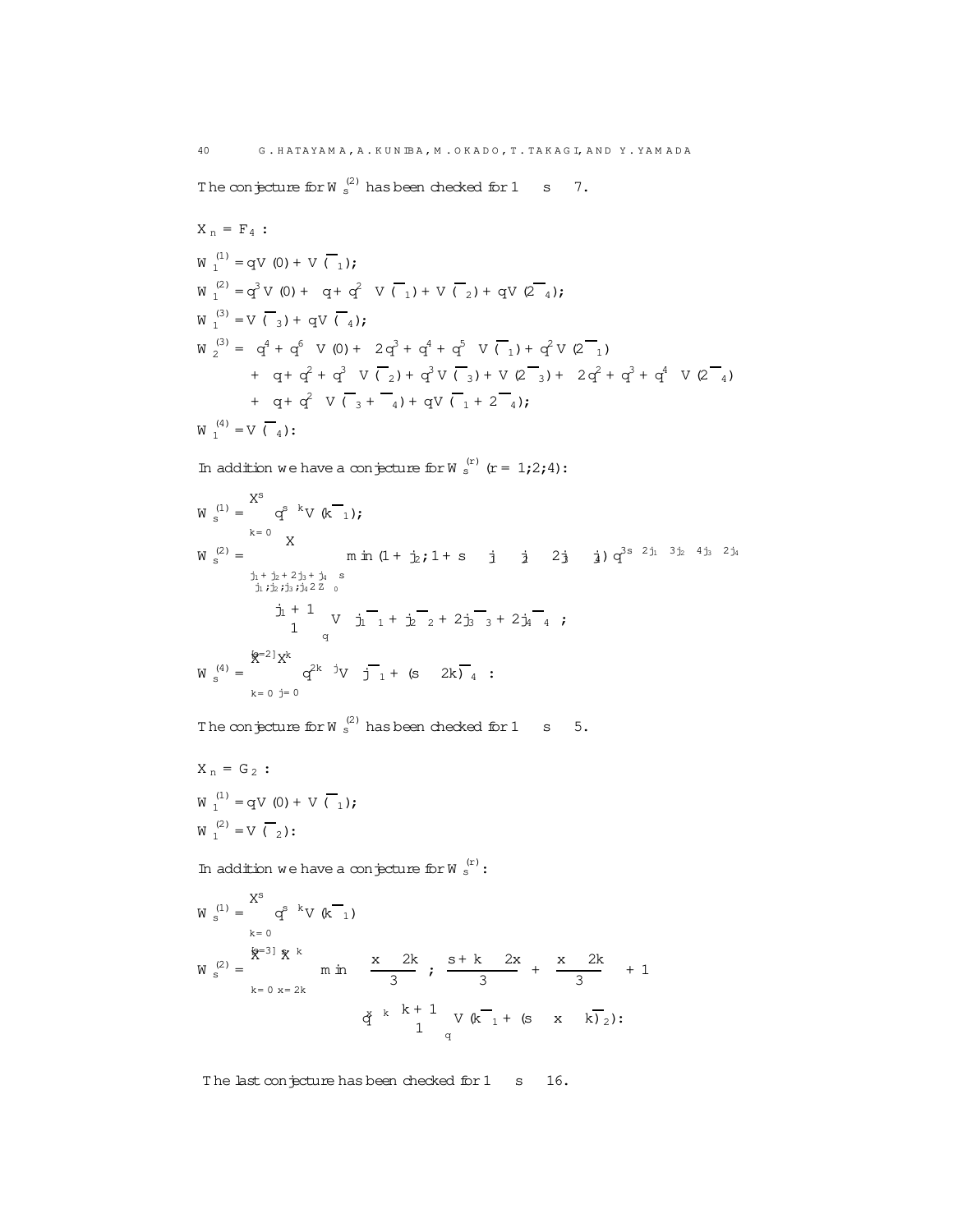Appendix B. Example of one dimensional sum s

<span id="page-40-0"></span>We present an exam ple of the one dimensional conguration sum s (1dsum s) and the fem ionic form s for  $C_2^{(1)}$ . First we consider the 1dsum s. Let us take a  $U_q^0(C_2^{(1)})$ crystalB = B<sup>1,2</sup> (B<sup>2,1</sup>)<sup>3</sup> (B<sup>1,1</sup>)<sup>2</sup>.AsU<sub>q</sub>(C<sub>2</sub>)-crystals, B<sup>1,2</sup>' B(2<sub>1</sub>)<sup>4</sup>(2<sup>1</sup>),  $B^{2,1}$  ' B  $\overline{(-2)}$  and B<sup>1,1</sup> ' B  $\overline{(-1)}$ . We use the parametrization of the U<sub>q</sub> (C<sub>2</sub>)-crystal B  $(s_r)$  given in N ]. We denote the element in B (0) by , and the elements in B  $\binom{1}{2}$  by a;b;c;d;e for short, where

a = 
$$
\frac{1}{2}
$$
, b =  $\frac{1}{2}$ , c =  $\frac{2}{2}$ , d =  $\frac{2}{1}$ , e =  $\frac{2}{1}$ .

The tableau in this appendix with the content  $1^{x_1} 2^{x_2} 2^{x_2} 1^{x_1}$  corresponds to  $(x_1, x_2, x_1, x_2)$ in Example 2.5 or Example 2.6. In Table 3, all the classically restricted paths in B with zero classical weight, namely the  $= 0$  paths, are listed. The value of  $\binom{n}{0}$  m eans, for instance,  $(e_0)^2 p \in 0$  and  $(e_0)^3 p = 0$  if  $\binom{n}{0} (p) = 2$ . Here it stands for the restriction level. In view of Conjecture 32 we have to nd suitable  $b_0$  from  $B_0 = B^{1/2}$   $B^{2/1}$   $B^{1/1}$ . In this particular example, we further expect that we can take  $B_0 = B^{1/2}$  and  $b_0 =$  (note that '() = 0). We also have  $b_0' =$  ;  $b_1' = 11$ ;  $b_2' = b_3' = b_4' = a$ ;  $b_5' = b_6' = 1$ . From these data, one can write down the expressions of the 1dsum s  $X_1 \oplus z = 0$  over the level  $l = 1,2$  restricted paths, and  $X$   $(B; = 0)$  over the classically restricted paths,

$$
X_1 \times j0; q1 = q15;
$$
  
\n
$$
X_2 \times j0; q1 = q8 + 2q9 + 2q10 + 3q11 + 2q12 + q13 + q15;
$$
  
\n
$$
X \times j0; q1 = q6 + 2q7 + 2q8 + 3q9 + 2q10 + 3q11 + 2q12 + q13 + q15;
$$
  
\n
$$
(B.1)
$$

We illustrate the calculation of the \relative" energy E (p) =  $\frac{P}{P}$ <sub>0 i< j 6</sub> H (bi from  $c$  in Conjecture 3.2. In this example  $E$  (p) is reduced to

$$
E(p) = \begin{cases} X & H(p_i + b_j^{(i+1)}) + H(-b) & H(-11): \\ 1 & i < j \leq 0 \end{cases}
$$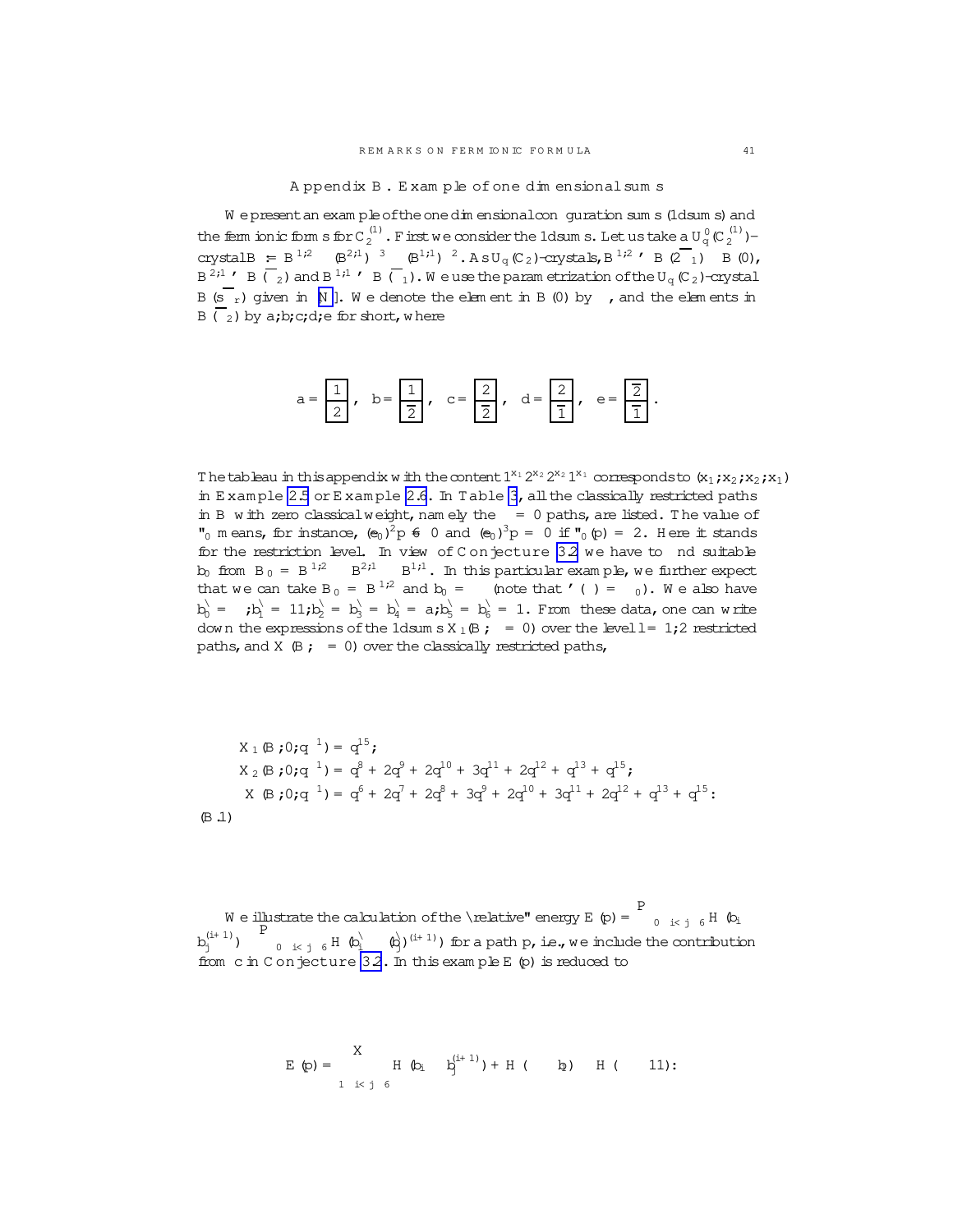$42$ 

We show the computation of the relative energy of the path 11  $\alpha$  d e  $\overline{2}$  1. The necessary data are shown at the end of this appendix. It proceeds as

11 (a) 
$$
\hat{r}
$$
 (a) 11;  
\n11 a (d)  $\hat{r}$  11 (a) d $\hat{r}$  (a) 11 d;  
\n11 a d (e $\hat{r}$  11 a (d) e  
\n $\hat{r}$  11 (a) d  $\hat{r}$  (a) 11 d e;  
\n11 a d e  $\begin{bmatrix} 2\hat{r} & 11 \\ 2\hat{r} & 11 \end{bmatrix}$  a d  $\begin{bmatrix} 2\hat{r} & 2\hat{r} \\ 2\hat{r} & 2\hat{r} \end{bmatrix}$  a d e  $\begin{bmatrix} 2\hat{r} & 2\hat{r} \\ 2\hat{r} & 2\hat{r} \end{bmatrix}$  a d e  $\begin{bmatrix} 2\hat{r} & 2\hat{r} \\ 2\hat{r} & 2\hat{r} \end{bmatrix}$  a d e  $\begin{bmatrix} 2\hat{r} & 2\hat{r} \\ 2\hat{r} & 2\hat{r} \end{bmatrix}$  a d e  $\begin{bmatrix} 2\hat{r} & 2\hat{r} \\ 2\hat{r} & 2\hat{r} \end{bmatrix}$  a d e  $\begin{bmatrix} 2\hat{r} & 2\hat{r} \\ 2\hat{r} & 2\hat{r} \end{bmatrix}$  a d e  $\begin{bmatrix} 2\hat{r} & 2\hat{r} \\ 2\hat{r} & 2\hat{r} \end{bmatrix}$  a d e  $\begin{bmatrix} 2\hat{r} & 2\hat{r} \\ 2\hat{r} & 2\hat{r} \end{bmatrix}$  a d e  $\begin{bmatrix} 2\hat{r} & 2\hat{r} \\ 2\hat{r} & 2\hat{r} \end{bmatrix}$  a d e  $\begin{bmatrix} 2\hat{r} & 2\hat{r} \\ 2\hat{r} & 2\hat{r} \end{bmatrix}$  a d e  $\begin{bmatrix} 2\hat{r} & 2\hat{r} \\ 2\hat{r} & 2\hat{r} \end{bmatrix}$  a d e  $\begin{bmatrix} 2\hat{r} & 2\hat{r} \\ 2\hat{r} & 2\hat{r} \$ 

The parenthesized elements denote  $b_j^{(i+1)}$ . They are to be moved to the left as  $b_i$   $b_j^{(i+1)}$   $\gamma$   $b_j^{(i)}$   $\beta_j$  by the isom orphism of the crystals. The values of the energy function  $H(\mathbf{Q} - \mathbf{Q}^{(i+1)})$  are shown above the arrows, which am ount to 6. We also show the computation of the relative energy of the path  $a = a^{-2}$  1;

(a) 
$$
\vec{y}
$$
 (a)  $2\vec{z}$ ;  
\na (e)  $\vec{y}$  (a)  $e^{\vec{y}}$  (a)  $2\vec{z}$  e;  
\na e (a)  $\vec{y}$  a (e) a  
\n $\vec{y}$  (a) e  $\vec{d}$  (a)  $2\vec{z}$  e a;  
\na e a  $2\vec{y}$  a e (1) c  
\n $\vec{y}$  a  $2\vec{z}$  c c  
\n $\vec{y}$  (1) c c c  
\na e a  $2 - (\vec{y})$  a e a  $2\vec{z}$  (2) 1  
\n $\vec{y}$   $\vec{y}$   $\vec{y}$   $\vec{y}$  (1) ii c c c<sup>-1</sup>

Here the energy am ounts to  $14.0$  ne should add to it another  $1$ , since (H (  $H(11) = 1$  (see Table 7).

Now we consider the ferm ionic form s. Let  $W = W_2^{(1)} - (W_1^{(2)})^3 - (W_1^{(1)})^2$ . Let us compute the level 1 = 1;2 restricted versions of the ferm ionic form  $M_1(W; q^{-1})$ and M  $(W; = 0;q^{-1})$ . First recall that

$$
f(a_j b)g =
$$
  $\begin{pmatrix} 1 & 1 \\ 1 & 2 \end{pmatrix}$   $j \quad c^{-1} =$   $\begin{pmatrix} 1 & 1 \\ \frac{1}{2} & 1 \end{pmatrix}$   $j \quad t_1 = 2$   $j \quad t_2 = 1$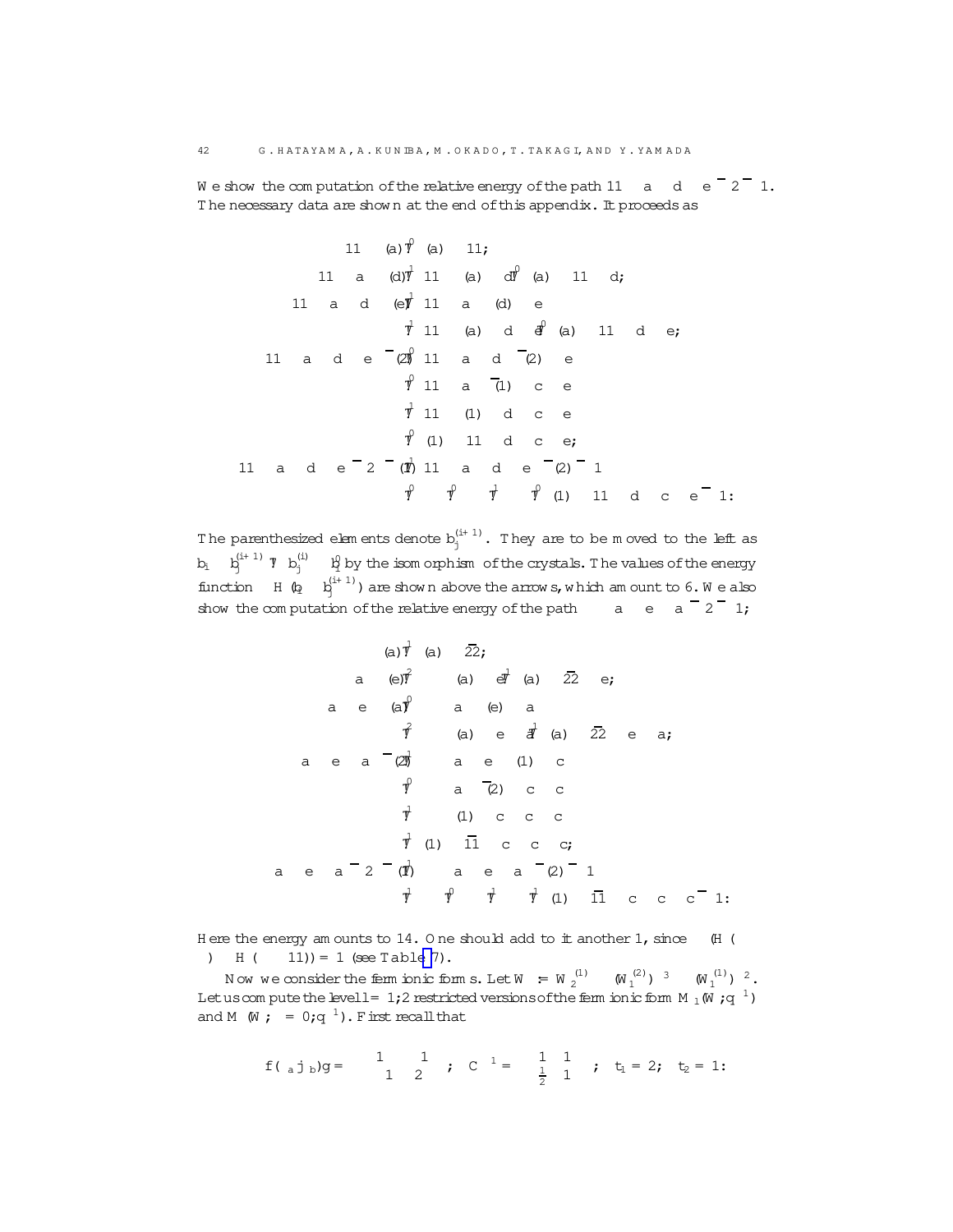<span id="page-42-0"></span>

|  | Table 3. = 0 paths on B = $B^{1,2}$ $(B^{2,1})^{3}$ $(B^{1,1})^{2}$ |  |  |  |
|--|---------------------------------------------------------------------|--|--|--|
|--|---------------------------------------------------------------------|--|--|--|

|    |   | path |              |                |                | Ε              | $\overline{5}$ |
|----|---|------|--------------|----------------|----------------|----------------|----------------|
| 11 | a | C    | е            | 1              | 1              |                |                |
| 11 | a | е    | C            | $\mathbf 1$    | $\mathbf{1}$   |                |                |
| 11 | a | d    | е            | 2              | $\mathbf 1$    |                | 3              |
| 11 | a | е    | d            | 2              | $\mathbf 1$    |                |                |
| 11 | C | а    | е            | 1              | 1              |                |                |
| 11 | C | C    | C            | 1              | 1              | 1              |                |
| 11 | C | C    | d            | $\overline{c}$ | $\overline{1}$ | 1              |                |
| 11 | C | d    | b            | 1              | 1              |                |                |
| 11 | C | d    | е            | $\mathbf{1}$   | 1              | 1              |                |
| 11 | d | a    | е            | $\overline{c}$ | $\mathbf 1$    | $\overline{1}$ |                |
| 11 | d | b    | $\mathsf{C}$ | 1              | $\overline{1}$ | 8              | 2              |
| 11 | d | b    | d            | $\overline{c}$ | $\mathbf{1}$   | ç              |                |
| 11 | d | e    | a            | 2              | $\overline{1}$ | 1              |                |
|    | а | а    | е            | 2              |                | $\mathbf{1}$   |                |
|    | a | b    | C            | 1              |                | $\mathbf{1}$   |                |
|    | a | b    | d            | 2              |                | 1              |                |
|    | a | e    | a            | 2              |                | $\mathbf{1}$   |                |

From these data the constraint  $(4.12)$  $(4.12)$  on the sum m ation variables m 's for W reads

$$
\sum_{i=1}^{X^{21}} im_{i}^{(1)} = 7; \qquad \sum_{i=1}^{X^{1}} im_{i}^{(2)} = 5:
$$

Am ong the 105 possible con gurations of the m 's, only those 6 listed in Table 4 have non-zero contributions to the ferm ionic form s. C onsequently,

$$
M_1(W;q^{1}) = q^{15};
$$
  
\n
$$
M_2(W;q^{1}) = q^8 + 2q^9 + 2q^{10} + 3q^{11} + 2q^{12} + q^{13} + q^{15};
$$
  
\n
$$
M(W; = 0;q^{1}) = q^6 + 2q^7 + 2q^8 + 3q^9 + 2q^{10} + 3q^{11} + 2q^{12} + q^{13} + q^{15};
$$

They are exactly the same as  $(B.1)$  calculated as the 1dsum s.

Table 4. Relevant con gurations to the ferm ionic form s

| m $(1)$ ; m $(2)$          | $p^{(1)}$ ; $p^{(2)}$       | contribution                                  |
|----------------------------|-----------------------------|-----------------------------------------------|
| $(1;0;0;0;0;1);$ $(0;1;1)$ | $(1;2;2;2;1;0)$ ; $(2;0;0)$ | $a^6 + a^7$                                   |
| $(1;0;0;0;0;1);$ $(2;0;1)$ | $(2;4;3;2;1;0);$ $(0;0;0)$  | $q^{7} + q^{8} + q^{9}$                       |
| (0;0;1;1); (1;2)           | $(2;2;0;0);$ $(1;0)$        | $a^8 + a^9$                                   |
| (1;1;0;1); (1;2)           | $(0;0;0;0);$ $(2;0)$        | $q^{9} + q^{10} + q^{11}$                     |
| $(1;1;0;1);$ $(3;1)$       | $(1;2;1;0);$ $(0;0)$        | $q^{10}$ + 2 $q^{11}$ + 2 $q^{12}$ + $q^{13}$ |
| $(1;3)$ ; (5)              | (0;0);(0)                   |                                               |

Below we list the energy function and the isom orphism (com binatorial Rmatrix) of the  $\mathtt{U}_\mathtt{q}^{\,0}(\mathtt{C}_2^{\,(1)})$  crystals used in calculating the 1dsums. The data on  $B^{1,1}$   $B^{1,1}$ ,  $B^{2,1}$   $B^{2,1}$  and  $B^{2,1}$   $B^{1,1}$  are quoted from [[Y](#page-47-0) ]. Here we added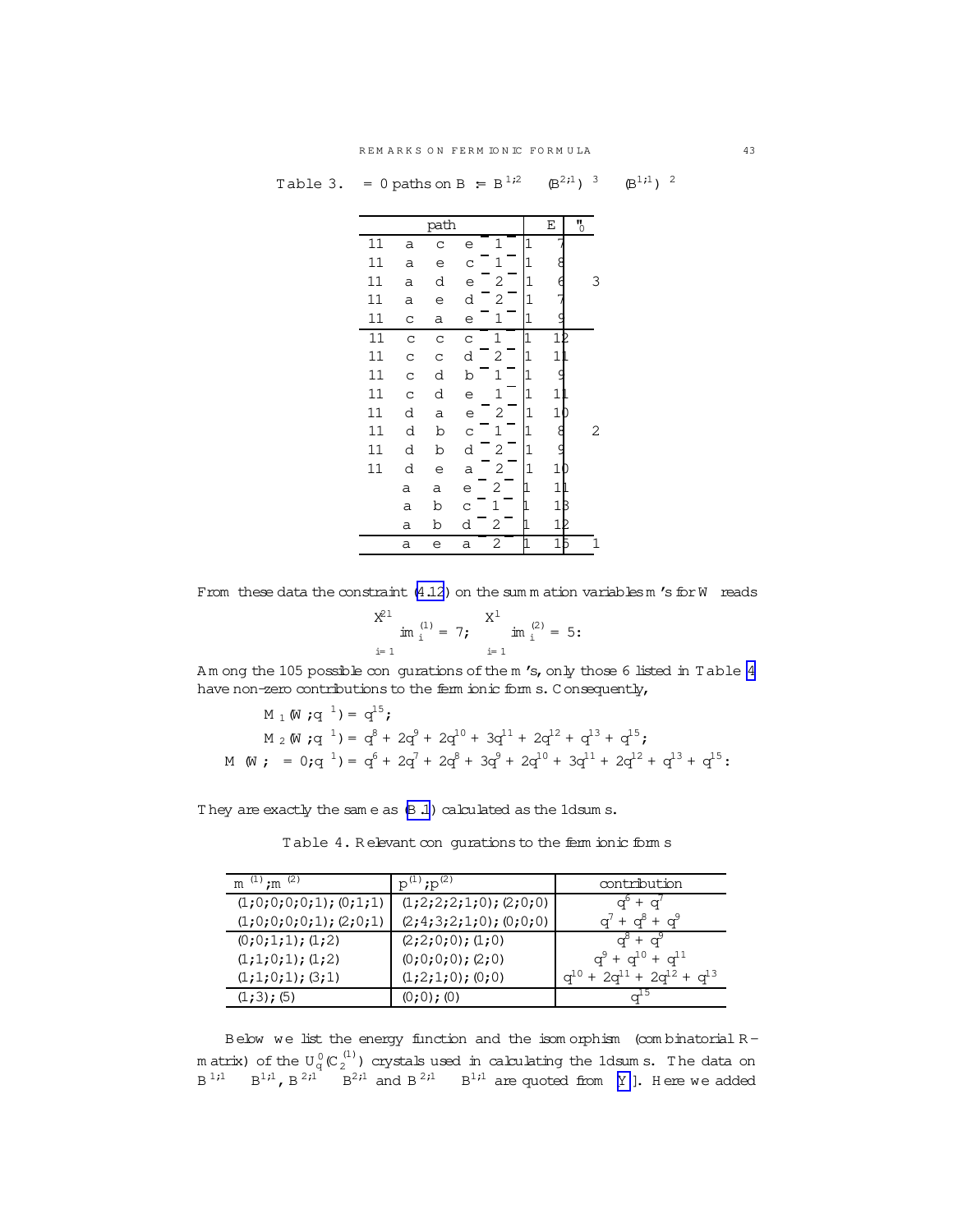<span id="page-43-0"></span>the cases including  $B^{1,2}$ . For  $B^{1,1}$   $B^{1,1}$ ,  $B^{2,1}$   $B^{2,1}$  and  $B^{1,2}$   $B^{1,2}$  cases, the isom orphism is the trivial (identity) m ap. The blanks in the tables signify that the energy is 0.

Table 5. H  $\left(\begin{matrix} 6 \\ 2 \end{matrix}\right)$  on  $B^{1,1}$   $B^{1,1}$ 

|               | b, |                |   |
|---------------|----|----------------|---|
| $b_1$         | 2  | $\overline{2}$ | 1 |
| 1             |    | 1              | 1 |
|               |    | 1              | 1 |
| $\frac{2}{2}$ |    |                | 1 |
|               |    |                |   |

Table 6. H  $\left(\frac{1}{2} \quad \frac{1}{2}\right)$  on  $B^{2,1} \quad B^{2,1}$ 

|              |   |   | b <sub>2</sub> |   |                |
|--------------|---|---|----------------|---|----------------|
| b            | a | b | C              | d | e              |
| а            |   | 1 | 1              | 1 | $\overline{2}$ |
| $\mathbf b$  |   |   | 1              | 1 | 1              |
| $\mathbf{C}$ |   |   | 1              | 1 | 1              |
| d            |   |   |                |   | 1              |
| e            |   |   |                |   |                |

Table 7. H  $\left(\frac{1}{2} \quad \frac{1}{2}\right)$  on  $B^{1/2} \quad B^{1/2}$ 

|                                                              |    |              |              |    |    | $b_2$           |              |             |              |              |              |
|--------------------------------------------------------------|----|--------------|--------------|----|----|-----------------|--------------|-------------|--------------|--------------|--------------|
| $b_1$                                                        | 11 | 12           | 12           | 11 | 22 | $2\overline{2}$ | 21           | 22          | 21           | 11           |              |
| 11                                                           |    | $\mathbf{1}$ | 1            | 2  | 2  | 2               | 2            | 2           | 2            | 2            | $\mathbf{1}$ |
| 12                                                           |    | $\mathbf{1}$ | 1            | 2  | 1  | 2               | 2            | 2           | 2            | 2            | $\mathbf{1}$ |
| $1\overline{2}$                                              |    | $\mathbf{1}$ | 1            | 2  | 1  | $\mathbf{1}$    | 2            | $\mathbf 1$ | 2            | 2            | $\mathbf{1}$ |
| $1\overline{1}$                                              |    | 1            | $\mathbf{1}$ | 2  | 1  | 1               | 2            | 1           | 2            | 2            | $\mathbf{1}$ |
|                                                              |    |              | 1            | 1  |    | 2               | 1            | 2           | 2            | 2            | $\mathbf{1}$ |
| $\begin{array}{c}\n 22 \\  22 \\  \hline\n 21\n \end{array}$ |    |              | 1            | 1  |    | 2               | 1            | 2           | 2            | 2            | 1            |
|                                                              |    |              | 1            | 1  |    | 1               | $\mathbf{1}$ | 1           | 1            | $\mathbf{1}$ | $\mathbf{1}$ |
| $\frac{22}{21}$ $\frac{21}{11}$                              |    |              |              | 1  |    |                 | $\mathbf{1}$ |             | $\mathbf{1}$ | 2            | $\mathbf{1}$ |
|                                                              |    |              |              | 1  |    |                 | $\mathbf{1}$ |             | $\mathbf{1}$ | 1            | 1            |
|                                                              |    |              |              |    |    |                 |              |             |              |              | $\mathbf{1}$ |
|                                                              |    |              |              |    |    |                 |              |             |              |              | 2            |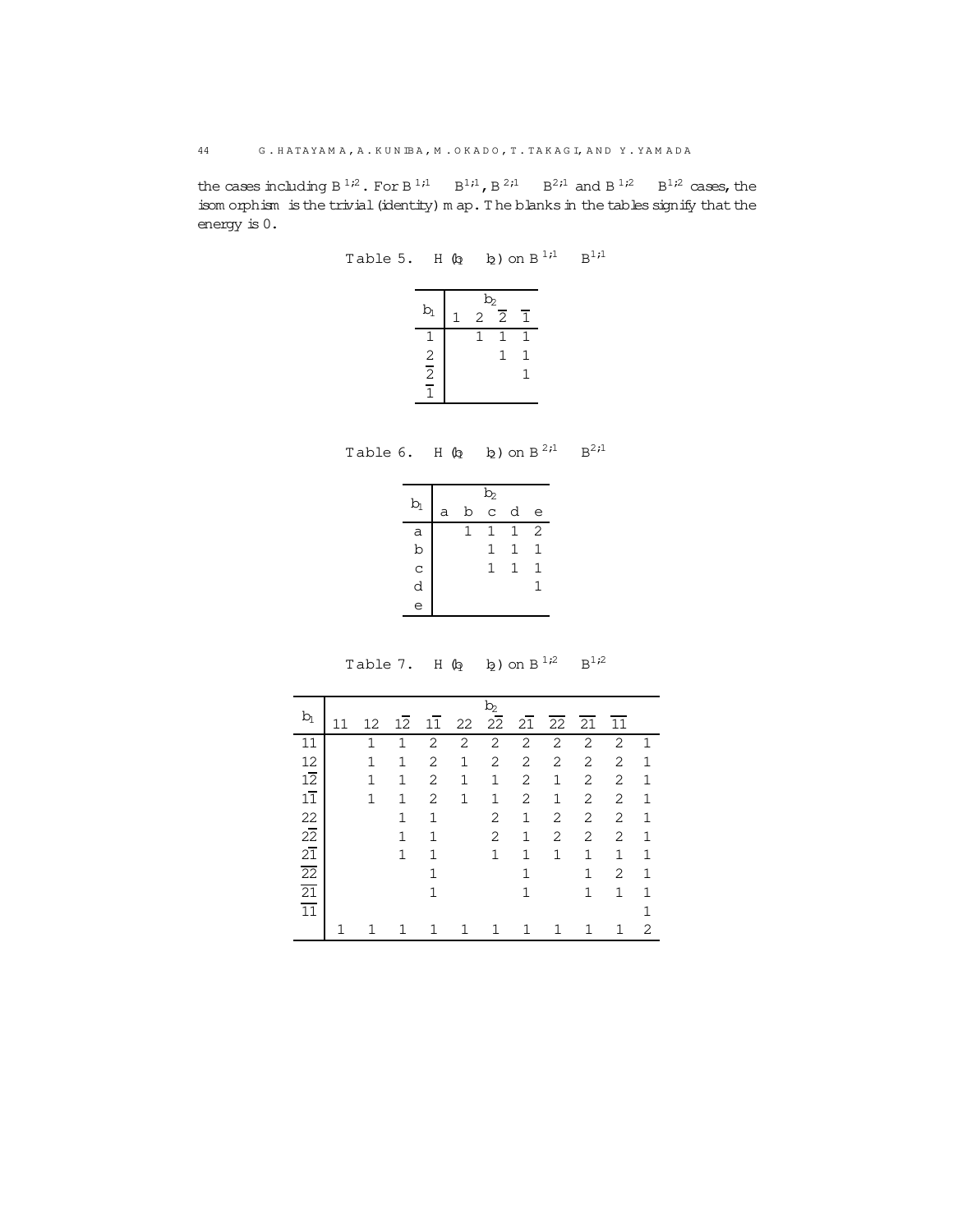Table 8. Isomorphism and H  $\left(\!\begin{matrix} 0 \\ 0 \end{matrix}\right)$  on  $\mathbb{B}^{2,1}$   $\mathbb{B}^{1,1}$ 

|       |                |              |                | $b_2$          |                |             |                |   | $\mathbf{b}_2$  |                |
|-------|----------------|--------------|----------------|----------------|----------------|-------------|----------------|---|-----------------|----------------|
| $b_1$ |                |              |                |                | $\mathcal{P}$  |             |                | 1 | $2\overline{2}$ | $\overline{1}$ |
| a     | 1              | a            | 2              | a              | $\overline{1}$ | $\mathbf C$ | 1              |   |                 | 1              |
| b     | $\mathbf{1}$   | b            | $\overline{2}$ | $a-2$          |                | b           | $\mathbf{1}$   | e |                 |                |
| C     | 2              | b            | $\overline{1}$ | a <sub>1</sub> |                |             | b <sub>2</sub> | e |                 |                |
| d     | 2              | $\mathtt{C}$ | $\overline{2}$ | d              | $\overline{1}$ | $\mathsf C$ | - 1            |   |                 |                |
| e     | $\overline{2}$ | $\mathbf C$  | $\overline{2}$ | d              | $\overline{2}$ | e           |                | е |                 |                |

|                                                                              |                |                 |                | b,              |                  |                                |              |                |   | $b_2$          |              |                |
|------------------------------------------------------------------------------|----------------|-----------------|----------------|-----------------|------------------|--------------------------------|--------------|----------------|---|----------------|--------------|----------------|
| b                                                                            |                |                 |                | 2               |                  | $\overline{2}$                 | $\mathbf{1}$ |                | 2 | $\overline{2}$ | $\mathbf{1}$ |                |
| 11                                                                           |                |                 | 1              | 12              | $\mathbf{1}$     | 12                             | 1            |                |   | 1              | 1            | -1             |
| 12                                                                           | 2              | 11              | $\mathbf{1}$   | 22              | 2                | 12                             | 2            |                |   | $\mathbf{1}$   | 1            | 1              |
| $1\overline{2}$                                                              | $\overline{2}$ | 11              | 1              | $\overline{2}2$ | $\mathbf 1$      | $\overline{2}2$                | $^-2$        |                |   | $\mathbf{1}$   | 1            | 1              |
| $1\overline{1}$                                                              | $\overline{1}$ | 11              | 2              | $\overline{2}2$ | 2                | $\overline{22}$                | $^-1$        |                |   | $\mathbf{1}$   | $\mathbf{1}$ | $\mathbf{1}$   |
| $22\overline{21}$<br>$21\overline{22}$<br>$\overline{21}$<br>$\overline{11}$ | $\overline{2}$ | 12              | 2              | 22              | 2                | $\overline{1}1$                | 2            | $\overline{2}$ |   |                | 1            | $\mathbf 1$    |
|                                                                              | $\overline{2}$ | 12              | $\overline{2}$ | 22              | $\mathsf{I}_{2}$ | $\overline{11}$ $\overline{2}$ |              | $\overline{2}$ |   |                | $\mathbf{1}$ | 1              |
|                                                                              | $\overline{1}$ | 12              | $\overline{1}$ | 22              | 2                | $\overline{21}$                | 2            |                |   |                | 1            | $\mathbf 1$    |
|                                                                              | $\overline{2}$ | $\overline{12}$ | $\overline{c}$ | $\overline{2}2$ | $\overline{2}$   | $22 - 2$                       |              |                |   |                |              | $\overline{1}$ |
|                                                                              | $\overline{1}$ | $\overline{12}$ | $\overline{1}$ | $\overline{2}2$ | $\mathbf{1}$     | $\overline{22}$ $\overline{2}$ |              |                |   |                |              | $\mathbf{1}$   |
|                                                                              | $\overline{1}$ |                 | $\overline{1}$ | 21              | ٦.               | 21                             |              |                |   |                |              |                |

Table 9. Isomorphism and H  $\left(\frac{1}{2}$  b<sub>2</sub> ) on B<sup>1,2</sup> B<sup>1,1</sup>

| $\frac{11}{1}$ $\frac{1}{11}$ $\frac{11}{11}$ $\frac{1}{21}$ $\frac{21}{1}$ $\frac{1}{21}$ $\frac{21}{1}$ $\frac{1}{1}$ $\frac{1}{1}$ $\frac{1}{1}$ $\frac{1}{1}$ $\frac{1}{1}$ $\frac{1}{1}$ $\frac{1}{1}$ |  |  |  |  |  |  |
|-------------------------------------------------------------------------------------------------------------------------------------------------------------------------------------------------------------|--|--|--|--|--|--|
|                                                                                                                                                                                                             |  |  |  |  |  |  |
| Table 10. Isomorphism and H $\left(\!\right.\!\right)$ $\left(\!\right.$ $\!\right.$ $\left(\!\right.$ $\!\right)$ on B $^{1,2}$ B <sup>2;1</sup>                                                           |  |  |  |  |  |  |

|                 | $b_2$        |                 |              |                 |              |                     |             |                 |              |  |   | $\mathbf{b}_2$ |              |              |              |             |  |
|-----------------|--------------|-----------------|--------------|-----------------|--------------|---------------------|-------------|-----------------|--------------|--|---|----------------|--------------|--------------|--------------|-------------|--|
| $b_1$           | a            |                 | b            |                 | $\mathsf{C}$ |                     | d           |                 | е            |  | a | b              | $\mathtt{C}$ | d            | e            |             |  |
| 11              | a            | 11              | b            | 11              | a            | 12                  | a           |                 | b            |  |   |                |              | 1            | 1            | -1          |  |
| 12              | a            | 12              | $\mathsf{C}$ | 11              | a            | 11                  | a           | -21             | $\mathsf{C}$ |  |   |                |              | $\mathbf{1}$ | $\mathbf{1}$ | $\mathbf 1$ |  |
| $1\overline{2}$ | b            | 12              | b            | 12              | b            | 11                  | b           | 21              | b            |  |   |                |              | $\mathbf{1}$ | $\mathbf 1$  | $\mathbf 1$ |  |
| $1\overline{1}$ | $\mathsf{C}$ | 12              | $\mathsf{C}$ | 12              | $\mathsf C$  | 11                  | $\mathbf C$ | 21              | C            |  |   |                |              | $\mathbf{1}$ | $\mathbf{1}$ | $\mathbf 1$ |  |
| 22              | a            | 22              | d            | 11              | d            | 12                  | d           | 22              | d            |  |   |                |              |              |              | 1           |  |
| $2\overline{2}$ | b            | 22              | $\epsilon$   | 11              | $\epsilon$   | 12                  | e           | 22              | e            |  |   |                |              |              |              |             |  |
| $2\overline{1}$ | $\mathsf{C}$ | 22              | d            | $\overline{1}2$ | d            | $\overline{1}1$     | d           | $\overline{21}$ | C            |  |   |                |              |              |              |             |  |
| 22              | b            | $\overline{22}$ | b            | 22              | $\epsilon$   | $\overline{1}2$     | $\epsilon$  | $\overline{22}$ | e            |  |   |                |              |              |              |             |  |
| 21              | $\mathsf{C}$ | 22              | $\mathsf C$  | $\overline{22}$ | $\epsilon$   | $\mathbf{\bar{1}1}$ | $\epsilon$  | $\overline{21}$ | е            |  |   |                |              |              |              |             |  |
| $\overline{11}$ | d            | 22              | d            | $\overline{22}$ | d            | $\overline{21}$     | d           | 11              | е            |  |   |                |              |              |              |             |  |
|                 | a            | 22              | a            | $\overline{2}2$ | a            | $\overline{21}$     | a           | 11              | b            |  |   |                |              |              |              | 1           |  |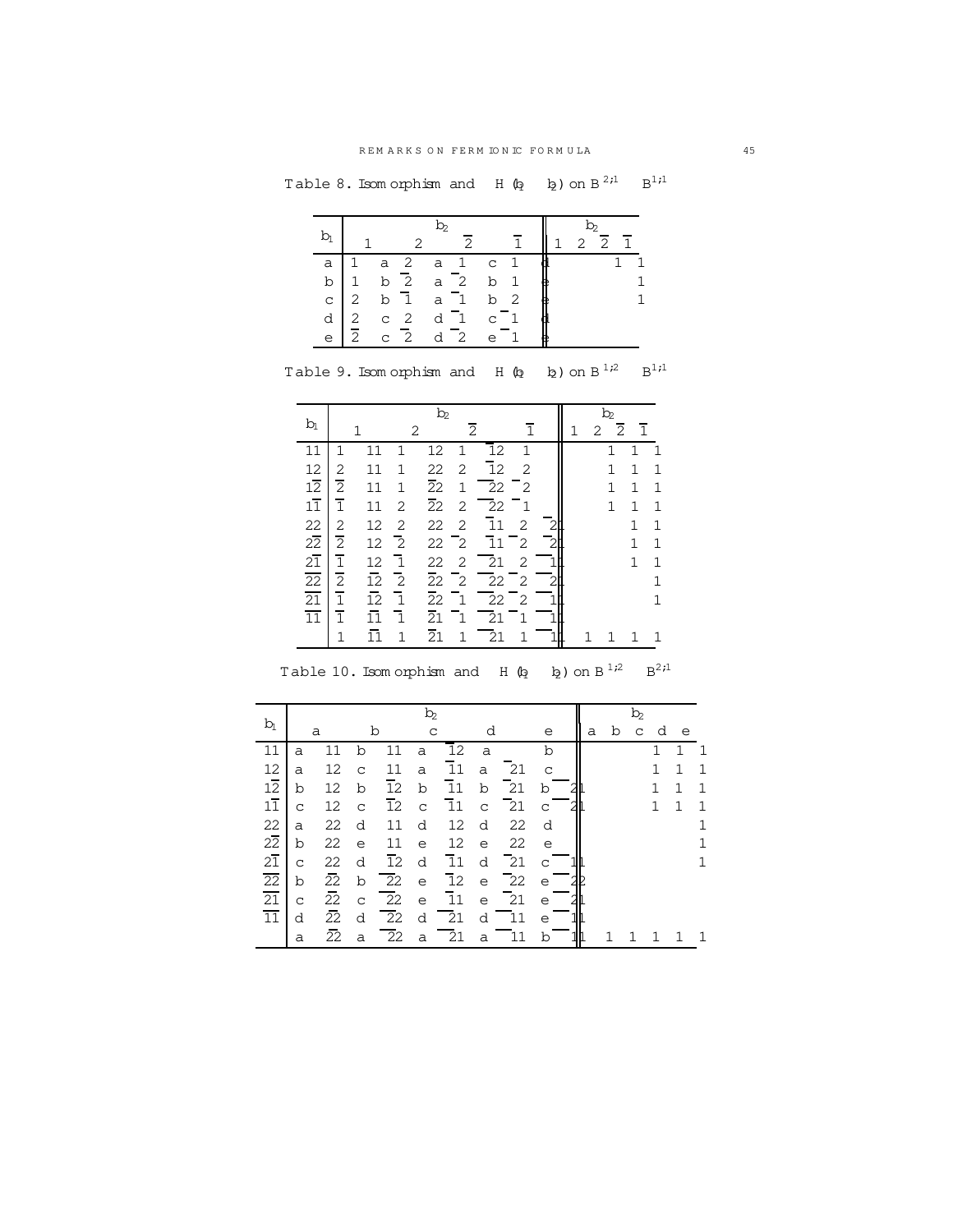A ppendix C . E xplicit form ofQ -system

<span id="page-45-0"></span>Let us w rite down the Q-system for non-simply laced  $X_n$ . Below we assume that  $Q_j^{(a)} = 1$  w henever a  $\beta$  f1;:::; ng.  $X_n = B_n$ :  $(a)^2$  (a) (a) (a) (a 1) (a+ 1)

$$
Q_{j}^{(n)} = Q_{j}^{(n)}_{j+1}Q_{j+1}^{(n)} + Q_{j}^{(n-1)}Q_{j+1}^{(n+1)}
$$
 (1 a n 2);  
\n
$$
Q_{j}^{(n-1)^{2}} = Q_{j-1}^{(n-1)}Q_{j+1}^{(n-1)} + Q_{j}^{(n-2)}Q_{2j}^{(n)};
$$
  
\n
$$
Q_{2j}^{(n)^{2}} = Q_{2j-1}^{(n)}Q_{2j+1}^{(n)} + Q_{j}^{(n-1)^{2}};
$$
  
\n
$$
Q_{2j+1}^{(n)^{2}} = Q_{2j}^{(n)}Q_{2j+2}^{(n)} + Q_{j}^{(n-1)}Q_{j+1}^{(n-1)};
$$

$$
X_{n} = C_{n} : \nQ_{j}^{(a)^{2}} = Q_{j}^{(a)}_{j} Q_{j+1}^{(a)} + Q_{j}^{(a-1)} Q_{j}^{(a+1)} \quad (1 \quad a \quad n \quad 2); \nQ_{2j}^{(n-1)^{2}} = Q_{2j}^{(n-1)} Q_{2j+1}^{(n-1)} + Q_{2j}^{(n-2)} Q_{j}^{(n)^{2}}; \nQ_{2j+1}^{(n-1)^{2}} = Q_{2j}^{(n-1)} Q_{2j+2}^{(n-1)} + Q_{2j}^{(n-2)} Q_{j}^{(n)} Q_{j+1}^{(n)}; \nQ_{j}^{(n)^{2}} = Q_{j}^{(n)}_{j} Q_{j+1}^{(n)} + Q_{2j}^{(n-1)}:
$$

 $\mathtt{X}$   $_\mathtt{n}$  =  $\mathtt{F}_4$  :

$$
Q_j^{(1)^2} = Q_{j1}^{(1)} Q_{j+1}^{(1)} + Q_j^{(2)};
$$
  
\n
$$
Q_j^{(2)^2} = Q_{j1}^{(2)} Q_{j+1}^{(2)} + Q_j^{(1)} Q_{j}^{(3)};
$$
  
\n
$$
Q_{2j}^{(3)^2} = Q_{2j1}^{(3)} Q_{2j+1}^{(3)} + Q_{j}^{(2)^2} Q_{2j}^{(4)};
$$
  
\n
$$
Q_{2j+1}^{(3)^2} = Q_{2j}^{(3)} Q_{2j+2}^{(3)} + Q_{j}^{(2)} Q_{j+1}^{(2)} Q_{2j+1}^{(4)};
$$
  
\n
$$
Q_{j}^{(4)^2} = Q_{j1}^{(4)} Q_{j+1}^{(4)} + Q_{j}^{(3)};
$$

 $X_n = G_2$ :

$$
Q_j^{(1)^2} = Q_{j1}^{(1)} Q_{j+1}^{(1)} + Q_{3j}^{(2)};
$$
  
\n
$$
Q_{3j}^{(2)^2} = Q_{3j1}^{(2)} Q_{3j+1}^{(2)} + Q_{j}^{(1)^3};
$$
  
\n
$$
Q_{3j+1}^{(2)^2} = Q_{3j}^{(2)} Q_{3j+2}^{(2)} + Q_{j}^{(1)^2} Q_{j+1}^{(1)};
$$
  
\n
$$
Q_{3j+2}^{(2)^2} = Q_{3j+1}^{(2)} Q_{3j+3}^{(2)} + Q_{j}^{(1)} Q_{j+1}^{(1)^2};
$$

#### R eferences

[A B F] G .E .A ndrew s,R .J.B axter and P.J.Forrester,E ight vertex SO S m odeland generalized R ogers-R am anujan-type identities, J. Stat. P hys. 35, (1984) 193-266.

[A K ] T .A kasaka and M .K ashiw ara,Finite-dim ensionalrepresentations of quantum a ne algebras,P ubl.R es.Inst.M ath.Sci.33 (1997) 839-867.

- [A N O T ] T .A rakaw a,T .N akanishi,K .O shim a and A .T suchiya,Spectraldecom position of path space in solvable lattice m odel, C om m . M ath. P hys. 181 (1996) 159-182.
- [B ] R .J.B axter,E xactly solved m odels in statisticalm echanics,A cadem ic P ress,London (1982).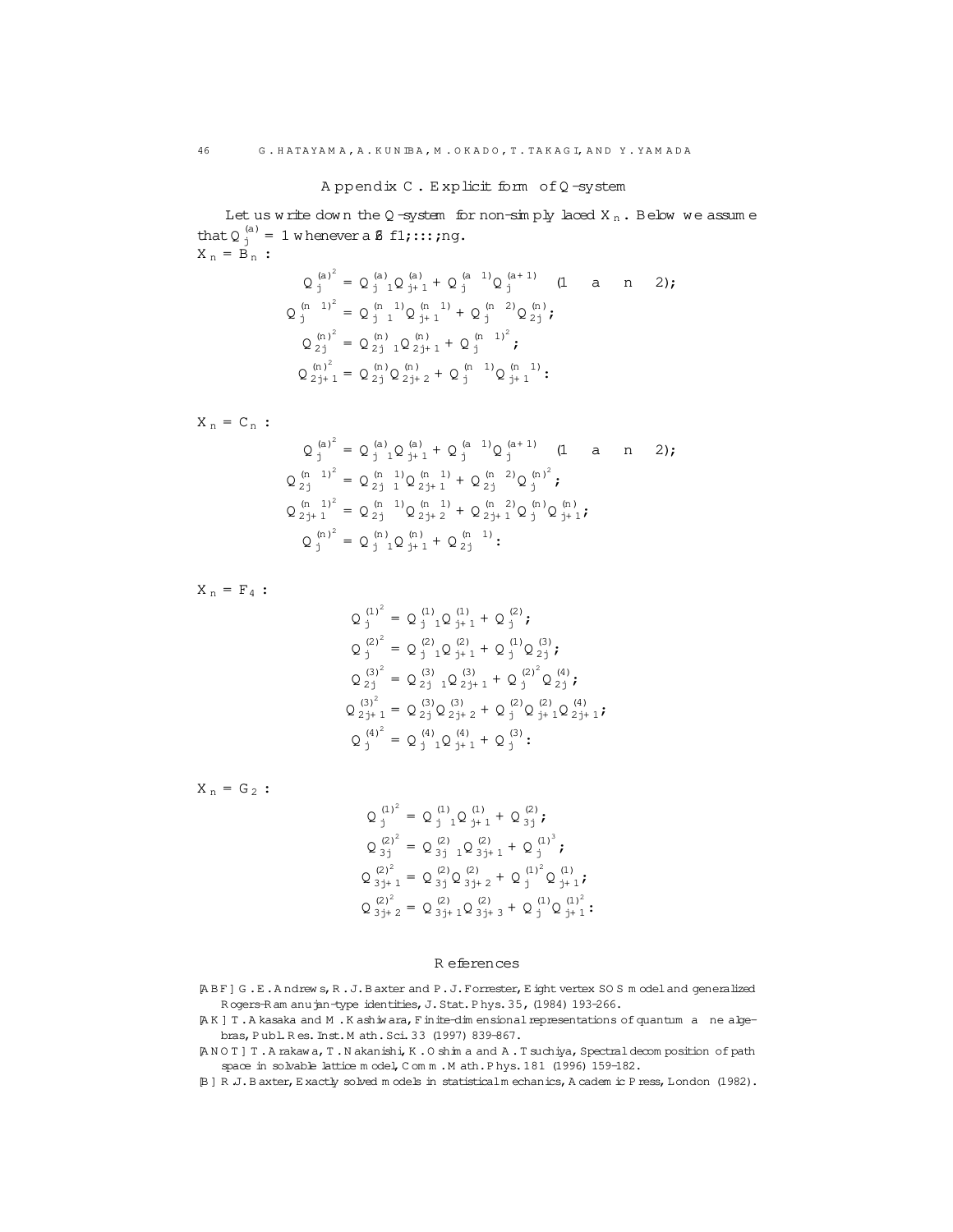- <span id="page-46-0"></span>[Ber] A.Berkovich, Ferm ionic counting of RSOS-states and V irasoro character formulas for the unitary m inim al series M  $(j + 1)$ . Exact results, Nucl. Phys. B 431 (1994) 315-348.
- [BM S] A. Berkovich, B. M. McCoy and A. Schilling, Rogers-Schur-Ram anu jan type identities for the M  $(p;p^0)$  m in im alm odels of conform al eld theory, C cm m un M ath P hys. 191 (1998)  $325 - 395$ .
- BM SW ] A .B erkovich, B M .M cC oy, A .Schilling and S Q .W amaar, B ailey ows and Bose-Ferm i identities for the conform all coset models  $(A_1^{(1)})_N$   $(A_1^{(1)})_N$   $(0, 1^{(1)})_{N+N}$   $\circ$ , NuclPhys. B499  $(1997)$  621-649.
- [BPS] D.Bemard, V.Pasquier and D.Serban, Spinons in Conform al Field Theory, Nucl.Phys. B 428 (1994) 612-628.
- Be] H.A.Bethe, Zur Theorie der Metalle, I.E igenwerte und E igen funktionen der linearen Atom kette, Z.Physik 71 (1931) 205{231.
- [BS] P.Bouw knegt and K.Schoutens, Exclusion Statistics in Conform alField Theory { generalized ferm ions and spinons for level-1 W ZW theories {, hep-th/9810113.
- BLS] P.Bouw kneqt, A W W.Ludw ig and K.Schoutens, Spinon Bases, Yangian Symmetry and Ferm ionic Representations of V irasoro Characters in Conform al Field Theory, Phys. Lett. B 338 (1994) 448-456,
- [CP1] V. Chari and A. Pressley, Fundam ental representations of Yangians and singularities of R-m atrices, J. reine angew . M ath. 417 (1991) 87-128.
- [CP2] V. Chariand A. Pressley, Quantum a ne algebras and their representations, in Representations of groups (Ban, AB, 1994), 59-78, CMS Conf. Proc., 16, Amer. Math. Soc., Providence, RI, 1995.
- DF] S.Dasmahapatra and O.Foda, Strings, paths and standard tableaux, Int. J.Mod.Phys. A 13 (1998) 501-522.
- DKKMM ] S. D asm ahapatra, R. K edem, T. R. K lassen, B. M. M cC oy and E. M elzer, Quasi-Particles, Conform alField Theory, and q-Series, Int. J. M od. Phys. B 7 (1993) 3617-3648.
- EKS] H.L.E ler, V.E.K orepin and K.Schoutens, Fine structure of the Bethe ansatz equations for the isotropic spin  $\frac{1}{2}$  H eisenberg XXX m odel, J. Phys. A. 25 (1992) 4115-4126.
- FT ] L.D. Faddeev and L.A. Takhtadzhyan, Spectrum and scattering of excitations in the onedim ensional isotropic H eisenberg m odel, J. Sov. M ath. 24 (1984) 241-246.
- [FS] B. L. Feigin and A. V. Stoyanovsky, Quasi-particle models for the representations of Lie algebras and geometry of agmanifold, hep-th/9308079.
- FLW ] O.Foda, K.S.M. Lee and T.A.Welsh, A Burge tree of V irasoro-type polynom ial identities, q-alg/9710025.
- $FOW$  ] O. Foda, M. Okado and O. W amaar, A proof of polynom ial identities of type  $sl(n)_1$  $\text{d}(\text{n})_1 = \text{d}(\text{n})_2$ , J.M ath. Phys. 37 (1996) 965-986.
- [Ge] G.Georgiev, Combinatorial constructions of modules for in nite-dimensional Lie algebras, I. Principal subspace, hep-th/9412054, II. Paraferm ionic space, q-alg/9504024.
- [HKKOT] G.Hatayam a, Y.Koga, A.Kuniba, M.Okado and T.Takagi, in preparation.
- [HKKOTY] G.Hatayam a, A.N.Kirillov, A.Kuniba, M.Okado, T.Takaqi, Y.Yam ada, Character form ulae of  $\frac{1}{2}$ <sub>h</sub>-m odules and inhomogeneous paths, Nucl. Phys. B 536 PM | (1998) 575-616  $(m \text{ ath } Q \text{ A } / 9802085)$ .
- [JD] G. Juttner and B.D. Dorfel, New solutions of the Bethe ansatz equations for the isotropic and anisotropic spin  $\frac{1}{2}$  H eisenberg chain, J. P hys. A. 26 (1993) 3105-3120.
- [K ac] V.G.K ac, In nite dim ensional Lie algebras, 3rd edition, C am bridge Univ. Press, C am bridge (1990).
- [K as] M. K ashiwara, On crystal bases of the q-anabgue of universal enveloping algebras, Duke M ath. J. 63 (1991) 465-516.
- [KKM] S-J.Kang, M.Kashiwara and K.C.Misra, Crystalbases of Verman odules for quantum a ne Lie algebras, C om positio M ath. 92 (1994) 299-325.
- KMN1] S-J. Kang, M. Kashiwara, K. C. Misra, T. Miwa, T. Nakashima and A. Nakayashiki, A ne crystals and vertex models, Int. J. Mod. Phys. A 7 (suppl. 1A), (1992) 449-484.
- [KMN2] S-J. Kang, M. Kashiwara, K. C. Misra, T. Miwa, T. Nakashima and A. Nakayashiki, Perfect crystals of quantum a ne Lie algebras, Duke M ath. J. 68 (1992) 499-607.
- [KM] R.Kedem and B.M.McCoy, Construction of Modular Branching Functions from Bethe's Equations in the 3-State Potts Chain, J. Stat. Phys. 71 (1993) 865-901.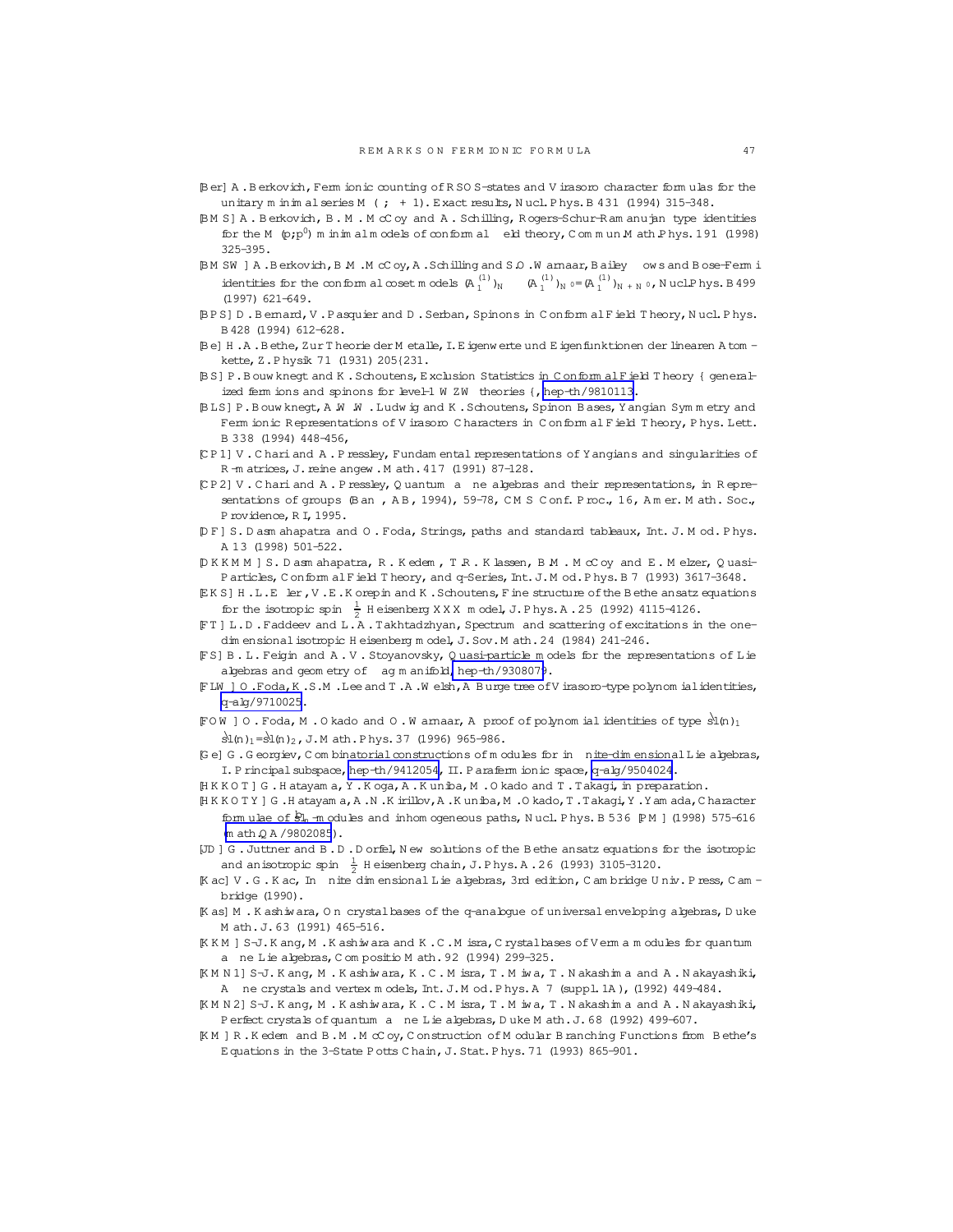- <span id="page-47-0"></span>[K i1] A .N .K irillov,Identities for the R ogers dilogarithm function connected with sim ple Lie algebras,J.Sov.M ath.47 (1989) 2450-2459.
- [K i2] A .N .K irillov, C om pleteness of states of the generalized H eisenberg m agnet, J. Sov. M ath. 36 (1987) 115-128.
- [K i3] A .N .K irillov, D ilogarithm identities, Lectures in M athem atical Sciences 7, The U niversity ofTokyo (1995).
- [K SS] A.N.K irillov, A.Schilling and M.Shim ozono, in preparation.
- [K R 1] A .N .K irillov and N .Yu.R eshetikhin,T he B ethe ansatz and the com binatorics ofY oung tableaux,J.Sov.M ath.41 (1988) 925-955.
- [K R 2] A . N . K irillov and N . Yu. R eshetikhin, R epresentations of Y angians and m ultiplicity of occurrence of the irreducible com ponents of the tensor product of representations of sim ple Lie algebras,J.Sov.M ath.52 (1990) 3156-3164.
- [K l] M . K leber, Finite dim ensional representations of quantum a ne algebras, [m ath.Q A /9809087](http://arxiv.org/abs/math/9809087).
- $\mathbb K$ o] Y . K oga, Level one perfect crystals for B  $_n^{(1)}$ ; C  $_n^{(1)}$  and D  $_n^{(1)}$ , preprint.
- $K$ u] A.Kuniba, Them odynam ics of U<sub>q</sub> (X  $_1^{(1)}$ ) Bethe ansatz system with q a root of unity, Nucl. P hys.B 389 (1993) 209 { 244.
- [K M O U ] A . K uniba, K . C . M isra, M . O kado and J. U chiyam a, D em azure m odules and perfect crystals,C om m un.M ath.P hys.192 (1998) 555-567.
- [K M O T U 1] A . K uniba, K . C . M isra, M . O kado, T . Takagi and J. U chiyam a, C rystals for D em azure m odules of classicala ne Lie algebras,J.A lgebra 208 (1998) 185-215.
- [K M O T U 2] A .K uniba,K .C .M isra,M .O kado,T .Takagiand J.U chiyam a,C haracters of D em azure m odules and solvable lattice m odels, N ucl. P hys. B 510 [P M ] (1998) 555-576.
- [K N S] A .K uniba,T .N akanishiand J.Suzuki,C haracters in conform al eld theories from therm odynam ic B ethe ansatz, M od.P hys.Lett.A 8 (1993) 1649-1660.
- $\texttt{KOSI A.K uniba, Y.0 hta, J.Suzuki, Q uantum Jacobi-T rudi and G iam belli form u lae for U<sub>q</sub> (B<sub>r</sub><sup>(1)</sup>)$ from analytic Bethe ansatz, J.P hys.A : M ath.G en. 28 (1995) 6211{6226.
- [L] D .E .Littlew ood,T he theory of group characters and m atrix representations of groups,2nd edition, O xford U niv. P ress, O xford (1950)
- [LS] R . P. Langlands and Y . Saint-A ubin, A lgebro-geom etric aspects of the B ethe equations, preprint (1994).
- [M a] I.M acdonald, Sym m etric functions and H all polynom ials, 2nd edition, O xford Univ. P ress, N ew York (1995).
- [N RT ] W . N ahm , A . R ecknagel and M . Terhoeven, D ilogarithm Identities in C onform al Field Theory, M od.Phys.Lett.A 8 (1993) 1835-1848.
- [N ] T .N akashim a,C rystalbase and a generalization of the Littlewood- R ichardson rule for the classical Lie algebras, C om m un.M ath.P hys.154 (1993) 215{243.
- [N Y 1] A .N akayashikiand Y .Yam ada,C rystalizing the Spinon B asis,C om m un.M ath.P hys.178  $(1996)$  179 -200.
- [N Y 2] A .N akayashiki and Y .Yam ada, O n spinon character form ulas, in \Frontiers in Q uantum Field Theory" (Itoyam a et. al. ed. W orld Scienti c, 1996) 367-371.
- [N Y 3] A .N akayashiki and Y .Yam ada, K ostka polynom ials and energy functions in solvable lattice m odels, Selecta M athem atica, N ew Ser. 3 (1997) 547-599.
- [O P W ] D .L.O 'B rien,P.A .Pearce and S.O .W arnaar,A nalytic calculation ofconform alpartition functions: Tricritical hard squares with xed boundaries, Nucl. Phys. B 501 FS](1997) 773-799.
- [R ] N .R eshetikhin,S-m atrices in integrable m odels ofisotropic m agnetic chains: I,J.P hys.A 24 (1991) 3299-3309.
- [SW ] A .Schilling and S.O .W arnaar,Inhom ogeneous lattice paths,generalized K ostka polynom ials and  $A_{n-1}$  supernom ials, preprint m ath  $QA / 9802111$ .
- [T V ] V .Tarasov and A .Varchenko,B ases ofB ethe vectors and di erence equations with regular singular points, preprint, K yoto-M ath 95-04 (1995).
- [W ] H .W eyl,T he classicalgroups,2nd edition,P rinceton U niv.P ress,P rinceton (1946).
- [W a] S.O .W arnaar,Ferm ionic solution ofthe A ndrews-B axter-Forrester m odelI:uni cation of TBA and CTM m ethods, J. Stat. Phys. 82 (1996) 657-685.
- [Y ] Y. Yam ada, O n q-C lebsch G ordan Rules and the Spinon C haracter Form ulas for A  $\cdot$  ne C  $_2^{(1)}$ A lgebra, preprint [q-alg/9702019](http://arxiv.org/abs/q-alg/9702019).